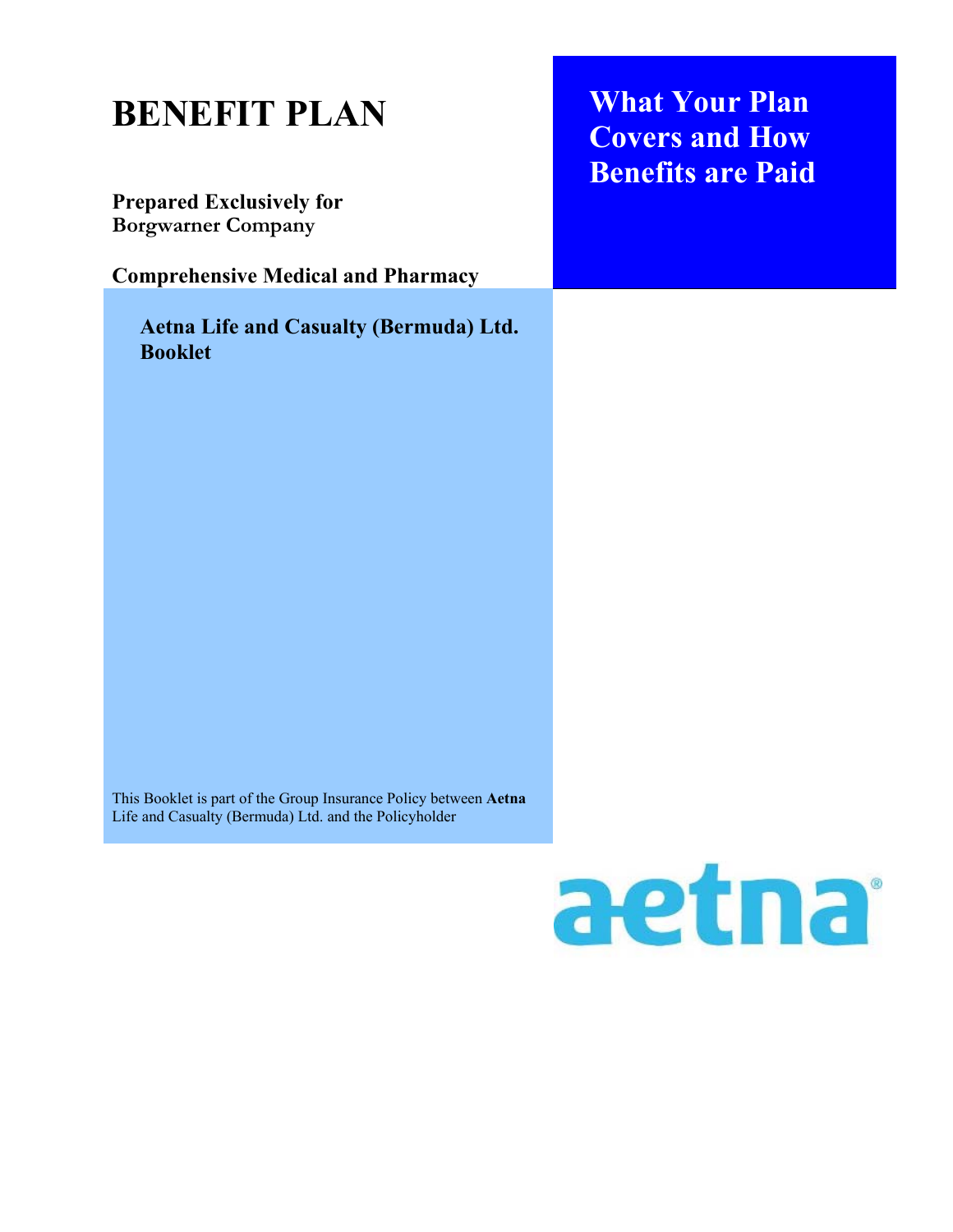## **Table of Contents**

#### Schedule of Benefits ....................................................................................................................... Issued with Your Booklet

| Preface<br>. 1<br>.                                     |
|---------------------------------------------------------|
| Important Information Regarding Availability of         |
| Coverage                                                |
| Coverage for You and Your Dependents2                   |
|                                                         |
| <b>Treatment Outcomes of Covered Services</b>           |
| When Your Coverage Begins3                              |
|                                                         |
| Employees                                               |
| Determining if You Are in an Eligible Class             |
| <b>Obtaining Coverage for Dependents</b>                |
|                                                         |
| Initial Enrollment in the Plan                          |
| Late Enrollment                                         |
| Annual Enrollment                                       |
| Special Enrollment Periods                              |
|                                                         |
| Your Effective Date of Coverage                         |
| Your Dependent's Effective Date of Coverage             |
|                                                         |
|                                                         |
| About Your Comprehensive Medical Plan8                  |
| Using the Plan                                          |
| Cost Sharing                                            |
|                                                         |
| In Case of a Medical Emergency                          |
| Coverage for Emergency Medical Conditions               |
| In Case of an Urgent Condition                          |
| Coverage for an Urgent Condition                        |
| Follow-Up Care After Treatment of an                    |
| Emergency or Urgent Medical Condition                   |
| Requirements For Coverage 11                            |
|                                                         |
| Comprehensive Medical Plan 12                           |
|                                                         |
| Routine Physical Exams                                  |
|                                                         |
| Routine Cancer Screenings                               |
| Family Planning Services<br><b>Vision Care Services</b> |
|                                                         |
| Limitations                                             |
|                                                         |
| Physician Visits                                        |
| Surgery                                                 |
| Anesthetics                                             |
|                                                         |
| Room and Board                                          |
| Other Hospital Services and Supplies                    |
| <b>Outpatient Hospital Expenses</b>                     |
| Coverage for Urgent Conditions                          |
|                                                         |

| Outpatient Surgery and Physician Surgical         |  |
|---------------------------------------------------|--|
| Services                                          |  |
| <b>Birthing Center</b>                            |  |
| Home Health Care                                  |  |
| Skilled Nursing Care                              |  |
| Hospice Care                                      |  |
| Other Covered Health Care Expenses  20            |  |
| Acupuncture                                       |  |
| Ambulance Service                                 |  |
| Ground Ambulance                                  |  |
| Air or Water Ambulance                            |  |
|                                                   |  |
| Diagnostic Complex Imaging Expenses               |  |
| Outpatient Diagnostic Lab Work and                |  |
| Radiological Services                             |  |
|                                                   |  |
| <b>Outpatient Preoperative Testing</b>            |  |
| Durable Medical and Surgical Equipment (DME)      |  |
|                                                   |  |
| Experimental or Investigational Treatment 23      |  |
|                                                   |  |
|                                                   |  |
|                                                   |  |
| Reconstructive or Cosmetic Surgery and Supplies   |  |
|                                                   |  |
| Reconstructive Breast Surgery                     |  |
| Short-Term Rehabilitation Therapy Services 25     |  |
| Cardiac and Pulmonary Rehabilitation Benefits     |  |
| Outpatient Cognitive Therapy, Physical Therapy,   |  |
| Occupational Therapy and Speech Therapy           |  |
| Rehabilitation Benefits.                          |  |
|                                                   |  |
| Chemotherapy                                      |  |
| Radiation Therapy Benefits                        |  |
| Outpatient Infusion Therapy Benefits              |  |
| Diabetic Equipment, Supplies and Education28      |  |
|                                                   |  |
| <b>Basic Infertility Expenses</b>                 |  |
| Spinal Manipulation Treatment  28                 |  |
|                                                   |  |
| Alcoholism, Substance Abuse and Mental Disorders  |  |
|                                                   |  |
| <b>Treatment of Mental Disorders</b>              |  |
| Alcoholism and Substance Abuse                    |  |
| Oral and Maxillofacial Treatment (Mouth, Jaws and |  |
|                                                   |  |
|                                                   |  |
|                                                   |  |
| How the Pharmacy Plan Works 41                    |  |
| Getting Started: Common Terms 41                  |  |
| Accessing Pharmacies and Benefits  42             |  |
|                                                   |  |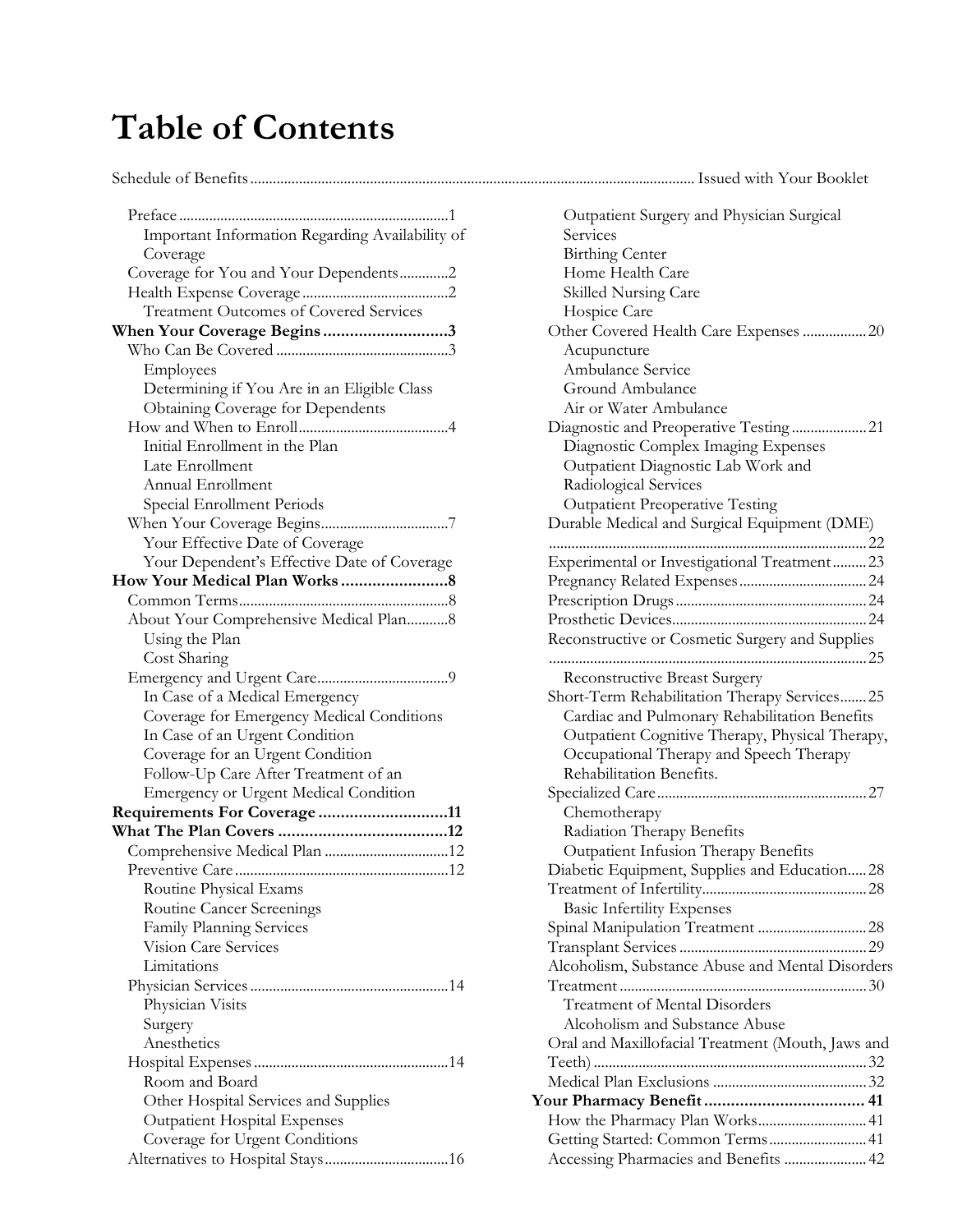| Accessing Network Pharmacies and Benefits    | Right of Recovery           |  |
|----------------------------------------------|-----------------------------|--|
| <b>Emergency Prescriptions</b>               | When You Have Med           |  |
| Availability of Providers                    | Which Plan Pays Fir         |  |
| Cost Sharing for Network Benefits            | How Coordination V          |  |
| When You Use an Out-of-Network Pharmacy      | <b>General Provisions</b>   |  |
| Cost Sharing for Out-of-Network Benefits     | Type of Coverage            |  |
|                                              | Physical Examination        |  |
| Retail Pharmacy Benefits                     | Legal Action                |  |
| Mail Order Pharmacy Benefits                 | Confidentiality             |  |
| Other Covered Expenses                       | <b>Additional Provision</b> |  |
| Pharmacy Benefit Limitations                 | Assignments                 |  |
| Pharmacy Benefit Exclusions                  | Misstatements               |  |
|                                              | Incontestability            |  |
| When Coverage Ends For Employees             | Subrogation and Rig         |  |
| Your Proof of Prior Medical Coverage         | Workers' Compensa           |  |
| When Coverage Ends for Dependents            | Recovery of Overpa          |  |
|                                              | <b>Health Coverage</b>      |  |
| Continuing Health Care Benefits              | Reporting of Claims         |  |
| Handicapped Dependent Children               | Payment of Benefits         |  |
|                                              | Records of Expense          |  |
| Coverage for Health Benefits                 | Contacting Aetna            |  |
| Continuation of Coverage Under Federal Law50 | Effect of Benefits U        |  |
| Coordination of Benefits - What Happens When | Effect of An Heal           |  |
| There is More Than One Health Plan54         | Plan (HMO Plan)             |  |
| When Coordination of Benefits Applies54      | <b>Effect of Prior Cove</b> |  |
| Getting Started - Important Terms54          | Discount Programs.          |  |
|                                              | Discount Arrange            |  |
| How Coordination of Benefits Work57          | Incentives                  |  |
| Right To Receive And Release Needed          |                             |  |
| Information                                  |                             |  |
| Facility of Payment                          |                             |  |
|                                              |                             |  |

| <u>night</u> of necovery<br>When You Have Medicare Coverage 58 |  |
|----------------------------------------------------------------|--|
|                                                                |  |
| How Coordination With Medicare Works 58                        |  |
|                                                                |  |
|                                                                |  |
|                                                                |  |
|                                                                |  |
|                                                                |  |
|                                                                |  |
|                                                                |  |
|                                                                |  |
|                                                                |  |
| Subrogation and Right of Reimbursement  61                     |  |
|                                                                |  |
|                                                                |  |
| Health Coverage                                                |  |
|                                                                |  |
|                                                                |  |
|                                                                |  |
|                                                                |  |
| Effect of Benefits Under Other Plans 64                        |  |
| Effect of An Health Maintenance Organization                   |  |
| Plan (HMO Plan) On Coverage                                    |  |
| Effect of Prior Coverage - Transferred Business 65             |  |
|                                                                |  |
| <b>Discount Arrangements</b>                                   |  |
|                                                                |  |
|                                                                |  |
|                                                                |  |

\*Defines the Terms Shown in Bold Type in the Text of This Document.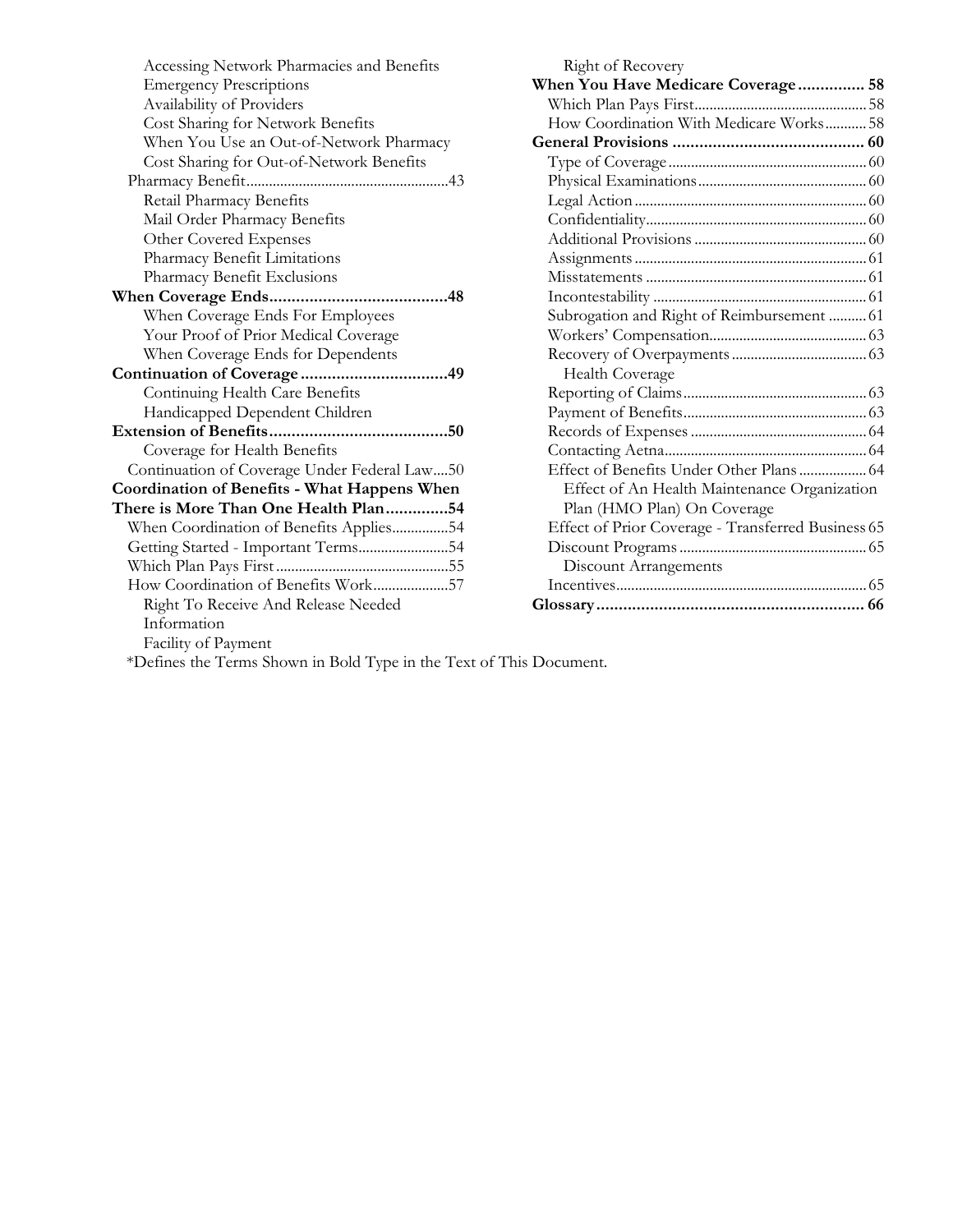### **Preface** *(GR-9N-02-005-01)*

Aetna Life and Casualty (Bermuda) Ltd. is pleased to provide you with this *Booklet*. Read this *Booklet* carefully. The plan is underwritten by Aetna Life and Casualty (Bermuda) Ltd. of Hamilton, Bermuda (referred to as **Aetna**).

This *Booklet* is part of the *Group Insurance Policy* between Aetna Life and Casualty (Bermuda) Ltd. and the Policyholder. The *Group Insurance Policy* determines the terms and conditions of coverage. **Aetna** agrees with the Policyholder to provide coverage in accordance with the conditions, rights, and privileges as set forth in this *Booklet*. The Policyholder selects the products and benefit levels under the plan. A person covered under this plan and their covered dependents are subject to all the conditions and provisions of the *Group Insurance Policy*.

The *Booklet* describes the rights and obligations of you and **Aetna**, what the plan covers and how benefits are paid for that coverage. It is your responsibility to understand the terms and conditions in this *Booklet*. Your *Booklet* includes the *Schedule of Benefits* and any amendments or riders.

If you become insured, this *Booklet* becomes your *Certificate of Coverage* under the *Group Insurance Policy*, and it replaces and supersedes all certificates describing similar coverage that **Aetna** previously issued to you.

| Group Policyholder:    | Ρ  |
|------------------------|----|
| Group Policy Number:   | (  |
| <b>Effective Date:</b> | J: |
| Issue Date:            | A  |
| Booklet Number:        |    |

Borgwarner Company GP- 299617 January 1, 2015 May 24, 2015

President

Aetna Life and Casualty (Bermuda) Ltd.

#### **Important Information Regarding Availability of Coverage**

No services are covered under this *Booklet* in the absence of payment of current premiums subject to the *Grace Period* and the *Premium* section of the *Group Insurance Policy*.

Unless specifically provided in any applicable termination or continuation of coverage provision described in this *Booklet* or under the terms of the *Group Insurance Policy*, the plan does not pay benefits for a loss or claim for a health care, medical or dental care expense incurred before coverage starts under this plan.

This plan will not pay any benefits for any claims, or expenses incurred after the date this plan terminates.

This provision applies even if the loss, or expense, was incurred because of an accident, **injury** or **illness** that occurred, began or existed while coverage was in effect.

Please refer to the sections, "*Termination of Coverage (Extension of Benefits)*" and "*Continuation of Coverage*" for more details about these provisions.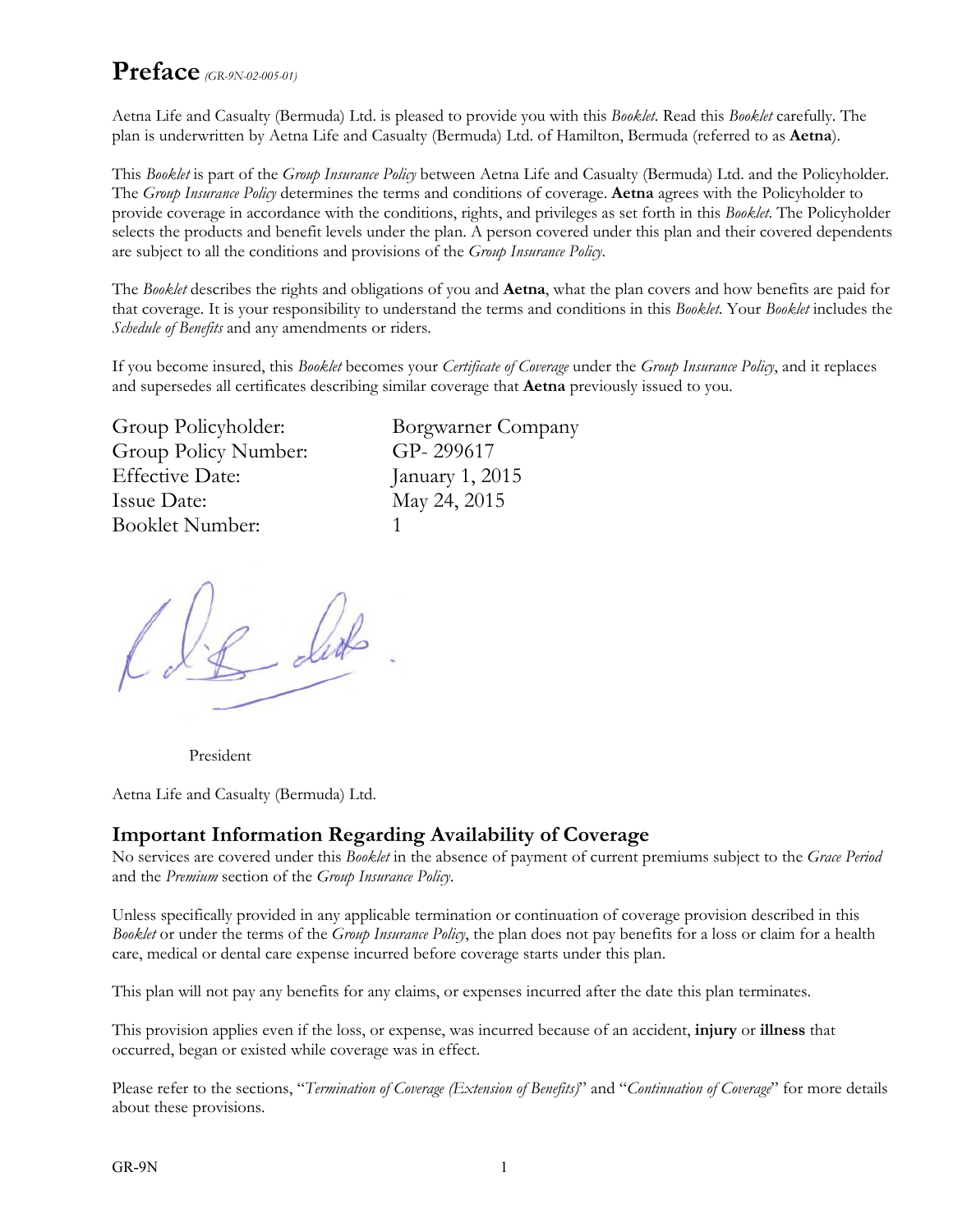Benefits may be modified during the term of this plan as specifically provided under the terms of the *Group Insurance Policy* or upon renewal. If benefits are modified, the revised benefits (including any reduction in benefits or elimination of benefits) apply to any expenses incurred for services or supplies furnished on or after the effective date of the plan modification. There is no vested right to receive any benefits described in the *Group Insurance Policy* or in this *Booklet*  beyond the date of termination or renewal including if the service or supply is furnished on or after the effective date of the plan modification, but prior to your receipt of amended plan documents.

### **Coverage for You and Your Dependents** *(GR-9N-02-005-01)*

**Health Expense Coverage**<br>Benefits are payable for covered health care expenses that are incurred by you or your covered dependents while coverage is in effect. An expense is "incurred" on the day you receive a health care service or supply. This plan provides coverage for the following:

- Prescription Drug Plan
- Medical Plan

Coverage under this plan is non-occupational. Only **non-occupational injuries** and **non-occupational illnesses** are covered. Conditions that are related to pregnancy may be covered under this plan.

Refer to the *What the Plan Covers* section of the *Booklet* for more information about your coverage.

#### **Treatment Outcomes of Covered Services** *(GR-9N-02-020-02)*

**Aetna** is not a provider of health care services and therefore is not responsible for and does not guarantee any results or outcomes of the covered health care services and supplies you receive. Except for Aetna RX Home Delivery LLC, providers of health care services, including hospitals, institutions, facilities or agencies, are independent contractors and are neither agents nor employees of **Aetna** or its affiliates.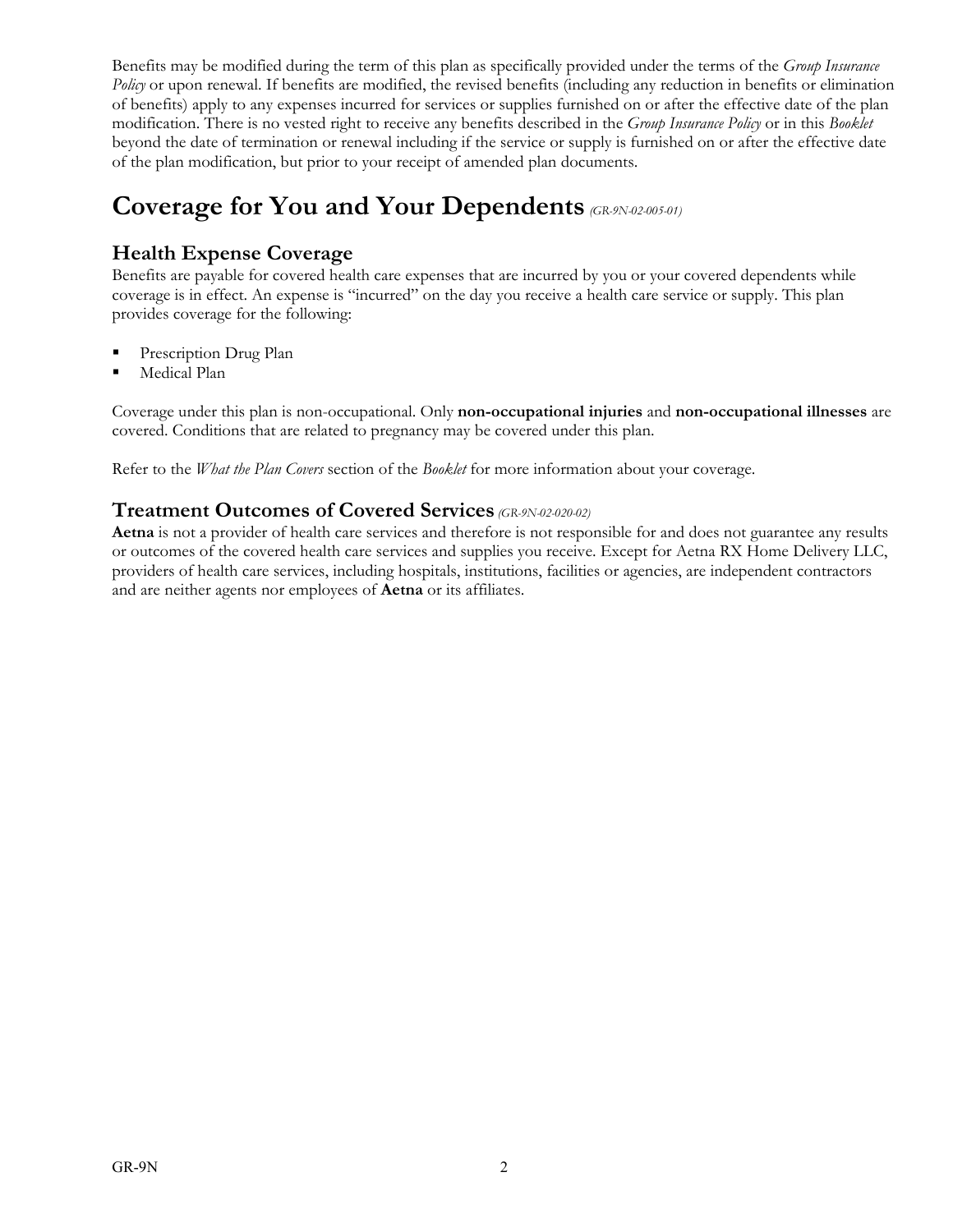## **When Your Coverage Begins** Who Can Be Covered

 **How and When to Enroll When Your Coverage Begins** 

Throughout this section you will find information on who can be covered under the plan, how to enroll and what to do when there is a change in your life that affects coverage. In this section, "you" means the employee.

### **Who Can Be Covered**

#### **Employees**

To be covered by this plan, the following requirements must be met:

- You will need to be in an "eligible class", as defined below; and
- You will need to meet the "eligibility date criteria" described below.

#### **Determining if You Are in an Eligible Class**

You are in an Eligible Class if you are a regular full-time employee of Borgwarner Company and you reside outside the United States and Bermuda.

You are not in an Eligible Class if you have reached age 70.

All coverage provided under this Plan that is in force for you and your dependents will cease upon the date the person attains age 70.

#### **Determining When You Become Eligible** *(GR-9N-29-005-02)*

You become eligible for the plan on your eligibility date, which is determined as follows.

#### **On the Effective Date of the Plan**

If you are in an eligible class on the effective date of this plan, your coverage eligibility date is the effective date of the plan.

#### **After the Effective Date of the Plan**

If you are hired after the effective date of this plan, your coverage eligibility date is the date you are hired.

If you enter an eligible class after the effective date of this plan, your coverage eligibility date is the date you enter the eligible class.

#### **Obtaining Coverage for Dependents** *(GR-9N-29-010-02)*

Your dependents can be covered under your plan. You may enroll the following dependents:

- Your legal spouse; or
- Your domestic partner who meets the rules set by your employer; and
- Your dependent children; and
- Dependent children of your domestic partner.

**Aetna** will rely upon your employer to determine whether or not a person meets the definition of a dependent for coverage under the plan. This determination will be conclusive and binding upon all persons for the purposes of this plan.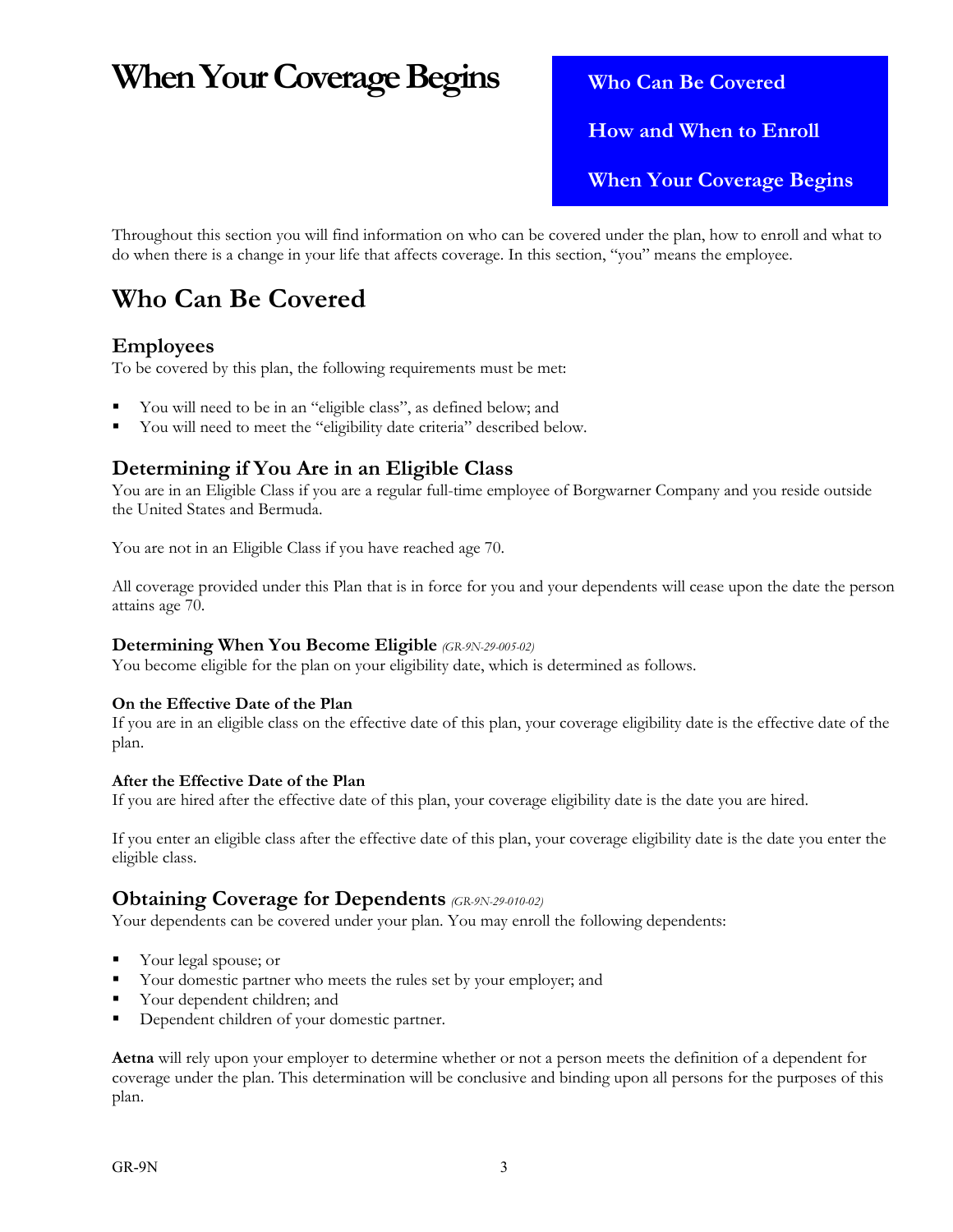#### **Coverage for Domestic Partner** *(GR-9N 29-010 01)*

To be eligible for coverage, you and your domestic partner will need to complete and sign a Declaration of Domestic Partnership.

#### **Coverage for Dependent Children** *(GR-9N-29-005-02)*

To be eligible, a dependent child must be:

- Unmarried; and
- Under 19 years of age; or
- Under age 25 if attending school.

An eligible dependent child includes:

- Your biological children;
- Vour stepchildren;
- Your legally adopted children;
- Your foster children, including any children placed with you for adoption;
- Any children for whom you are responsible under court order;
- Your grandchildren in your court-ordered custody; and
- Any other child who lives with you in a parent-child relationship.

Coverage for a handicapped child may be continued past the age limits shown above. See *Handicapped Dependent Children* for more information.

#### **Important Reminder**

Keep in mind that you cannot receive coverage under this Plan as:

- Both an employee and a dependent; or
- A dependent of more than one employee.

### **How and When to Enroll** *(GR-9N 29-015-02)*

#### **Initial Enrollment in the Plan**

You will be provided with plan benefit and enrollment information when you first become eligible to enroll. You will need to enroll in a manner determined by **Aetna** and your employer. To complete the enrollment process, you will need to provide all requested information for yourself and your eligible dependents. You will also need to agree to make required contributions for any contributory coverage. Your employer will determine the amount of your plan contributions, which you will need to agree to before you can enroll. Your employer will advise you of the required amount of your contributions and will deduct your contributions from your pay. Remember plan contributions are subject to change.

You will need to enroll within 31 days of your eligibility date. Otherwise, you may be considered a Late Enrollee. If you miss the enrollment period, you will not be able to participate in the plan until the next annual enrollment period, unless you qualify under a Special Enrollment Period, as described below.

If you do not enroll for coverage when you first become eligible, but wish to do so later, your employer will provide you with information on when and how you can enroll.

Newborns are automatically covered for 31 days after birth. To continue coverage after 31 days, you will need to complete a change form and return it to your employer within the 31-day enrollment period.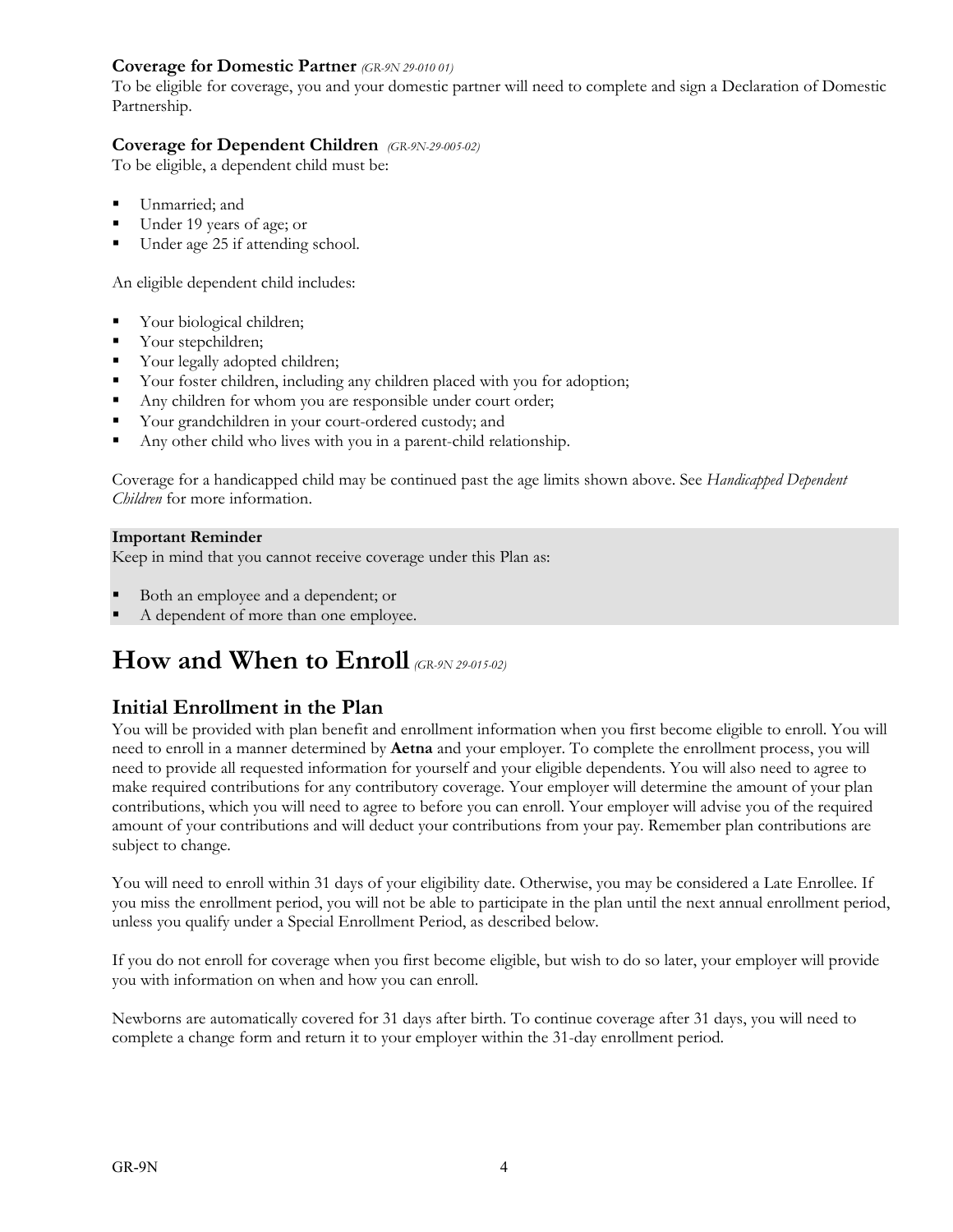#### **Late Enrollment**

If you do not enroll during the Initial Enrollment Period, or a subsequent annual enrollment period, you and your eligible dependents may be considered **Late Enrollees** and coverage may be deferred until the next annual enrollment period. If, at the time of your initial enrollment, you elect coverage for yourself only and later request coverage for your eligible dependents, they may be considered **Late Enrollees**.

You must return your completed enrollment form before the end of the next annual enrollment period.

However, you and your eligible dependents may not be considered **Late Enrollees** under the circumstances described in the "Special Enrollment Periods" section below.

#### **Annual Enrollment**

During the annual enrollment period, you will have the opportunity to review your coverage needs for the upcoming year. During this period, you have the option to change your coverage. The choices you make during this annual enrollment period will become effective the following year.

If you do not enroll yourself or a dependent for coverage when you first become eligible, but wish to do so later, you will need to do so during the next annual enrollment period, unless you qualify under one of the Special Enrollment Periods, as described below.

#### **Special Enrollment Periods**

You will not be considered a **Late Enrollee** if you qualify under a Special Enrollment Period as defined below. If one of these situations applies, you may enroll before the next annual enrollment period.

#### **Loss of Other Health Care Coverage**

You or your dependents may qualify for a Special Enrollment Period if:

 You did not enroll yourself or your dependent when you first became eligible or during any subsequent annual enrollments because, at that time:

- You or your dependents were covered under other **creditable coverage**; and
- You refused coverage and stated, in writing, at the time you refused coverage that the reason was that you or your dependents had other **creditable coverage**; and

You or your dependents are no longer eligible for other **creditable coverage** because of one of the following:

- The end of your employment;
- A reduction in your hours of employment (for example, moving from a full-time to part-time position);
- The ending of the other plan's coverage;
- Death;
- Divorce or legal separation;
- Employer contributions toward that coverage have ended;
- U.S. COBRA coverage ends;
- the employer's decision to stop offering the group health plan to the eligible class to which you belong;
- cessation of a dependent's status as an eligible dependent as such is defined under this Plan; or

 you or your dependents have reached the lifetime maximum of another Plan for all benefits under that Plan. You will need to enroll yourself or a dependent for coverage within 31 days of when other **creditable coverage**  ends. Evidence of termination of **creditable coverage** must be provided to **Aetna**. If you do not enroll during this time, you will need to wait until the next annual enrollment period.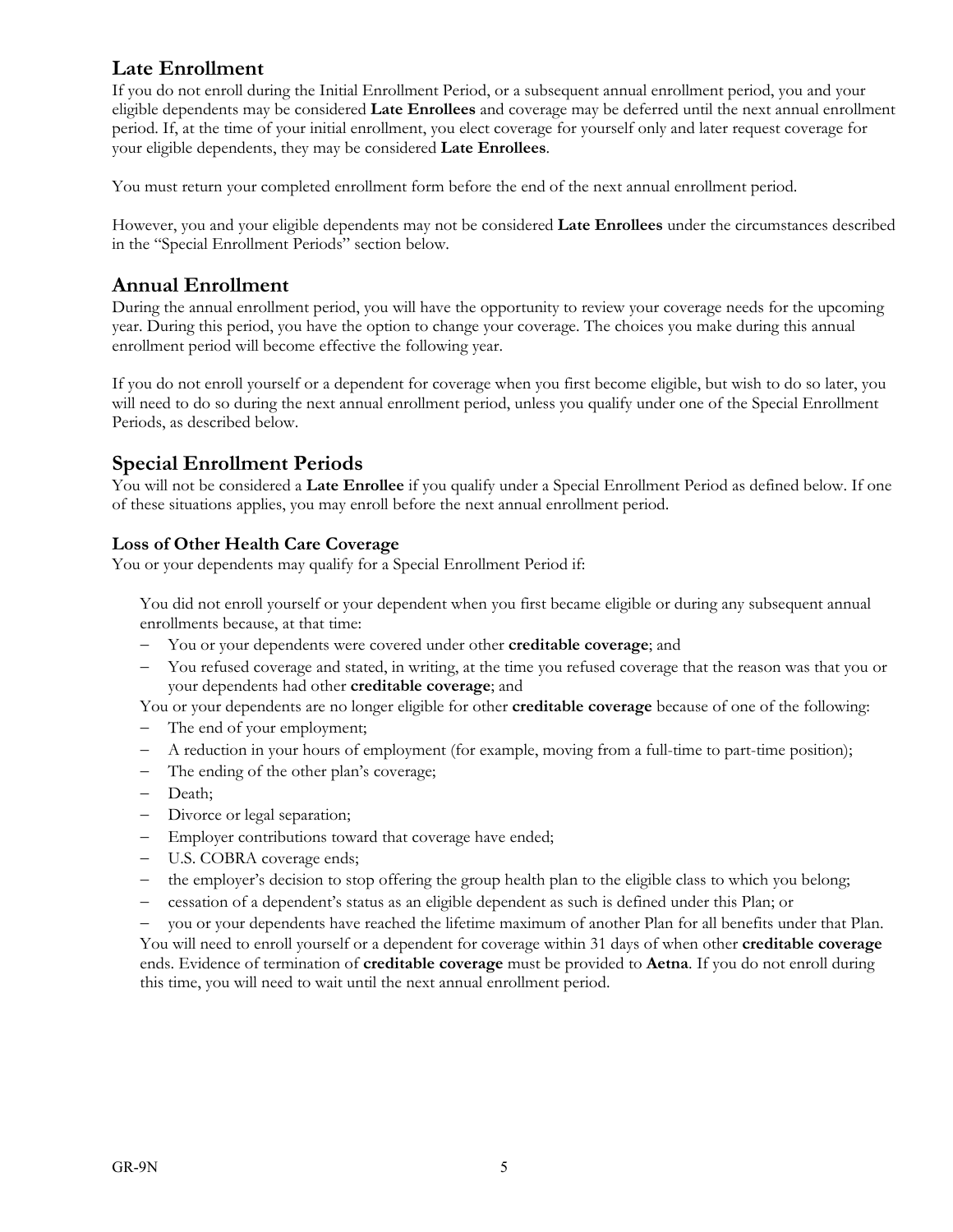#### **New Dependents**

You and your dependents may qualify for a Special Enrollment Period if:

You did not enroll when you were first eligible for coverage; and

 You later acquire a dependent, as defined under the plan, through marriage, birth, adoption, or placement for adoption; and

You elect coverage for yourself and your dependent within 31 days of acquiring the dependent.

Your spouse or child who meets the definition of a dependent under the plan may qualify for a Special Enrollment Period if:

 You did not enroll them when they were first eligible; and You later elect coverage for them within 31 days of a court order requiring you to provide coverage.

You will need to report any new dependents by completing a change form, which is available from your employer. The form must be completed and returned to **Aetna** within 31 days of the change. If you do not return the form within 31 days of the change, you will need to make the changes during the next annual enrollment period.

#### **If You Adopt a Child**

Your plan will cover a child who is placed for adoption. This means you have taken on the legal obligation for total or partial support of a child whom you plan to adopt.

Your plan will provide coverage for a child who is placed with you for adoption if:

 The child meets the plan's definition of an eligible dependent on the date he or she is placed for adoption; and You request coverage for the child in writing within 31 days of the placement.

Proof of placement will need to be presented to **Aetna** prior to the dependent enrollment.

 Any coverage limitations for a pre-existing condition will not apply to a child placed with you for adoption provided that the placement occurs on or after the effective date of your coverage.

#### **When You Receive a Qualified Child Support Order**

A Qualified Medical Child Support Order (QMCSO) is a court order requiring a parent to provide health care coverage to one or more children. A Qualified Domestic Relations Support Order (QDRSO) is a court order requiring a parent to provide dependent's life insurance coverage to one or more children. Your plan will provide coverage for a child who is covered under a QMCSO or a QDRSO, if:

The child meets the plan's definition of an eligible dependent; and

You request coverage for the child in writing within 31 days of the court order.

Coverage for the dependent will become effective on the date of the court order. Any coverage limitations for a preexisting condition will not apply, as long as you submit a written request for coverage within the 31-day period.

If you do not request coverage for the child within the 31-day period, you will need to wait until the next annual enrollment period.

Under a QMCSO or QDRSO, if you are the non-custodial parent, the custodial parent may file claims for benefits. Benefits for such claims will be paid to the custodial parent.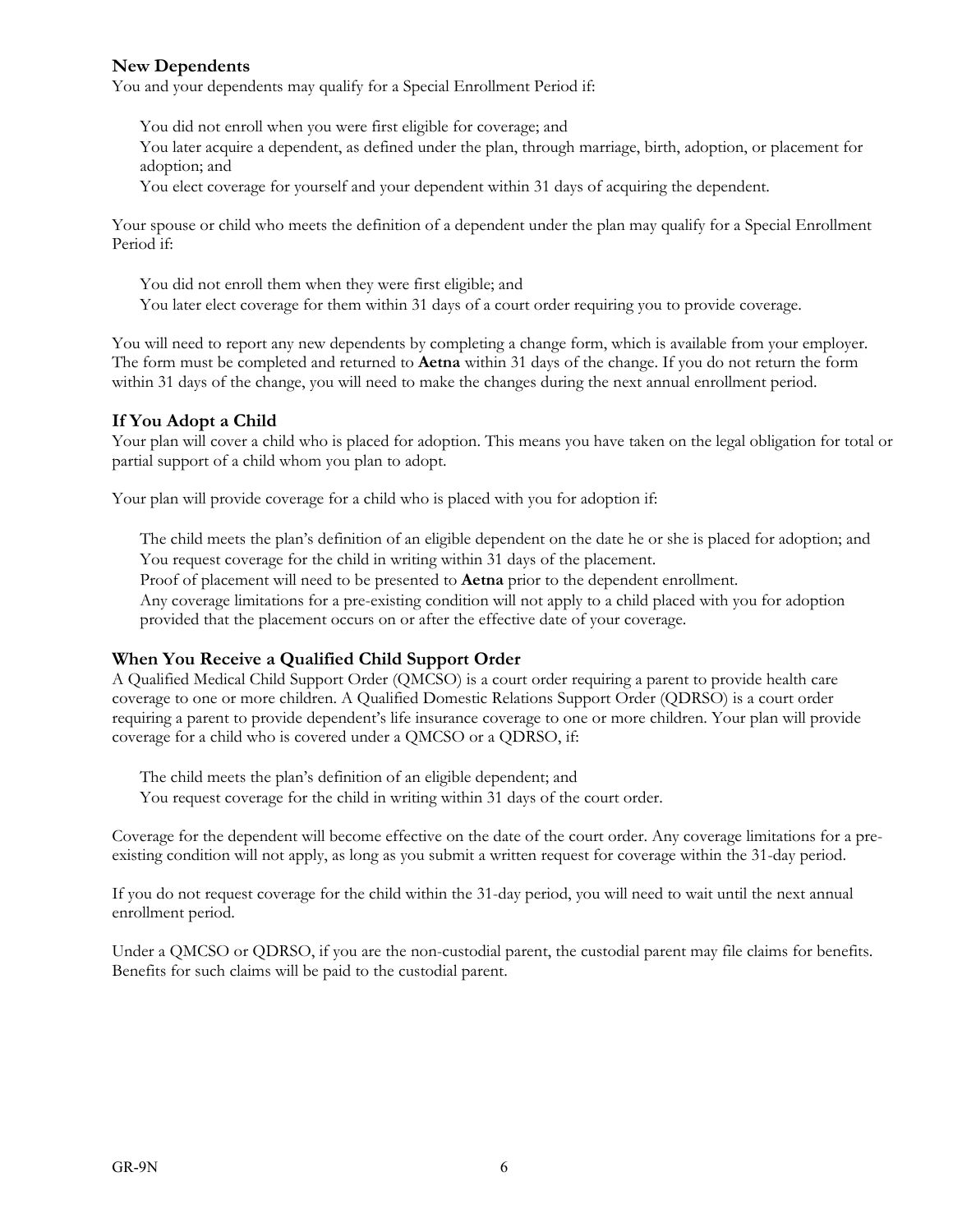### **When Your Coverage Begins** *(GR-9N-29-025-01)*

#### **Your Effective Date of Coverage**

If you have met all the eligibility requirements, your coverage takes effect on the later of:

- The date you are eligible for coverage; or
- The date your enrollment form is received; and
- The date your required contribution is received by **Aetna**.

If your completed enrollment information is not received within 31 days of your eligibility date, the rules under the *Special or Late Enrollment Periods* section will apply.

#### **Important Notice:**

You must pay the required contribution in full.

#### **Your Dependent's Effective Date of Coverage** *(GR-9N 29-025-02)*

Your dependent's coverage takes effect on the same day that your coverage becomes effective, if you have enrolled them in the plan.

**Note**: New dependents need to be reported to **Aetna** within 31 days because they may affect your contributions. If you do not report a new dependent within 31 days of his or her eligibility date, the rules under the *Special or Late Enrollment Periods* section will apply.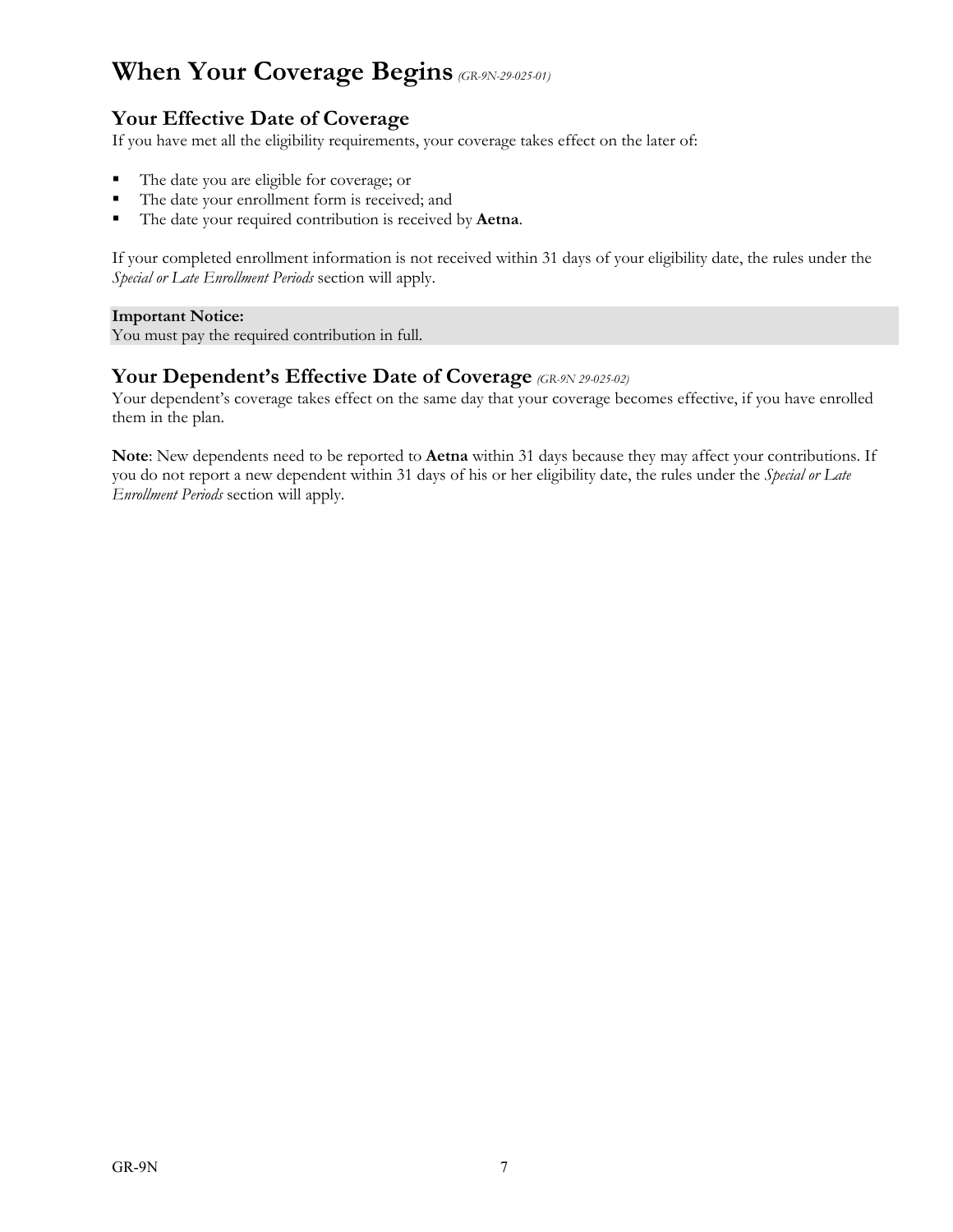# **How Your Medical Plan Works**

 **Common Terms** 

 **Accessing Providers** 

It is important that you have the information and useful resources to help you get the most out of your **Aetna** medical plan. This Booklet explains:

- Definitions you need to know;
- How to access care, including procedures you need to follow;
- What expenses for services and supplies are covered and what limits may apply;
- What expenses for services and supplies are not covered by the plan;
- How you share the cost of your covered services and supplies; and
- Other important information such as eligibility, complaints and appeals, termination, continuation of coverage, and general administration of the plan.

#### **Important Notes**

- Unless otherwise indicated, "you" refers to you and your covered dependents.
- Your health plan pays benefits only for services and supplies described in this Booklet as **covered expenses** that are **medically necessary**.
- This Booklet applies to coverage only and does not restrict your ability to receive health care services that are not or might not be covered benefits under this health plan.
- Store this Booklet in a safe place for future reference.

### **Common Terms**

Many terms throughout this Booklet are defined in the *Glossary* section at the back of this document. Defined terms appear in bolded print. Understanding these terms will also help you understand how your plan works and provide you with useful information regarding your coverage.

### **About Your Comprehensive Medical Plan***(GR-9N-08-015-02)*

This **Aetna** medical plan is designed to cover a range of medical services and supplies for the treatment of **illness** and **injury** and other preventive and routine medical expenses. It does not provide benefits for all medical care.

The plan will pay for **covered expenses** up to the maximum benefits shown in this Booklet-Certificate. Coverage is subject to all the terms, policies and procedures outlined in this Booklet-Certificate. Not all medical expenses are covered under the plan. Exclusions and limitations apply to certain medical services, supplies and expenses. Refer to the *What the Plan Covers*, *Exclusions* and *Schedule of Benefits* sections to determine if medical services are covered, excluded, or limited.

#### **Using the Plan** *(GR-9N-08-015-02)*

- When you need medical care, you can go to **physicians, hospitals** and other health care providers of your choice for covered services and supplies under the plan.
- You may have to pay the provider or facility and submit a claim to receive reimbursement from the plan. You will be responsible for completing and submitting claim forms for reimbursement of covered expenses you paid directly to the provider. **Aetna** will reimburse you for a covered expense up to the **recognized charge**, less any cost sharing required by you.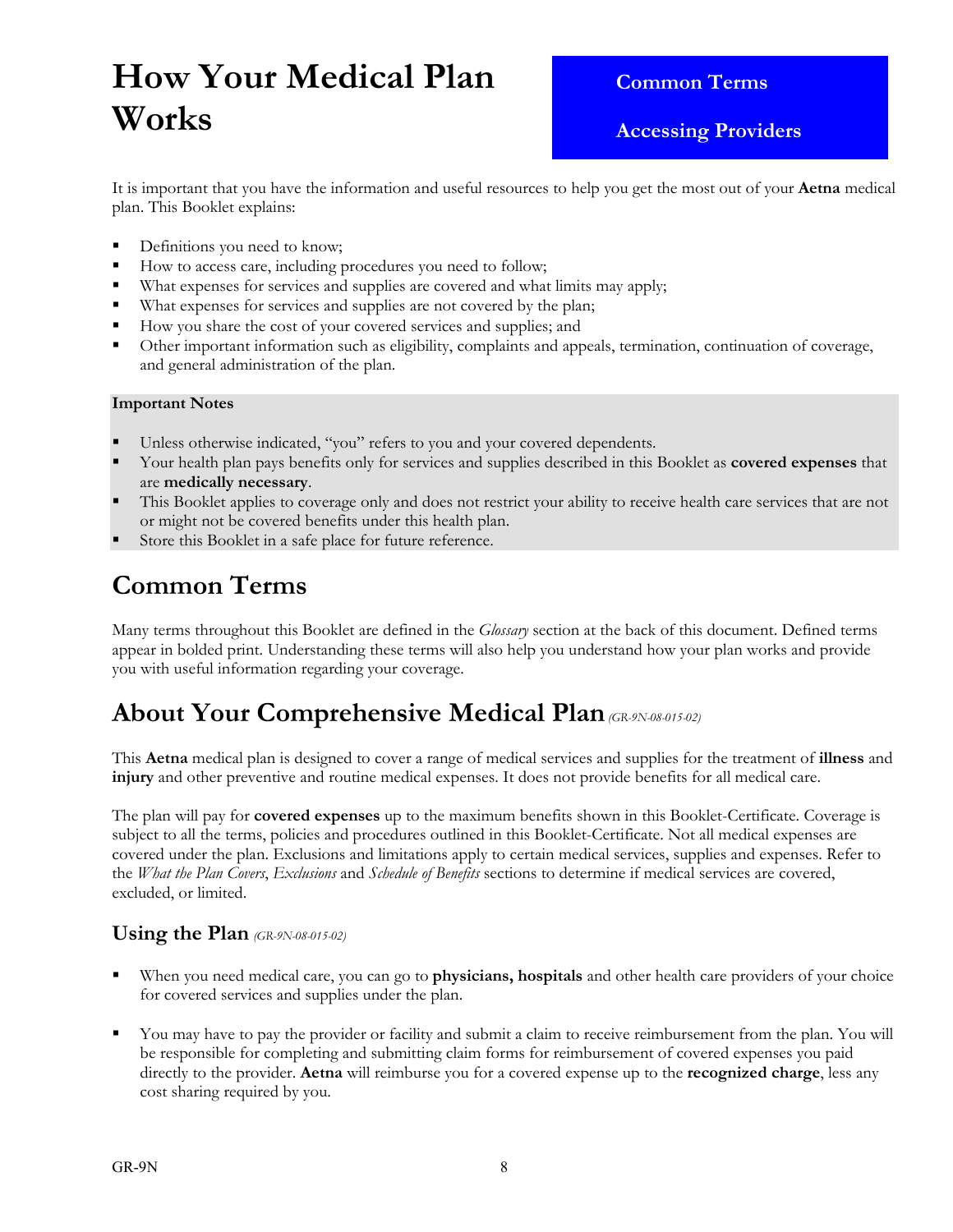We will send you a notice of what the plan has paid toward your **covered expenses**. It will show any amounts you owe towards your **deductible, payment percentage** or other non-covered expenses you have incurred. You may choose to receive this notice by e-mail, or through the mail. Call or e-mail Member Services if you have questions regarding your statement.

#### **Cost Sharing**

#### **Important Note:**

You share in the cost of your care. Cost Sharing amounts and provisions are described in the *Schedule of* **Benefits**.

You must satisfy any applicable **deductibles** before the plan begins to pay benefits.

You must satisfy any applicable **deductibles** before the plan begins to pay benefits.

After you satisfy any applicable **deductible**, you will be responsible for any applicable **coinsurance** for **covered expenses** that you incur. You will be responsible for your **coinsurance** up to the **coinsurance limit** applicable to your plan.

- Your **coinsurance** will be based on the **recognized charge**. If the health care provider you select charges more than the **recognized charge**, you will be responsible for any expenses above the **recognized charge**.
- Once you satisfy the **coinsurance limit**, the plan will pay 100% of the **covered expenses** that apply toward the limit for the rest of the Calendar Year. Certain designated out-of-pocket expenses may not apply to the **coinsurance limit**. Refer to your *Schedule of Benefits* section for information on what expenses do not apply to the limit and specific dollar limits that apply to your plan.
- The plan will pay for **covered expenses**, up to the maximums shown in the *What the Plan Covers* or *Schedule of Benefit* sections. You are responsible for any expenses incurred over the maximum limits outlined in the *What the Plan Covers* or *Schedule of Benefits* sections.

### **Emergency and Urgent Care** *(GR-9N-27-005-01)*

You have coverage 24 hours a day, 7 days a week for:

- An **emergency medical condition**; or
- An **urgent condition**.

#### **In Case of a Medical Emergency**

When **emergency care** is necessary, please follow the guidelines below:

- Seek the nearest emergency room, or dial 911 or your local emergency response service for medical and ambulatory assistance. If possible, call your **physician** provided a delay would not be detrimental to your health.
- After assessing and stabilizing your condition, the emergency room should contact your **physician** to obtain your medical history to assist the emergency **physician** in your treatment.
- If you are admitted to an inpatient facility, notify your **physician** as soon as reasonably possible.

 If you seek care in an emergency room in the United States for a non-emergency condition, your benefits will be reduced. Please refer to the *Schedule of Benefits* for specific details about the plan.

#### **Coverage for Emergency Medical Conditions**

Refer to **Coverage for Emergency Medical Conditions** in the *What the Plan Covers* section.

#### **Important Reminder**

With the exception of Urgent Care described below, if you visit a **hospital** emergency room in the United States for a non-emergency condition, the plan will pay a reduced benefit, as shown in the *Schedule of Benefits*. No other plan benefits will pay for non-emergency care in the emergency room.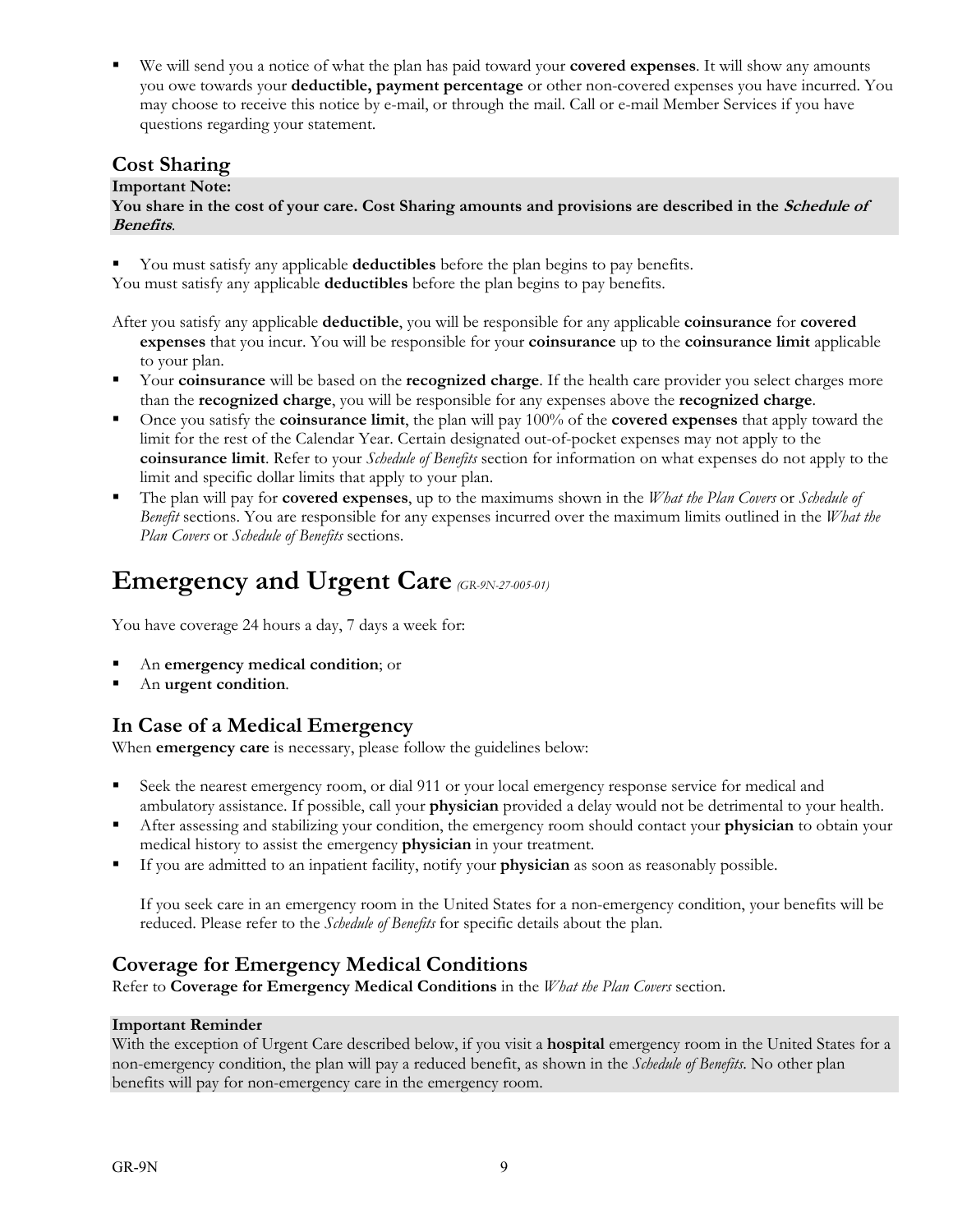#### **In Case of an Urgent Condition** *(GR-9N-27-010-01)*

Call your **physician** if you think you need urgent care. **Physicians** usually provide coverage 24 hours a day, including weekends and holidays for urgent care. You may contact any **physician** or **urgent care provider**, for an **urgent care condition** if you cannot reach your **physician**.

If it is not feasible to contact your **physician**, please do so as soon as possible after urgent care is provided. If you need help finding an **urgent care provider** you may call Member Services at the toll-free number on your I.D. card, or you may access **Aetna**'s online provider directory at www.aetnainternational.com.

#### **Coverage for an Urgent Condition**

Refer to **Coverage for Urgent Medical Conditions** in the *What the Plan Covers* section.

#### **Follow-Up Care After Treatment of an Emergency or Urgent Medical Condition**

Follow-up care is not considered an emergency or **urgent condition** and is not covered as part of any emergency or urgent care visit. Once you have been treated and discharged, you should contact your **physician** for any necessary follow-up care.

For coverage purposes, follow-up care is treated as any other expense for **illness** or **injury**. If you access a **hospital** emergency room for follow-up care, your coverage will be reduced and you will be responsible for more of the cost of your treatment. Refer to your *Schedule of Benefits* for cost sharing information applicable to your plan.

To keep your out-of-pocket costs lower, your follow-up care should be provided by a **physician**.

#### **Important Notice**

Follow up care, which includes (but is not limited to) suture removal, cast removal and radiological tests such as xrays, should **not** be provided by an emergency room facility.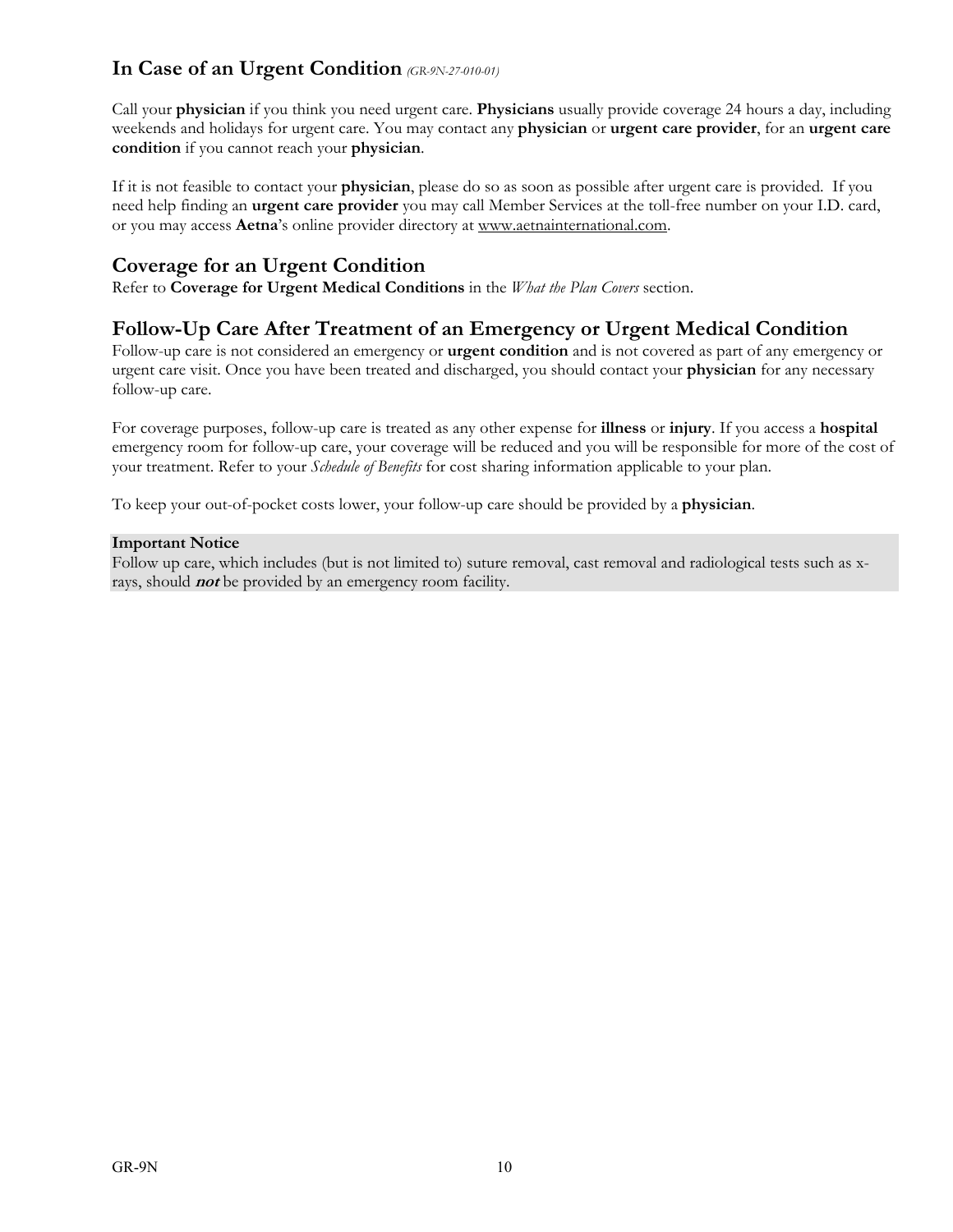# **Requirements For Coverage**

To be covered by the plan, services and supplies and **prescription drugs** must meet all of the following requirements:

- 1. The service or supply or **prescription drug** must be covered by the plan. For a service or supply or **prescription drug** to be covered, it must:
	- Be included as a covered expense in this Booklet;
	- Not be an excluded expense under this Booklet. Refer to the *Exclusions* sections of this Booklet for a list of services and supplies that are excluded;
	- Not exceed the maximums and limitations outlined in this Booklet. Refer to the *What the Plan Covers* section and the *Schedule of Benefits* for information about certain expense limits; and
	- Be obtained in accordance with all the terms, policies and procedures outlined in this Booklet.
- 2. The service or supply or **prescription drug** must be provided while coverage is in effect. See the *Who Can Be Covered, How and When to Enroll, When Your Coverage Begins, When Coverage Ends* and *Continuation of Coverage* sections for details on when coverage begins and ends.
- 3. The service or supply or **prescription drug** must be **medically necessary**. To meet this requirement, the medical services, supply or **prescription drug** must be provided by a **physician**, or other health care provider, exercising prudent clinical judgment, to a patient for the purpose of preventing, evaluating, diagnosing or treating an **illness**, **injury**, disease or its symptoms. The provision of the service or supply must be:
	- (a) In accordance with generally accepted standards of medical practice;
	- (b) Clinically appropriate, in terms of type, frequency, extent, site and duration, and considered effective for the patient's **illness**, **injury** or disease; and
	- (c) Not primarily for the convenience of the patient, **physician** or other health care provider;
	- (d) And not more costly than an alternative service or sequence of services at least as likely to produce equivalent therapeutic or diagnostic results as to the diagnosis or treatment of that patient's **illness**, **injury**, or disease.

For these purposes "generally accepted standards of medical practice" means standards that are based on credible scientific evidence published in peer-reviewed medical literature generally recognized by the relevant medical community, or otherwise consistent with **physician** specialty society recommendations and the views of **physicians** practicing in relevant clinical areas and any other relevant factors.

#### **Important Note**

Not every service, supply or **prescription drug** that fits the definition for **medical necessity** is covered by the plan. Exclusions and limitations apply to certain medical services, supplies and expenses. For example some benefits are limited to a certain number of days, visits or a dollar maximum. Refer to the *What the Plan Covers* section and the *Schedule of Benefits* for the plan limits and maximums.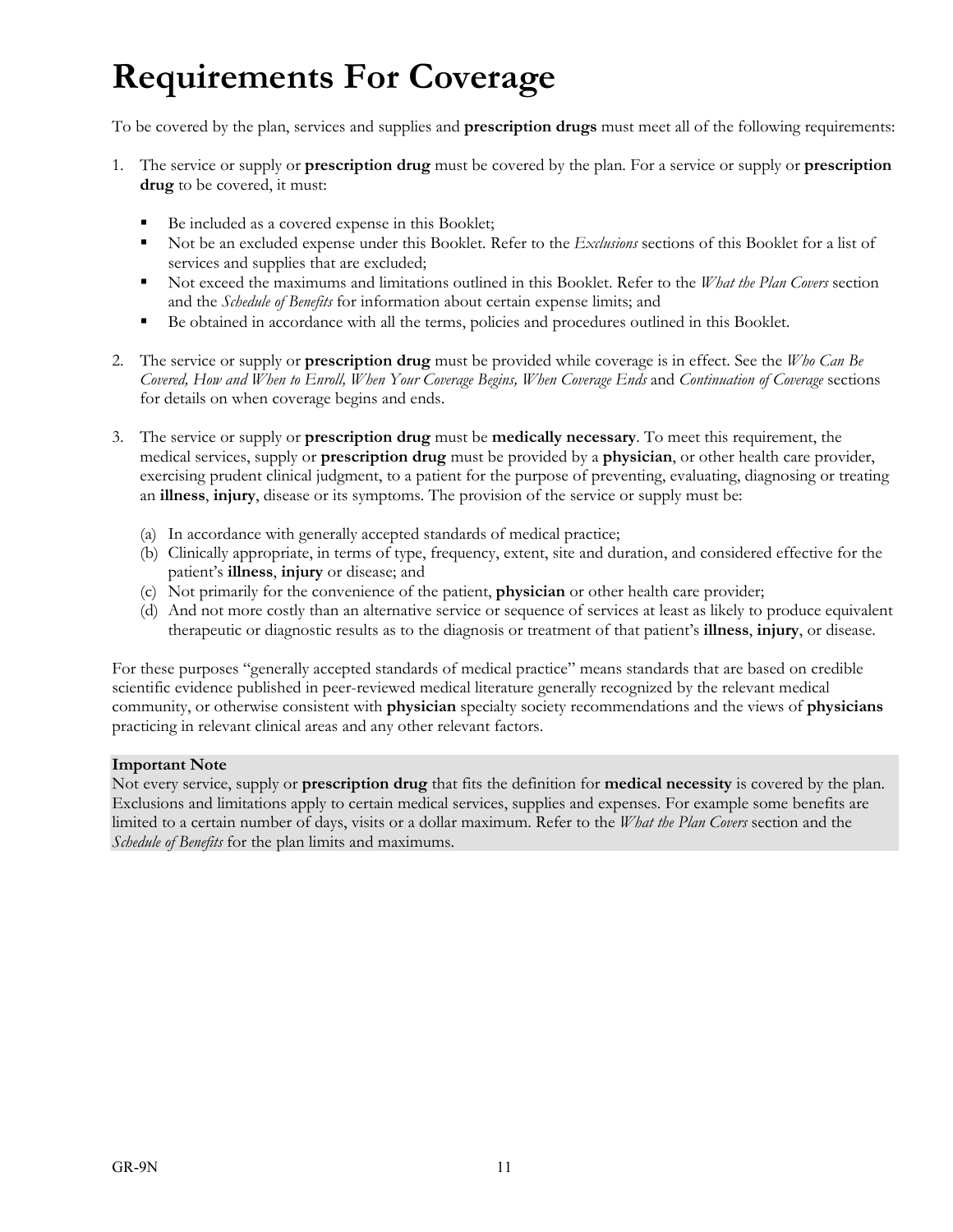## **What The Plan Covers**

*(GR-29N 11-05 01)*

 **Wellness Physician Services Hospital Expenses Other Medical Expenses** 

### **Comprehensive Medical Plan**

Many preventive and routine medical expenses as well as expenses incurred for a serious **illness** or **injury** are covered. This section describes which expenses are **covered expenses**. Only expenses incurred for the services and supplies shown in this section are **covered expenses**. Limitations and exclusions apply.

### **Preventive Care**

This section on Preventive Care describes the **covered expenses** for services and supplies provided when you are well.

#### **Routine Physical Exams**

**Covered expenses** include charges made by your **physician** for routine physical exams. A routine exam is a medical exam given by a **physician** for a reason other than to diagnose or treat a suspected or identified **illness** or **injury**, and also includes:

- Radiological services, X-rays, lab and other tests given in connection with the exam; and
- Immunizations for infectious diseases and the materials for administration of immunizations as recommended by the Advisory Committee on Immunization Practices of the Department of Health and Human Services, Center for Disease Control; and
- Testing for Tuberculosis.

**Covered expenses** for children from birth to age 18 also include:

 An initial **hospital** check up and well child visits in accordance with the prevailing clinical standards of the American Academy of Pediatric Physicians.

Unless specified above, not covered under this benefit are charges for:

- Services which are covered to any extent under any other part of this plan;
- Services which are for diagnosis or treatment of a suspected or identified **illness** or **injury**;
- Exams given during your **stay** for medical care;
- Services not given by a **physician** or under his or her direction;
- Psychiatric, psychological, personality or emotional testing or exams.

#### **Important Reminder**

Refer to the *Schedule of Benefits* for details about any applicable deductibles, coinsurance, benefit maximums and frequency and age limits for physical exams.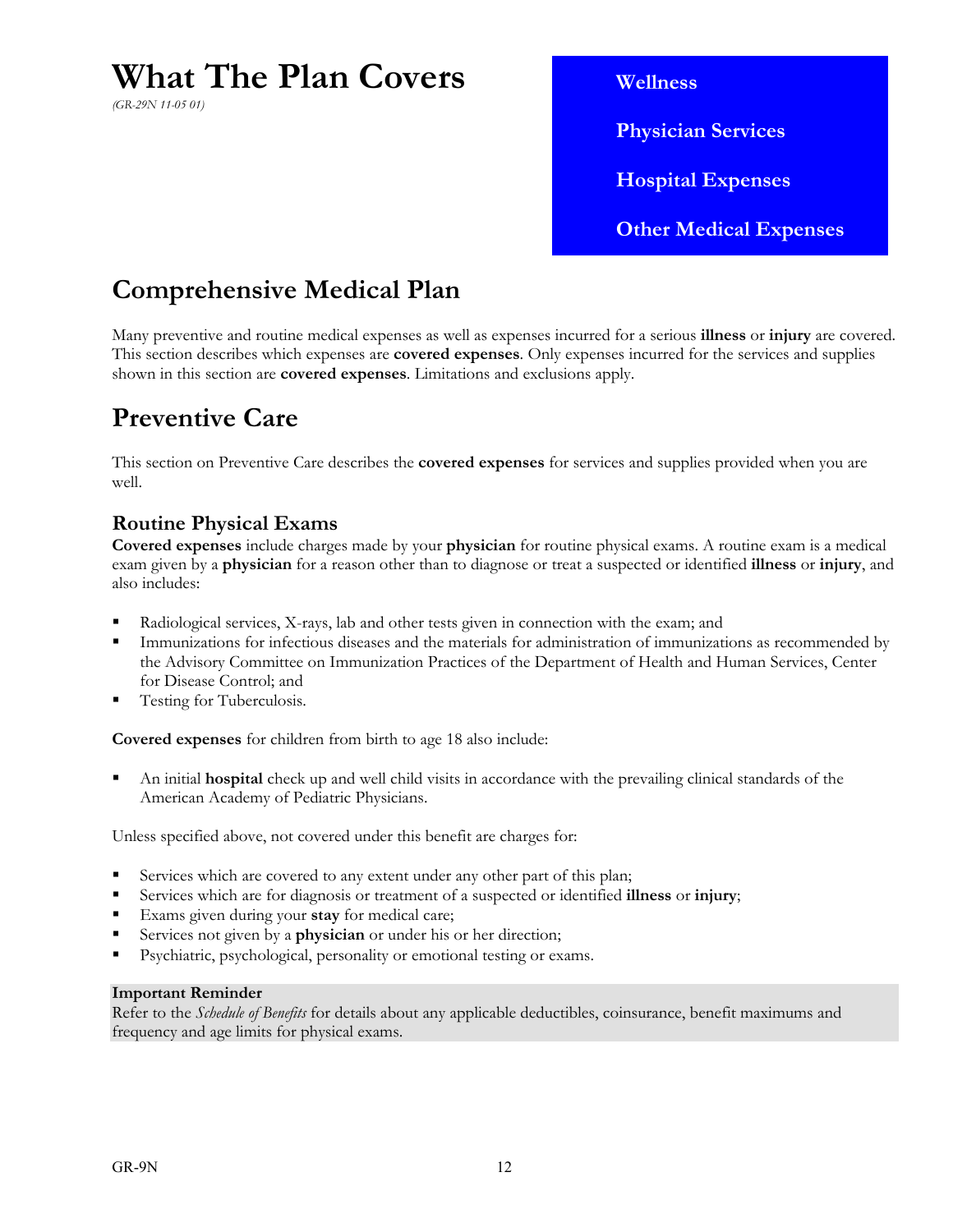#### **Routine Cancer Screenings**

**Covered expenses** include charges incurred for routine cancer screening as follows:

- 1 baseline mammogram for covered females age 35 to 39
- 1 mammogram every 12 months for covered females age 40 and over
- 1 Pap smear every 12 months;
- 1 gynecological exam every 12 months;
- 1 fecal occult blood test every 12 months; and
- 1 digital rectal exam and 1 prostate specific antigen (PSA) test every 12 months for covered males age 40 and older.

The following tests are **covered expenses** if you are age 50 and older when recommended by your **physician**:

- 1 Sigmoidoscopy every 5 years for persons at average risk; *or*
- 1 Double contrast barium enema (DCBE) every 5 years for persons at average risk; *or*
- 1 Colonoscopy every 10 years for persons at average risk for colorectal cancer.

#### **Family Planning Services** *(GR-29N 11-05 01)*

**Covered expenses** include charges for certain contraceptive and family planning services, even though not provided to treat an **illness** or **injury**. Refer to the *Schedule of Benefits* for any frequency limits that apply to these services, if not specified below.

#### **Contraception Services**

**Covered expenses** include charges for contraceptive services and supplies provided on an outpatient basis, including:

- Contraceptive drugs and contraceptive devices prescribed by a **physician** provided they have been approved by the Federal Drug Administration;
- Related outpatient services such as:
	- Consultations;
	- Exams;
	- Procedures; and
	- Other medical services and supplies.

Not covered are:

- Charges for services which are covered to any extent under any other part of the Plan or any other group plans sponsored by your employer; and
- Charges incurred for contraceptive services while confined as an inpatient.

#### **Other Family Planning**

**Covered expenses** include charges for family planning services, including:

- Voluntary sterilization.
- Voluntary termination of pregnancy.

The plan does *not* cover the reversal of voluntary sterilization procedures, including related follow-up care.

Also see section on pregnancy and infertility related expenses on a later page.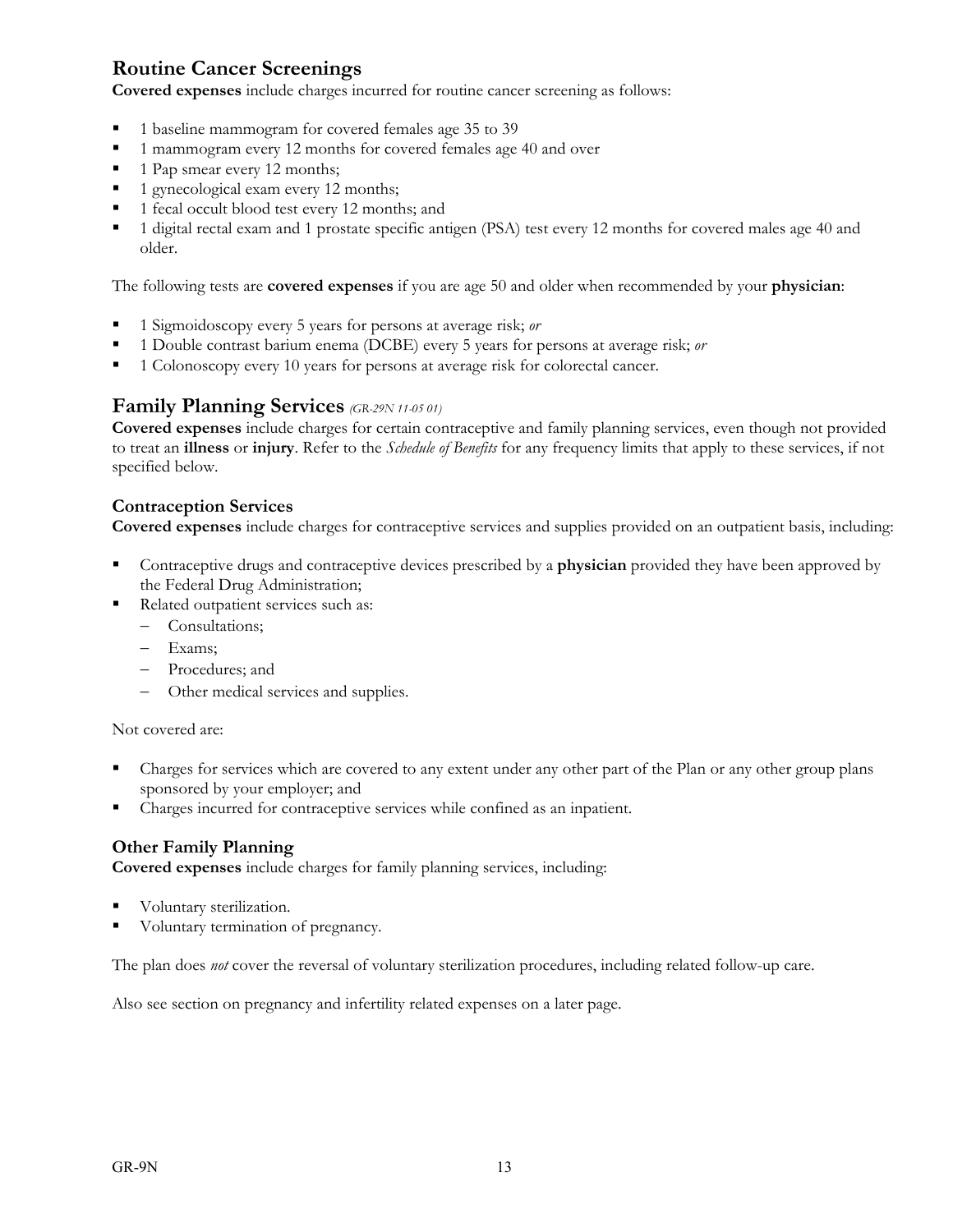#### **Vision Care Services** *(GR-9N S-11-010-01)*

**Covered expenses** include charges made by a legally qualified ophthalmologist or optometrist for the following services:

**Routine** eye exam: The plan covers expenses for a complete routine eye exam that includes refraction and glaucoma testing. A routine eye exam does not include a contact lens exam. The plan covers charges for one routine eye exam in any 24 consecutive month period.

#### **Limitations**

Coverage is subject to any applicable Calendar Year **deductibles**, **copays** and **coinsurance** percentages shown in your *Schedule of Benefits*.

### **Physician Services** *(GR-9N-S-11-20-02)*

#### **Physician Visits**

Covered medical expenses include charges made by a **physician** during a visit to treat an **illness** or **injury**. The visit may be at the **physician's** office, in your home, in a **hospital** or other facility during your **stay** or in an outpatient facility. **Covered expenses** also include:

- Immunizations for infectious disease, but not if solely for your employment;
- Allergy testing, treatment and injections; and
- Charges made by the **physician** for supplies, radiological services, x-rays, and tests provided by the **physician**.

#### **Surgery**

**Covered expenses** include charges made by a **physician** for:

- **Performing your surgical procedure;**
- Pre-operative and post-operative visits; and
- Consultation with another **physician** to obtain a second opinion prior to the surgery.

#### **Anesthetics**

**Covered expenses** include charges for the administration of anesthetics and oxygen by a **physician**, other than the operating **physician**, or Certified Registered Nurse Anesthetist (C.R.N.A.) in connection with a covered procedure.

### **Hospital Expenses** *(GR-9N-11-030 01)*

Covered medical expenses include services and supplies provided by a **hospital** during your **stay**.

#### **Room and Board**

**Covered expenses** include charges for **room and board** provided at a **hospital** during your **stay**. Private room charges that exceed the **hospital**'s **semi-private room rate** are not covered unless a private room is required because of a contagious **illness** or immune system problem.

**Room and board** charges also include:

- Services of the **hospital's** nursing staff;
- Admission and other fees;
- General and special diets; and
- Sundries and supplies.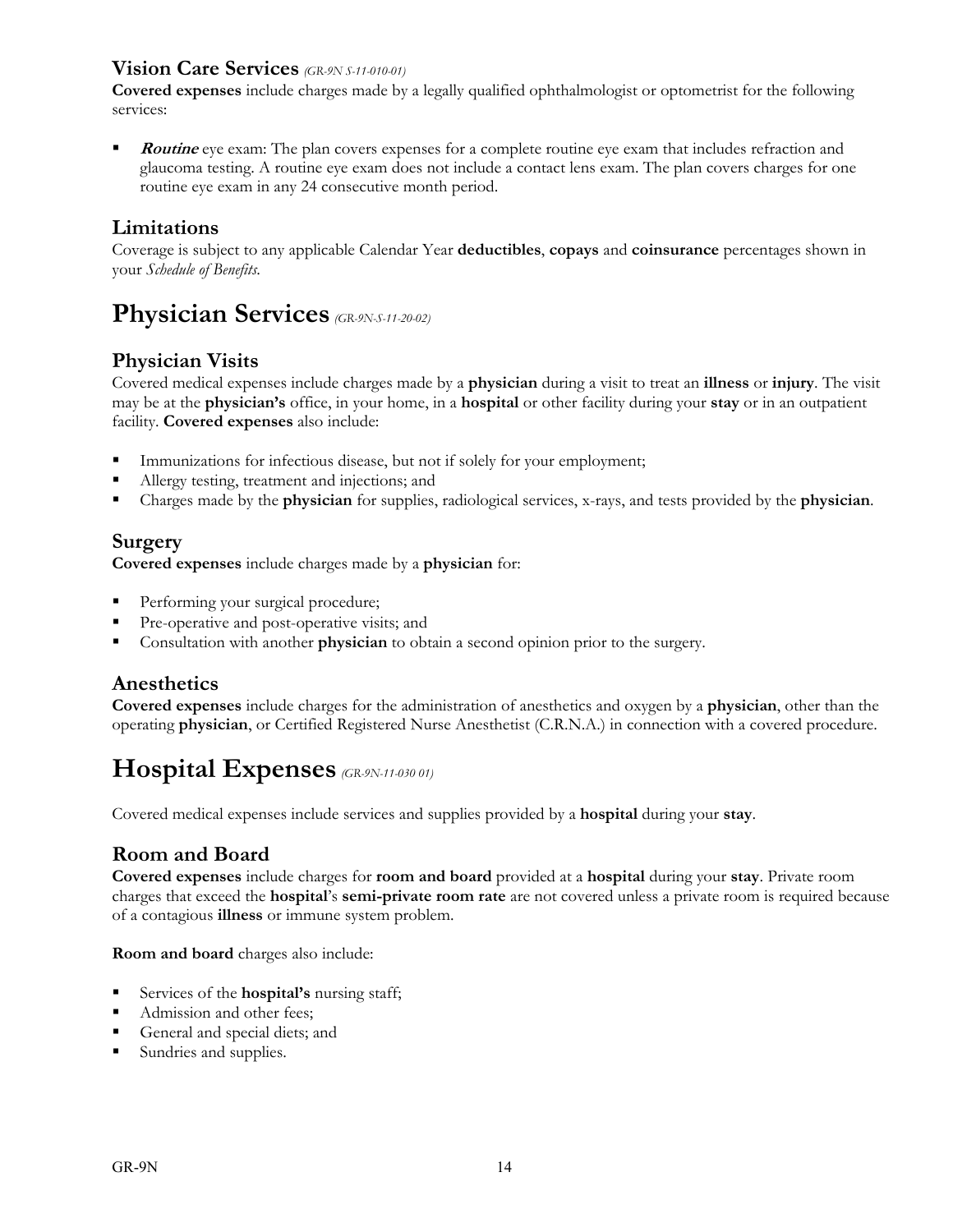#### **Other Hospital Services and Supplies**

**Covered expenses** include charges made by a **hospital** for services and supplies furnished to you in connection with your **stay**.

**Covered expenses** include hospital charges for other services and supplies provided, such as:

- **Ambulance** services.
- **Physicians** and surgeons.
- Operating and recovery rooms.
- Intensive or special care facilities.
- Administration of blood and blood products, but not the cost of the blood or blood products.
- Radiation therapy.
- Speech therapy, physical therapy and occupational therapy.
- Oxygen and oxygen therapy.
- Radiological services, laboratory testing and diagnostic services.
- **Medications.**
- Intravenous (IV) preparations.
- **Discharge planning.**

#### **Outpatient Hospital Expenses**

**Covered expenses** include **hospital** charges made for covered services and supplies provided by the outpatient department of a **hospital**.

#### **Important Reminders**

The plan will only pay for nursing services provided by the **hospital** as part of its charge. The plan does *not* cover private duty nursing services as part of an inpatient **hospital** stay.

If a **hospital** or other health care facility does not itemize specific **room and board** charges and other charges, **Aetna** will assume that 40 percent of the total is for **room and board** charge, and 60 percent is for other charges.

In addition to charges made by the **hospital**, certain **physicians** and other providers may bill you separately during your **stay**.

Refer to the *Schedule of Benefits* for any applicable **deductible**, **copay** and **coinsurance** and maximum benefit limits.

#### **Coverage for Emergency Medical Conditions**

**Covered expenses** include charges made by a **hospital** or a **physician** for services provided in an emergency room to evaluate and treat an **emergency medical condition**.

The **emergency care** benefit covers:

- Use of emergency room facilities;
- **Emergency room physicians** services;
- **Hospital** nursing staff services; and
- Radiologists and pathologists services.

Please contact your **physician** after receiving treatment for an **emergency medical condition**.

#### **Important Reminder**

With the exception of Urgent Care described below, if you visit a **hospital** emergency room for a non-emergency condition in the United States, the plan will pay a reduced benefit, as shown in the *Schedule of Benefits*. No other plan benefits will pay for non-emergency care in the emergency room.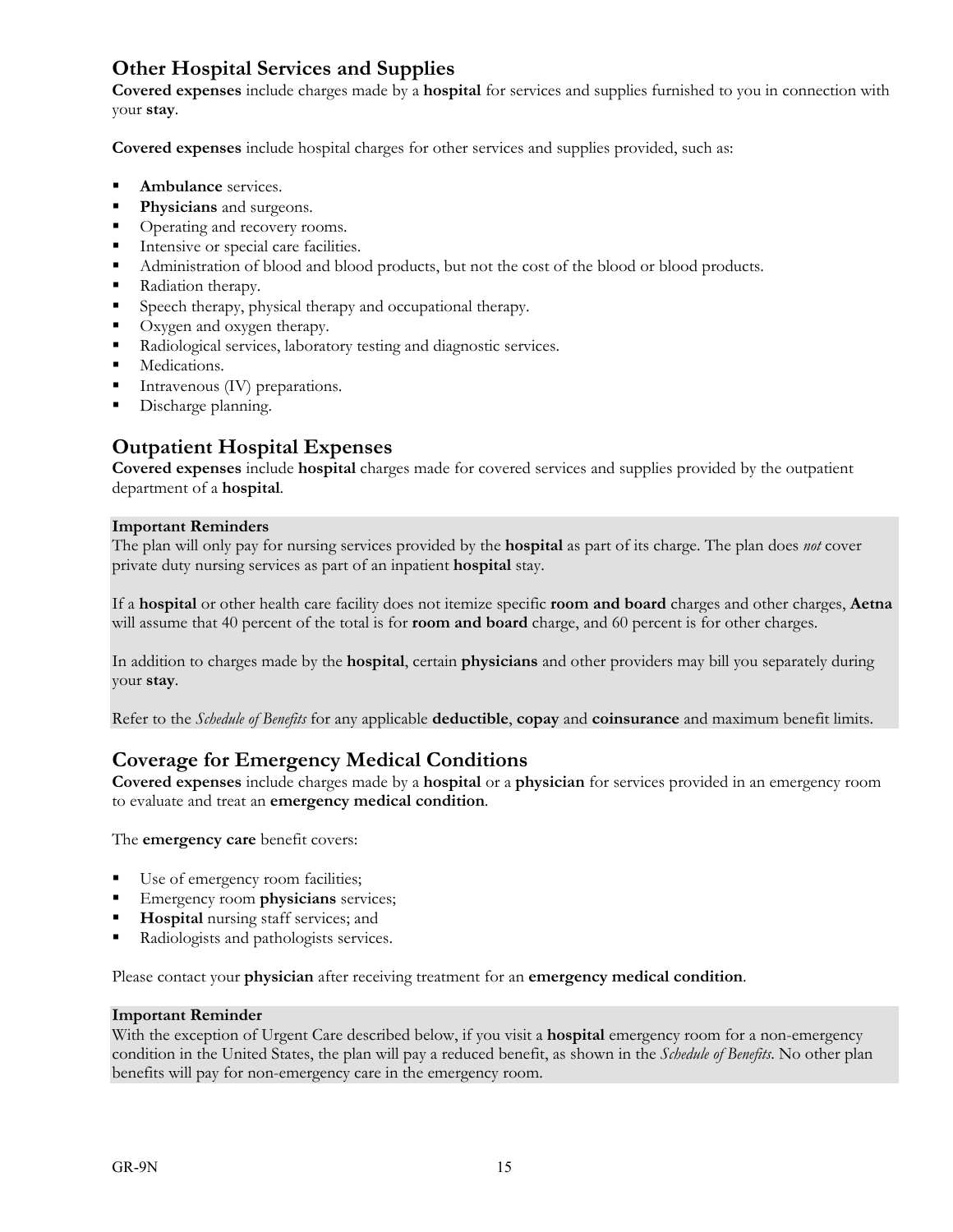#### **Coverage for Urgent Conditions**

**Covered expenses** include charges made by a **hospital** or **urgent care provider** to evaluate and treat an urgent condition.

Your coverage includes:

- Use of emergency room facilities;
- Use of urgent care facilities;
- **Physicians** services;
- Nursing staff services; and
- Radiologists and pathologists services.

Please contact your **physician** after receiving treatment of an urgent condition.

## **Alternatives to Hospital Stays** *(GR-9N-11-040-01)*

#### **Outpatient Surgery and Physician Surgical Services**

**Covered expenses** include charges for services and supplies furnished in connection with outpatient surgery made by:

- A **physician** or **dentist** for professional services;
- A **surgery center**; or
- The outpatient department of a **hospital**.

The surgery must meet the following requirements:

- The surgery can be performed adequately and safely only in a **surgery center** or **hospital** and
- The surgery is not normally performed in a **physician**'s or **dentist**'s office.

#### **Important Note**

Benefits for surgery services performed in a **physician**'s or **dentist**'s office are described under Physician Services benefits in the previous section.

The following outpatient surgery expenses are covered:

- Services and supplies provided by the **hospital**, **surgery center** on the day of the procedure;
- The operating **physician**'s services for performing the procedure, related pre- and post-operative care, and administration of anesthesia; and
- Services of another **physician** for related post-operative care and administration of anesthesia. This does not include a local anesthetic.

#### **Limitations**

Not covered under this plan are charges made for:

- The services of a **physician** or other health care provider who renders technical assistance to the operating **physician**.
- A **stay** in a **hospital**.
- Facility charges for office based surgery.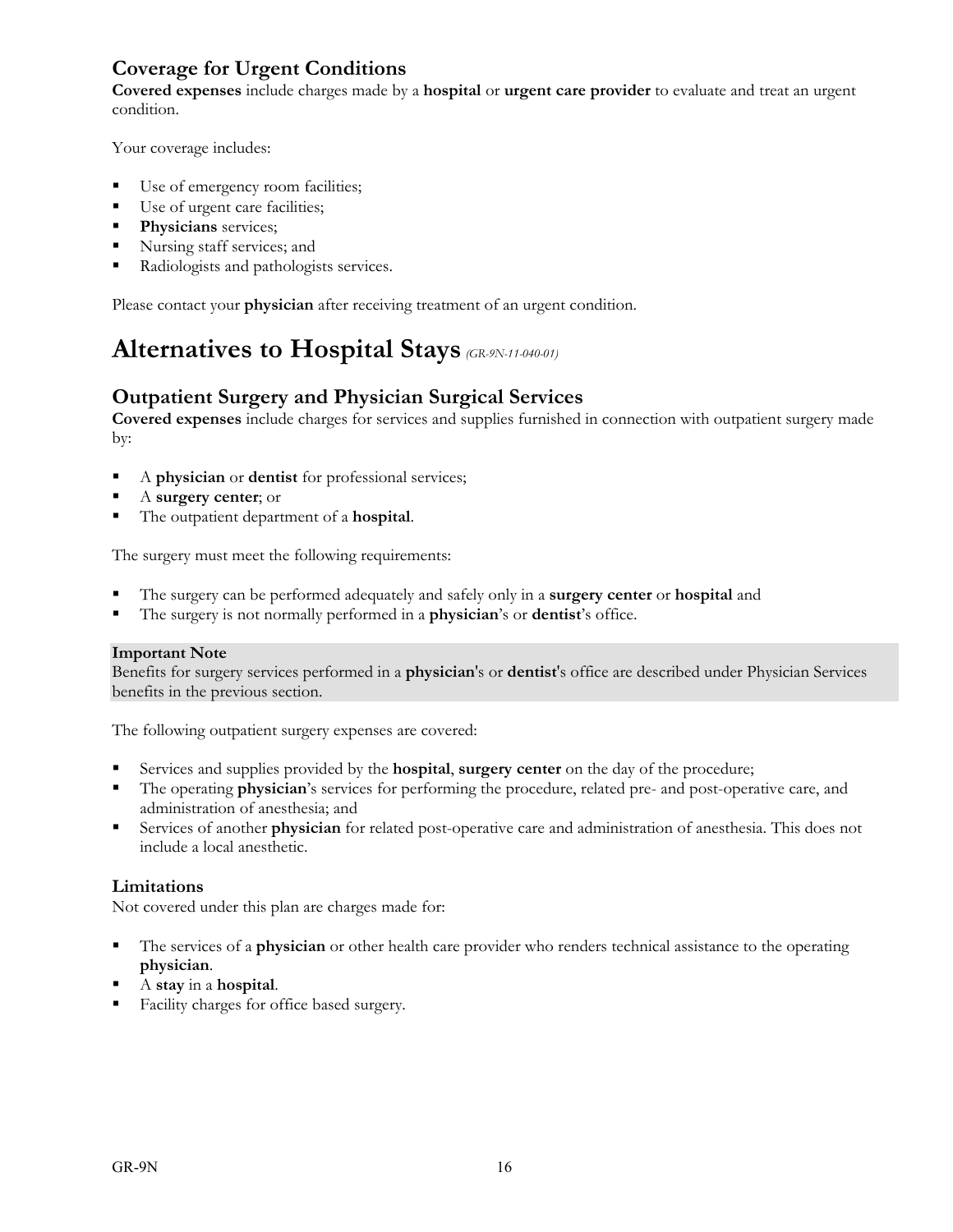### **Birthing Center**

**Covered expenses** include charges made by a **birthing center** for services and supplies related to your care in a **birthing center** for:

- Prenatal care;
- Delivery; and
- Postpartum care within 48 hours after a vaginal delivery and 96 hours after a Cesarean delivery.

#### **Limitations**

Unless specified above, not covered under this benefit are charges:

In connection with a pregnancy for which pregnancy related expenses are not included as a covered expense.

See *Pregnancy Related Expenses* for information about other **covered expenses** related to maternity care.

#### **Home Health Care** *(GR-9N-11-050-01)*

**Covered expenses** include charges made by a **home health care agency** for home health care, and the care:

- Is given under a **home health care plan**;
- Is given to you in your home while you are **homebound**.

Home health care expenses include charges for:

- Part-time or intermittent care by an **R.N.** or by an **L.P.N.** if an **R.N.** is not available.
- Part-time or intermittent home health aid services provided in conjunction with and in direct support of care by an **R.N.** or an **L.P.N.**
- Physical, occupational, and speech therapy.
- Part-time or intermittent medical social services by a social worker when provided in conjunction with, and in direct support of care by an **R.N.** or an **L.P.N.**
- Medical supplies, **prescription drugs** and lab services by or for a **home health care agency** to the extent they would have been covered under this plan if you had a **hospital stay**.

Benefits for home health care visits are payable up to the Home Health Care Maximum. Each visit by a nurse or therapist is one visit.

In figuring the Calendar Year Maximum Visits, each visit of up to 4 hours is one visit.

This maximum will not apply to care given by an **R.N.** or **L.P.N.** when:

- Care is provided within 10 days of discharge from a **hospital** or **skilled nursing facility** as a full-time inpatient; and
- Care is needed to transition from the **hospital** or **skilled nursing facility** to home care.

When the above criteria are met, **covered expenses** include up to 12 hours of continuous care by an **R.N.** or **L.P.N.** per day.

Coverage for Home Health Care services is not determined by the availability of caregivers to perform them. The absence of a person to perform a non-skilled or **custodial care** service does not cause the service to become covered. If the covered person is a minor or an adult who is dependent upon others for non-skilled care (e.g. bathing, eating, toileting), coverage for home health services will only be provided during times when there is a family member or caregiver present in the home to meet the person's non-skilled needs.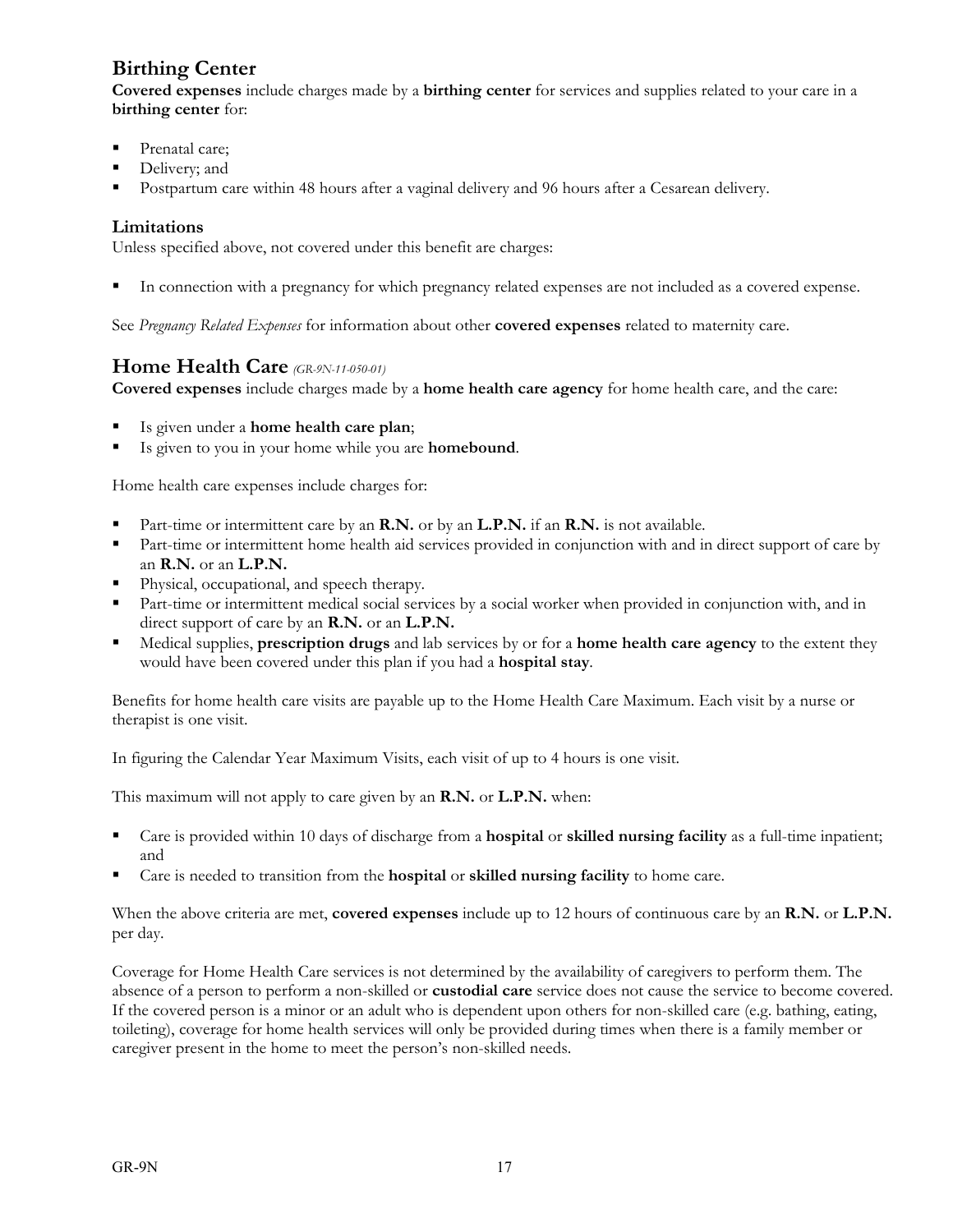#### **Limitations**

Unless specified above, *not* covered under this benefit are charges for:

- Services or supplies that are not a part of the **Home Health Care Plan**.
- Services of a person who usually lives with you, or who is a member of your or your spouse's or your domestic partner's family.
- Services of a certified or licensed social worker.
- Services for Infusion Therapy.
- **Transportation.**
- Services or supplies provided to a minor or dependent adult when a family member or caregiver is not present.
- Services that are **custodial care**.

#### **Important Reminders**

The plan does *not* cover **custodial care**, even if care is provided by a nursing professional, and family member or other caretakers cannot provide the necessary care.

Refer to the *Schedule of Benefits* for details about any applicable home health care visit maximums.

#### **Skilled Nursing Care** *(GR-9N S-11-065-01)*

**Covered expenses** include charges by an **R.N.**, **L.P.N.**, or nursing agency for outpatient skilled nursing care.

This is care by a visiting **R.N.** or **L.P.N.** to perform specific skilled nursing tasks.

**Covered expenses** also include private duty nursing provided by a **R.N.** or **L.P.N.** if the person's condition requires skilled nursing care and visiting nursing care is not adequate. However, **covered expenses** will not include private duty nursing for any shifts during a Calendar Year in excess of the Private Duty Nursing Care Maximum Shifts. Each period of private duty nursing of up to 8 hours will be deemed to be one private duty nursing shift.

#### **Limitations**

Unless specified above, not covered under this benefit are charges for:

- Nursing care that does not require the education, training and technical skills of a **R.N.** or **L.P.N.**
- Nursing care assistance for daily life activities, such as:
	- Transportation;
	- Meal preparation;
	- Vital sign charting;
	- Companionship activities;
	- Bathing;
	- Feeding;
	- Personal grooming;
	- Dressing;
	- Toileting; and
	- Getting in/out of bed or a chair.
- Nursing care provided for skilled observation.
- Nursing care provided while you are an inpatient in a **hospital** or health care facility.
- A service provided solely to administer oral medicine, except where law requires a **R.N.** or **L.P.N.** to administer medicines.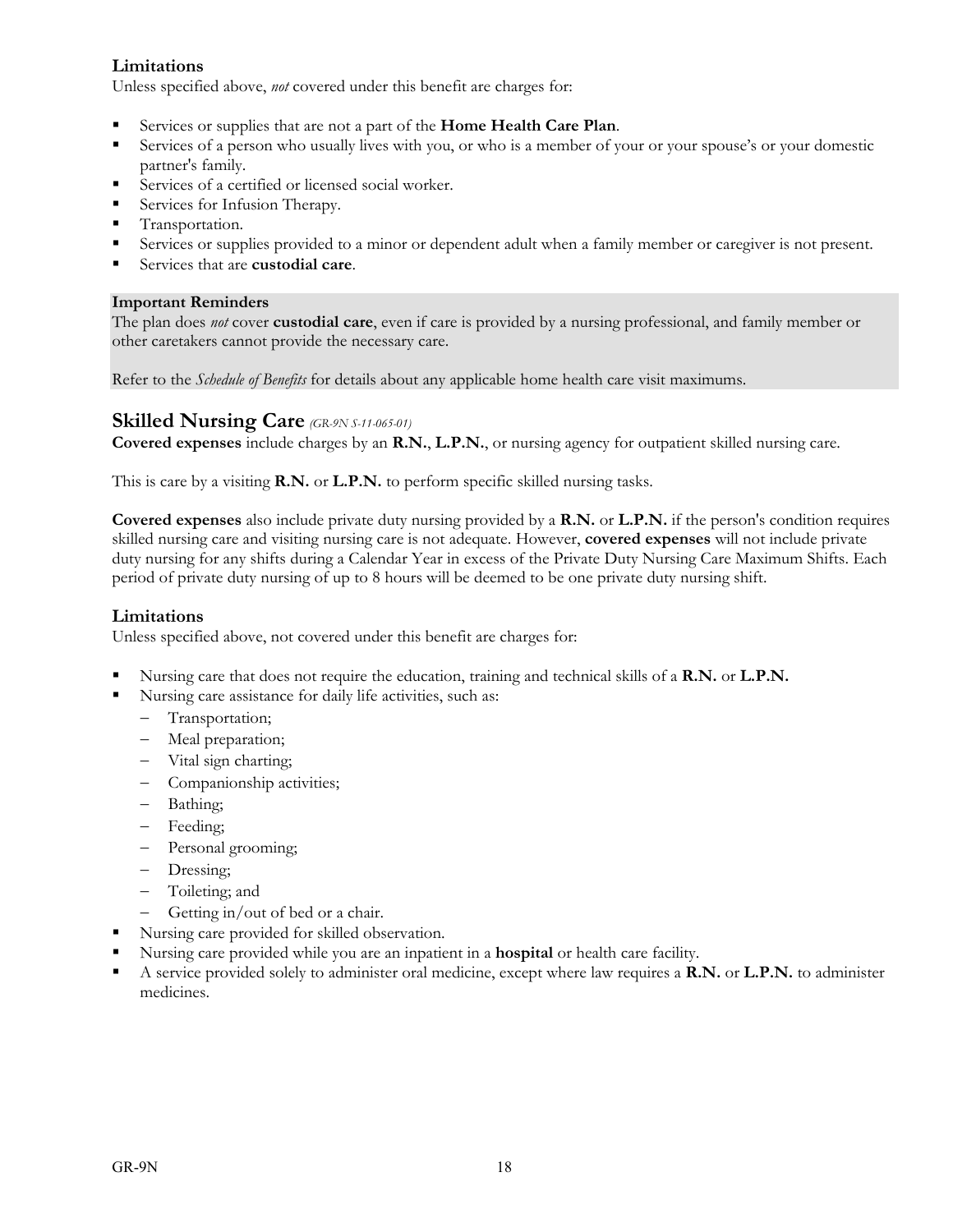### **Skilled Nursing Facility**

**Covered expenses** include charges made by a **skilled nursing facility** during your **stay** for the following services and supplies, up to the maximums shown in the *Schedule of Benefits*, including:

- **Room and board**, up to the **semi-private room rate**. The plan will cover up to the private room rate if it is needed due to an infectious illness or a weak or compromised immune system;
- Use of special treatment rooms;
- Radiological services and lab work;
- Physical, occupational, or speech therapy;
- Oxygen and other gas therapy;
- Other medical services and general nursing services usually given by a **skilled nursing facility** (this does not include charges made for private or special nursing, or **physician's** services); and
- Medical supplies.

You must meet the following conditions:

- You are currently receiving inpatient **hospital** care, or inpatient subacute care; and
- The **skilled nursing facility** admission will take the place of an admission to, or continued **stay** in, a **hospital** or subacute facility; or it will take the place of three or more skilled nursing care visits per week at home; and
- There is a reasonable expectation that your condition will improve sufficiently to permit discharge to your home within a reasonable amount of time; and
- The **illness** or **injury** is severe enough to require constant or frequent skilled nursing care on a 24-hour basis; and
- Your **stay** in a **skilled nursing facility**:
	- follows a **hospital stay** of at least three days in a row; and
	- begins within 14 days after your discharge from the **hospital**; and
	- is necessary to recover from the **illness** or **injury** that caused the **hospital stay**.

#### **Important Reminder**

Refer to the *Schedule of Benefits* for details about any applicable **skilled nursing facility** maximums.

#### **Limitations**

Unless specified above, *not* covered under this benefit are charges for:

- Charges made for the treatment of:
	- Drug addiction;
	- Alcoholism;
	- Senility;
	- Mental retardation; or
	- Any other mental illness; and
- Daily **room and board** charges over the **semi private rate**.

#### **Hospice Care** *(GR-9N 11-070-01)*

**Covered expenses** include charges made by the following furnished to you for **hospice care** when given as part of a **hospice care program**.

#### **Facility Expenses**

The charges made by a **hospital**, **hospice** or **skilled nursing facility** for:

- **Room and Board** and other services and supplies furnished during a **stay** for pain control and other acute and chronic symptom management; and
- Services and supplies furnished to you on an outpatient basis.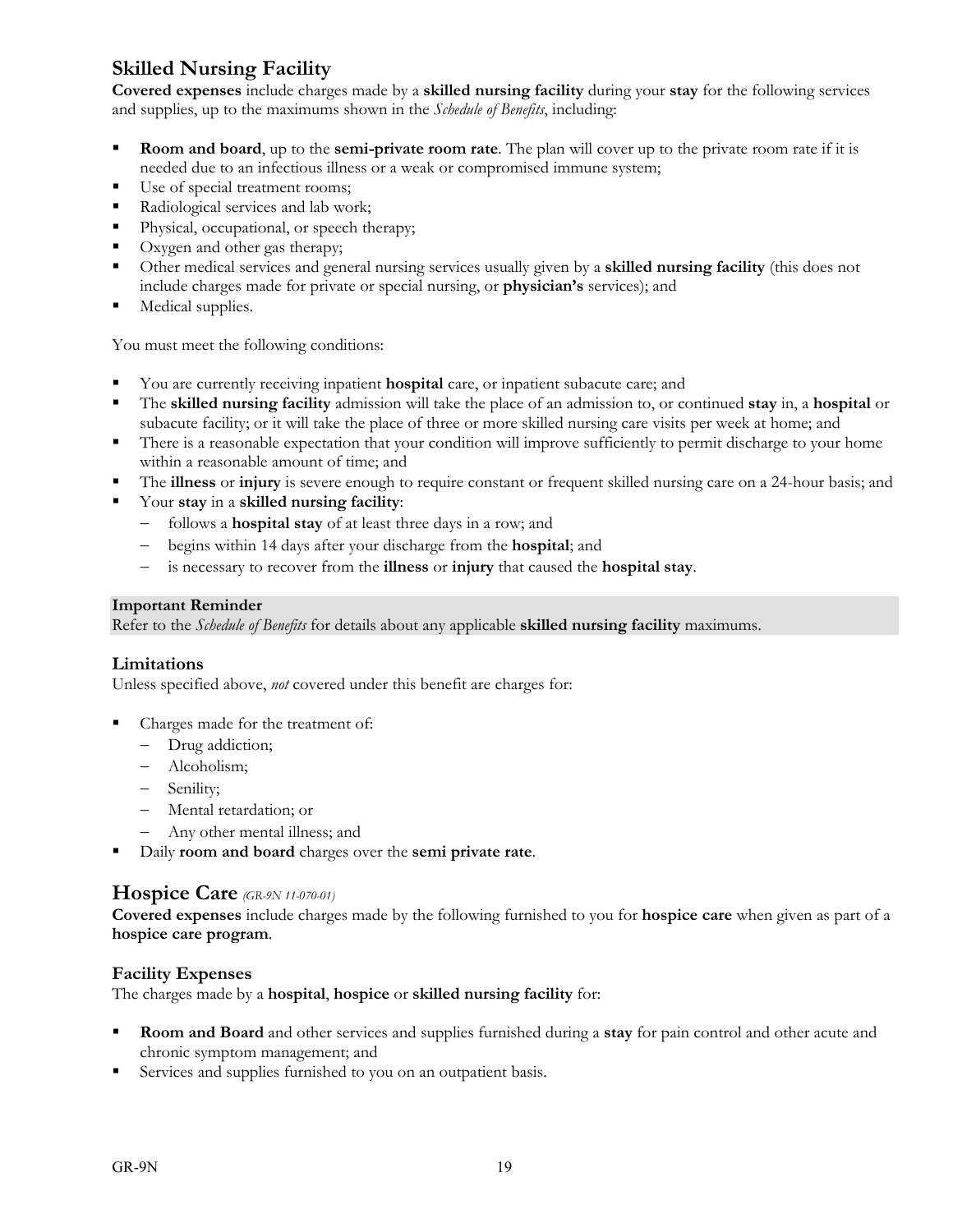#### **Outpatient Hospice Expenses**

**Covered expenses** include charges made on an outpatient basis by a **Hospice Care Agency** for:

- Part-time or intermittent nursing care by a **R.N.** or **L.P.N.** for up to eight hours a day;
- Part-time or intermittent home health aide services to care for you up to eight hours a day.
- Medical social services under the direction of a **physician**. These include but are not limited to:
	- Assessment of your social, emotional and medical needs, and your home and family situation;
	- Identification of available community resources; and
	- Assistance provided to you to obtain resources to meet your assessed needs.
- Physical and occupational therapy; and
- Consultation or case management services by a **physician**;
- **Medical supplies;**
- Prescription drugs;
- Dietary counseling; and
- Psychological counseling.

Charges made by the providers below if they are not an employee of a **Hospice Care Agency**; and such Agency retains responsibility for your care:

- A **physician** for a consultation or case management;
- A physical or occupational therapist;
- A **home health care agency** for:
	- Physical and occupational therapy;
	- Part time or intermittent home health aide services for your care up to eight hours a day;
	- Medical supplies;
	- **Prescription drugs**;
	- Psychological counseling; and
	- Dietary counseling.

#### **Limitations**

Unless specified above, *not* covered under this benefit are charges for:

- Daily **room and board** charges over the **semi-private room rate**.
- **Bereavement counseling.**
- Funeral arrangements.
- Pastoral counseling.
- Financial or legal counseling. This includes estate planning and the drafting of a will.
- Homemaker or caretaker services. These are services which are not solely related to your care. These include, but are not limited to: sitter or companion services for either you or other family members; transportation; maintenance of the house.
- Respite care. This is care furnished during a period of time when your family or usual caretaker cannot attend to your needs.

#### **Important Reminders**

Refer to the *Schedule of Benefits* for details about any applicable **hospice care** maximums.

### **Other Covered Health Care Expenses** *(GR-9N-11-080-01)*

#### **Acupuncture**

The plan covers charges made for acupuncture services provided by a **physician**, if the service is performed:

As a form of anesthesia in connection with a covered surgical procedure.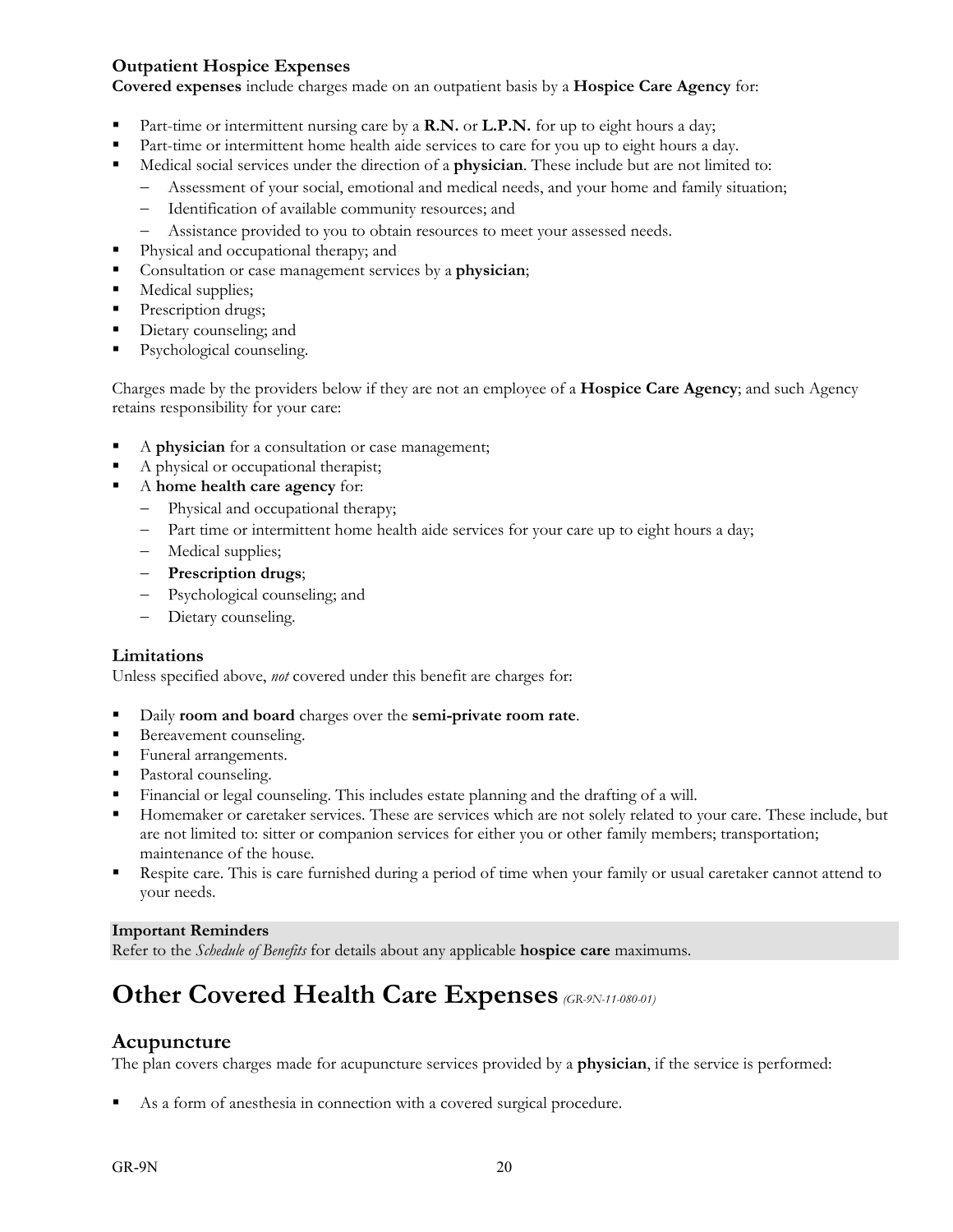#### **Important Reminder**

Refer to the *Schedule of Benefits* for details about any applicable acupuncture benefit maximum.

#### **Ambulance Service** *(GR-9N-11-080-01)*

**Covered expenses** include charges made by a professional **ambulance**, as follows:

#### **Ground Ambulance**

**Covered expenses** include charges for transportation:

- To the first **hospital** where treatment is given in a medical emergency.
- From one **hospital** to another **hospital** in a medical emergency when the first **hospital** does not have the required services or facilities to treat your condition.
- From **hospital** to home or to another facility when other means of transportation would be considered unsafe due to your medical condition.
- From home to **hospital** for covered inpatient or outpatient treatment when other means of transportation would be considered unsafe due to your medical condition. Transport is limited to 100 miles.
- When during a covered inpatient **stay** at a **hospital**, **skilled nursing facility** or acute rehabilitation **hospital**, an **ambulance** is required to safely and adequately transport you to or from inpatient or outpatient **medically necessary** treatment.

#### **Air or Water Ambulance**

**Covered expenses** include charges for transportation to a **hospital** by air or water **ambulance** when:

- Ground **ambulance** transportation is not available; and
- Your condition is unstable, and requires medical supervision and rapid transport; and
- In a medical emergency, transportation from one **hospital** to another **hospital**; when the first **hospital** does not have the required services or facilities to treat your condition and you need to be transported to another **hospital**; and the two conditions above are met.

#### **Limitations**

*Not* covered under this benefit are charges incurred to transport you:

- If an **ambulance** service is not required by your physical condition; or
- If the type of **ambulance** service provided is not required for your physical condition; or
- By any form of transportation other than a professional **ambulance** service.

### **Diagnostic and Preoperative Testing** *(GR-9N-11-085-01)*

#### **Diagnostic Complex Imaging Expenses**

The plan covers charges made on an outpatient basis by a **physician**, **hospital** or a licensed imaging or radiological facility for complex imaging services to diagnose an **illness** or **injury**, including:

- C.A.T. scans;
- **Magnetic Resonance Imaging (MRI);**
- Positron Emission Tomography (PET) Scans; and
- Any other outpatient diagnostic imaging service costing over \$500.

Complex Imaging Expenses for preoperative testing will be payable under this benefit.

#### **Limitations**

The plan does not cover diagnostic complex imaging expenses under this part of the plan if such imaging expenses are covered under any other part of the plan.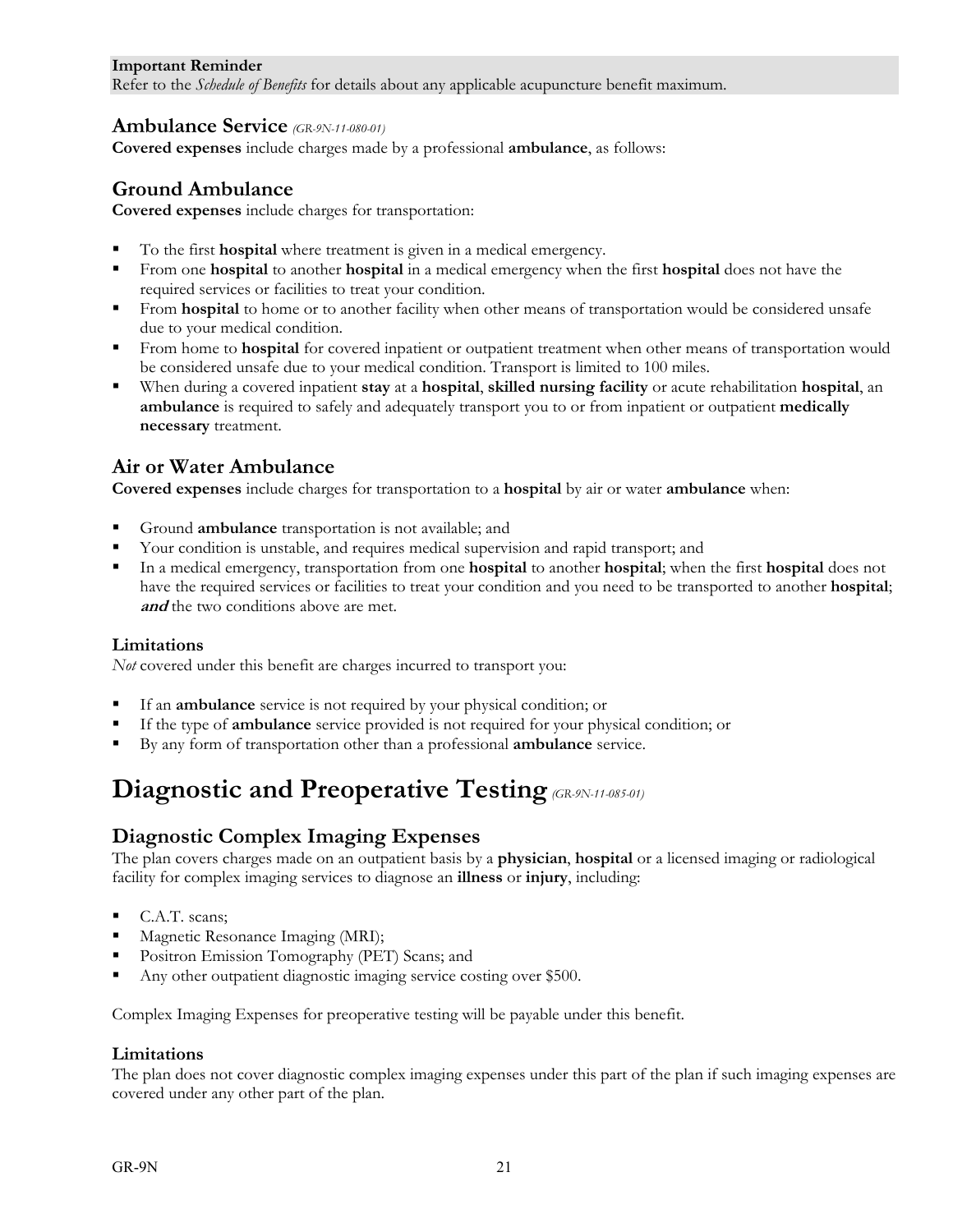#### **Outpatient Diagnostic Lab Work and Radiological Services**

**Covered expenses** include charges for radiological services (other than diagnostic complex imaging), lab services, and pathology and other tests provided to diagnose an **illness** or **injury**. You must have definite symptoms that start, maintain or change a plan of treatment prescribed by a **physician**. The charges must be made by a **physician**, **hospital** or licensed radiological facility or lab.

#### **Important Reminder**

Refer to the *Schedule of Benefits* for details about any **deductible, coinsurance** and maximum that may apply to outpatient diagnostic testing, and lab and radiological services.

#### **Outpatient Preoperative Testing**

Prior to a scheduled covered surgery, **covered expenses** include charges made for tests performed by a **hospital**, **surgery center**, **physician** or licensed diagnostic laboratory provided the charges for the surgery are **covered expenses** and the tests are:

- Related to your surgery, and the surgery takes place in a **hospital** or **surgery center**;
- Completed within 14 days before your surgery;
- Performed on an outpatient basis;
- Covered if you were an inpatient in a **hospital**;
- Not repeated in or by the **hospital** or **surgery center** where the surgery will be performed.
- Test results should appear in your medical record kept by the **hospital** or **surgery center** where the surgery is performed.

#### **Limitations**

The plan does not cover diagnostic complex imaging expenses under this part of the plan if such imaging expenses are covered under any other part of the plan.

 If your tests indicate that surgery should not be performed because of your physical condition, the plan will pay for the tests, however surgery will **not** be covered.

#### **Important Reminder**

Complex Imaging testing for preoperative testing is covered under the complex imaging section. Separate cost sharing may apply. Refer to your *Schedule of Benefits* for information on cost sharing amounts for complex imaging.

### **Durable Medical and Surgical Equipment (DME)***(GR-9N 11-090-01)*

**Covered expenses** include charges by a **DME** supplier for the rental of equipment or, in lieu of rental:

The initial purchase of **DME** if:

 Long term care is planned; and The equipment cannot be rented or is likely to cost less to purchase than to rent.

Repair of purchased equipment. Maintenance and repairs needed due to misuse or abuse are not covered.

Replacement of purchased equipment if:

 The replacement is needed because of a change in your physical condition; and It is likely to cost less to replace the item than to repair the existing item or rent a similar item.

The plan limits coverage to one item of equipment, for the same or similar purpose and the accessories needed to operate the item. You are responsible for the entire cost of any additional pieces of the same or similar equipment you purchase or rent for personal convenience or mobility.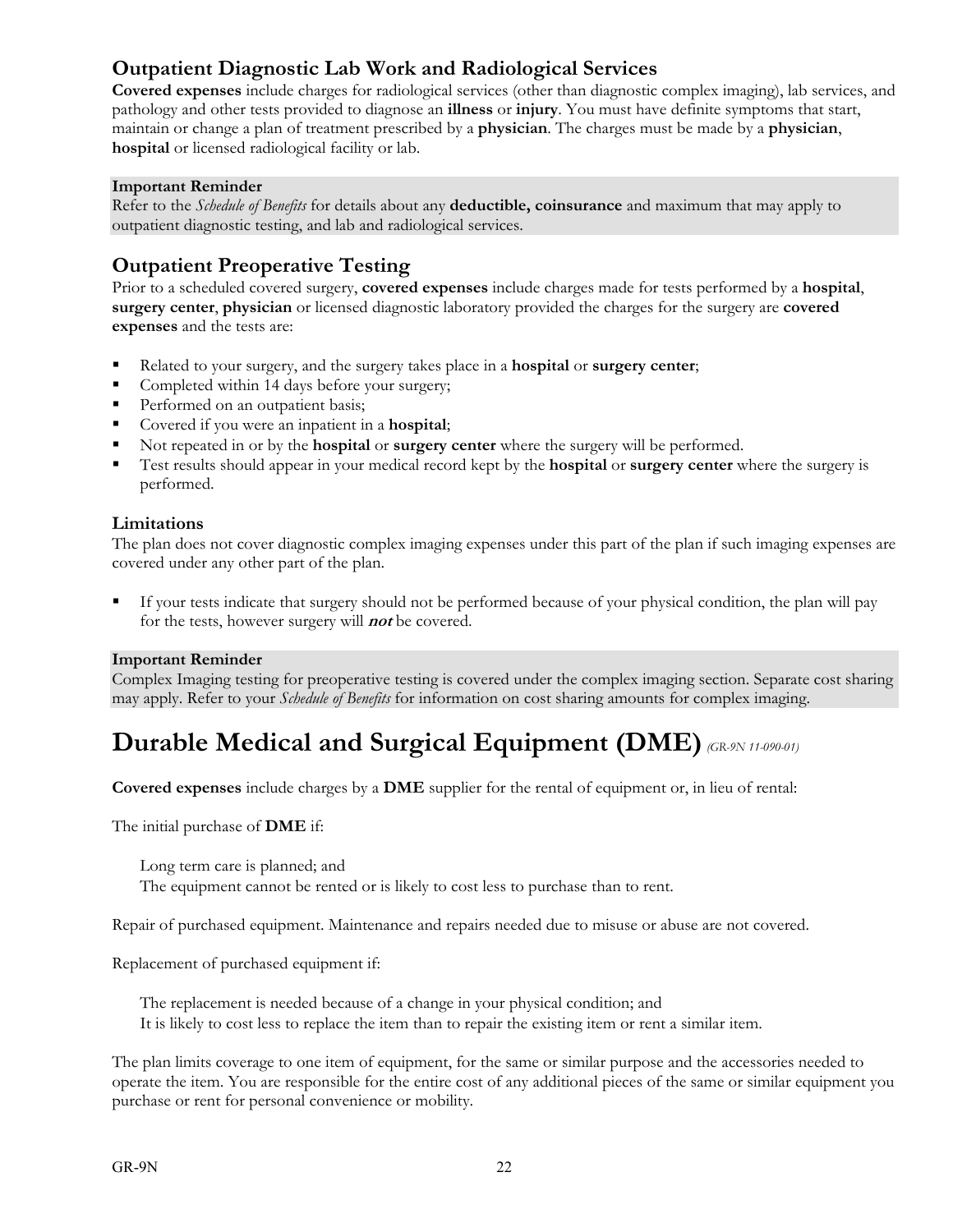Covered **Durable Medical Equipment** includes those items covered by U.S. Medicare unless excluded in the Exclusions section of this Booklet. **Aetna** reserves the right to limit the payment of charges up to the most cost efficient and least restrictive level of service or item which can be safely and effectively provided. The decision to rent or purchase is at the discretion of **Aetna**.

#### **Important Reminder**

Refer to the *Schedule of Benefits* for details about any applicable **durable medical and surgical equipment deductible**, **coinsurance** and benefit maximums. Also refer to *Exclusions* for information about Home and Mobility exclusions.

#### **Clinical Trials**

#### *Clinical Trial Therapies (***Experimental or Investigational***)*

**Covered expenses** include charges made for **experimental or investigational** drugs, devices, treatments or procedures "under an approved clinical trial" only when you have cancer or a terminal illness, and **all** of the following conditions are met:

- Standard therapies have not been effective or are inappropriate;
- **Aetna** determines, based on published, peer-reviewed scientific evidence that you may benefit from the treatment; and
- You are enrolled in an approved clinical trial that meets these criteria.

An "approved clinical trial" is a clinical trial that meets these criteria:

- The FDA has approved the drug, device, treatment, or procedure to be investigated or has granted it investigational new drug (IND) or group c/treatment IND status. This requirement does not apply to procedures and treatments that do not require FDA approval.
- The clinical trial has been approved by an Institutional Review Board that will oversee the investigation.
- The clinical trial is sponsored by the National Cancer Institute (NCI) or similar federal organization.
- The trial conforms to standards of the NCI or other, applicable federal organization.
- The clinical trial takes place at an NCI-designated cancer center or takes place at more than one institution.
- You are treated in accordance with the protocols of that study.

#### *Routine Patient Costs*

Covered expenses include charges made by a provider for "routine patient costs" furnished in connection with your participation in an "approved clinical trial" for cancer or other life-threatening disease or condition, as those terms are defined in the federal Public Health Service Act, Section 2709.

#### **Limitations:**

Not covered under this Plan are:

- Services and supplies related to data collection and record-keeping that is solely needed due to the clinical trial (i.e. protocol-induced costs);
- Services and supplies provided by the trial sponsor without charge to you; and
- The experimental intervention itself (except medically necessary Category B investigational devices and promising experimental or investigational interventions for terminal illnesses in certain clinical trials in accordance with Aetna's claim policies).

#### **Important Note:**

- 1. Refer to the *Schedule of Benefits* for details about cost sharing and any benefit maximums that apply to the Clinical Trial benefit.
- 2. These Clinical Trial benefits are subject to all of the terms, conditions, provisions, limitations, and exclusions of this Plan including, but not limited to, any precertification and referral requirements.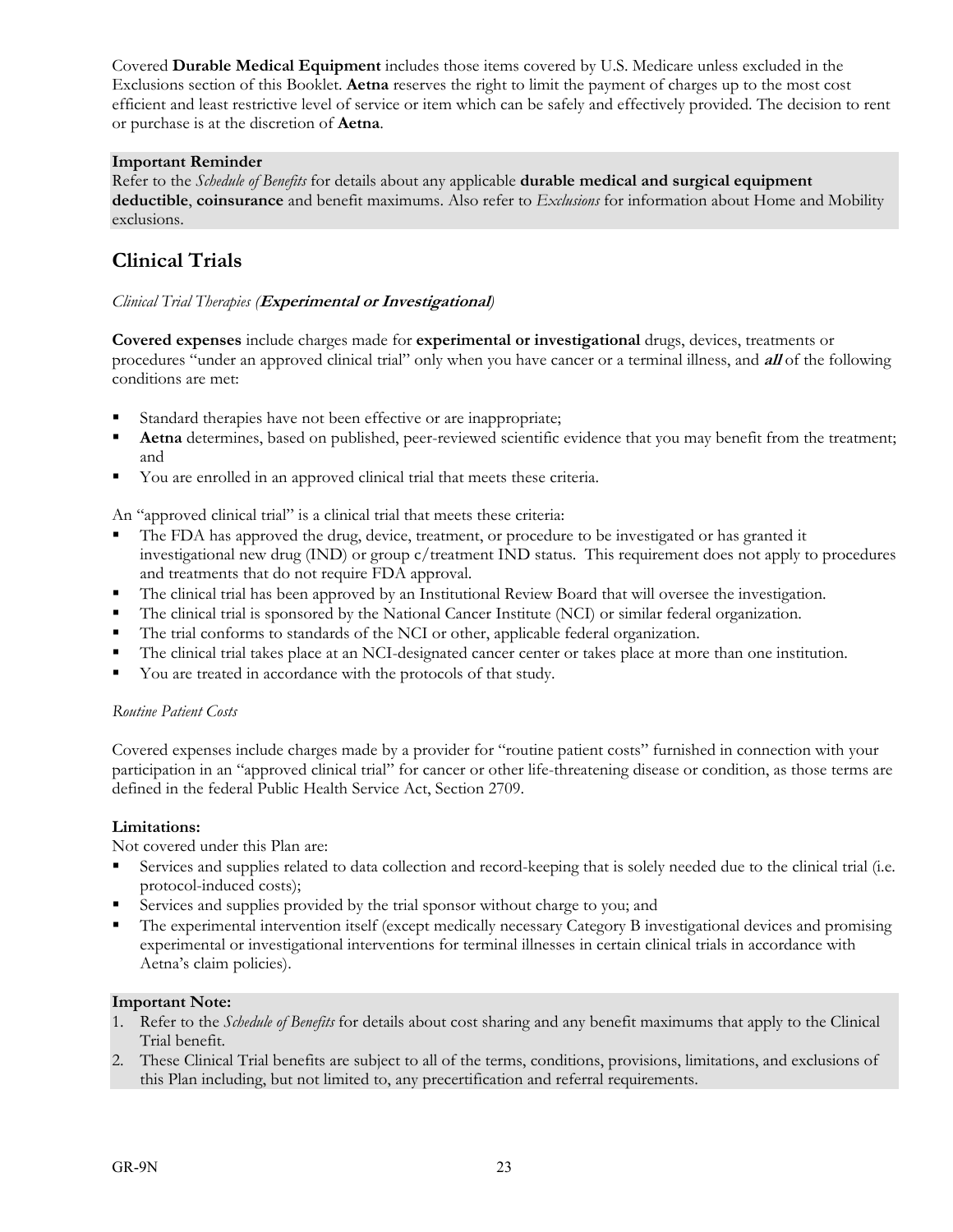### **Pregnancy Related Expenses** *(GR-9N-11-100-01)*

**Covered expenses** include charges made by a **physician** for pregnancy and childbirth services and supplies at the same level as any **illness** or **injury**. This includes prenatal visits, delivery and postnatal visits.

For inpatient care of the mother and newborn child, **covered expenses** include charges made by a **Hospital** for a minimum of:

- 48 hours after a vaginal delivery; and
- 96 hours after a cesarean section.
- A shorter stay, if the attending **physician**, with the consent of the mother, discharges the mother or newborn earlier.

**Covered expenses** also include charges made by a **birthing center** as described under Alternatives to **Hospital** Care.

**Note: Covered expenses** also include services and supplies provided for circumcision of the newborn during the stay.

### **Prescription Drugs**

**Covered expenses** include charges made for outpatient **prescription drugs** and insulin when prescribed in writing by a **physician** to treat an **illness** or **injury**. The plan covers both **generic** and **brand**-**name prescription drugs**.

### **Prosthetic Devices** *(GR-9N 11-110-01)*

**Covered expenses** include charges made for internal and external prosthetic devices and special appliances, if the device or appliance improves or restores body part function that has been lost or damaged by **illness**, **injury** or congenital defect. **Covered expenses** also include instruction and incidental supplies needed to use a covered prosthetic device.

The plan covers the first prosthesis you need that temporarily or permanently replaces all or part of a body part lost or impaired as a result of disease or injury or congenital defects as described in the list of covered devices below for an

- Internal body part or organ; or
- External body part.

**Covered expenses** also include replacement of a prosthetic device if:

- The replacement is needed because of a change in your physical condition; or normal growth or wear and tear; or
- It is likely to cost less to buy a new one than to repair the existing one; or
- The existing one cannot be made serviceable.

The list of covered devices includes but is not limited to:

- An artificial arm, leg, hip, knee or eye;
- $Eye lens;$
- An external breast prosthesis and the first bra made solely for use with it after a mastectomy;
- A breast implant after a mastectomy;
- Ostomy supplies, urinary catheters and external urinary collection devices;
- Speech generating device;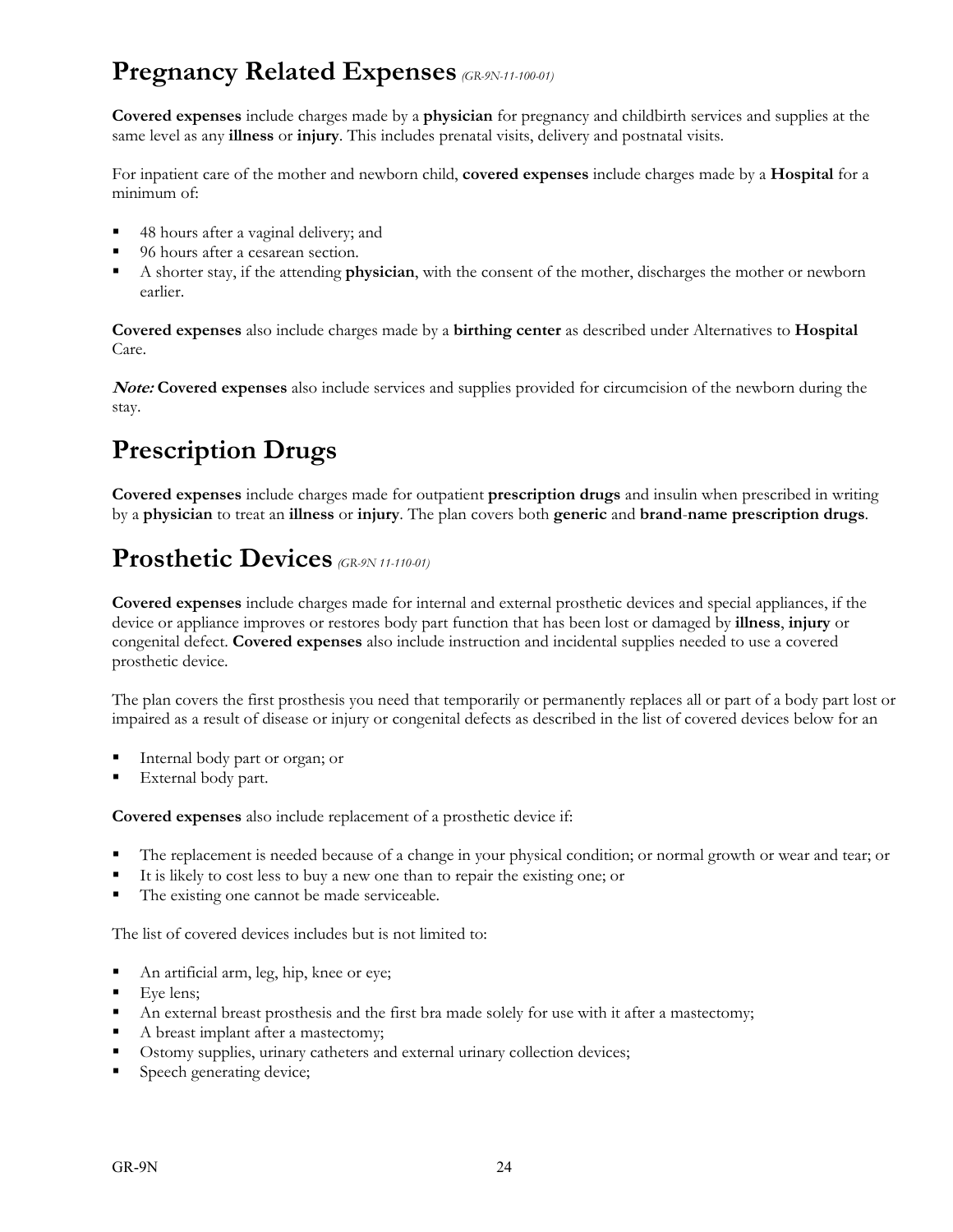- A cardiac pacemaker and pacemaker defibrillators; and
- A durable brace that is custom made for and fitted for you.

The plan will not cover expenses and charges for, or expenses related to:

- Orthopedic shoes, therapeutic shoes, foot orthotics, or other devices to support the feet, unless required for the treatment of or to prevent complications of diabetes; or if the orthopedic shoe is an integral part of a covered leg brace; or
- Trusses, corsets, and other support items; or
- any item listed in the *Exclusions* section.

### **Reconstructive or Cosmetic Surgery and Supplies**

Covered expenses include charges made by a **physician**, **hospital**, or **surgery center** for reconstructive services and supplies, including:

- Surgery needed to improve a significant functional impairment of a body part.
- Surgery to correct the result of an accidental injury, including subsequent related or staged surgery, provided that the surgery occurs no more than 24 months after the original injury. For a covered child, the time period for coverage may be extended through age 18.
- Surgery to correct the result of an injury that occurred during a covered surgical procedure provided that the reconstructive surgery occurs no more than 24 months after the original injury.

Note: Injuries that occur as a result of a medical (*i.e*., non surgical) treatment are not considered accidental injuries, even if unplanned or unexpected.

- Surgery to correct a gross anatomical defect present at birth or appearing after birth (but not the result of an illness or injury) when
	- the defect results in severe facial disfigurement, or
	- the defect results in significant functional impairment and the surgery is needed to improve function

#### **Reconstructive Breast Surgery**

**Covered expenses** include reconstruction of the breast on which a mastectomy was performed, including an implant and areolar reconstruction. Also included is surgery on a healthy breast to make it symmetrical with the reconstructed breast and physical therapy to treat complications of mastectomy, including lymphedema.

#### **Important Notice**

A benefit maximum may apply to reconstructive or **cosmetic** surgery services. Please refer to the *Schedule of Benefits.*

### **Short-Term Rehabilitation Therapy Services**

**Covered expenses** included charges for short-term therapy services when prescribed by a **physician** as described below up to the benefit maximums listed on your *Schedule of Benefits*. The services have to be performed by:

- A licensed or certified physical, occupational or speech therapist;
- A **hospital**, **skilled nursing facility**, or **hospice facility**; or
- A **physician**.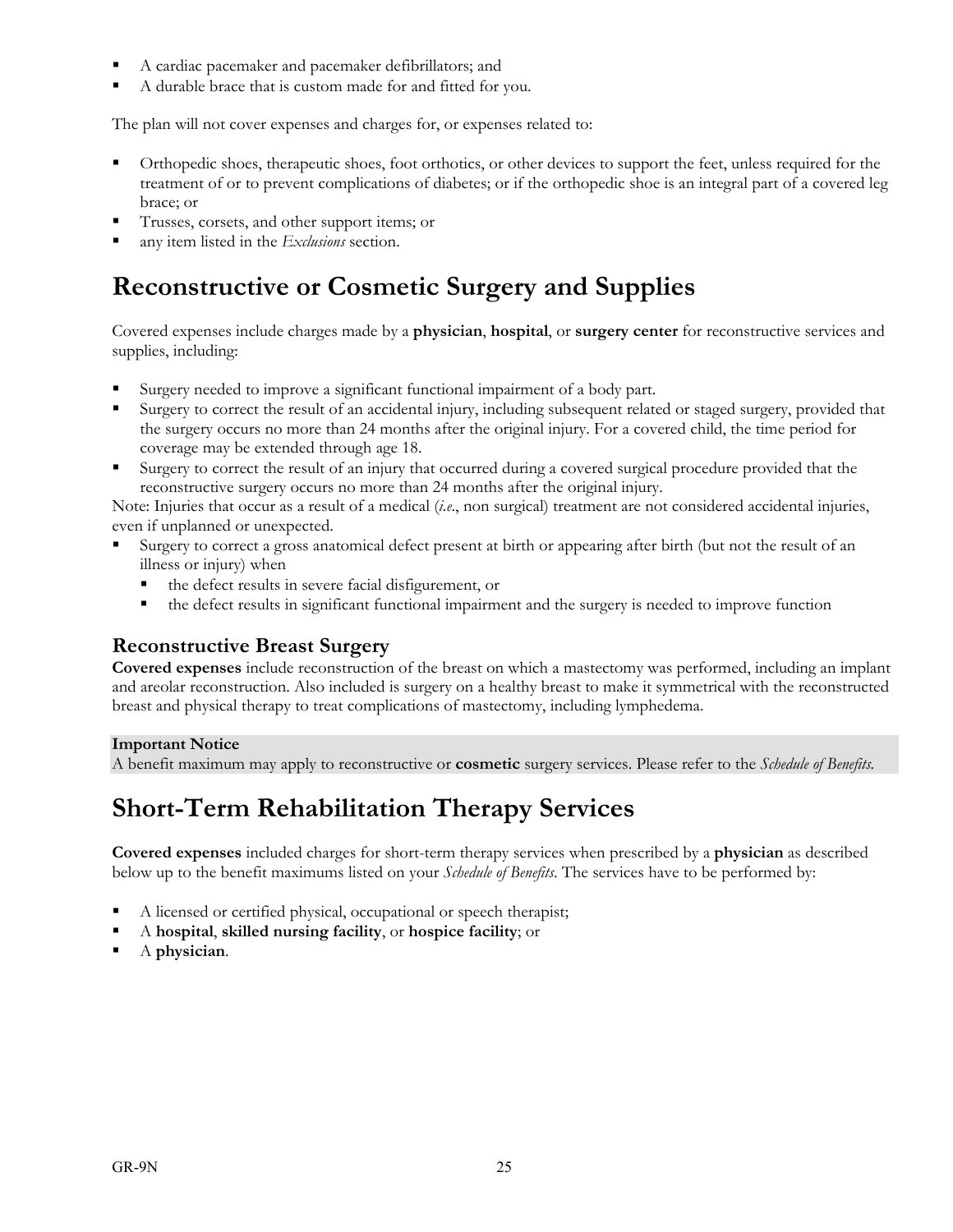Charges for the following short term rehabilitation expenses are covered:

#### **Cardiac and Pulmonary Rehabilitation Benefits**.

- Cardiac rehabilitation benefits are available as part of an inpatient **hospital stay**. A limited course of outpatient cardiac rehabilitation is covered when following angioplasty, cardiovascular surgery, congestive heart failure or myocardial infarction. The plan will cover charges in accordance with a treatment plan as determined by your risk level when recommended by a physician. This course of treatment is limited to a maximum of 36 sessions in a 12 week period.
- Pulmonary rehabilitation benefits are available as part of an inpatient **hospital stay**. A limited course of outpatient pulmonary rehabilitation is covered for the treatment of reversible pulmonary disease states. This course of treatment is limited to a maximum of 36 hours or a six week period.

#### **Outpatient Cognitive Therapy, Physical Therapy, Occupational Therapy and Speech Therapy Rehabilitation Benefits**.

Coverage is subject to the limits, if any, shown on the *Schedule of Benefits*. Inpatient rehabilitation benefits for the services listed will be paid as part of your Inpatient Hospital and Skilled Nursing Facility benefits provision in this **Booklet**.

- Physical therapy is covered for non-chronic conditions and acute **illnesses** and **injuries**, provided the therapy expects to significantly improve, develop or restore physical functions lost or impaired as a result of an acute **illness**, **injury** or surgical procedure. Physical therapy does not include educational training or services designed to develop physical function.
- Occupational therapy (except for vocational rehabilitation or employment counseling) is covered for non-chronic conditions and acute **illnesses** and **injuries**, provided the therapy expects to significantly improve, develop or restore physical functions lost or impaired as a result of an acute **illness**, **injury** or surgical procedure, or to relearn skills to significantly improve independence in the activities of daily living. Occupational therapy does not include educational training or services designed to develop physical function.
- Speech therapy is covered for non-chronic conditions and acute illnesses and injuries and expected to restore the speech function or correct a speech impairment resulting from **illness** or **injury**; or for delays in speech function development as a result of a gross anatomical defect present at birth. Speech function is the ability to express thoughts, speak words and form sentences. Speech impairment is difficulty with expressing one's thoughts with spoken words.
- Cognitive therapy associated with physical rehabilitation is covered when the cognitive deficits have been acquired as a result of neurologic impairment due to trauma, stroke, or encephalopathy, and when the therapy is part of a treatment plan intended to restore previous cognitive function.

A "visit" consists of no more than one hour of therapy. Refer to the *Schedule of Benefits* for the visit maximum that applies to the plan. **Covered expenses** include charges for two therapy visits of no more than one hour in a 24-hour period.

The therapy should follow a specific treatment plan that:

- Details the treatment, and specifies frequency and duration; and
- Provides for ongoing reviews and is renewed only if continued therapy is appropriate.

#### **Important Reminder**

Refer to the *Schedule of Benefits* for details about the short-term rehabilitation therapy maximum benefit.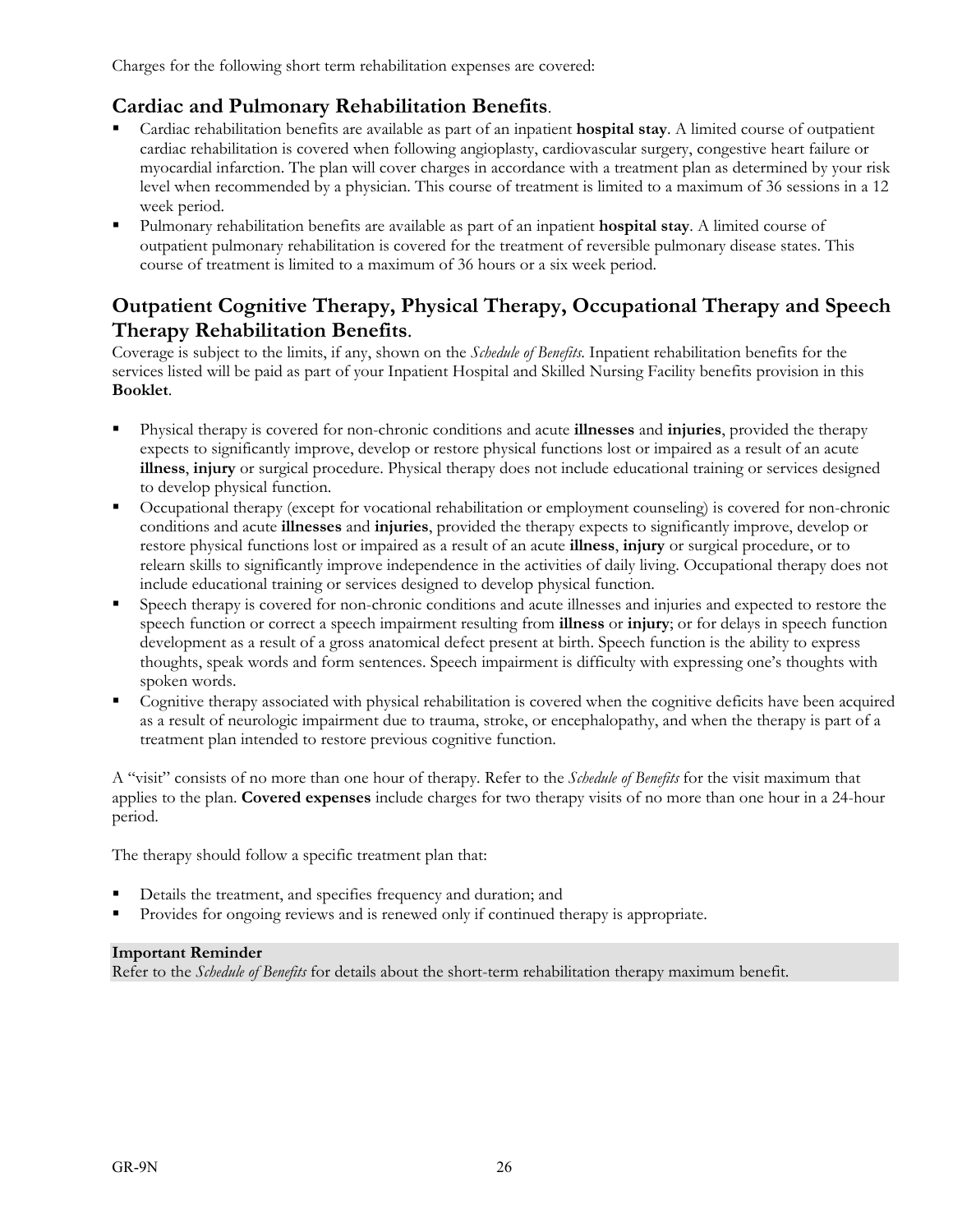Unless specifically covered above, *not* covered under this benefit are charges for:

- Therapies for the treatment of delays in development, unless resulting from acute **illness** or **injury**, or congenital defects amenable to surgical repair (such as cleft lip/palate). Examples of non-covered diagnoses include Pervasive Developmental Disorders (including Autism), Down's syndrome, and Cerebral Palsy, as they are considered both developmental and/or chronic in nature.
- Any services which are **covered expenses** in whole or in part under any other group plan sponsored by an employer;
- Any services unless provided in accordance with a specific treatment plan;
- Services for the treatment of delays in speech development, unless resulting from **illness, injury**, or congenital defect;
- Services provided during a **stay** in a **hospital**, **skilled nursing facility**, or **hospice facility** except as stated above;
- Services provided by a **home health care agency**;
- Services not performed by a **physician** or under the direct supervision of a **physician**;
- Treatment covered as part of the Spinal Manipulation Treatment. This applies whether or not benefits have been paid under that section;
- Services provided by a **physician** or physical, occupational or speech therapist who resides in your home; or who is a member of your family, or a member of your spouse's family; or your domestic partner;
- Special education to instruct a person whose speech has been lost or impaired, to function without that ability. This includes lessons in sign language.

### **Specialized Care** *(GR-9N 11-135-01)*

#### **Chemotherapy**

**Covered expenses** include charges for chemotherapy treatment. Coverage levels depend on where treatment is received. In most cases, chemotherapy is covered as outpatient care. Inpatient **hospitalization** for chemotherapy is limited to the initial dose while **hospitalized** for the diagnosis of cancer and when a **hospital stay** is otherwise **medically necessary** based on your health status.

#### **Radiation Therapy Benefits**

**Covered expenses** include charges for the treatment of **illness** by x-ray, gamma ray, accelerated particles, mesons, neutrons, radium or radioactive isotopes.

#### **Outpatient Infusion Therapy Benefits**

**Covered expenses** include charges made on an outpatient basis for infusion therapy by:

- A free-standing facility;
- The outpatient department of a **hospital**; or
- A **physician** in his/her office or in your home.

Infusion therapy is the intravenous or continuous administration of medications or solutions that are a part of your course of treatment. Charges for the following outpatient Infusion Therapy services and supplies are **covered expenses**:

- The pharmaceutical when administered in connection with infusion therapy and any medical supplies, equipment and nursing services required to support the infusion therapy;
- Professional services;
- Total parenteral nutrition (TPN);
- Chemotherapy;
- Drug therapy (includes antibiotic and antivirals);
- Pain management (narcotics); and
- Hydration therapy (includes fluids, electrolytes and other additives).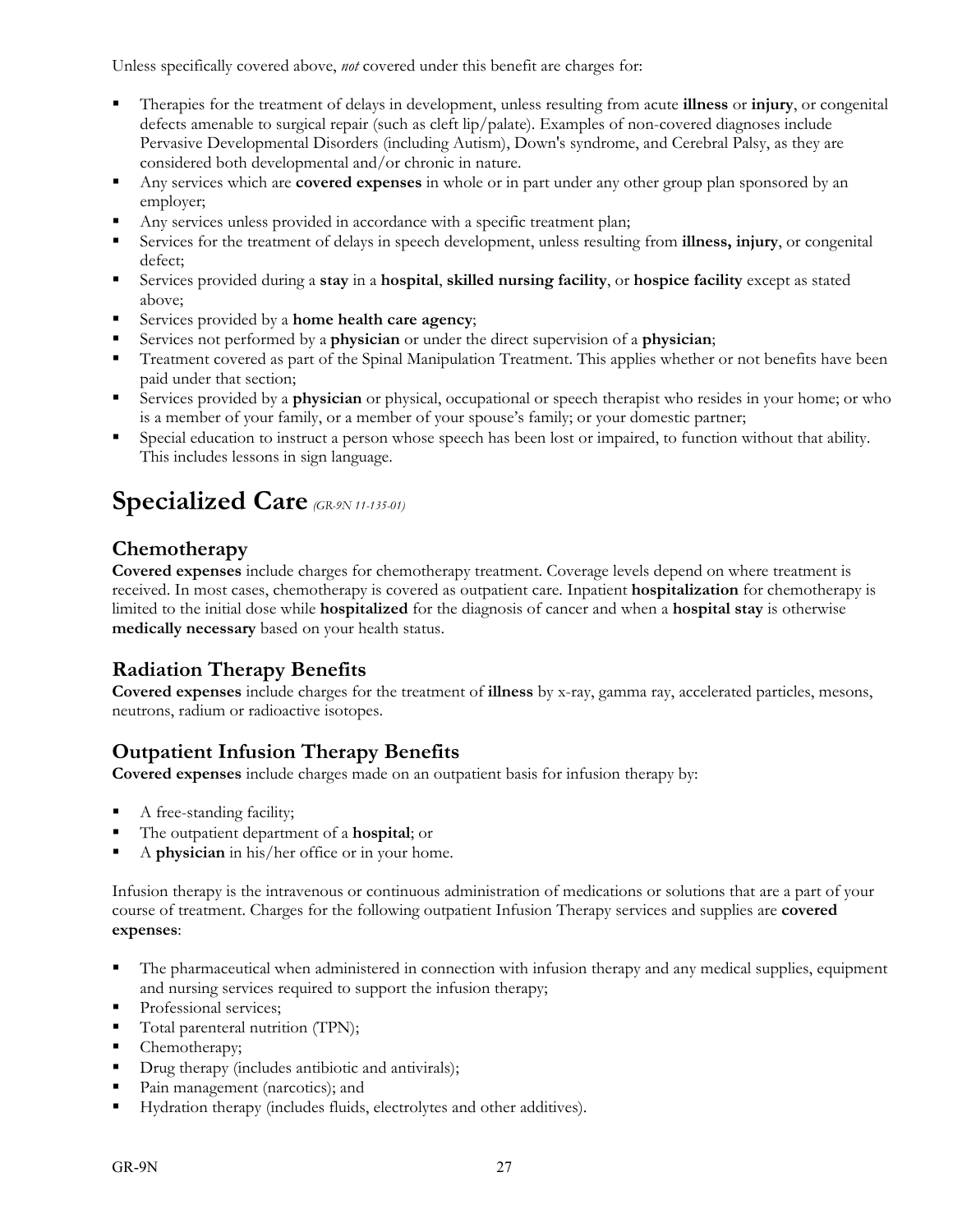*Not* included under this infusion therapy benefit are charges incurred for:

- Enteral nutrition;
- Blood transfusions and blood products;
- **Dialysis**; and
- Insulin.

Coverage is subject to the maximums, if any, shown in the *Schedule of Benefits*.

Coverage for inpatient infusion therapy is provided under the *Inpatient Hospital* and *Skilled Nursing Facility Benefits* sections of this *Booklet*.

Benefits payable for infusion therapy will not count toward any applicable **Home Health Care** maximums.

#### **Important Reminder**

Refer to the *Schedule of Benefits* for details on any applicable **deductible**, **coinsurance** and maximum benefit limits.

### **Diabetic Equipment, Supplies and Education**

**Covered expenses** include charges for the following services, supplies, equipment and training for the treatment of insulin and non-insulin dependent diabetes and for elevated blood glucose levels during pregnancy:

- **Insulin preparations;**
- **External insulin pumps;**
- Syringes;
- Injection aids for the blind;
- Test strips and tablets;
- Blood glucose monitors without special features unless required due to blindness;
- Lancets;
- **Prescribed oral medications whose primary purpose is to influence blood sugar;**
- Alcohol swabs;
- **Injectable glucagons;**
- Glucagon emergency kits;
- Self-management training provided by a licensed health care provider certified in diabetes self-management training; and
- Foot care to minimize the risk of infection.

### **Treatment of Infertility** *(GR-9N 11-135-01)*

#### **Basic Infertility Expenses**

**Covered expenses** include charges made by a **physician** to diagnose and to surgically treat the underlying medical cause of **infertility**.

### **Spinal Manipulation Treatment**

**Covered expenses** include charges made by a **physician** on an outpatient basis for manipulative (adjustive) treatment or other physical treatment for conditions caused by (or related to) biomechanical or nerve conduction disorders of the spine.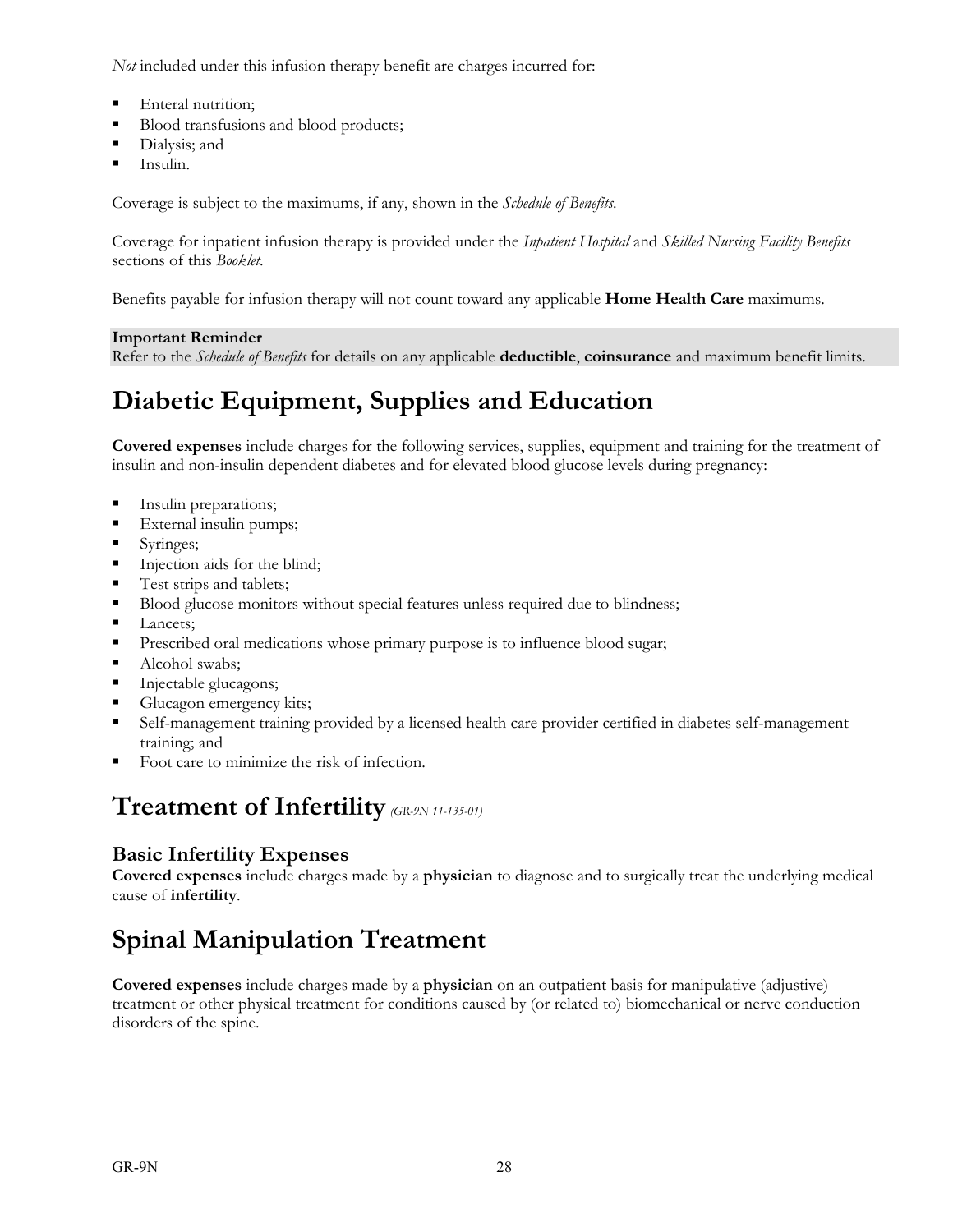### **Transplant Services** *(GR-9N 11-160-01)*

**Covered expenses** include charges incurred during a transplant occurrence. The following will be considered to be one transplant occurrence once it has been determined that you or one of your dependents may require an organ transplant. Organ means solid organ; stem cell; bone marrow; and tissue.

- Heart;
- **Lung**;
- $Heart/Lung;$
- **Simultaneous Pancreas Kidney (SPK);**
- Pancreas;
- Kidney;
- **Liver**;
- **Intestine:**
- Bone Marrow/Stem Cell;
- Multiple organs replaced during one transplant surgery;
- Tandem transplants (Stem Cell);
- Sequential transplants;
- Re-transplant of same organ type within 180 days of the first transplant;
- Any other single organ transplant, unless otherwise excluded under the plan.

The following will be considered to be *more than one* Transplant Occurrence:

- Autologous blood/bone marrow transplant followed by allogenic blood/bone marrow transplant (when not part of a tandem transplant);
- Allogenic blood/bone marrow transplant followed by an autologous blood/bone marrow transplant (when not part of a tandem transplant);
- Re-transplant after 180 days of the first transplant;
- Pancreas transplant following a kidney transplant;
- A transplant necessitated by an additional organ failure during the original transplant surgery/process;
- More than one transplant when not performed as part of a planned tandem or sequential transplant, (e.g., a liver transplant with subsequent heart transplant).

The plan covers:

- Charges made by a **physician** or transplant team.
- Charges made by a **hospital**, outpatient facility or **physician** for the medical and surgical expenses of a live donor, but only to the extent not covered by another plan or program.
- Related supplies and services provided by the facility during the transplant process. These services and supplies may include: physical, speech and occupational therapy; bio-medicals and immunosuppressants; home health care expenses and home infusion services.
- Charges for activating the donor search process with national registries.
- Compatibility testing of prospective organ donors who are immediate family members. For the purpose of this coverage, an "immediate" family member is defined as a first-degree biological relative. These are your biological parents, siblings or children.
- Inpatient and outpatient expenses directly related to a transplant.

Covered transplant expenses are typically incurred during the four phases of transplant care described below. Expenses incurred for one transplant during these four phases of care will be considered one transplant occurrence.

A transplant occurrence is considered to begin at the point of evaluation for a transplant and end either 180 days from the date of the transplant; **or** upon the date you are discharged from the **hospital** or outpatient facility for the admission or visit(s) related to the transplant, whichever is later.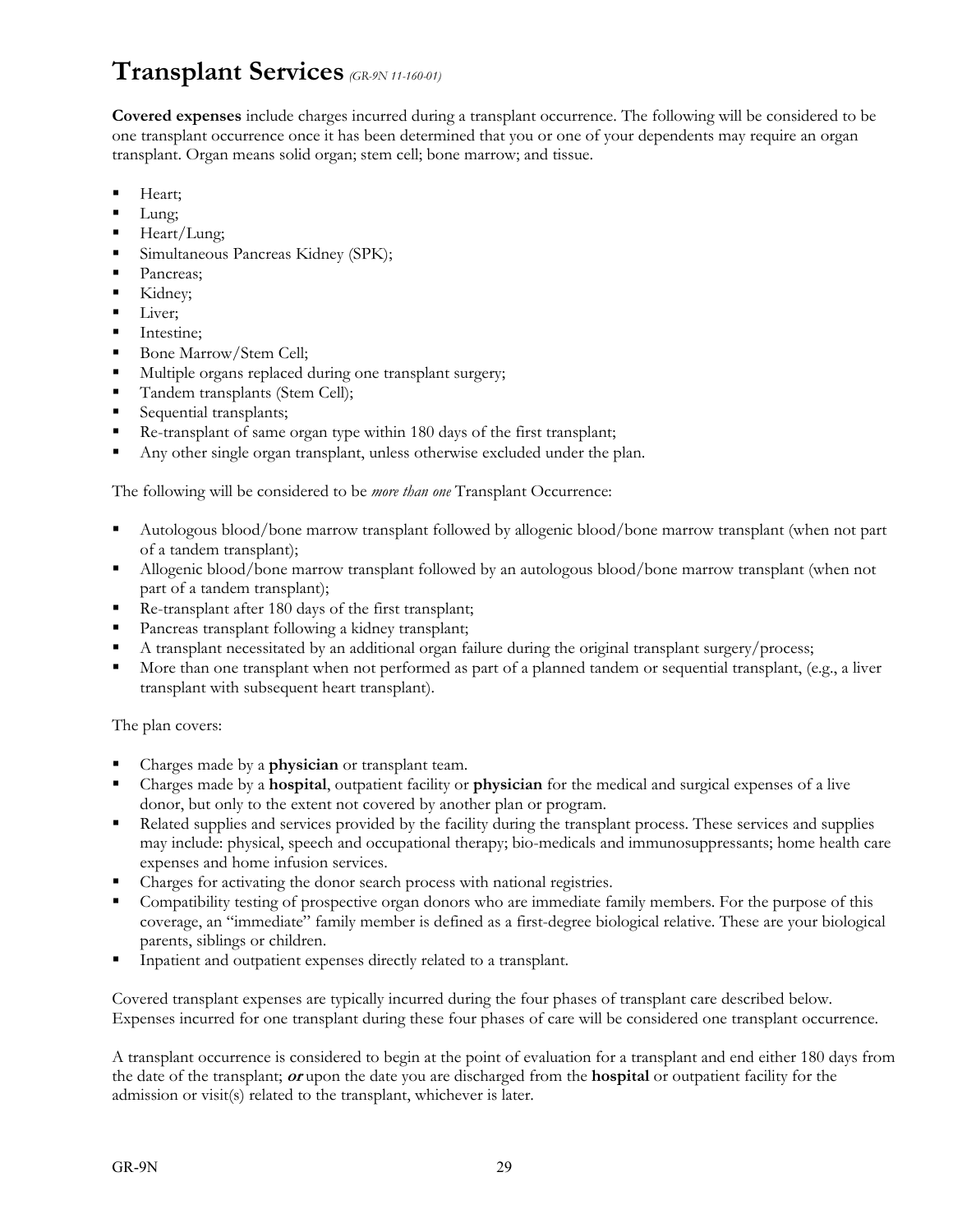The four phases of one transplant occurrence and a summary of covered transplant expenses during each phase are:

- 1. Pre-transplant evaluation/screening: Includes all transplant-related professional and technical components required for assessment, evaluation and acceptance into a transplant facility's transplant program;
- 2. Pre-transplant/candidacy screening: Includes HLA typing/compatibility testing of prospective organ donors who are immediate family members;
- 3. Transplant event: Includes inpatient and outpatient services for all covered transplant-related health services and supplies provided to you and a donor during the one or more surgical procedures or medical therapies for a transplant; **prescription drugs** provided during your inpatient **stay** or outpatient visit(s), including bio-medical and immunosuppressant drugs; physical, speech or occupational therapy provided during your inpatient **stay** or outpatient visit(s); cadaveric and live donor organ procurement; and
- 4. Follow-up care: Includes all covered transplant expenses; home health care services; home infusion services; and transplant-related outpatient services rendered within 180 days from the date of the transplant event.

#### **Important Reminders**

Refer to the *Schedule of Benefits* for details about transplant expense maximums, if applicable.

#### **Limitations**

Unless specified above, *not* covered under this benefit are charges incurred for:

- Outpatient drugs including bio-medicals and immunosuppressants not expressly related to an outpatient transplant occurrence;
- Services that are covered under any other part of this plan;
- Services and supplies furnished to a donor when the recipient is not covered under this plan;
- Home infusion therapy after the transplant occurrence;
- Harvesting or storage of organs, without the expectation of immediate transplantation for an existing illness;
- Harvesting and/or storage of bone marrow, tissue or stem cells, without the expectation of transplantation within 12 months for an existing illness;
- Cornea (Corneal Graft with Amniotic Membrane) or Cartilage (autologous chondrocyte or autologous osteochondral mosaicplasty) transplants, unless otherwise authorized by **Aetna**.

### **Alcoholism, Substance Abuse and Mental Disorders Treatment**

*(GR-9N-11-170-01)*

**Covered expenses** include charges made for the treatment of alcoholism, **substance abuse** and **mental disorders** by **behavioral health providers**.

#### **Important Notice**

Not all types of services are covered. For example, educational services and certain types of therapies are not covered. See the *Health Plan Exclusions and Limits* section for more information.

#### **Treatment of Mental Disorders** *(GR-9N-11-170-01)*

**Covered expenses** include charges made for the treatment of other **mental disorders** by **behavioral health providers**. In addition to meeting all other conditions for coverage, the treatment must meet the following criteria:

- There is a written treatment plan prescribed and supervised by a **behavioral health provider**;
- The plan includes follow-up treatment; and
- The plan is for a condition that can favorably be changed.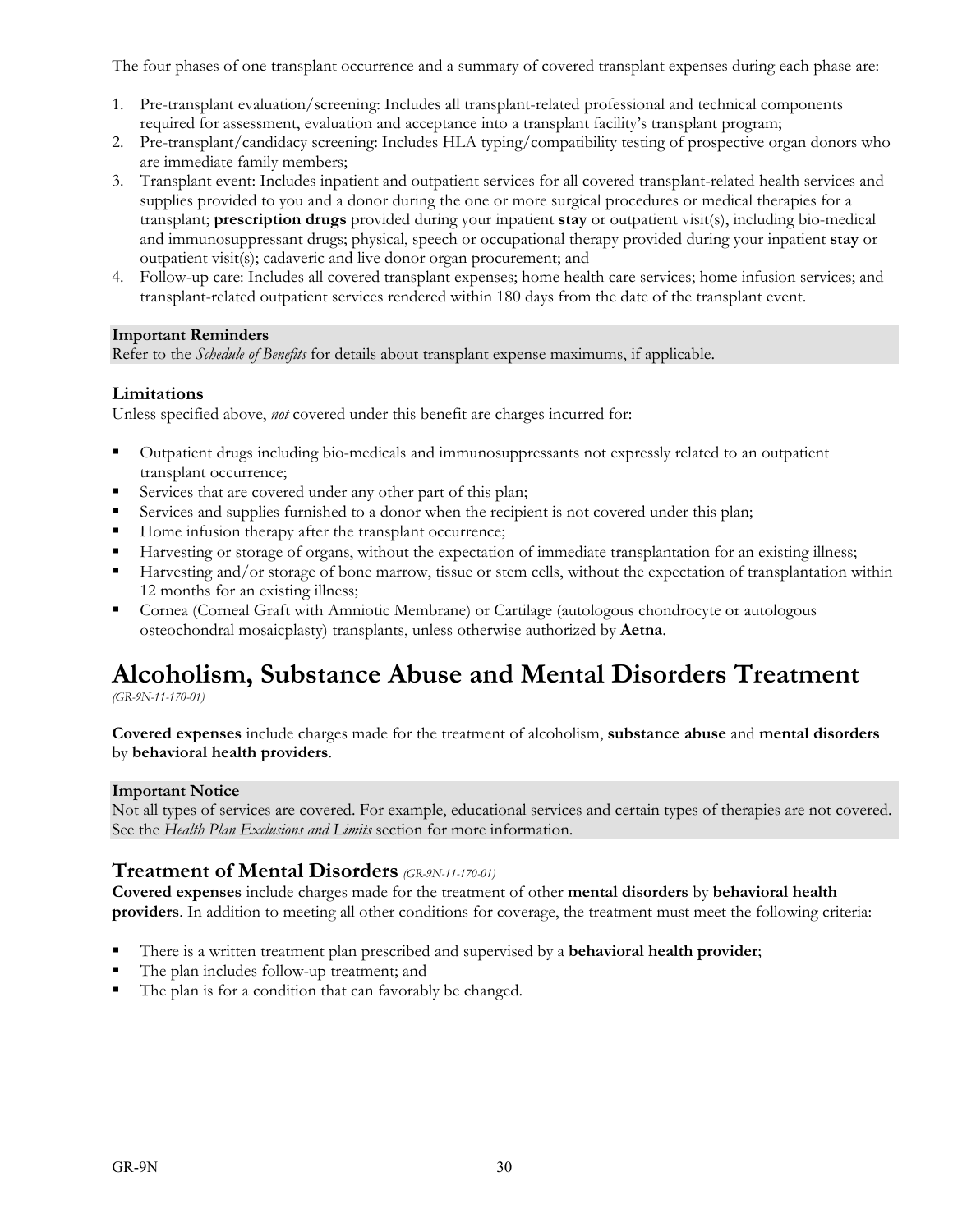Benefits are payable for charges incurred in a **hospital, psychiatric hospital, residential treatment facility** or **behavioral health provider's** office for the treatment of **mental disorders** as follows:

#### **Inpatient Treatment**

**Covered expenses** include charges for **room and board** at the **semi-private room rate,** and other services and supplies provided during your **stay** in a **hospital, psychiatric hospital** or **residential treatment facility**. Inpatient benefits are payable only if your condition requires services that are only available in an inpatient setting.

#### **Partial Confinement Treatment**

**Covered expenses** include charges made for **partial confinement treatment** provided in a facility or program for the intermediate short-term or medically-directed intensive treatment of a **mental disorder**. Such benefits are payable if your condition requires services that are only available in a **partial confinement treatment** setting.

#### **Outpatient Treatment**

**Covered expenses** include charges for treatment received while not confined as a full-time inpatient in a **hospital**, **psychiatric hospital** or **residential treatment facility**.

The plan covers partial **hospitalization** services (more than 4 hours, but less than 24 hours per day) provided in a facility or program for the intermediate short-term or medically-directed intensive treatment. The partial **hospitalization** will only be covered if you would need inpatient care if you were not admitted to this type of facility.

#### **Alcoholism and Substance Abuse** *(GR-9N-S-11-175-01)*

**Covered expenses** include charges made for the treatment of alcoholism and **substance abuse** by **behavioral health providers.** In addition to meeting all other conditions for coverage, the treatment must meet the following criteria:

- There is a program of therapy prescribed and supervised by a **behavioral health provider**.
- The program of therapy includes either:
	- A follow up program directed by a **behavioral health provider** on at least a monthly basis; or
	- Meetings at least twice a month with an organization devoted to the treatment of alcoholism or **substance abuse**.

The *Schedule of Benefits* shows the benefits payable and applicable benefit maximums for the treatment of alcoholism and **substance abuse**.

#### **Inpatient Treatment for Alcoholism and Substance Abuse**

The plan covers **room and board** at the **semi-private room rate** and other services and supplies provided during your **stay** in a **psychiatric hospital** or **residential treatment facility**, appropriately licensed by the State Department of Health or its equivalent.

Coverage includes:

- Treatment in a **hospital** for the medical complications of alcoholism or **substance abuse**.
- "Medical complications" include **detoxification**, electrolyte imbalances, malnutrition, cirrhosis of the liver, delirium tremens and hepatitis.
- Treatment in a **hospital**, when the **hospital** does not have a separate treatment facility section.

#### **Outpatient Treatment for Alcoholism and Substance Abuse**

The plan covers outpatient treatment of alcoholism or **substance abuse**.

The plan covers partial **hospitalization** services (more than 4 hours, but less than 24 hours per day) provided in a facility or program for the intermediate short-term or medically-directed intensive treatment of alcoholism or **substance abuse**. The partial **hospitalization** will only be covered if you would need inpatient treatment if you were not admitted to this type of facility.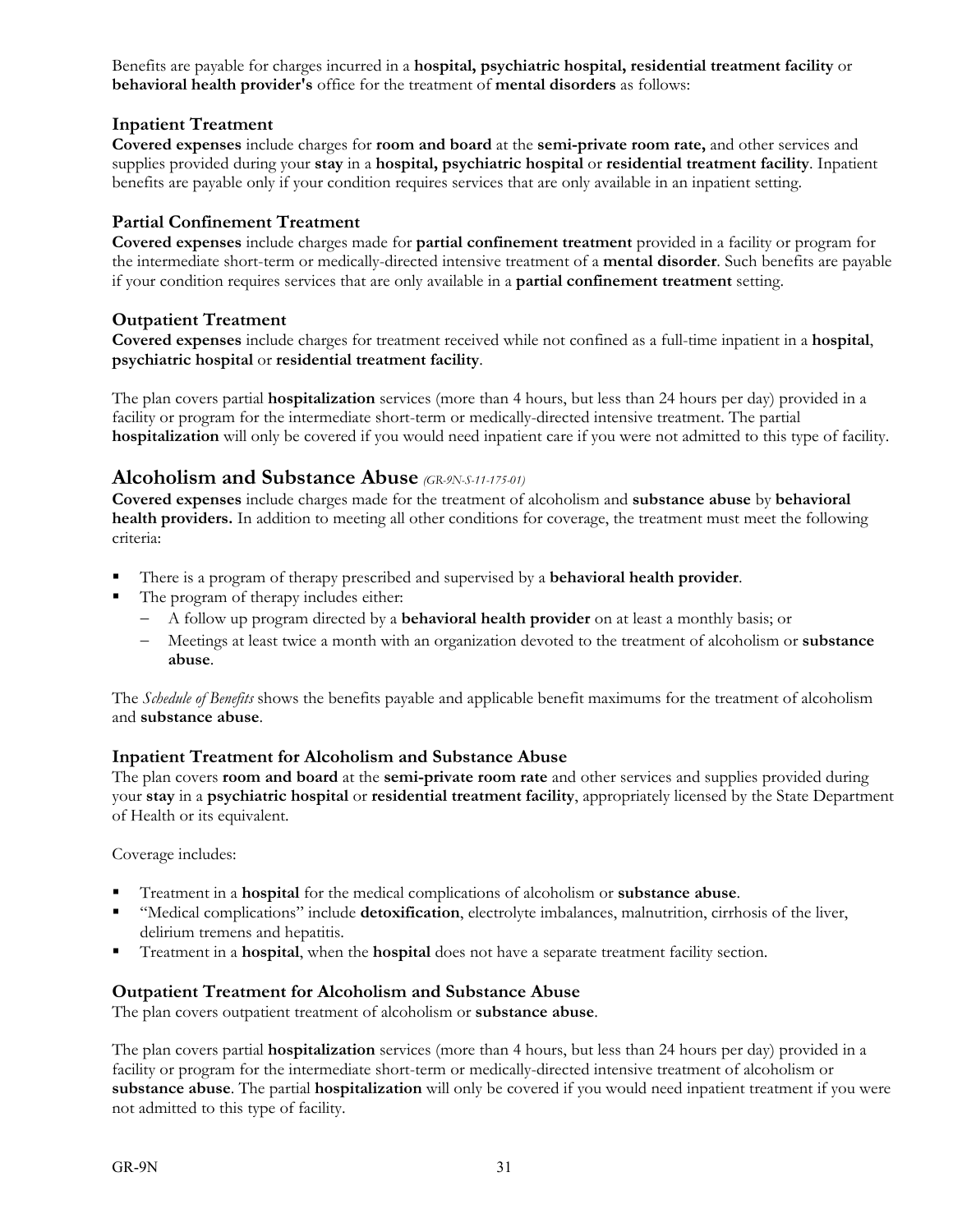#### **Partial Confinement Treatment for Alcoholism and Substance Abuse**

**Covered expenses** include charges made for **partial confinement treatment** provided in a facility or program for the intermediate short-term or medically-directed intensive treatment of alcoholism or **substance abuse**.

The **partial confinement treatment** will only be covered if you would need a **hospital stay** if you were not admitted to this type of facility.

### **Oral and Maxillofacial Treatment (Mouth, Jaws and Teeth)** *(GR-9N 11-180-01)*

**Covered expenses** include charges made by a **physician**, a **dentist** and **hospital** for:

Non-surgical treatment of infections or diseases of the mouth, jaw joints or supporting tissues.

Services and supplies for treatment of, or related conditions of, the teeth, mouth, jaws, jaw joints or supporting tissues, (this includes bones, muscles, and nerves), for surgery needed to:

- Treat a fracture, dislocation, or wound.
- Cut out teeth that are partly or completely impacted in the bone of the jaw; teeth that will not erupt through the gum; other teeth that cannot be removed without cutting into bone; the roots of a tooth without removing the entire tooth; cysts, tumors, or other diseased tissues.
- Cut into gums and tissues of the mouth. This is only covered when **not** done in connection with the removal, replacement or repair of teeth.
- Alter the jaw, jaw joints, or bite relationships by a cutting procedure when appliance therapy alone cannot result in functional improvement.

**Hospital** services and supplies received for a **stay** required because of your condition.

Dental work, surgery and **orthodontic treatment** needed to remove, repair, restore or reposition:

- (a) Natural teeth damaged, lost, or removed; or
- (b) Other body tissues of the mouth fractured or cut

#### due to **injury**.

Any such teeth must have been free from decay or in good repair, and are firmly attached to the jaw bone at the time of the **injury**.

The treatment must be completed in the Calendar Year of the accident or in the next Calendar Year.

If crowns, dentures, bridges, or in-mouth appliances are installed due to **injury**, **covered expenses** only include charges for:

- The first denture or fixed bridgework to replace lost teeth;
- The first crown needed to repair each damaged tooth; and
- An in-mouth appliance used in the first course of **orthodontic treatment** after the **injury**.

### **Medical Plan Exclusions**

Not every medical service or supply is covered by the plan, even if prescribed, recommended, or approved by your **physician** or **dentist**. The plan covers only those services and supplies that are **medically necessary** and included in the *What the Plan Covers* section. Charges made for the following are not covered except to the extent listed under the *What The Plan Covers* section or by amendment attached to this Booklet.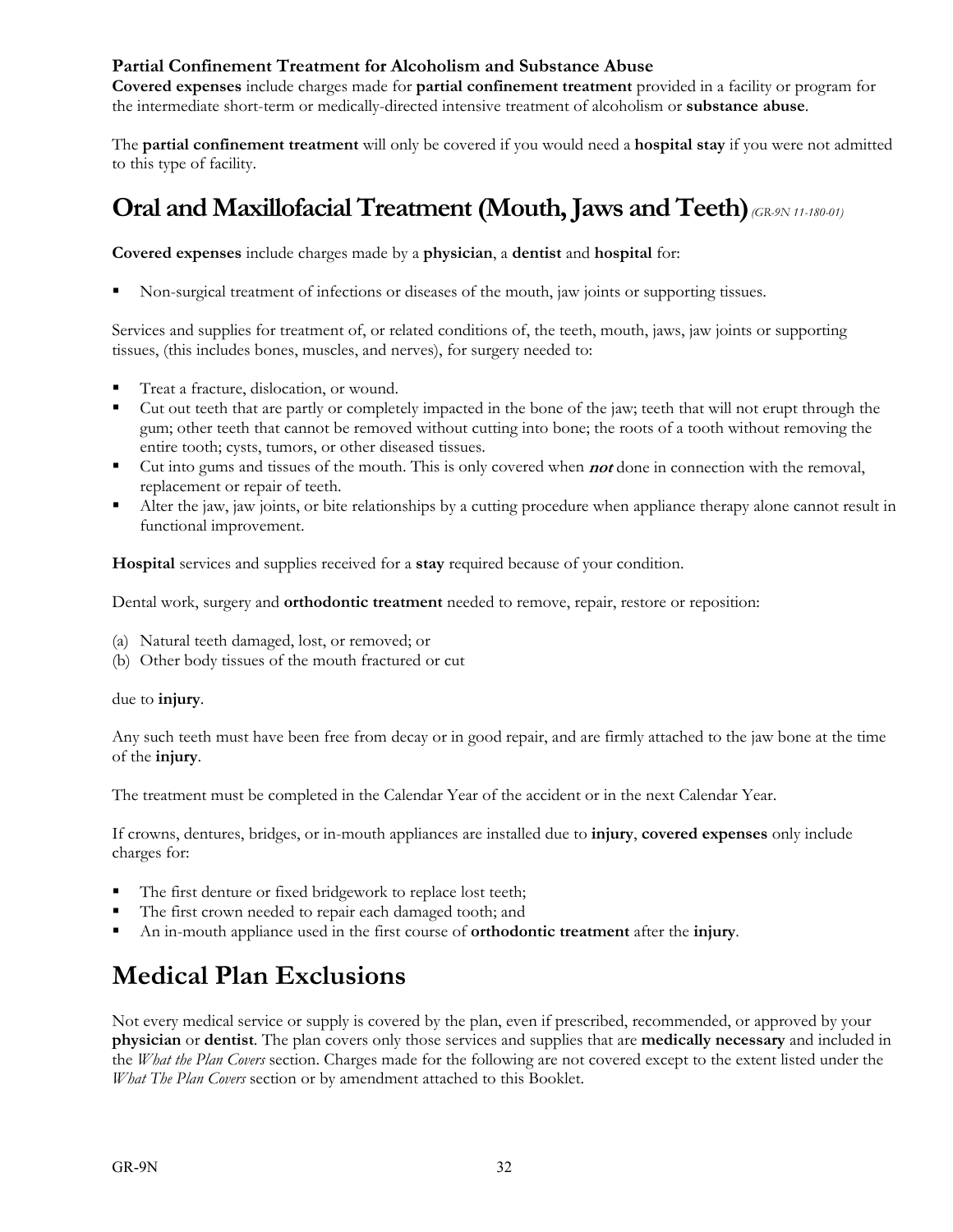#### **Important Note**:

You have medical and prescription drug insurance coverage. The exclusions listed below apply to all coverage under your plan. Additional exclusions apply to specific prescription drug coverage. Those additional exclusions are listed separately under the *What The Plan Covers* section for each of these benefits.

Acupuncture, acupressure and acupuncture therapy, except as provided in the *What the Plan Covers* section.

Allergy: Specific non-standard allergy services and supplies, including but not limited to, skin titration (Rinkel method), cytotoxicity testing (Bryan's Test) treatment of non-specific candida sensitivity, and urine autoinjections.

Any charges in excess of the benefit, dollar, day, visit or supply limits stated in this Booklet.

Any non-emergency charges incurred outside of the United States if you traveled to such location to obtain **prescription drugs** or supplies, even if otherwise covered under this Booklet. This also includes **prescription drugs** or supplies if:

- such **prescription drugs** or supplies are unavailable or illegal in the United States; or
- the purchase of such **prescription drugs** or supplies outside the United States is considered illegal.

Applied Behavioral Analysis, the LEAP, TEACCH, Denver and Rutgers programs.

Behavioral Health Services:

- Alcoholism or **substance abuse** rehabilitation treatment on an inpatient or outpatient basis, except to the extent coverage for **detoxification** or treatment of alcoholism or **substance abuse** is specifically provided in the *What the Medical Plan Covers* Section.
- Treatment of a covered health care provider who specializes in the mental health care field and who receives treatment as a part of their training in that field.
- Treatment of impulse control disorders such as pathological gambling, kleptomania, pedophilia, caffeine or nicotine use.
- Treatment of antisocial personality disorder.
- Treatment in wilderness programs or other similar programs.
- Treatment of mental retardation, defects, and deficiencies. This exclusion does not apply to mental health services or to medical treatment of mentally retarded in accordance with the benefits provided in the *What the Plan Covers*  section of this Booklet-Certificate.

Blood, blood plasma, synthetic blood, blood derivatives or substitutes, including but not limited to, the provision of blood, other than blood derived clotting factors. Any related services including processing, storage or replacement costs, and the services of blood donors, apheresis or plasmapheresis are not covered. For autologous blood donations, only administration and processing costs are covered.

Charges for a service or supply furnished by a **provider** in excess of the **recognized charge**.

Charges submitted for services that are not rendered, or rendered to a person not eligible for coverage under the plan.

Charges submitted for services by an unlicensed **hospital**, **physician** or other provider or not within the scope of the provider's license.

Contraception, except as specifically described in the *What the Plan Covers* Section:

 Over the counter contraceptive supplies including but not limited to condoms, contraceptive foams, jellies and ointments.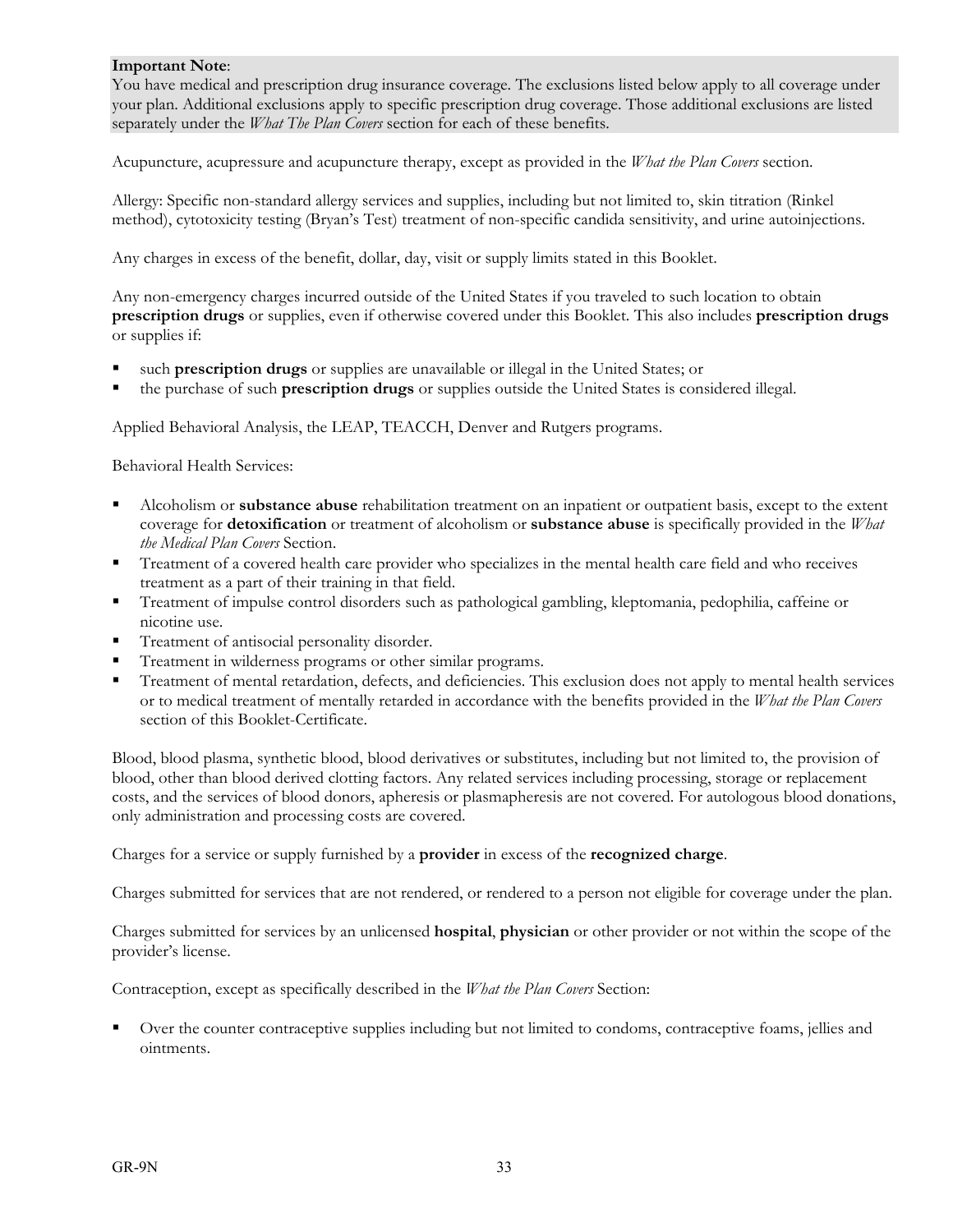Cosmetic services and plastic surgery: any treatment, surgery (cosmetic or plastic), service or supply to alter, improve or enhance the shape or appearance of the body whether or not for psychological or emotional reasons including:

- Face lifts, body lifts, tummy tucks, liposuctions, removal of excess skin, removal or reduction of non-malignant moles, blemishes, varicose veins, cosmetic eyelid surgery and other surgical procedures;
- Chemical peels, dermabrasion, laser or light treatments, bleaching, creams, ointments or other treatments or supplies to alter the appearance or texture of the skin;
- Insertion or removal of any implant that alters the appearance of the body (such as breast or chin implants);
- Removal of tattoos;
- Repair of piercings and other voluntary body modifications, including removal of injected or implanted substances or devices;
- Surgery to correct Gynecomastia;
- Breast augmentation; and
- Otoplasty.

Counseling: Services and treatment for marriage, religious, family, career, social adjustment, pastoral, or financial counselor.

Court ordered services, including those required as a condition of parole or release.

### **Custodial Care**

Dental Services: any treatment, services or supplies related to the care, filling, removal or replacement of teeth and the treatment of injuries and diseases of the teeth, gums, and other structures supporting the teeth. This includes but is not limited to:

- services of **dentists**, oral surgeons, dental hygienists, and orthodontists including apicoectomy (dental root resection), root canal treatment, soft tissue impactions, treatment of periodontal disease, alveolectomy, augmentation and vestibuloplasty and fluoride and other substances to protect, clean or alter the appearance of teeth;
- dental implants, false teeth, prosthetic restoration of dental implants, plates, dentures, braces, mouth guards, and other devices to protect, replace or reposition teeth; and
- non-surgical treatments to alter bite or the alignment or operation of the jaw, including treatment of malocclusion or devices to alter bite or alignment.

This exclusion does not include removal of bony impacted teeth, bone fractures, removal of tumors and orthodontogenic cysts.

Disposable outpatient supplies: Any outpatient disposable supply or device, including sheaths, bags, elastic garments, support hose, bandages, bedpans, syringes, blood or urine testing supplies, and other home test kits; and splints, neck braces, compresses, and other devices not intended for reuse by another patient.

Drugs, medications and supplies:

- Over-the-counter drugs, biological or chemical preparations and supplies that may be obtained without a **prescription** including vitamins;
- Any services related to the dispensing, injection or application of a drug;
- Any prescription drug purchased illegally outside the United States, even if otherwise covered under this plan within the United States.
- Needles, syringes and other injectable aids, except as covered for diabetic supplies;
- Drugs related to the treatment of non-**covered expenses**;
- Performance enhancing steroids;
- Injectable drugs if an alternative oral drug is available;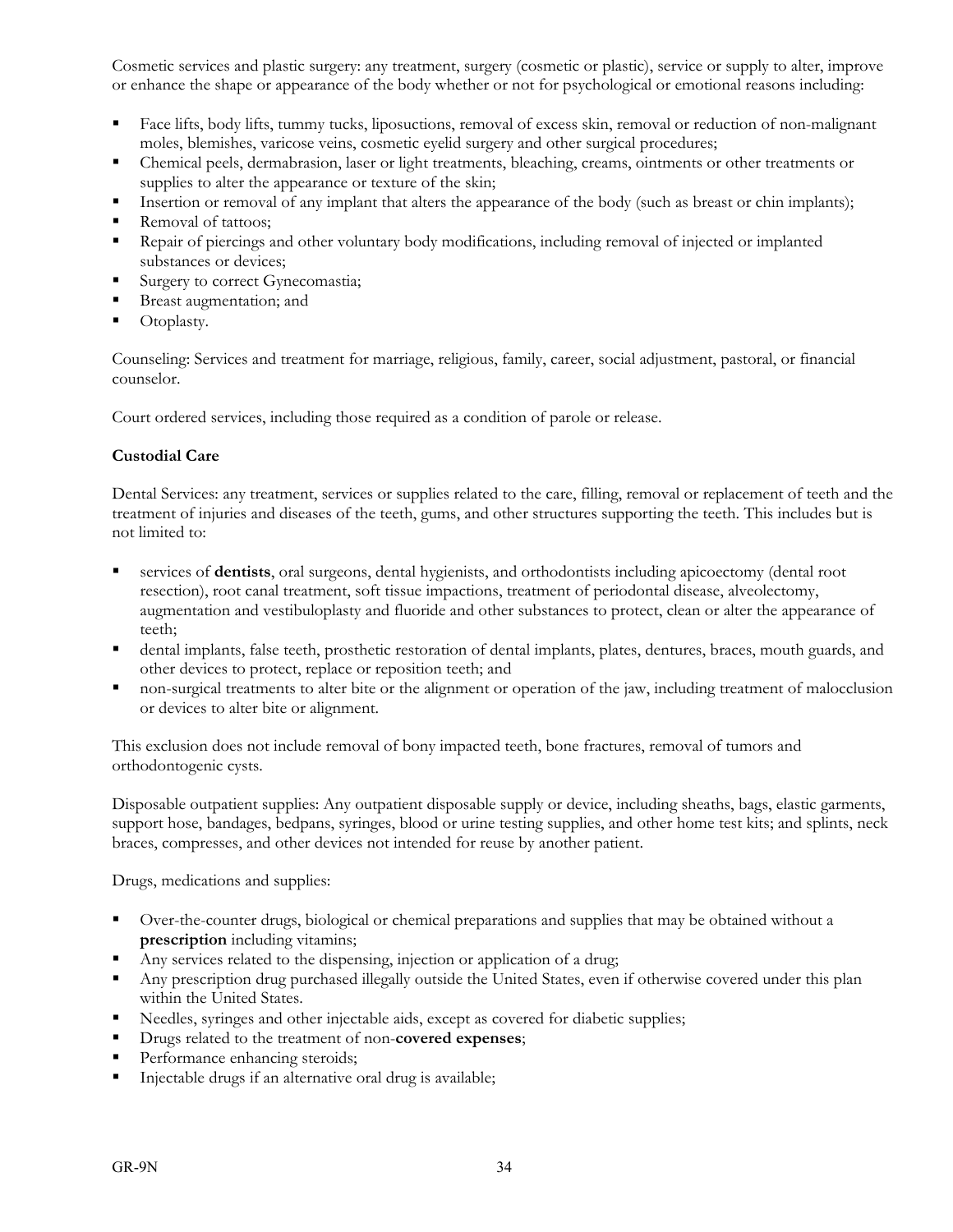- Any **prescription drug**s, injectables, or medications or supplies provided by the policyholder or through a third party vendor contract with the policyholder; and
- Charges for any prescription drug for the treatment of erectile dysfunction, impotence, or sexual dysfunction or inadequacy.

Educational services:

- Any services or supplies related to education, training or retraining services or testing, including: special education, remedial education, job training and job hardening programs;
- Evaluation or treatment of learning disabilities, minimal brain dysfunction, developmental, learning and communication disorders, behavioral disorders, (including pervasive developmental disorders) training or cognitive rehabilitation, regardless of the underlying cause; and
- Services, treatment, and educational testing and training related to behavioral (conduct) problems, learning disabilities and delays in developing skills.

### Examinations:

- Any health examinations required:
	- by a third party, including examinations and treatments required to obtain or maintain employment, or which an employer is required to provide under a labor agreement;
	- by any law of a government;
	- for securing insurance, school admissions or professional or other licenses;
	- to travel;
	- to attend a school, camp, or sporting event or participate in a sport or other recreational activity; and

Any special medical reports not directly related to treatment except when provided as part of a covered service.

Routine physical exams, routine eye exams, routine dental exams, routine hearing exams and other preventive services and supplies, except as specifically provided in the *What the Plan Covers* section.

**Experimental or investigational** drugs, devices, treatments or procedures, except as described in the *What the Plan Covers* section.

Facility charges for care services or supplies provided in:

- $r$  rest homes:
- **assisted living facilities;**
- similar institutions serving as an individual's primary residence or providing primarily custodial or rest care;
- health resorts;
- spas, sanitariums; or
- infirmaries at schools, colleges, or camps.

Food items: Any food item, including infant formulas, nutritional supplements, vitamins, including prescription vitamins, medical foods and other nutritional items, even if it is the sole source of nutrition. This exclusion does not apply to specialized medical foods delivered enterally (only when delivered via a tube directly into the stomach or intestines) or parenterally.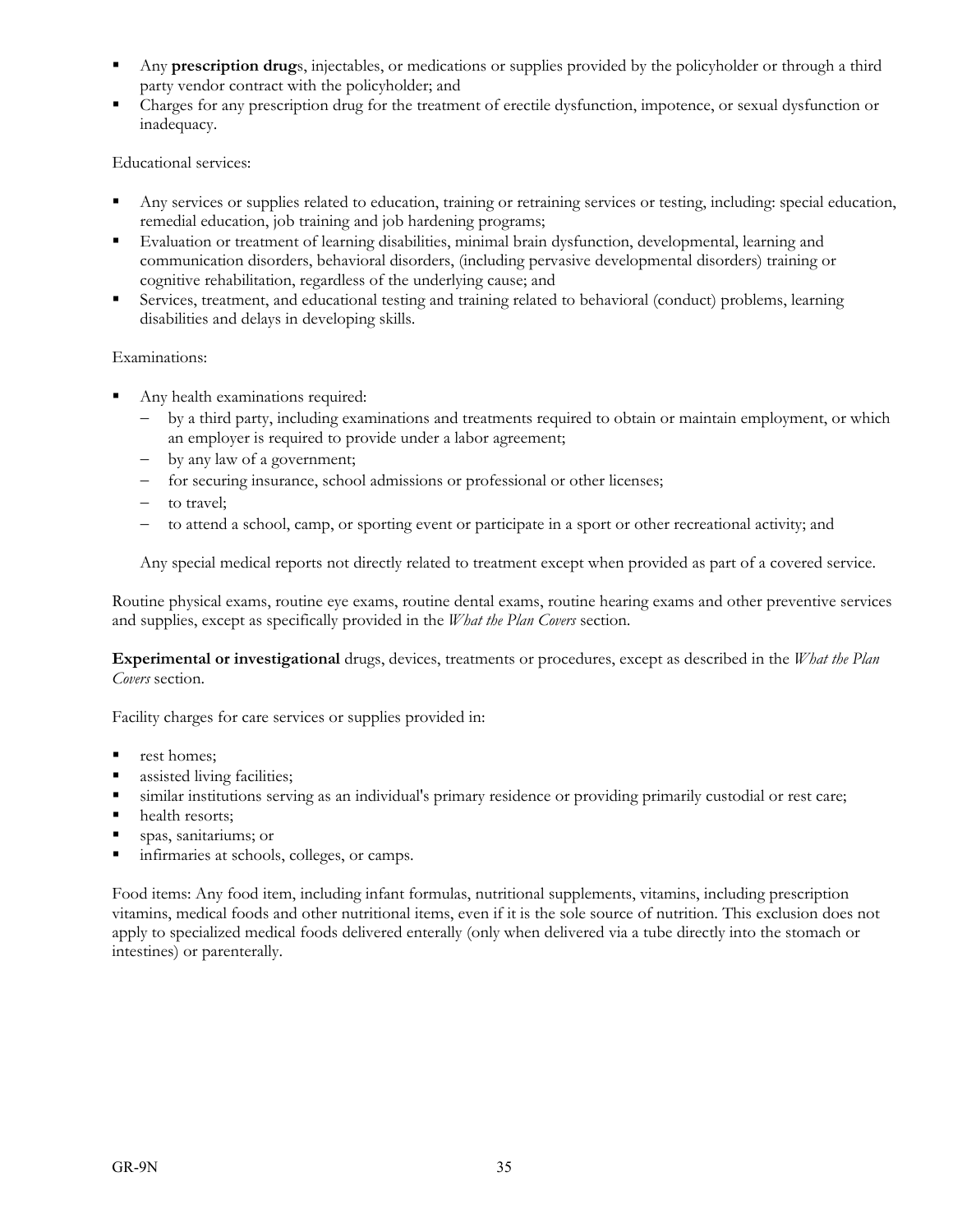Foot care: Except as specifically covered for diabetics, any services, supplies, or devices to improve comfort or appearance of toes, feet or ankles, including but not limited to:

- treatment of calluses, bunions, toenails, hammer-toes, subluxations, fallen arches, weak feet, chronic foot pain or conditions caused by routine activities such as walking, running, working or wearing shoes; and
- Shoes (including orthopedic shoes), foot orthotics, arch supports, shoe inserts, ankle braces, guards, protectors, creams, ointments and other equipment, devices and supplies, even if required following a covered treatment of an **illness** or **injury**.

Growth/Height: Any treatment, device, drug, service or supply (including surgical procedures, devices to stimulate growth and growth hormones), solely to increase or decrease height or alter the rate of growth.

### Hearing:

- Any hearing service or supply that does not meet professionally accepted standards;
- Hearing exams given during a **stay** in a **hospital** or other facility; and
- Any tests, appliances, and devices for the improvement of hearing (including hearing aids and amplifiers), or to enhance other forms of communication to compensate for hearing loss or devices that simulate speech.

Home and mobility: Any addition or alteration to a home, workplace or other environment, or vehicle and any related equipment or device, such as:

- Purchase or rental of exercise equipment, air purifiers, central or unit air conditioners, water purifiers, waterbeds. and swimming pools;
- Exercise and training devices, whirlpools, portable whirlpool pumps, sauna baths, or massage devices;
- Equipment or supplies to aid sleeping or sitting, including non-hospital electric and air beds, water beds, pillows, sheets, blankets, warming or cooling devices, bed tables and reclining chairs;
- Equipment installed in your home, workplace or other environment, including stair-glides, elevators, wheelchair ramps, or equipment to alter air quality, humidity or temperature;
- Other additions or alterations to your home, workplace or other environment, including room additions, changes in cabinets, countertops, doorways, lighting, wiring, furniture, communication aids, wireless alert systems, or home monitoring;
- Services and supplies furnished mainly to provide a surrounding free from exposure that can worsen your **illness** or **injury**;
- Removal from your home, worksite or other environment of carpeting, hypo-allergenic pillows, mattresses, paint, mold, asbestos, fiberglass, dust, pet dander, pests or other potential sources of allergies or **illness**; and
- Transportation devices, including stair-climbing wheelchairs, personal transporters, bicycles, automobiles, vans or trucks, or alterations to any vehicle or transportation device.

Home births: Any services and supplies related to births occurring in the home or in a place not licensed to perform deliveries.

Infertility: except as specifically described in the *What the Plan Covers* Section, any services, treatments, procedures or supplies that are designed to enhance fertility or the likelihood of conception, including but not limited to:

- Drugs related to the treatment of non-covered benefits;
- Injectable infertility medications, including but not limited to menotropins, hCG, GnRH agonists, and IVIG;
- **Artificial Insemination;**
- Any advanced reproductive technology ("ART") procedures or services related to such procedures, including but not limited to in vitro fertilization ("IVF"), gamete intra-fallopian transfer ("GIFT"), zygote intra-fallopian transfer ("ZIFT"), and intra-cytoplasmic sperm injection ("ICSI"); Artificial Insemination for covered females attempting to become pregnant who are not infertile as defined by the plan;
- Infertility services for couples in which 1 of the partners has had a previous sterilization procedure, with or without surgical reversal;
- Procedures, services and supplies to reverse voluntary sterilization;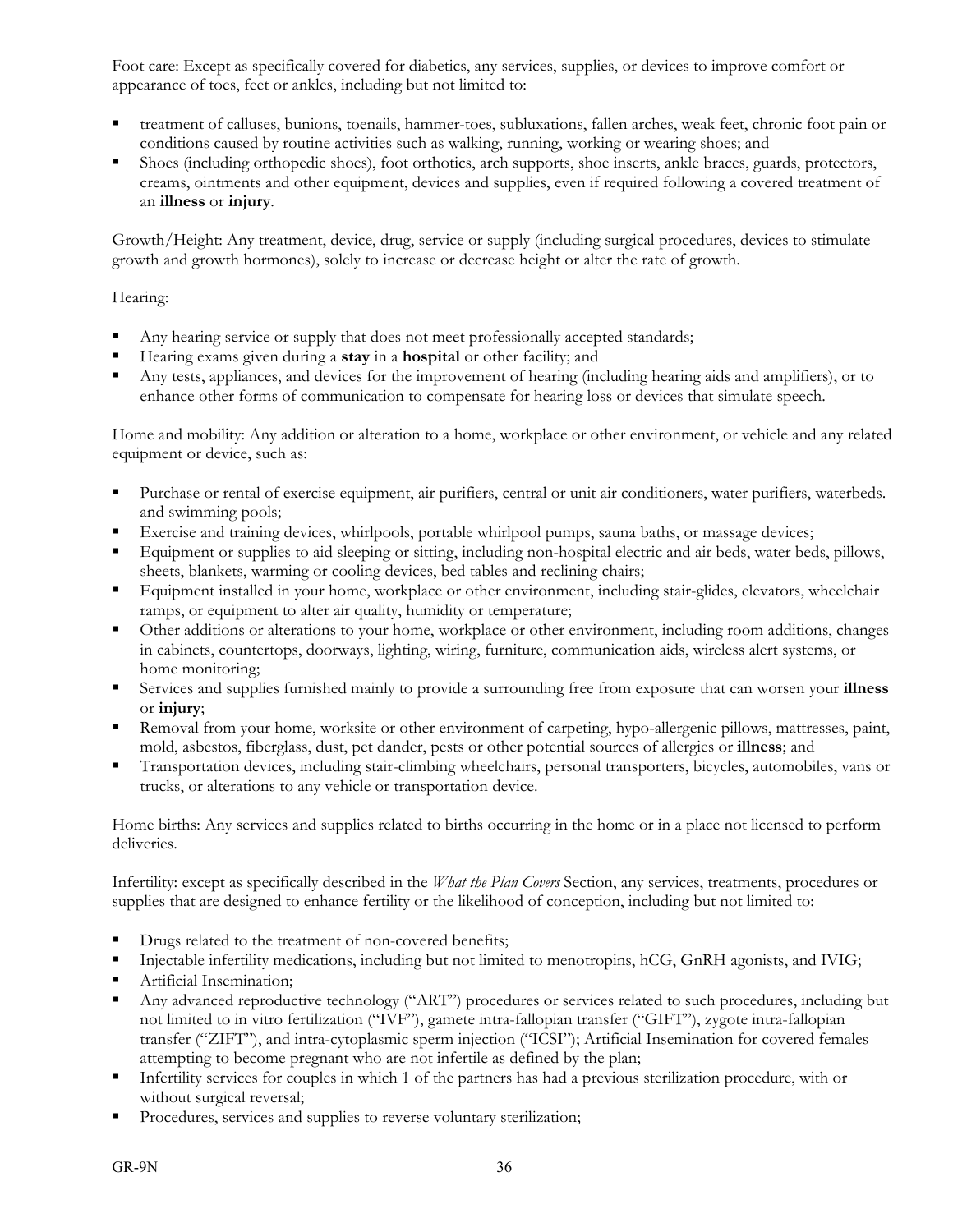- Infertility services for females with FSH levels 19 or greater mIU/ml on day 3 of the menstrual cycle;
- The purchase of donor sperm and any charges for the storage of sperm; the purchase of donor eggs and any charges associated with care of the donor required for donor egg retrievals or transfers or gestational carriers or surrogacy; donor egg retrieval or fees associated with donor egg programs, including but not limited to fees for laboratory tests;
- Charges associated with cryopreservation or storage of cryopreserved eggs and embryos (e.g., office, **hospital**, ultrasounds, laboratory tests, etc.); any charges associated with a frozen embryo or egg transfer, including but not limited to thawing charges;
- Home ovulation prediction kits or home pregnancy tests;
- Any charges associated with care required to obtain ART Services (e.g., office, **hospital**, ultrasounds, laboratory tests); and any charges associated with obtaining sperm for any ART procedures; and
- Ovulation induction and intrauterine insemination services if you are not infertile.

### **Maintenance Care**.

U.S. Medicare: Payment for that portion of the charge for which U.S. Medicare or another party is the primary payer.

Miscellaneous charges for services or supplies including:

- Annual or other charges to be in a **physician's** practice;
- Charges to have preferred access to a **physician's** services such as boutique or concierge **physician** practices;
- Cancelled or missed appointment charges or charges to complete claim forms;
- Charges the recipient has no legal obligation to pay; or the charges would not be made if the recipient did not have coverage (to the extent exclusion is permitted by law) including:
	- Care in charitable institutions;
	- Care for conditions related to current or previous military service;
	- Care while in the custody of a governmental authority;
	- Any care a public **hospital** or other facility is required to provide; or
	- Any care in a **hospital** or other facility owned or operated by any federal, state or other governmental entity, except to the extent coverage is required by applicable laws.

Nursing and home health aide services provided outside of the home (such as in conjunction with school, vacation, work or recreational activities).

Non-**medically necessary** services, including but not limited to, those treatments, services, **prescription drugs** and supplies which are not **medically necessary**, as determined by **Aetna**, for the diagnosis and treatment of **illness**, **injury**, restoration of physiological functions, or covered preventive services. This applies even if they are prescribed, recommended or approved by your **physician** or **dentist**.

Personal comfort and convenience items: Any service or supply primarily for your convenience and personal comfort or that of a third party, including: Telephone, television, internet, barber or beauty service or other guest services; housekeeping, cooking, cleaning, shopping, monitoring, security or other home services; and travel, transportation, or living expenses, rest cures, recreational or diversional therapy.

Private duty nursing during your **stay** in a **hospital**, and outpatient private duty nursing services, except as specifically described in the *Private Duty Nursing* provision in the *What the Plan Covers* Section.

Prosthetics or prosthetic devices unless specifically covered under *What the Plan Covers* Section.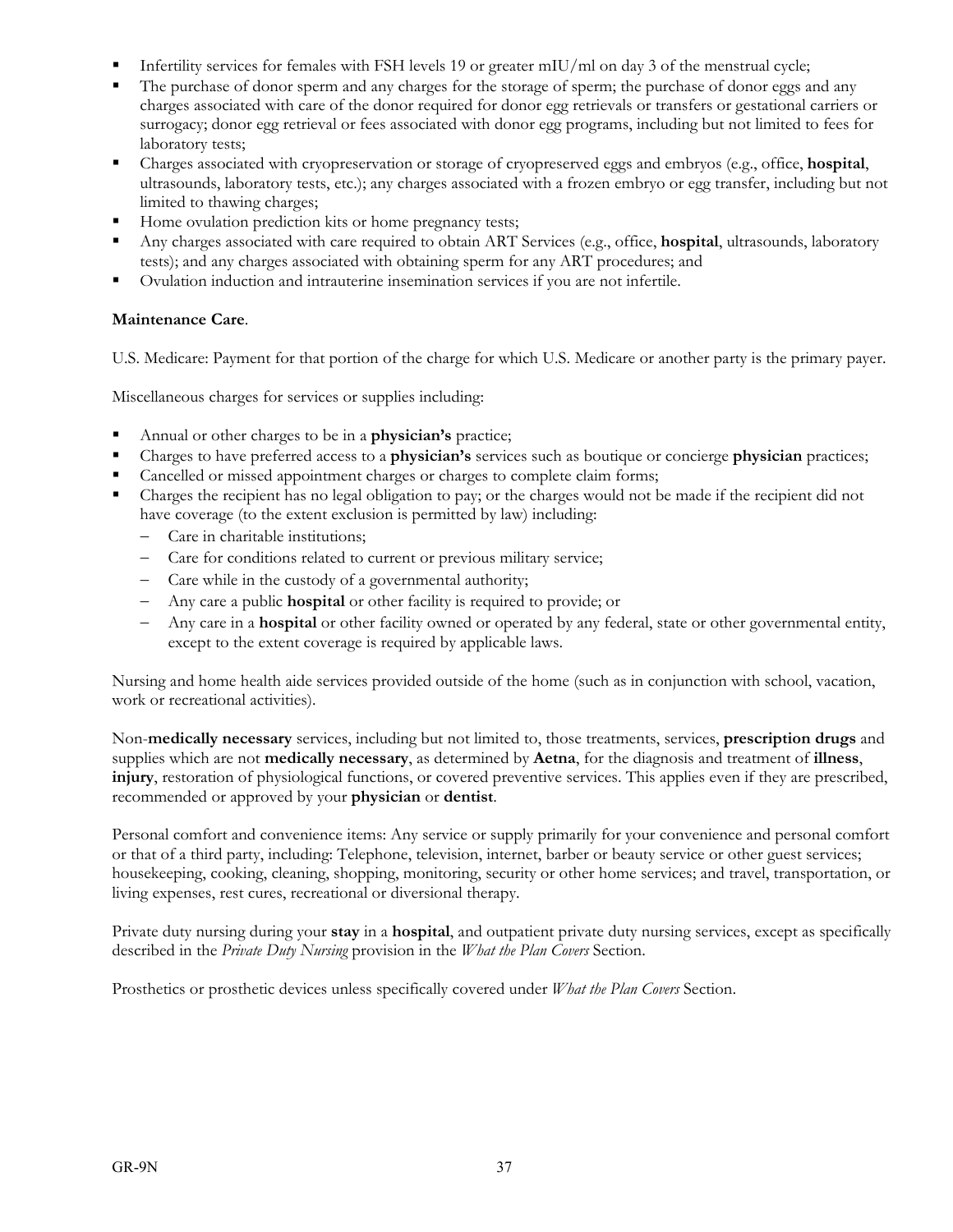Sex change: Any treatment, drug, service or supply related to changing sex or sexual characteristics, including:

- Surgical procedures to alter the appearance or function of the body;
- Hormones and hormone therapy;
- Prosthetic devices; and
- Medical or psychological counseling.

Services provided by a spouse, domestic partner, parent, child, step-child, brother, sister, in-law or any household member.

Services of a resident **physician** or intern rendered in that capacity.

Services provided where there is no evidence of pathology, dysfunction, or disease; except as specifically provided in connection with covered routine care and cancer screenings.

Sexual dysfunction/enhancement: Any treatment, drug, service or supply to treat sexual dysfunction, enhance sexual performance or increase sexual desire, including:

- Surgery, drugs, implants, devices or preparations to correct or enhance erectile function, enhance sensitivity, or alter the shape or appearance of a sex organ; and
- Sex therapy, sex counseling, marriage counseling or other counseling or advisory services.

Smoking: Any treatment, drug, service or supply to stop or reduce smoking or the use of other tobacco products or to treat or reduce nicotine addiction, dependence or cravings, including counseling, hypnosis and other therapies, medications, nicotine patches and gum.

Services, including those related to pregnancy, rendered before the effective date or after the termination of coverage, unless coverage is continued under the *Continuation of Coverage* section of this Booklet.

Services that are not covered under this Booklet.

Services and supplies provided in connection with treatment or care that is not covered under the plan.

Speech therapy for treatment of delays in speech development, except as specifically provided in *Wha*t *the Medical Plan Covers Section*. For example, the plan does not cover therapy when it is used to improve speech skills that have not fully developed.

Spinal disorder, including care in connection with the detection and correction by manual or mechanical means of structural imbalance, distortion or dislocation in the human body or other physical treatment of any condition caused by or related to biomechanical or nerve conduction disorders of the spine including manipulation of the spine treatment, except as specifically provided in the *What the Plan Covers* section.

Strength and performance: Services, devices and supplies to enhance strength, physical condition, endurance or physical performance, including:

- Exercise equipment, memberships in health or fitness clubs, training, advice, or coaching;
- Drugs or preparations to enhance strength, performance, or endurance; and
- Treatments, services and supplies to treat **illnesses**, **injuries** or disabilities related to the use of performanceenhancing drugs or preparations.

Therapies for the treatment of delays in development, unless resulting from acute illness or injury, or congenital defects amenable to surgical repair (such as cleft lip/palate), are not covered. Examples of non-covered diagnoses include Pervasive Developmental Disorders (including Autism), Down syndrome, and Cerebral Palsy, as they are considered both developmental and/or chronic in nature.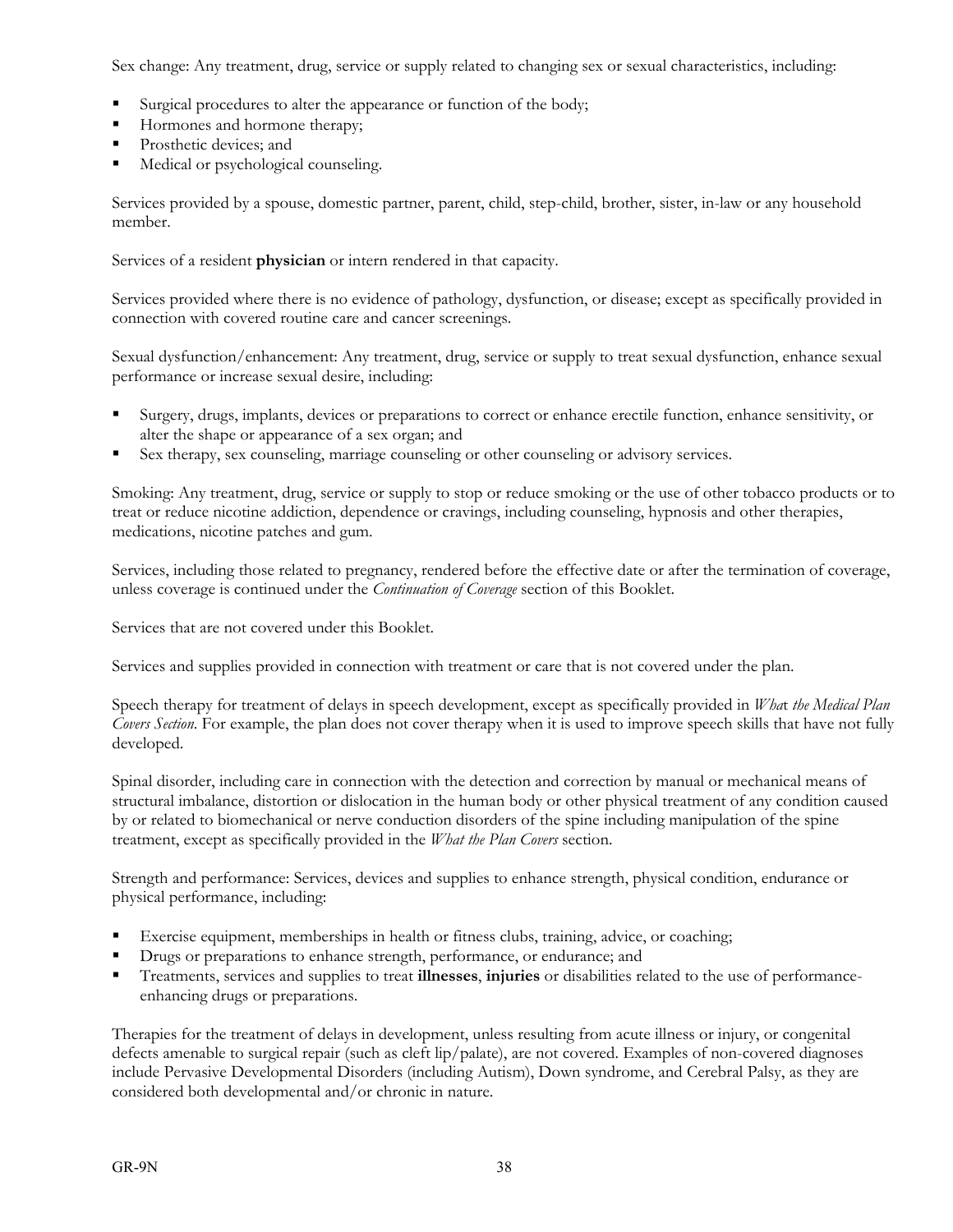Therapies and tests: Any of the following treatments or procedures:

- Aromatherapy;
- Bio-feedback and bioenergetic therapy;
- Carbon dioxide therapy;
- Chelation therapy (except for heavy metal poisoning);
- Computer-aided tomography (CAT) scanning of the entire body;
- Educational therapy;
- Gastric irrigation;
- **Hair analysis;**
- Hyperbaric therapy, except for the treatment of decompression or to promote healing of wounds;
- Hypnosis, and hypnotherapy, except when performed by a **physician** as a form of anesthesia in connection with covered surgery;
- **Lovaas therapy;**
- **Massage therapy;**
- Megavitamin therapy;
- Primal therapy;
- Psychodrama;
- Purging;
- Recreational therapy;
- Rolfing;
- Sensory or auditory integration therapy;
- Sleep therapy;
- **Thermograms and thermography.**

Transplant-The transplant coverage does not include charges for:

- Outpatient drugs including bio-medicals and immunosuppressants not expressly related to an outpatient transplant occurrence;
- Services and supplies furnished to a donor when recipient is not a covered person;
- Home infusion therapy after the transplant occurrence;
- Harvesting and/or storage of organs, without the expectation of immediate transplantation for an existing **illness**;
- Harvesting and/or storage of bone marrow, tissue or stem cells without the expectation of transplantation within 12 months for an existing **illness**;
- Cornea (corneal graft with amniotic membrane) or cartilage (autologous chondrocyte or autologous osteochondral mosaicplasty) transplants, unless otherwise **precertified** by **Aetna.**

Transportation costs, including **ambulance** services for routine transportation to receive outpatient or inpatient services except as described in *What the Plan Covers* section.

Unauthorized services, including any service obtained by or on behalf of a covered person without Precertification by Aetna when required. This exclusion does not apply in a Medical Emergency or in an Urgent Care situation.

Vision-related services and supplies, except as described in the *What the Plan Covers* section. The plan does not cover:

- Special supplies such as non-**prescription** sunglasses and subnormal vision aids;
- Vision service or supply which does not meet professionally accepted standards;
- Eye exams during your **stay** in a **hospital** or other facility for health care;
- Eye exams for contact lenses or their fitting;
- Eyeglasses or duplicate or spare eyeglasses or lenses or frames;
- Replacement of lenses or frames that are lost or stolen or broken;
- Acuity tests;
- Eye surgery for the correction of vision, including radial keratotomy, LASIK and similar procedures;
- Services to treat errors of refraction.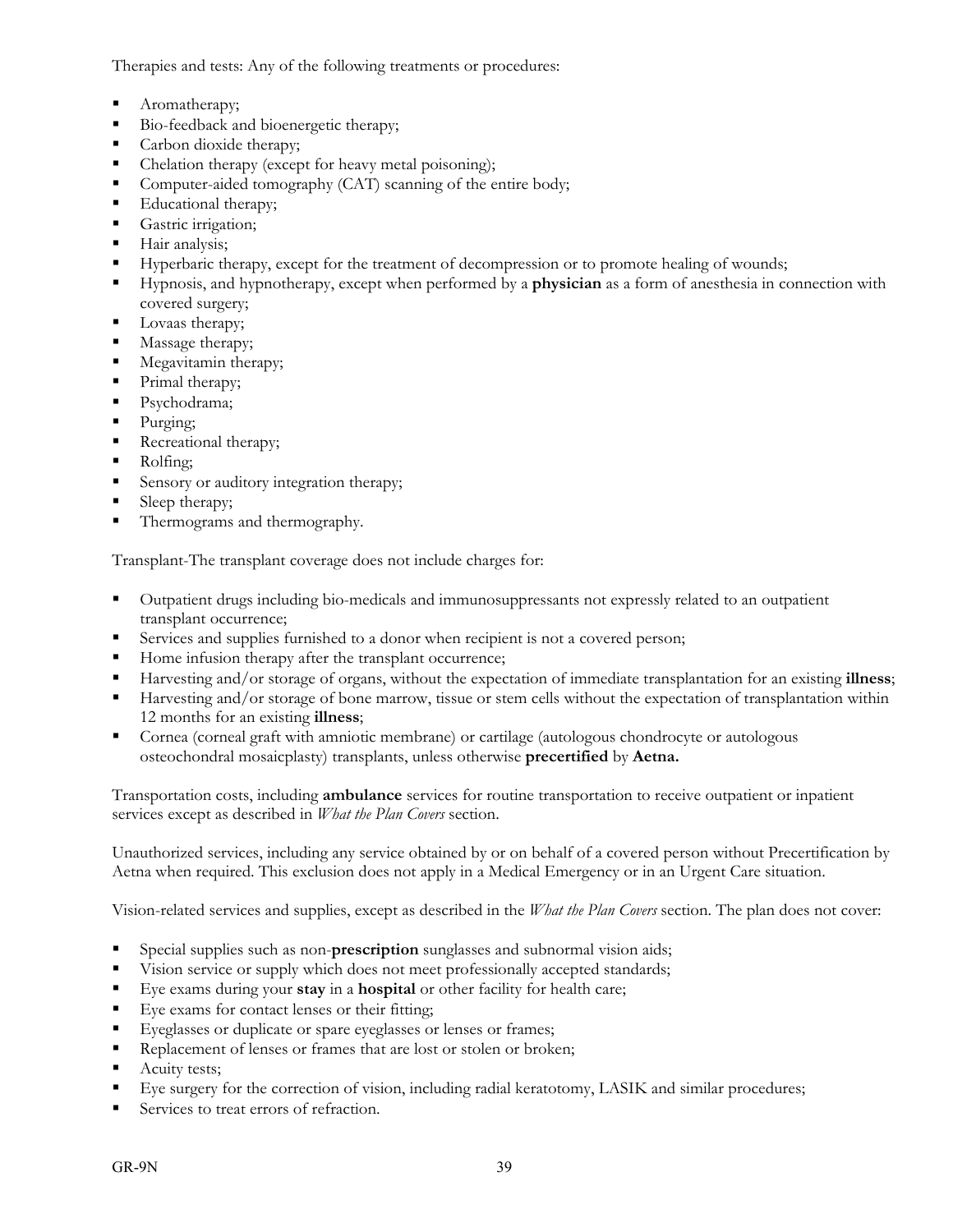Weight: Any treatment, drug service or supply intended to decrease or increase body weight, control weight or treat obesity, including **morbid obesity**, regardless of the existence of comorbid conditions; except as provided by this Booklet, including but not limited to:

- Liposuction, banding, gastric stapling, gastric by-pass and other forms of bariatric surgery; surgical procedures medical treatments, weight control/loss programs and other services and supplies that are primarily intended to treat, or are related to the treatment of obesity, including **morbid obesity**;
- Drugs, stimulants, preparations, foods or diet supplements, dietary regimens and supplements, food or food supplements, appetite suppressants and other medications;
- Counseling, coaching, training, hypnosis or other forms of therapy; and
- Exercise programs, exercise equipment, membership to health or fitness clubs, recreational therapy or other forms of activity or activity enhancement.

Work related: Any **illness** or **injury** related to employment or self-employment including any **illness** or **injury** that arises out of (or in the course of) any work for pay or profit, unless no other source of coverage or reimbursement is available to you for the services or supplies. Sources of coverage or reimbursement may include your employer, workers' compensation, or an occupational illness or similar program under local, U.S. state or federal law. A source of coverage or reimbursement will be considered available to you even if you waived your right to payment from that source. If you are also covered under a workers' compensation law or similar law, and submit proof that you are not covered for a particular illness or **injury** under such law, that illness or **injury** will be considered "non-occupational" regardless of cause.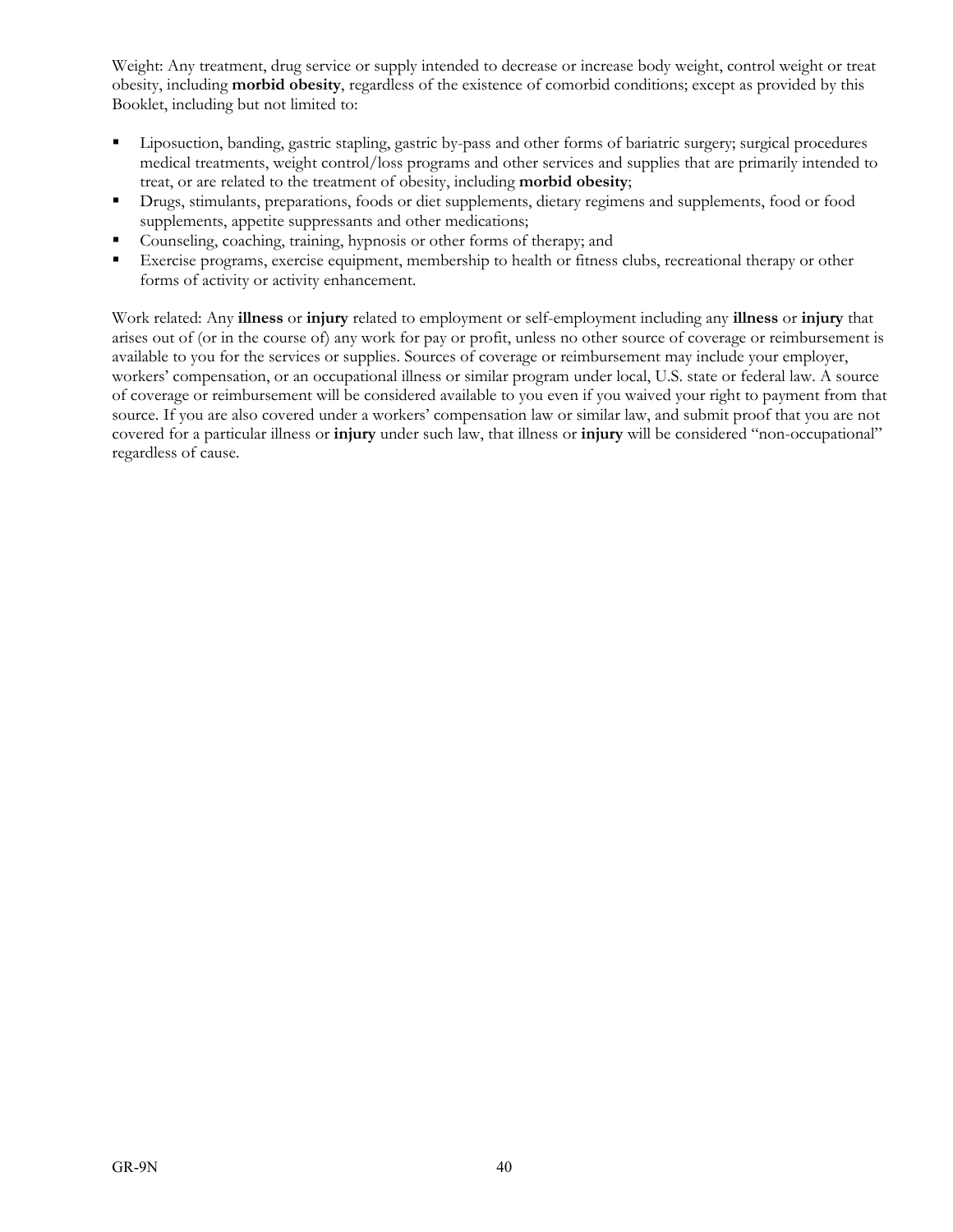# **Your Pharmacy Benefit***(GR-9N-12-005-02)*

## **How the Pharmacy Plan Works**

It is important that you have the information and useful resources to help you get the most out of your **Aetna prescription drug** plan. This Booklet-Certificate explains:

- Definitions you need to know;
- How to access **network pharmacies** and procedures you need to follow;
- What **prescription drug** expenses are covered and what limits may apply;
- What **prescription drug** expenses are not covered by the plan;
- How you share the cost of your covered **prescription drug** expenses; and
- Other important information such as eligibility, complaints and appeals, termination, and general administration of the plan.

### **A few important notes to consider before moving forward:**

- Unless otherwise indicated, "you" refers to you and your covered dependents.
- Your **prescription drug** plan pays benefits only for **prescription drug** expenses described in this Booklet as covered expenses that are **medically necessary**.
- This Booklet applies to coverage only and does not restrict your ability to receive **prescription drugs** that are not or might not be covered benefits under this **prescription drug** plan.
- Store this Booklet in a safe place for future reference.

### **Notice**

The plan does not cover all **prescription drugs**, medications and supplies. Refer to the Limitations section of this coverage and *Exclusions* section of your Booklet.

- **Covered expenses** are subject to cost sharing requirements as described in the Cost Sharing sections of this coverage and in your Schedule of Benefits.
- **Injectable prescription drug** refills will only be covered when obtained through **Aetna's specialty pharmacy network**.

# **Getting Started: Common Terms**

You will find the terms below used throughout this Booklet. They are described within the sections that follow, and you can also refer to the *Glossary* at the back of this document for helpful definitions. Words in bold print throughout the document are defined in the *Glossary*.

**Brand-Named Prescription Drug** is a **prescription drug** with a proprietary name assigned to it by the manufacturer and so indicated by Medispan or any other similar publication designated by **Aetna**.

**Generic Prescription Drug** is a **prescription drug**, whether identified by its chemical, proprietary, or nonproprietary name, that is accepted by the U.S. Food and Drug Administration as therapeutically equivalent and interchangeable with drugs having an identical amount of the same active ingredient. These drugs are identified by Medispan or any other publication designated by **Aetna**.

**Network pharmacy** is a description of a **retail, mail order or specialty pharmacy** that has entered into a contractual agreement with **Aetna, an affiliate, or a third party vendor,** for the provision of **covered services** to you and your covered dependents at a **negotiated charge**. The appropriate **pharmacy** type may also be substituted for the word **pharmacy**. (E.g. **network retail pharmacy, network mail order pharmacy or specialty pharmacy network**).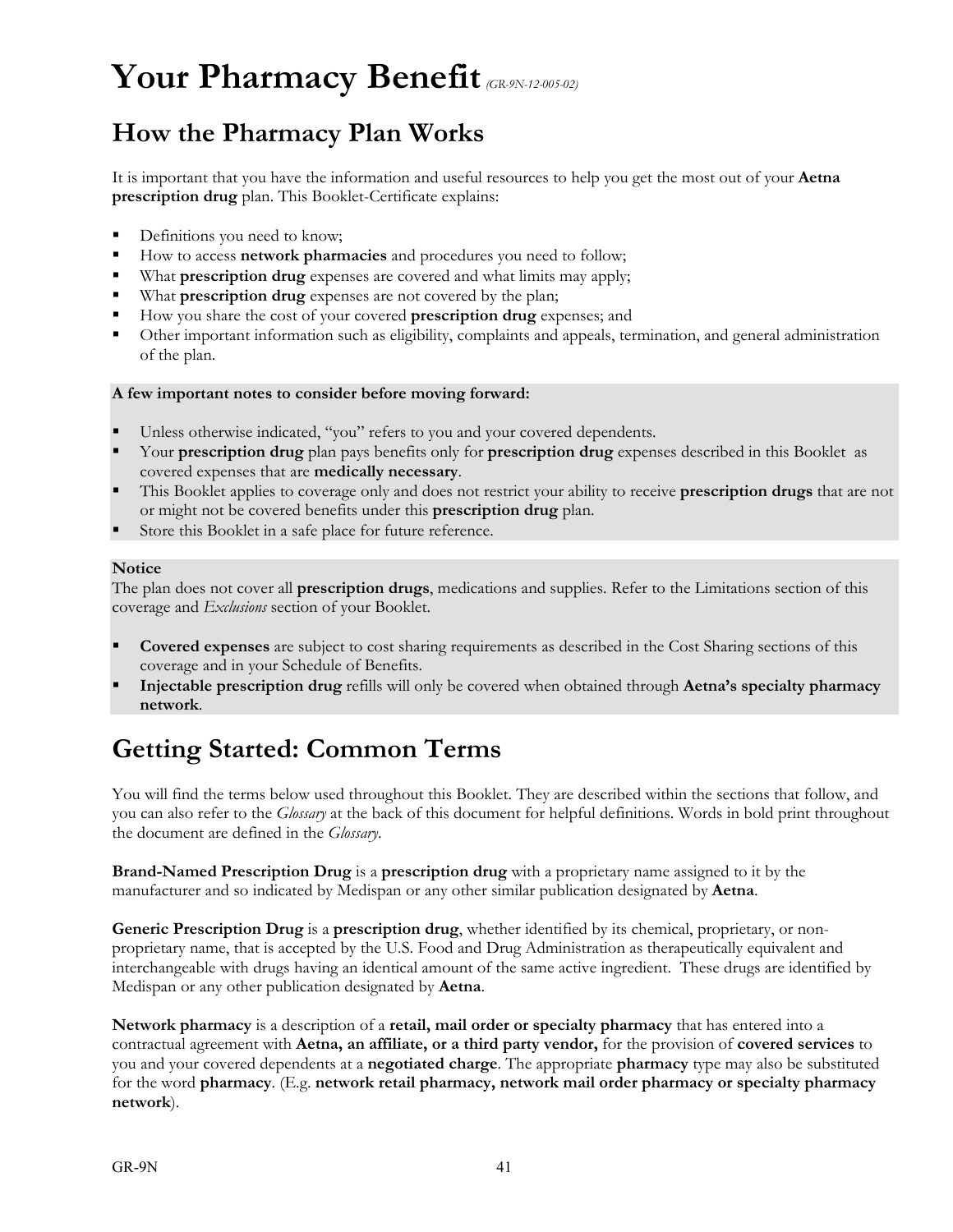**Non-Preferred Drug (Non-Formulary)** is a **brand-named prescription drug** or **generic prescription drug** that does not appear on the **preferred drug guide**.

**Out-of-network pharmacy** is a description of a **pharmacy** that has not contracted with **Aetna, an affiliate, or a third party vendor,** and does not participate in the pharmacy network.

Preferred Drug (Formulary) is a **brand-named prescription drug** or **generic prescription drug** that appears on the **preferred drug guide**.

**Preferred Drug Guide** is a listing of **prescription drugs** established by **Aetna** or an affiliate, which includes both **brand-named prescription drugs** and **generic prescription drugs**. This list is subject to periodic review and changes by **Aetna**. A copy of the **preferred drug guide** will be available upon your request or may be accessed on the **Aetna** website at www.aetna.com/formulary.

**Prescription Drug** is a drug, biological, or compounded **prescription** which, by U.S. State or Federal Law, may be dispensed only by **prescription** and which is required by U.S. Federal Law to be labeled "Caution: U.S. Federal Law prohibits dispensing without prescription." This includes an injectable drug prescribed to be self-administered or administered by any other person except one who is acting within his or her capacity as a paid healthcare professional. Covered injectable drugs include insulin.

**Provider** is any recognized health care professional, pharmacy or facility providing services with the scope of their license.

**Self-injectable Drug(s)**. Prescription drugs that are intended to be self-administered by injection to a specific part of the body to treat certain chronic medical conditions.

## **Accessing Pharmacies and Benefits**

This plan provides access to **covered benefits** through a network of pharmacies, vendors or suppliers in the United States. Aetna has contracted for these **network pharmacies** to provide **prescription drugs** and other supplies to you.

Obtaining your benefits through **network pharmacies** has many advantages. Benefits and cost sharing may also vary by the type of **network pharmacy** where you obtain your **prescription drug** and whether or not you purchase a brand-name or generic drug. **Network pharmacies** include retail, mail order and specialty pharmacies.

The plan will only pay for outpatient **prescription drugs** that you obtain from a **network pharmacy**.

Read your *Schedule of Benefits* carefully to understand the cost sharing charges applicable to you

To better understand the choices that you have with your plan, please carefully review the following information.

### **Accessing Network Pharmacies and Benefits**

You may select a **network pharmacy** from the **Aetna** Network Pharmacy Directory or by logging on the **Aetna's** website at www.aetnainternational.com. You can search **Aetna's** online directory, DocFind, for names and locations of **network pharmacies**. If you cannot locate a **network pharmacy** in your area call Member Services.

You must present your ID card to the **network pharmacy** every time you get a **prescription** filled to be eligible for **network benefits**. The **network pharmacy** will calculate your claim online. You will pay any deductible, copayment or coinsurance directly to the **network pharmacy**.

You do not have to complete or submit claim forms. The **network pharmacy** will take care of claim submission.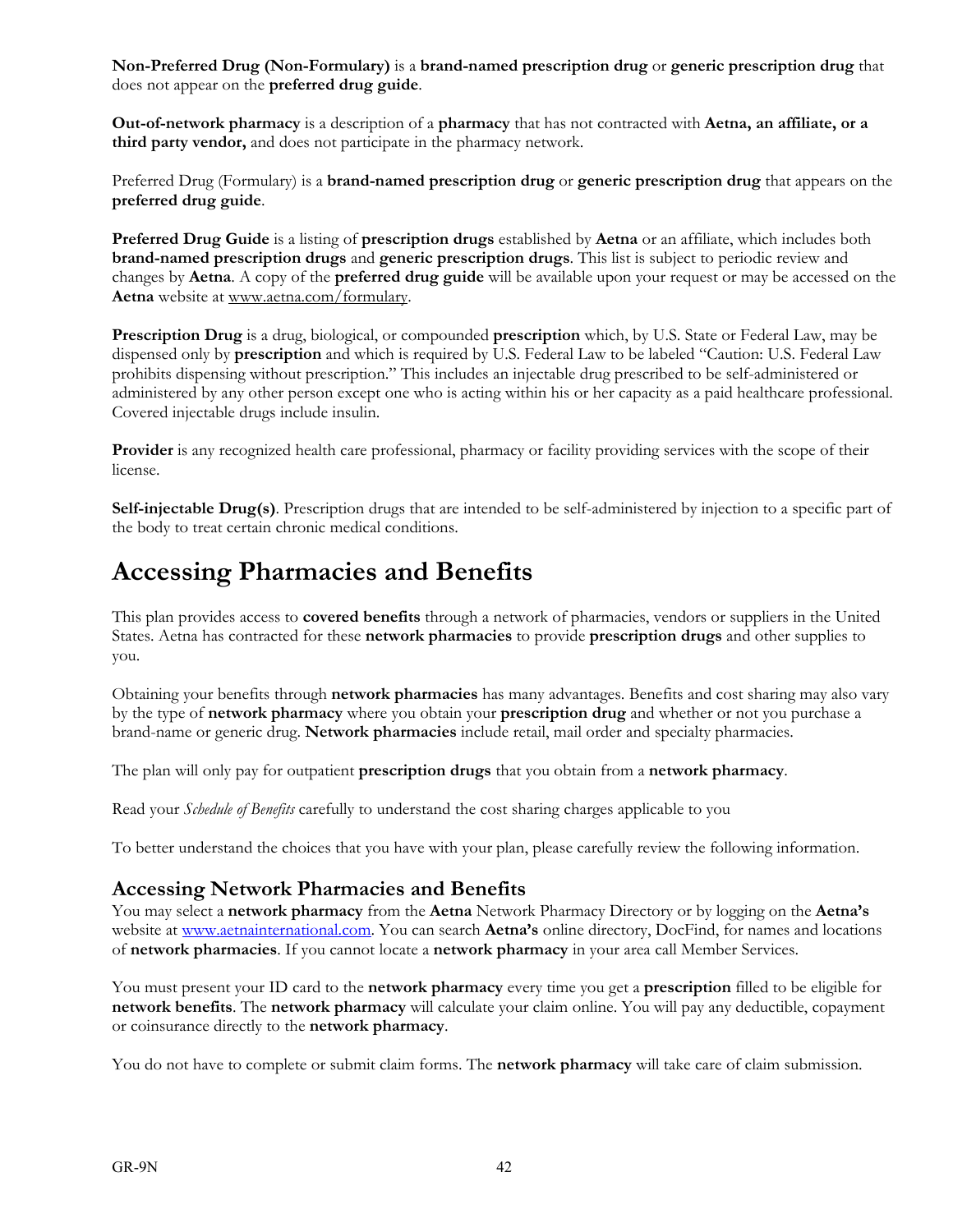## **Emergency Prescriptions**

When you need a **prescription** filled in an emergency or urgent care situation, or when you are traveling, you can obtain network benefits by filling your **prescription** at any **network retail pharmacy** in the United States. The **network pharmacy** will fill your **prescription** and only charge you your plan's cost sharing amount. Coverage for **prescription drugs** obtained from an **out-of-network pharmacy** is limited to those obtained in connection with emergency and out-of-area urgent care services.

### **Availability of Providers**

**Aetna** cannot guarantee the availability or continued network participation of a particular **pharmacy**. Either **Aetna** or any **network pharmacy** may terminate the provider contract.

### **Cost Sharing for Network Benefits**

**You share in the cost of your benefits. Cost Sharing amounts and provisions are described in the Schedule of Benefits.**

- You will be responsible for the **copayment** for each **prescription** or refill as specified in the *Schedule of Benefits*. The **copayment** is payable directly to the **network pharmacy** at the time the **prescription** is dispensed.
- After you pay the applicable **copayment**, you will be responsible for any applicable **coinsurance** for **covered expenses** that you incur. Your **coinsurance** amount is determined by applying the applicable **coinsurance** percentage to the **negotiated charge** if the **prescription** is filled at a **network pharmacy**. When you obtain your **prescription drugs** through a **network pharmacy**, you will not be subject to balance billing.

## **When You Use an Out-of-Network or an Outside the United States Pharmacy** *(GR-9N 12-*

*020 01) (GR-9N 13-005 01)*

You can directly access an **out-of-network pharmacy or an outside the United States pharmacy** to obtain covered outpatient **prescription drugs**. You will pay the **pharmacy** for your **prescription drugs** at the time of purchase and submit a claim form to receive reimbursement from the plan. You are responsible for completing and submitting claim forms for reimbursement of **covered expenses** you paid directly to an out-of-network **pharmacy**. "**Aetna** will reimburse you for a **covered expense** up to the **recognized charge**, less any cost sharing required by you.

### **Cost Sharing for Out-of-Network Benefits**

**You share in the cost of your benefits. Cost Sharing amounts and provisions are described in the Schedule of Benefits.**

Out-of-network expenses will be reimbursed by your medical expense coverage. You will be subject to the cost sharing provisions listed in the *Schedule of Benefits* for your medical expense coverage.

## **Pharmacy Benefit**

The plan covers charges for outpatient **prescription drugs** for the treatment of an **illness** or injury, subject to the Limitations section of this coverage and the Exclusions section of the Booklet. Prescriptions must be written by a **prescriber** licensed to prescribe federal legend prescription drugs.

**Generic prescription drugs** may be substituted by your pharmacist for **brand-name prescription drugs**. You may minimize your out-of-pocket expenses by selecting a **generic prescription drug** when available.

Coverage of **prescription drugs** may, in **Aetna**'s sole discretion, be subject to **Aetna** requirements or limitations. **Prescription drugs** covered by this plan are subject to drug utilization review by **Aetna** and/or your provider and/or your **network pharmacy**.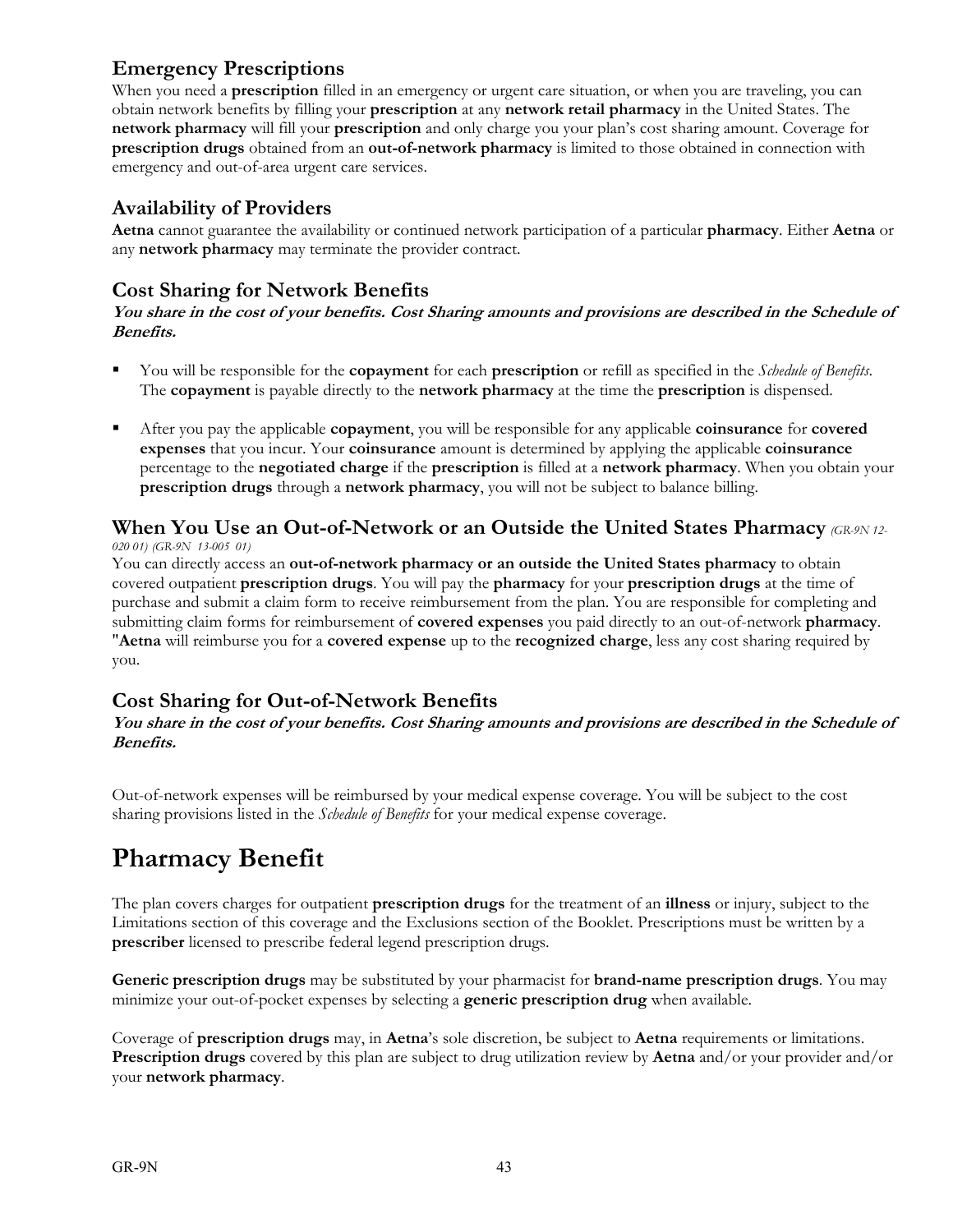Coverage for **prescription drugs** and supplies is limited to the supply limits as described below.

## **Retail Pharmacy Benefits**

Outpatient **prescription drugs** are covered when dispensed by a **network retail pharmacy**. Each **prescription** is limited to a maximum 365 day supply when filled at a **network retail pharmacy**. **Prescriptions** for more than a 365 day supply are not eligible for coverage when dispensed by a **network retail pharmacy**.

## **Mail Order Pharmacy Benefits**

Outpatient **prescription drugs** are covered when dispensed by a **network mail order pharmacy**. Each **prescription** is limited to a maximum 365 day supply when filled at a **network mail order pharmacy**. **Prescriptions** for less than a 31 day supply or more than a 365 day supply are not eligible for coverage when dispensed by a **network mail order pharmacy**. Mail order applies only in the United States.

## **Other Covered Expenses**

The following **prescription drugs**, medications and supplies are also **covered expenses** under this Coverage.

### **Off-Label Use**

FDA approved **prescription drugs** may be covered when the off-label use of the drug has not been approved by the FDA for that indication. The drug must be recognized for treatment of the indication in one of the standard compendia (the United States Pharmacopoeia Drug Information, the American Medical Association Drug Evaluations, or the American Hospital Formulary Service Drug Information). Or, the safety and effectiveness of use for this indication has been adequately demonstrated by at least one study published in a nationally recognized peer review journal. Coverage of off label use of these drugs may, in **Aetna's** sole discretion, be subject to **Aetna** requirements or limitations.

### **Diabetic Supplies**

The following diabetic supplies upon prescription by a **physician**:

- Diabetic needles and syringes.
- Test strips for glucose monitoring and/or visual reading.
- Diabetic test agents.
- **Lancets/lancing devices.**
- Alcohol swabs.

### **Contraceptives**

The following contraceptives and contraceptive devices:

- **Oral Contraceptives.**
- Diaphragms, 1 per 365 consecutive day period
- Injectable contraceptives.
- **Contraceptive patches.**
- Contraceptive rings.
- Implantable contraceptives and IUDs are covered when obtained from a **physician**. The **physician** will provide insertion and removal of the drugs or device.

### **Pharmacy Benefit Limitations**

A **network pharmacy** may refuse to fill a prescription order or refill when in the professional judgment of the pharmacist the prescription should not be filled.

**Aetna** will not reimburse you for out-of-pocket expenses for **prescription drugs** purchased from an **out-of-network pharmacy** for non-emergency prescriptions.

The plan will not cover expenses for any **prescription drug** for which the actual charge to you is less than the required **copayment** or **deductible**, or for any **prescription drug** for which no charge is made to you.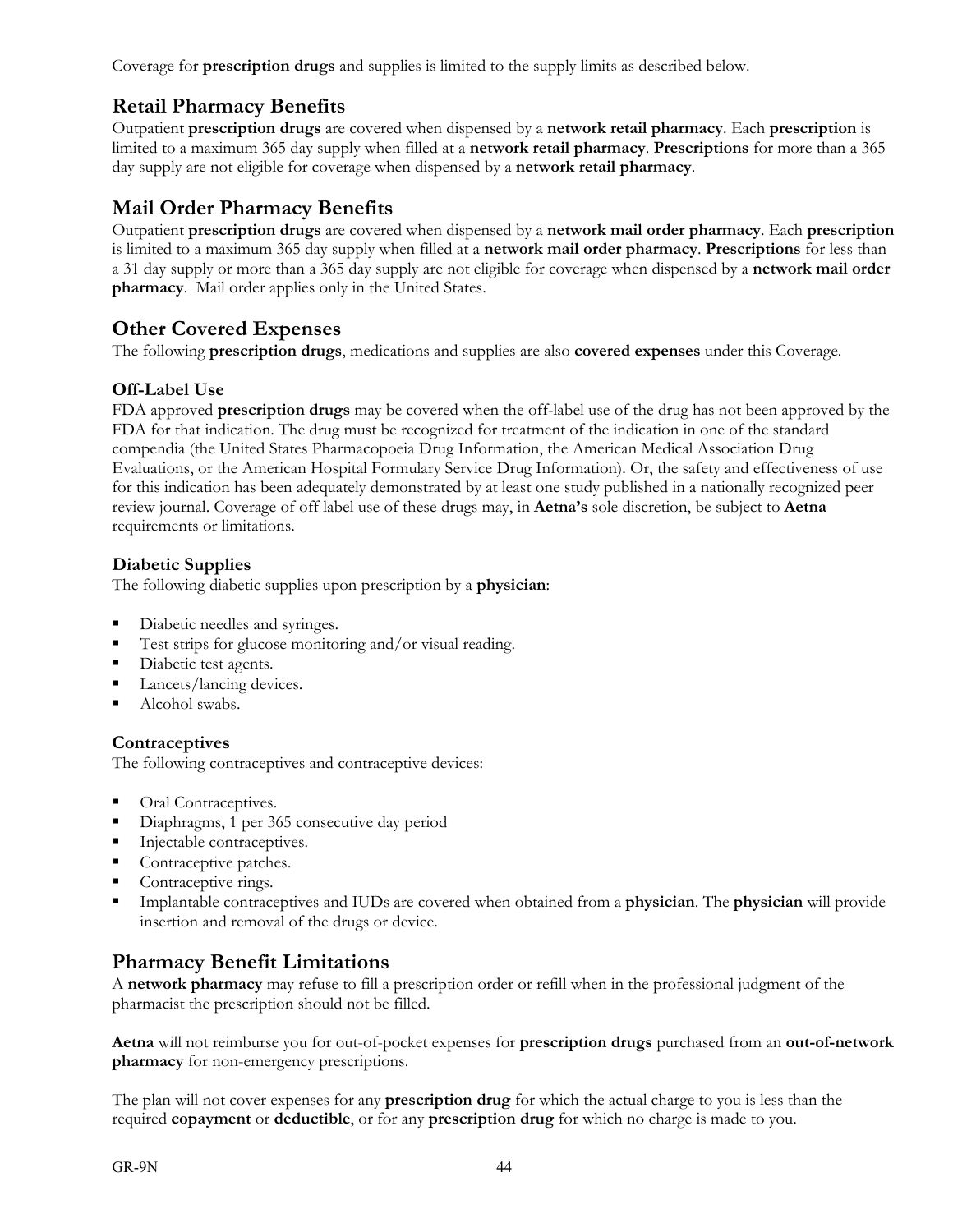You will be charged the **out-of-network prescription drug cost sharing** for **prescription drugs** recently approved by the FDA, but which have not yet been reviewed by the Aetna Health Pharmacy Management Department and Therapeutics Committee.

**Aetna** retains the right to review all requests for reimbursement and in its sole discretion make reimbursement determinations subject to the Complaint and Appeals section(s) of the Booklet.

The number of **copayments/deductibles** you are responsible for per vial of Depo-Provera, an injectable contraceptive, or similar type contraceptive dispensed for more than a 30 day supply, will be based on the 90 day supply level. Coverage is limited to a maximum of 5 vials per calendar year.

The plan will not pay charges for any **prescription drug** dispensed by a **mail order pharmacy** for the treatment of erectile dysfunction, impotence or sexual dysfunction or inadequacy.

### **Pharmacy Benefit Exclusions** *(GR-9N 28-020 01)*

Not every health care service or supply is covered by the plan. Even if prescribed, recommended, or approved by your **physician** or **dentist** it may not be covered. The plan covers only those services and supplies that are **medically necessary** and included in the *What the Plan Covers* section. Charges made for the following are not covered except to the extent listed under the *What the Plan Covers* section or by amendment attached to this Booklet. In addition, some services are specifically limited or excluded. This section describes expenses that are not covered or subject to special limitations.

These **prescription drug** exclusions are in addition to the exclusions listed under your medical coverage.

The plan does not cover the following expenses:

Administration or injection of any drug.

Any charges over the benefit, dollar, day, or supply limits stated in this Booklet.

Allergy sera and extracts.

Any non-emergency charges incurred outside the United States 1) if you traveled to such location to obtain **prescription drugs**, or supplies, even if otherwise covered under this Booklet, or 2) such drugs or supplies are unavailable or illegal in the United States, or 3) the purchase of such **prescription drugs** or supplies outside the United States is considered illegal.

Any drugs or medications, services and supplies that are not **medically necessary**, as determined by **Aetna**, for the diagnosis, care or treatment of the **illness** or **injury** involved. This applies even if they are prescribed, recommended or approved by your **physician** or **dentist**.

Biological sera, blood, blood plasma, blood products or substitutes or any other blood products.

Contraception:

- Over the counter contraceptive supplies including but not limited to:
	- condoms;
	- contraceptive foams;
	- ullies; and
	- ointments;
- Services associated with the prescribing, monitoring and/or administration of contraceptives.

**Cosmetic** drugs, medications or preparations used for **cosmetic** purposes or to promote hair growth, including but not limited to: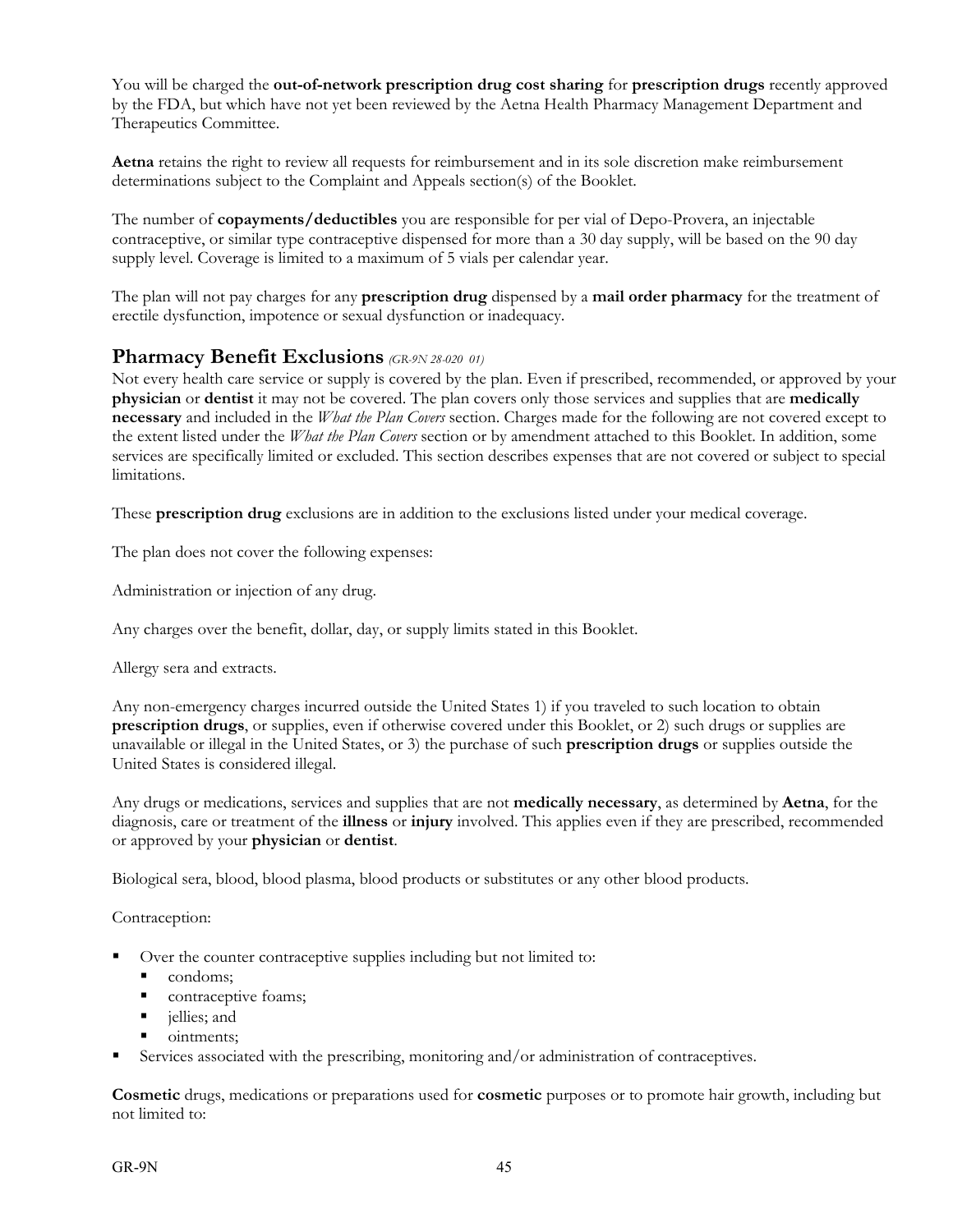- health and beauty aids;
- chemical peels;
- **dermabrasion;**
- **treatments:**
- bleaching;
- creams;
- ointments or other treatments or supplies, to remove tattoos, scars or to alter the appearance or texture of the skin.

Drugs given or entirely consumed at the time and place it is prescribed or dispensed.

Drugs or supplies used for the treatment of erectile dysfunction, impotence or sexual dysfunction or inadequacy in oral, injectable and topical forms or any other form used internally or externally (including but not limited to gels, creams, ointments and patches). Any **prescription drug** in oral, topical or any other form that is in a similar or identical class, has a similar or identical mode of action or exhibits similar or identical outcomes including but not limited to:

- Sildenafil citrate;
- Phentolamine;
- Apomorphine;
- Alprostadil; or
- Any other **prescription drug** that is in a similar or identical class; or has a similar or identical mode of action or exhibits similar or identical outcomes.

Drugs which do not, by U.S. federal or state law, need a **prescription** order (i.e. over-the-counter (OTC) drugs), even if a **prescription** is written.

Drugs given by, or while the person is an inpatient in, any healthcare facility; or for any drugs provided on an outpatient basis in any such institution to the extent benefits are payable for it.

Drugs used primarily for the treatment of infertility, or for or related to artificial insemination, in vitro fertilization, or embryo transfer procedures, except as described in the *What the Plan Covers* section.

Drugs used for the purpose of weight gain or reduction, including but not limited to:

- **stimulants**;
- **preparations**;
- foods or diet supplements;
- dietary regimens and supplements;
- **food or food supplements;**
- **appetite suppressants; and**
- other medications.

Drugs used for the treatment of obesity.

All drugs or medications in a **therapeutic drug class** if one of the drugs in that **therapeutic drug class** is not a **prescription drug**.

**Durable medical equipment**, monitors and other equipment.

**Experimental or investigational** drugs or devices, except as described in the *What the Plan Covers* section.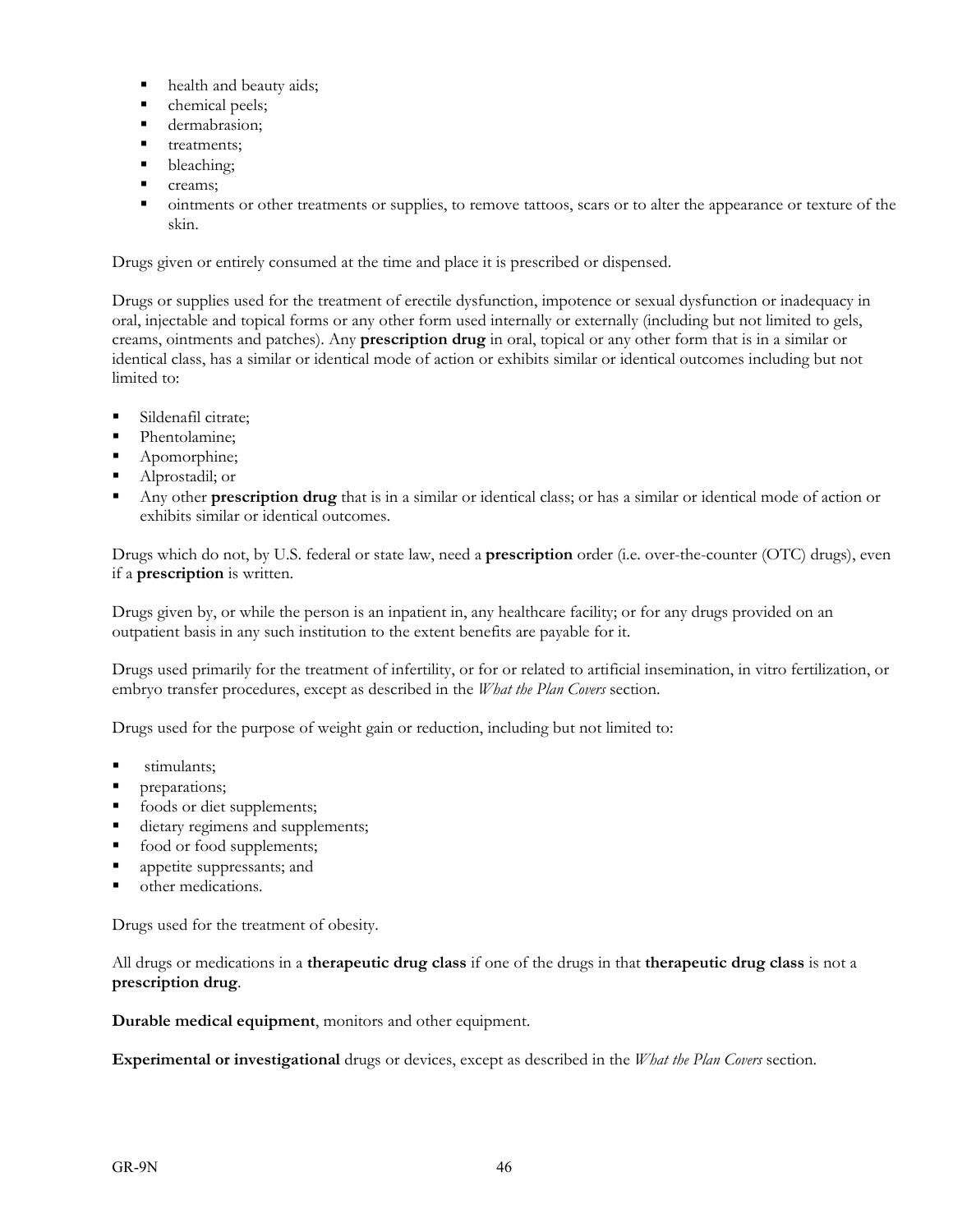This exclusion will **not** apply with respect to drugs that:

- Have been granted treatment investigational new drug (IND); or Group c/treatment IND status; or
- Are being studied at the Phase III level in a national clinical trial sponsored by the National Cancer Institute; and
- **Aetna** determines, based on available scientific evidence, are effective or show promise of being effective for the **illness**.

Food items: Any food item, including:

- infant formulas;
- nutritional supplements;
- vitamins:
- medical foods and other nutritional items, even if it is the sole source of nutrition.

Genetics: Any treatment, device, drug, or supply to alter the body's genes, genetic make-up, or the expression of the body's genes. The one exception is for the correction of congenital birth defects.

Immunization or immunological agents.

Implantable drugs and associated devices.

Injectables:

- Any charges for the administration or injection of **prescription drugs** or injectable insulin and other injectable drugs covered by **Aetna**;
- Injectable drugs dispensed by **out-of-network pharmacies**;
- Needles and syringes, except for diabetic needles and syringes;
- Injectable drugs if an alternative oral drug is available.

Insulin pumps or tubing or other ancillary equipment and supplies for insulin pumps.

**Prescription drugs** dispensed by an **out-of-network pharmacy**, except in a medical emergency or urgent care situation.

**Prescription drugs** for which there is an over-the-counter (OTC) product which has the same active ingredient and strength even if a **prescription** is written.

**Prescription drugs**, medications, injectables or supplies given through a third party vendor contract with the policyholder.

**Prescription drugs** packaged in unit dose form.

**Prescription** orders filled prior to the effective date or after the termination date of coverage under this Booklet.

Prophylactic drugs for travel.

Refills over the amount specified by the **prescription** order. Before recognizing charges, **Aetna** may require a new **prescription** or proof as to need, if a **prescription** or refill appears excessive under accepted medical practice standards.

Refills dispensed more than one year from the date the latest **prescription** order was written, or as otherwise allowed by applicable law of the jurisdiction in which the drug is dispensed.

Replacement of lost or stolen **prescription**s.

Drugs, services and supplies given in connection with treatment of an **occupational injury or occupational illness**.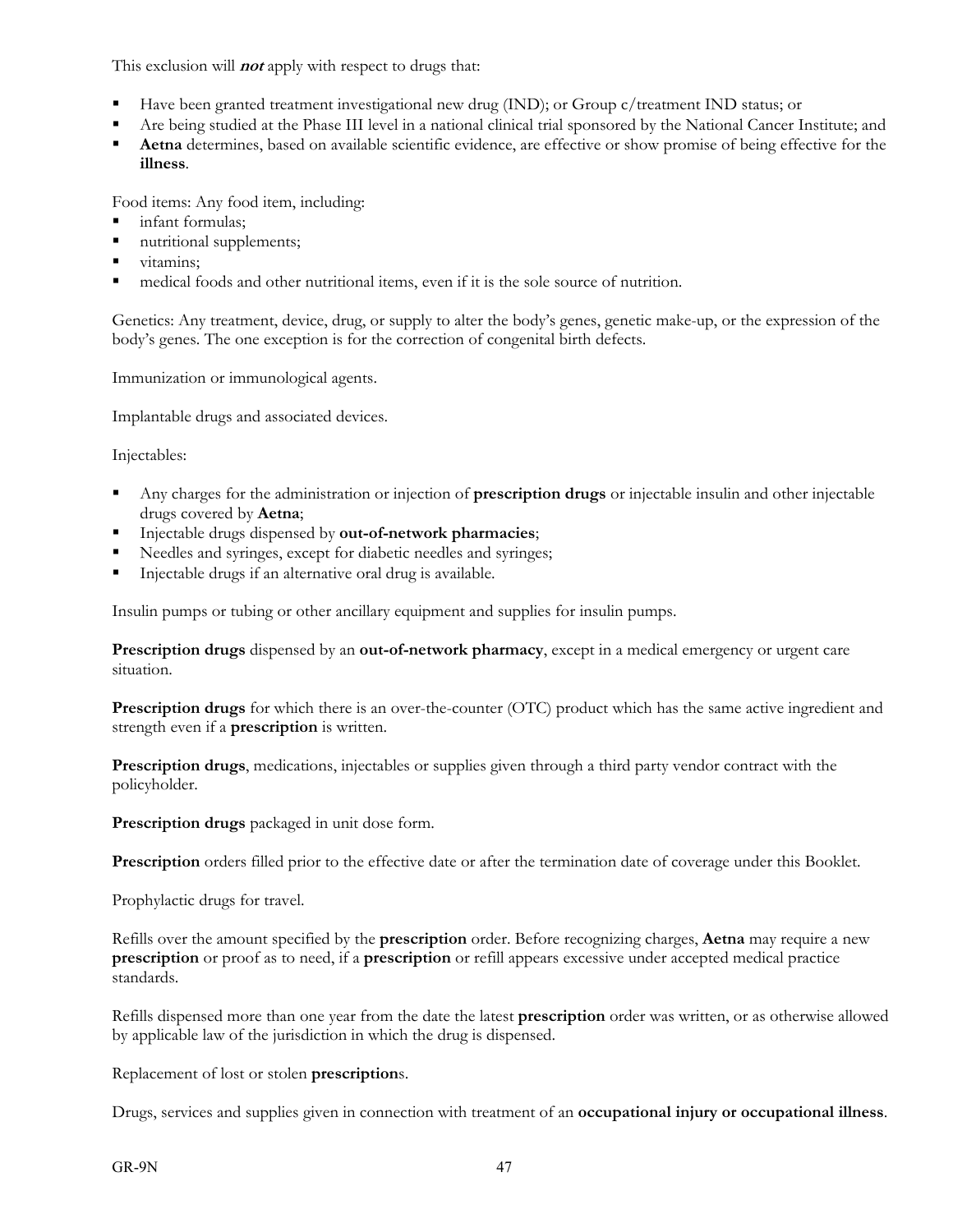Smoking: Any treatment, drug, service or supply to stop or reduce smoking or the use of other tobacco products or to treat or reduce nicotine addiction, dependence or cravings. This includes medications, nicotine patches and gum.

Strength and performance: Drugs or preparations, devices or supplies to enhance strength, physical condition, endurance or physical performance, including performance enhancing steroids.

Sex change: Any treatment, drug or supply related to changing sex or sexual characteristics, including hormones and hormone therapy.

Supplies, devices or equipment of any type, except as specifically provided in the *What the Plan Covers* section.

Test agents except diabetic test agents.

# **When Coverage Ends** *(GR-9N-30-005-05)*

Coverage under your plan can end for a variety of reasons. In this section, you will find details on how and why coverage ends, and how you may still be able to continue coverage.

## **When Coverage Ends for Employees**

Your coverage under the plan will end if:

- The plan is discontinued;
- You voluntarily stop your coverage;
- The group policy ends;
- You are no longer eligible for coverage;
- You do not make any required contributions;
- You become covered under another plan offered by your employer;
- You have exhausted your overall maximum lifetime benefit under your medical plan, if your plan contains such a maximum benefit; or
- Your employment stops. This will be either the date you stop active work, or the day before the first premium due date that occurs after you stop active work. However, if premium payments are made on your behalf, your coverage may continue until stopped by your employer as described below:
	- If you are not at work due to **illness or injury**, your coverage may continue, but not beyond the end of the next policy month after the policy month in which your absence started. A "policy month" is defined in the group policy on file with your employer.
	- If you are not at work due to temporary lay-off or leave of absence, your coverage will stop on your last full day of active work before the start of the lay-off or leave of absence.
- The date you become a resident in the United States or Bermuda.

It is your employer's responsibility to let **Aetna** know when your employment ends. The limits above may be extended only if **Aetna** and your employer agree, in writing, to extend them.

### **Your Proof of Prior Medical Coverage** *(GR-9N-30-010-01)*

Under the Health Insurance Portability and Accountability Act of 1996, your employer is required to give you a certificate of **creditable coverage** when your employment ends. This certificate proves that you were covered under this plan when you were employed. Ask your employer about the certificate of **creditable coverage**.

### **When Coverage Ends for Dependents** *(GR-9N-30-015-02)*

Coverage for your dependents will end if:

- You are no longer eligible for dependents' coverage;
- You do not make your contribution for the cost of dependents' coverage;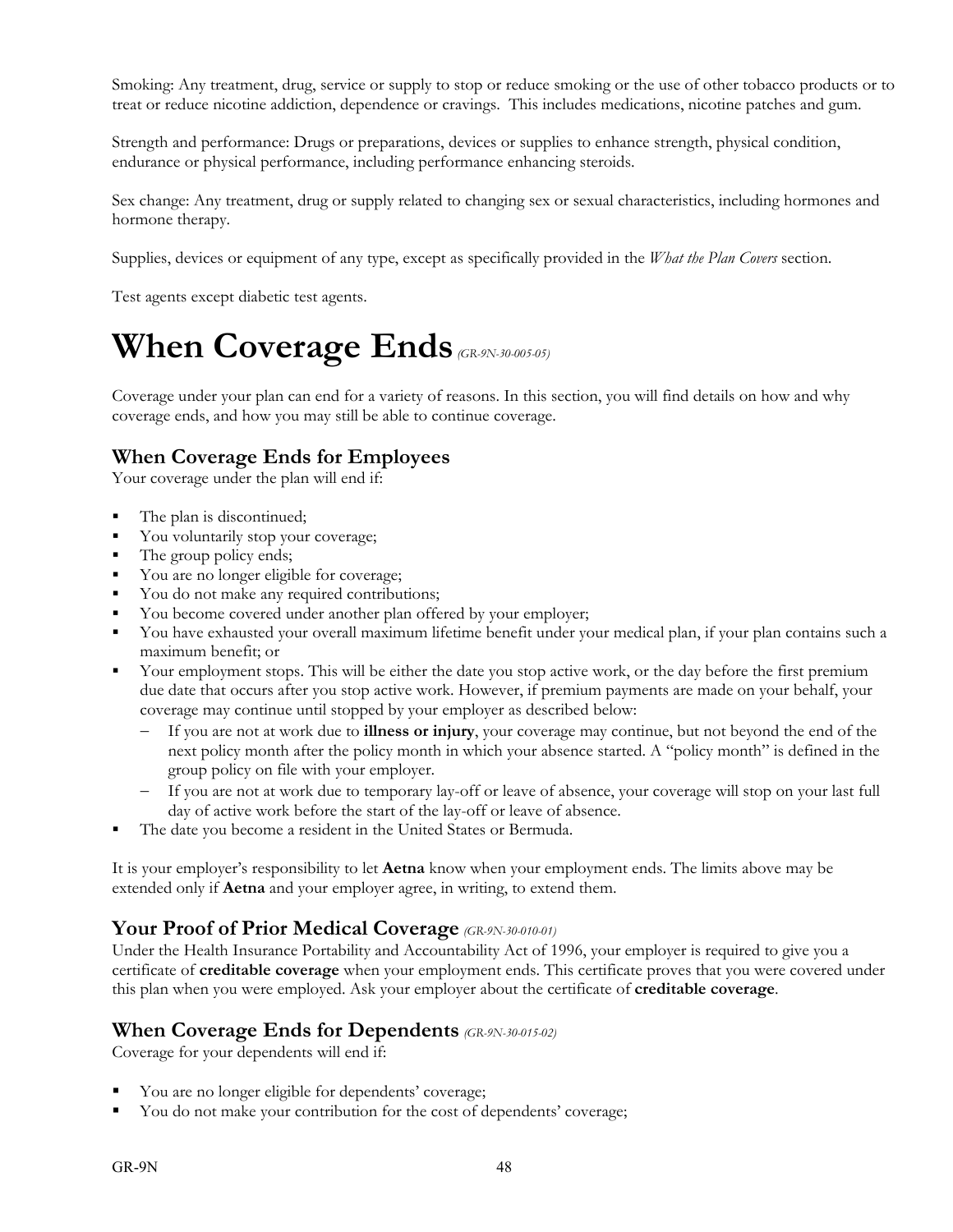- Your own coverage ends for any of the reasons listed under *When Coverage Ends* for Employees (This does not apply if you use up your lifetime maximum, if included);
- Your dependent is no longer eligible for coverage. Coverage ends at the end of the calendar month when your dependent does not meet the plan's definition of a dependent; or
- As permitted under applicable federal and state law, your dependent becomes eligible for like benefits under this or any other group plan offered by your employer.

In addition, a "domestic partner" will no longer be considered to be a defined dependent on the earlier to occur of:

- The date this plan no longer allows coverage for domestic partners.
- The date of termination of the domestic partnership. In that event, you should provide your Employer a completed and signed Declaration of Termination of Domestic Partnership.

Coverage for dependents may continue for a period after your death. Coverage for handicapped dependents may continue after they reach any limiting age. See *Continuation of Coverage* for more information.

# **Continuation of Coverage***(GR-9N-31-010-03)*

### **Continuing Health Care Benefits** *(GR-9N-31-015-06)*

### **Handicapped Dependent Children** *(GR-9N-31-015-01)*

Health Expense Coverage for your fully handicapped dependent child may be continued past the maximum age for a dependent child. However, such coverage may not be continued if the child has been issued an individual medical conversion policy.

Your child is fully handicapped if:

- he or she is not able to earn his or her own living because of mental retardation or a physical handicap which started prior to the date he or she reaches the maximum age for dependent children under your plan; and
- he or she depends chiefly on you for support and maintenance.

Proof that your child is fully handicapped must be submitted to **Aetna** no later than 31 days after the date your child reaches the maximum age under your plan.

Coverage will cease on the first to occur of:

- Cessation of the handicap.
- Failure to give proof that the handicap continues.
- Failure to have any required exam.
- **Termination of Dependent Coverage as to your child for any reason other than reaching the maximum age under** your plan.

**Aetna** will have the right to require proof of the continuation of the handicap. **Aetna** also has the right to examine your child as often as needed while the handicap continues at its own expense. An exam will not be required more often than once each year after 2 years from the date your child reached the maximum age under your plan.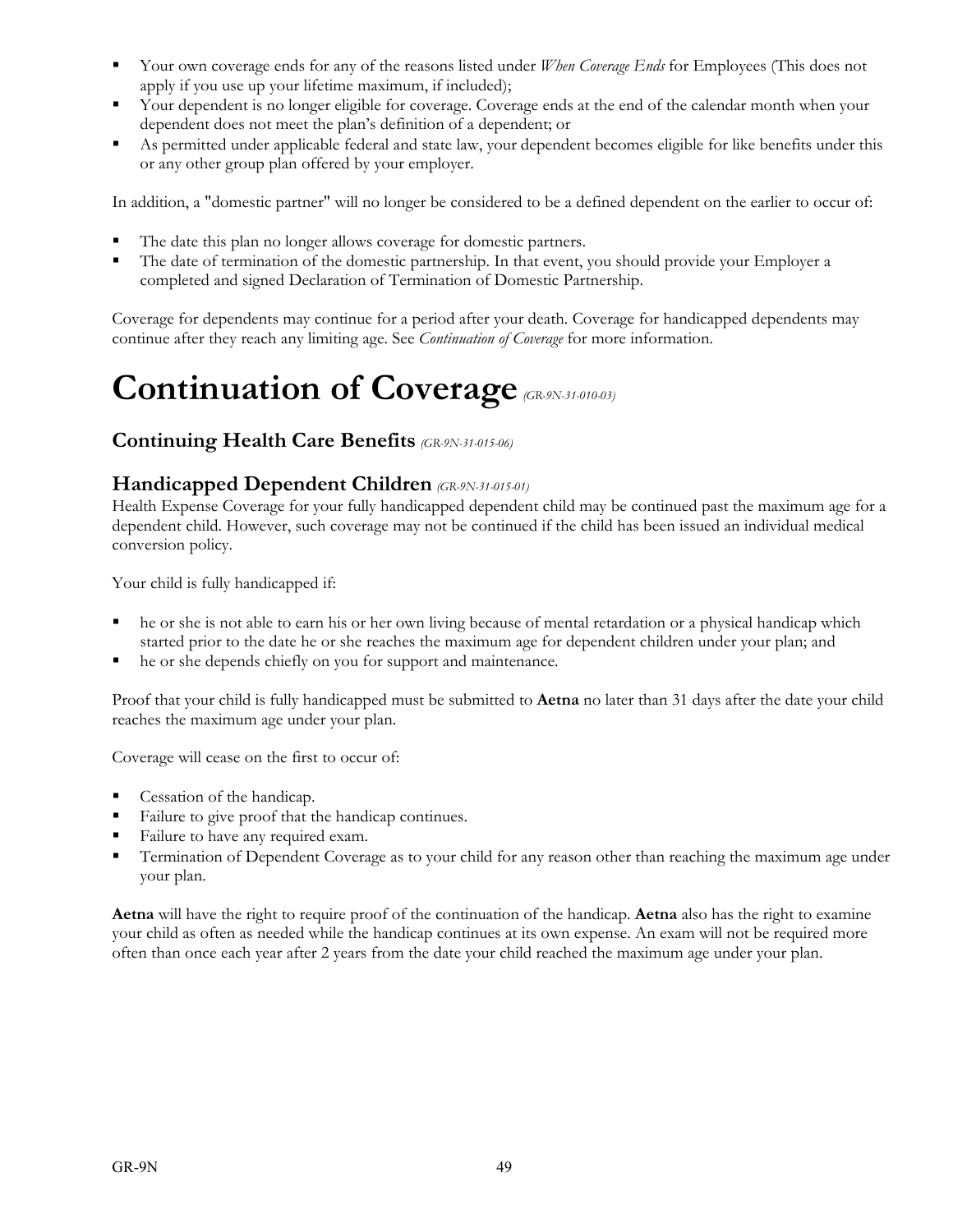# **Extension of Benefits** *(GR-9N 31-020 01)*

## **Coverage for Health Benefits**

If your health benefits end while you are totally disabled, your health expenses will be extended as described below, but, with respect to medical benefits, only as to expenses incurred in connection with the **injury** or **illness** that caused the total disability. To find out why and when your coverage may end, please refer to *When Coverage Ends*.

"Totally disabled" means that because of an **injury** or **illness**:

- You are not able to work at your own occupation and you cannot work at any occupation for pay or profit.
- Your dependent is not able to engage in most normal activities of a healthy person of the same age and gender.

### **Extended Health Coverage** *(GR-9N 31-020 01)*

#### *(GR-9N 31-020 01)*

*Medical Benefits (other than Basic medical benefits):* Coverage will be available while you are totally disabled, but only for the condition that caused the disability, for up to 12 months.

*Prescription Drug Benefits*: Coverage will be available while you are totally disabled for up to 12 months.

### **When Extended Health Coverage Ends**

Extension of benefits will end on the first to occur of the date:

- You are no longer totally disabled, or become covered under any other group plan with like benefits.
- Your dependent is no longer totally disabled, or he or she becomes covered under any other group plan with like benefits.

(This does not apply if coverage ceased because the benefit section ceased for your eligible class.)

### **CONTINUATION OF COVERAGE UNDER FEDERAL LAW**

In accordance with federal law (PL 99-272) as amended, your Employer is providing covered persons with the right to continue their health expense coverage under certain circumstances. NOTE: This period of continuation shall be reduced by any periods of coverage provided through any furlough or other continuation or extension provisions included under your Plan that immediately precede the election of the Continuation of Coverage under Federal Law. In no event shall the total period of continuation under the Plan exceed the period of continuation which is allowable under the Continuation of Coverage Under Federal Law provision.

You and your dependents may continue any health expense coverage then in effect, without having to submit evidence of good health, if coverage would terminate for the reasons specified in sections A or B below. You and your dependents will be required to pay up to 102% of the full cost to the Plan of this continued coverage, or, as to an individual whose coverage is being continued for 29 months in accordance with section A, up to 150% of the full cost to the Plan of this continued coverage for any month after the 18th month. Whether coverage would terminate for reasons specified in sections A or B below, the cost to the Plan will be determined based on a rate level associated with similarly situated individuals residing inside or outside the U. S.

Subject to the payment of any required contributions, health expense coverage may also be provided for any dependents you acquire while the coverage is being continued. Coverage for these dependents will be subject to the terms of this Plan regarding the addition of new dependents.

Continuation shall be available as follows:

### **A. Continuation of Coverage on Termination of Employment or Loss of Eligibility**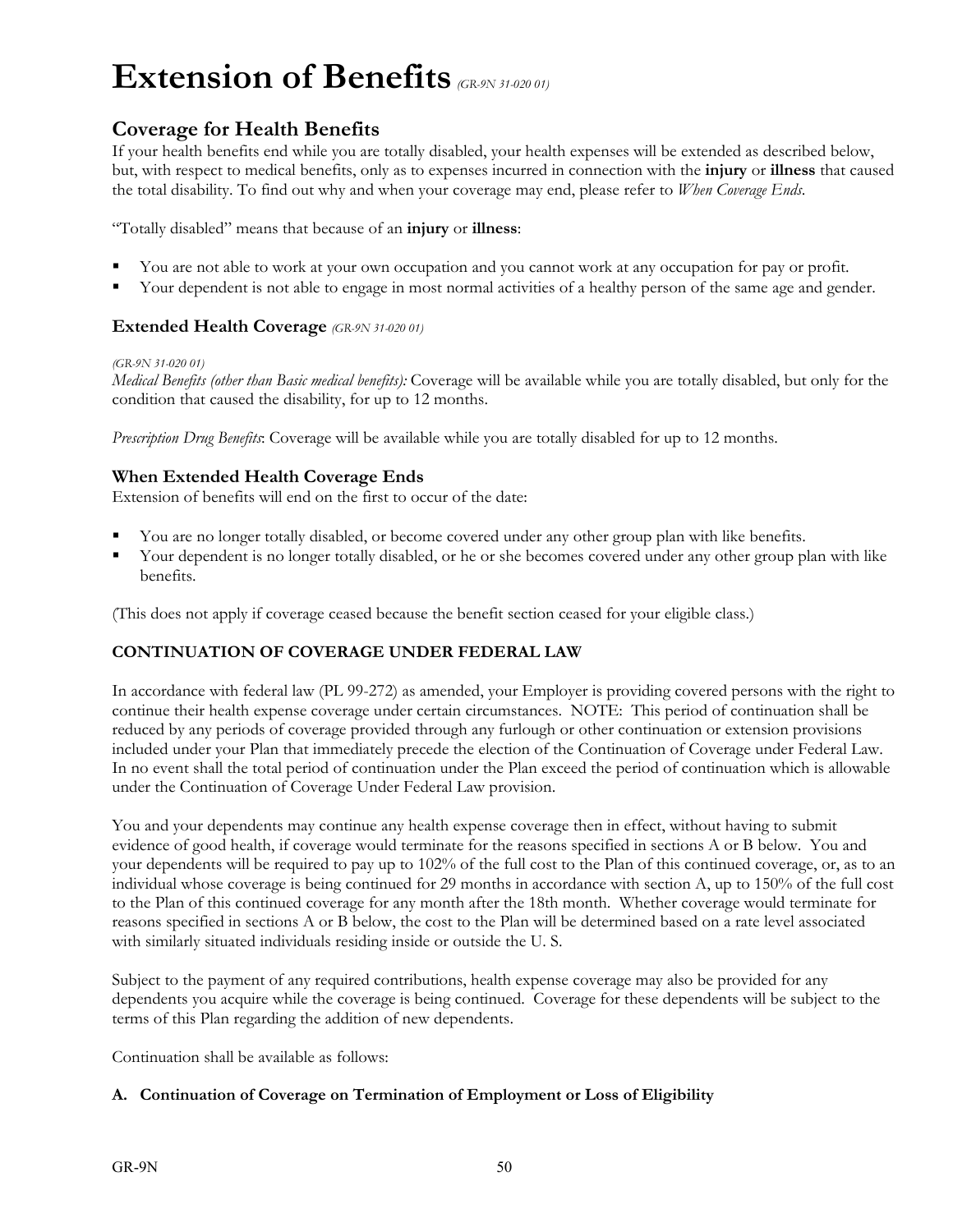If your coverage would terminate due to:

- termination of your employment for any reason other than gross misconduct; or
- your loss of eligibility under this Plan due to a reduction in the number of hours you work.

you may elect to continue coverage for yourself and your dependents, or your dependents may each elect to continue his or her own coverage. This election must include an agreement to pay any required contribution. You or your dependents must elect to continue coverage within 60 days of the later to occur of the date coverage would terminate and the date your employer informs you or your dependents of any rights under this section.

Coverage will terminate on whichever of the following is the earliest to occur.

- The end of an 18-month period after the date of the event which would have caused coverage to terminate.
- The end of a 29-month period after the date of the event which would have caused coverage to terminate, but only if, prior to the end of the above 18-month period, you or your dependent provides notice to your Employer, in accordance with Section D below, that you or your dependent has been determined to have been disabled under Title II or XVI of the Social Security Act on the date of, or within 60 days of, the event which would have caused coverage to terminate. Coverage may be continued for the individual determined to be disabled and for any family member (employee or dependent) of the disabled individual for whom coverage is already being continued; and for your newborn or newly adopted child who was added after the date continued coverage began.
- The date that the group contract discontinues in its entirety as to health expense coverage. However, continued coverage will be available to you under another plan sponsored by your Employer.
- The date the individual fails to pay any required contribution.
- The first day after the date of the election that the individual is covered under another group health plan. However, continued coverage will not terminate until such time that the individual is no longer affected by a preexisting condition exclusion or limitation under such other group health plan.
- The first day after the date of the election that the individual becomes enrolled in benefits under Medicare.
- The month that begins more than 30 days after the date of the final determination under Title II or XVI of the Social Security Act that the individual whose coverage is being continued for a 29-month period is no longer disabled.

### **B. Continuation of Coverage Under Other Circumstances**

If a dependent's coverage would terminate due to:

- vour death;
- vour divorce;
- your ceasing to pay any required contributions for coverage as to a dependent spouse from whom you are legally separated;
- the dependent's ceasing to be a dependent child as defined under this Plan; or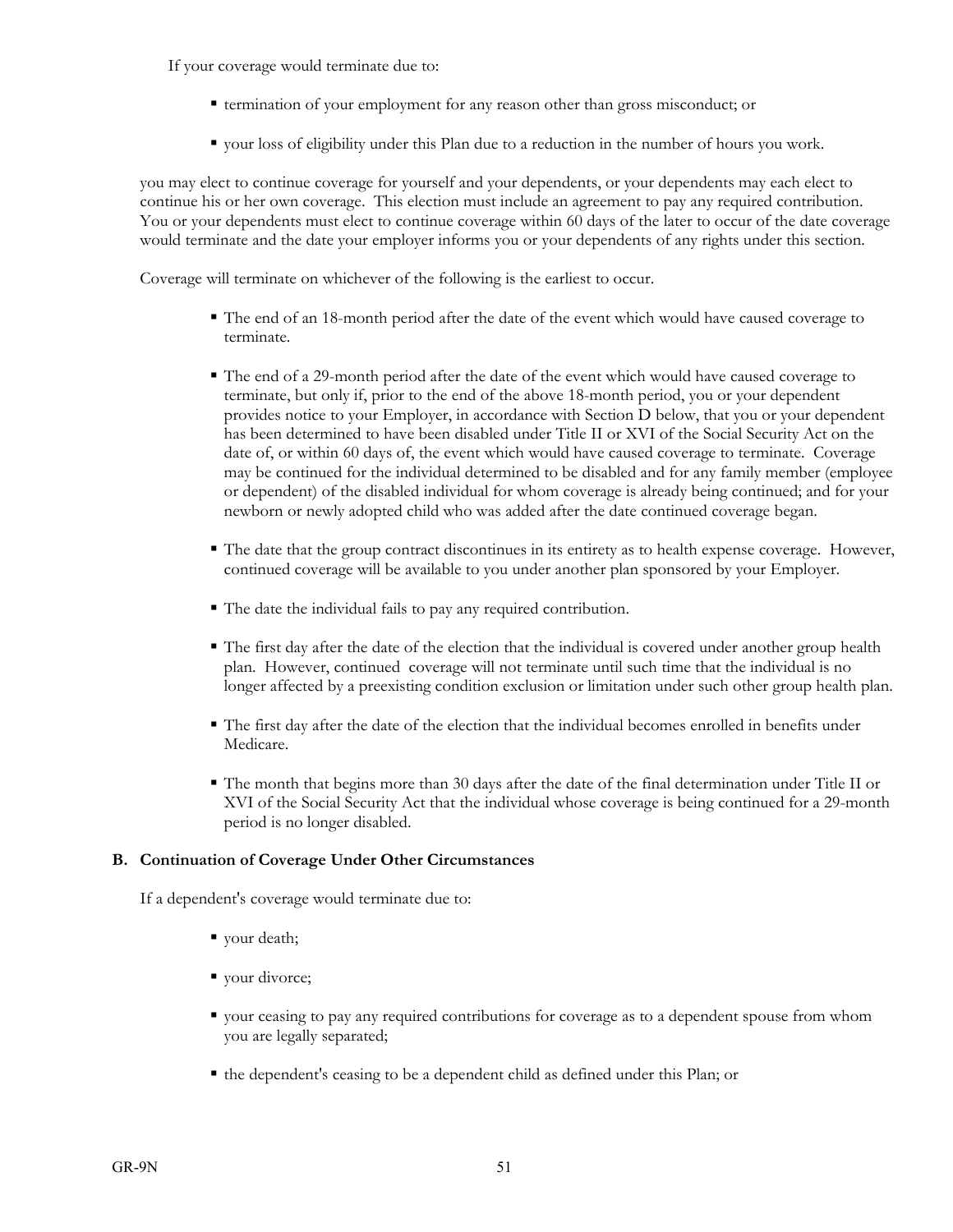the dependent's loss of eligibility under this Plan because you become entitled to benefits under Medicare;

the dependent may elect to continue his or her own coverage. The election to continue coverage must be made within 60 days of the later to occur of the date coverage would terminate and the date your Employer informs your dependents subject to any notice requirements in section D below, of their continuation rights under this section. The election must include an agreement to pay any required contribution.

Coverage for a dependent will terminate on the first to occur of:

- The end of a 36-month period after the date of the event which would have caused coverage to terminate.
- The date that the group contract discontinues in its entirety as to medical coverage. However, continued coverage will be available to your dependents under another plan sponsored by your Employer.
- The date the dependent fails to pay any required contribution.
- The first day after the date of the election that the dependent is covered under another group health plan. However, continued coverage will not terminate until such time that the dependent is no longer affected by a preexisting condition exclusion or limitation under such other group health plan.
- The first day after the date of the election that the dependent becomes enrolled in benefits under Medicare.

### **C. Multiple Qualifying Events**

If coverage for you or your dependents is being continued for up to 18 months under section A, and during this 18-month period one of the qualifying events under the above section B occurs, this 18-month period may be increased. In no event will the total period of continuation provided under this provision for any dependent be more than 36 months.

Such a qualifying event, however, will not act to extend coverage beyond the original 18-month period for any dependents who were added after the date continued coverage began.

### **D. Notice Requirements**

If coverage for you or your dependents:

- is being continued for 18 months in accordance with section A; and
- it is determined under Title II or XVI of the Social Security Act that you or your dependent was disabled on the date of the event in section A which would have caused coverage to terminate;

you or your dependent must notify your Employer of such determination within 60 days after the date of the determination, and within 30 days after the date of any final determination that you or your dependent is no longer disabled.

If coverage for a dependent would terminate due to:

your divorce;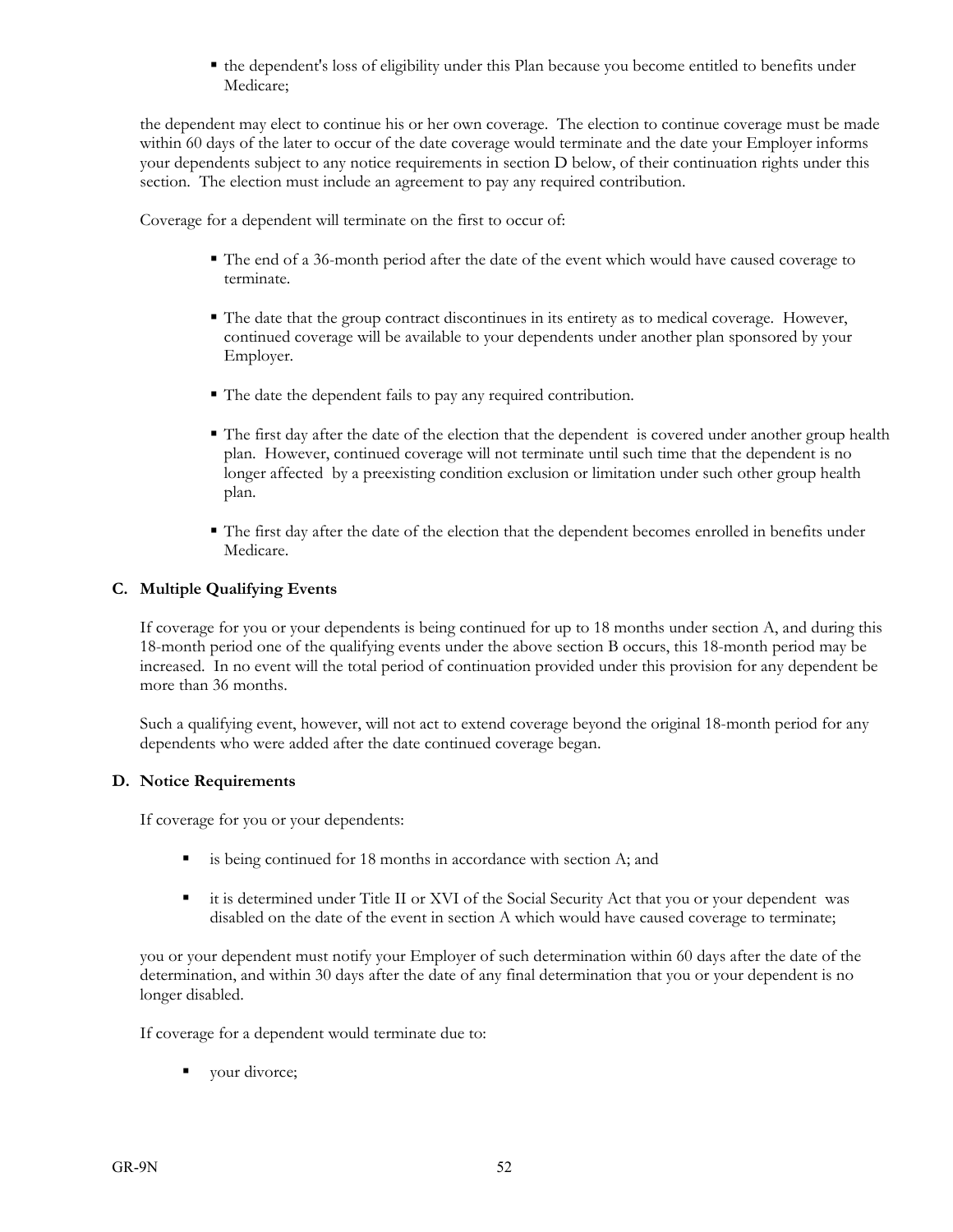- your ceasing to pay any required contributions for coverage as to a dependent spouse from whom you are legally separated; or
- the dependent's ceasing to be a dependent child as defined under this Plan;

you or your dependent must provide notice to your Employer of the occurrence of the event. This notice must be given within 60 days after the later of the occurrence of the event and the date coverage would terminate due to the occurrence of the event.

**If notice is not provided within the above specified time periods, continuation under this section will not be available to you or your dependents.** 

### **E. Other Continuation Provisions Under This Plan**

If this Plan contains any other continuation provisions which apply when health expense coverage would otherwise terminate, contact your Employer for a description of how the federal and other continuation provisions interact under this Plan.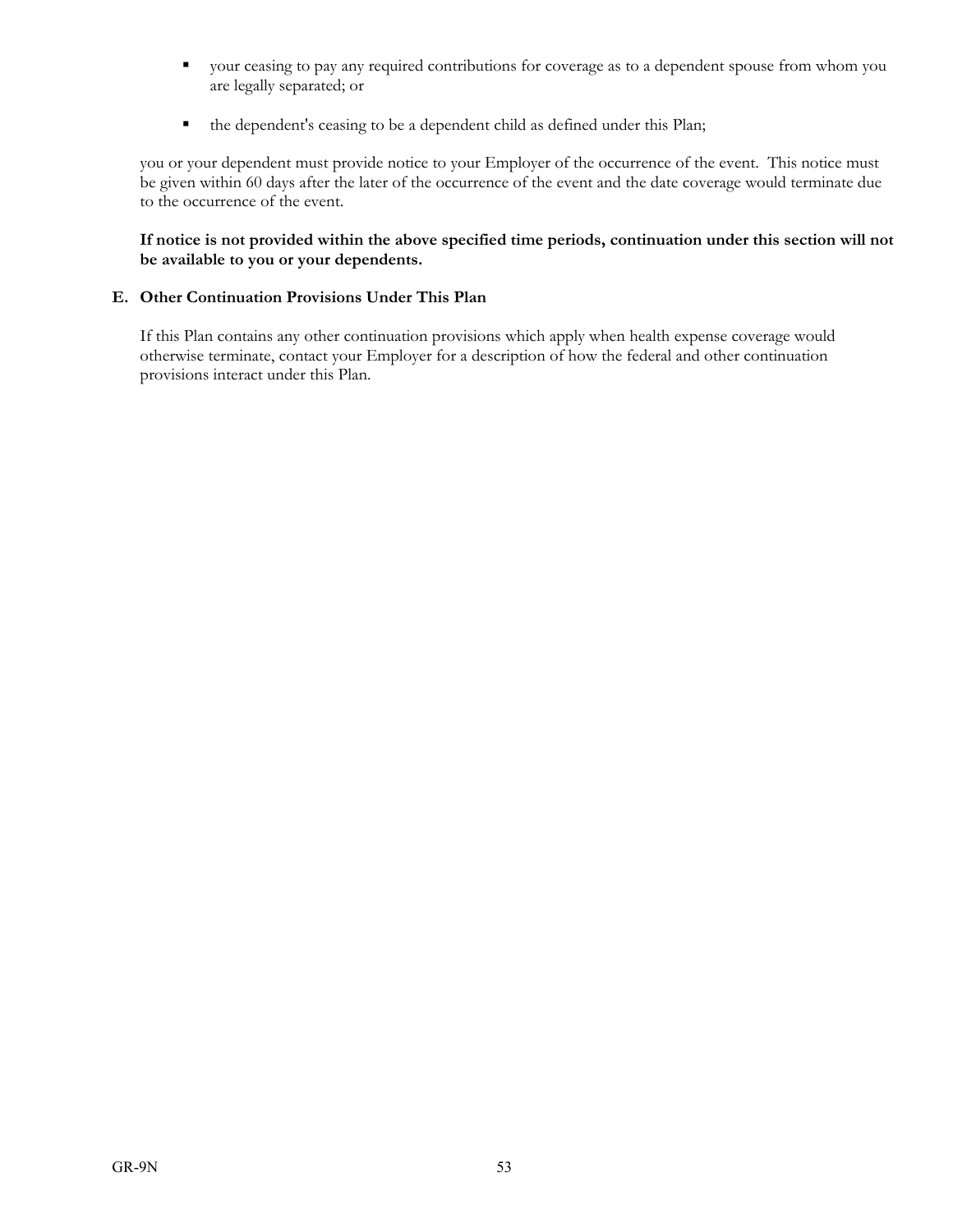# **Coordination of Benefits - What Happens When There is More Than One Health Plan**

 **When Coordination of Benefits Applies Getting Started - Important Terms Which Plan Pays First How Coordination of Benefits Works** 

*(GR-9N-33-005-02)*

# **When Coordination of Benefits Applies**

This Coordination of Benefits (COB) provision applies to this plan when you or your covered dependent has health coverage under more than one plan. "Plan" and "This plan" are defined herein. The Order of Benefit Determination Rules below determines which plan will pay as the primary plan. The primary plan pays first without regard to the possibility that another plan may cover some expenses. A secondary plan pays after the primary plan and may reduce the benefits it pays so that payments from all group plans do not exceed 100% of the total allowable expense.

# **Getting Started - Important Terms**

When used in this provision, the following words and phrases have the meaning explained herein.

**Allowable Expense** means a health care service or expense, including, coinsurance and **copayments** and without reduction of any applicable **deductible**, that is covered at least in part by any of the Plans covering the person. When a Plan provides benefits in the form of services (for example an HMO), the reasonable cash value of each service will be considered an allowable expense and a benefit paid. An expense or service that is not covered by any of the Plans is not an allowable expense. Any expense that a health care provider by law or in accordance with a contractual agreement is prohibited from charging a covered person is not an allowable expense. The following are examples of expenses and services that are not allowable expenses:

- 1. If a covered person is confined in a private **hospital** room, the difference between the cost of a semi-private room in the **hospital** and the private room is not an allowable expense. This does not apply if one of the Plans provides coverage for a private room.
- 2. If a person is covered by 2 or more Plans that compute their benefit payments on the basis of reasonable or **recognized charges**, any amount in excess of the highest of the reasonable or **recognized charges** for a specific benefit is not an allowable expense.
- 3. If a person is covered by 2 or more Plans that provide benefits or services on the basis of negotiated charges, an amount in excess of the highest of the negotiated charges is not an allowable expense.
- 4. The amount a benefit is reduced or not reimbursed by the primary Plan because a covered person does not comply with the Plan provisions is not an allowable expense. Examples of these provisions are second surgical opinions, precertification of admissions, and preferred provider arrangements.
- 5. If all Plans covering a person are high deductible Plans and the person intends to contribute to a health savings account established in accordance with section 223 of the Internal Revenue Code of 1986, the primary high deductible Plan's deductible is not an allowable expense, except as to any health expense that may not be subject to the deductible as described in section  $223(c)(2)(C)$  of the Internal Revenue Code of 1986.

If a person is covered by one Plan that computes its benefit payments on the basis of reasonable or **recognized charges** and another Plan that provides its benefits or services on the basis of negotiated charges, the primary plan's payment arrangements shall be the allowable expense for all the Plans. However, if the secondary plan has a negotiated fee or payment amount different from the primary plan and if the provider contract permits, that negotiated fee will be the allowable expense used by the secondary plan to determine benefits.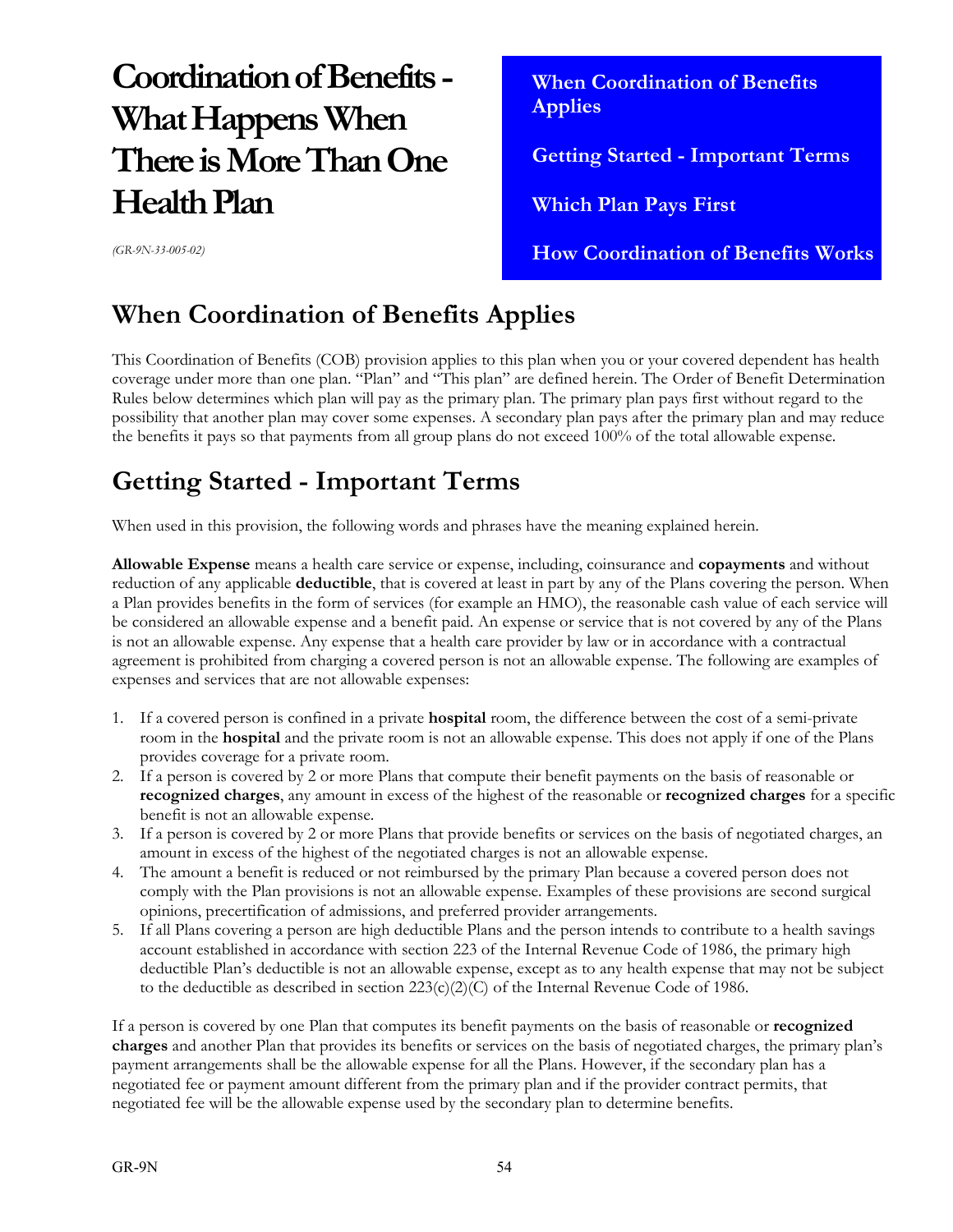When a plan provides benefits in the form of services, the reasonable cash value of each service rendered shall be deemed an allowable expense and a benefit paid.

**Closed Panel Plan(s)**. A plan that provides health benefits to covered persons primarily in the form of services through a panel of providers that have contracted with or are employed by the plan, and that limits or excludes benefits for services provided by other providers, except in cases of emergency or referral by a panel member.

**Custodial Parent**. A parent awarded custody by a court decree. In the absence of a court decree, it is the parent with whom the child resides more than one half of the calendar year without regard to any temporary visitation.

**Plan**. Any Plan providing benefits or services by reason of health care or treatment, which benefits or services are provided by one of the following:

- Group or nongroup, blanket, or franchise health insurance policies issued by insurers, including health care service contractors;
- Other prepaid coverage under service Plan contracts, or under group or individual practice;
- Uninsured arrangements of group or group-type coverage;
- Labor-management trustee Plans, labor organization plans, employer organization Plans, or employee benefit organization Plans;
- Medical benefits coverage in a group, group-type, and individual automobile "no-fault" and traditional automobile "fault" type contracts;
- Medicare or other governmental benefits;
- Other group-type contracts. Group type contracts are those which are not available to the general public and can be obtained and maintained only because membership in or connection with a particular organization or group.

If the Plan includes medical, prescription drug, dental, vision and hearing coverage, those coverages will be considered separate plans. For example, Medical coverage will be coordinated with other Medical plans, and dental coverage will be coordinated with other dental plans.

This Plan is any part of the policy that provides benefits for health care expenses.

**Primary Plan/Secondary Plan.** The order of benefit determination rules state whether This Plan is a Primary Plan or Secondary Plan as to another Plan covering the person.

When This Plan is a primary Plan, its benefits are determined before those of the other Plan and without considering the other Plan's benefits.

When This Plan is a Secondary Plan, its benefits are determined after those of the other Plan and may be reduced because of the other Plan's benefits.

When there are more than two Plans covering the person, this Plan may be a Primary Plan as to one or more other Plans, and may be a Secondary Plan as to a different Plan or Plans.

# Which Plan Pays First (*GR-9N 33-010 01*)

When two or more plans pay benefits, the rules for determining the order of payment are as follows:

- The primary plan pays or provides its benefits as if the secondary plan or plans did not exist.
- A plan that does not contain a coordination of benefits provision that is consistent with this provision is always primary. There is one exception: coverage that is obtained by virtue of membership in a group that is designed to supplement a part of a basic package of benefits may provide that the supplementary coverage shall be excess to any other parts of the plan provided by the contract holder. Examples of these types of situations are major medical coverages that are superimposed over base plan hospital and surgical benefits, and insurance type coverages that are written in connection with a closed panel plan to provide out-of-network benefits.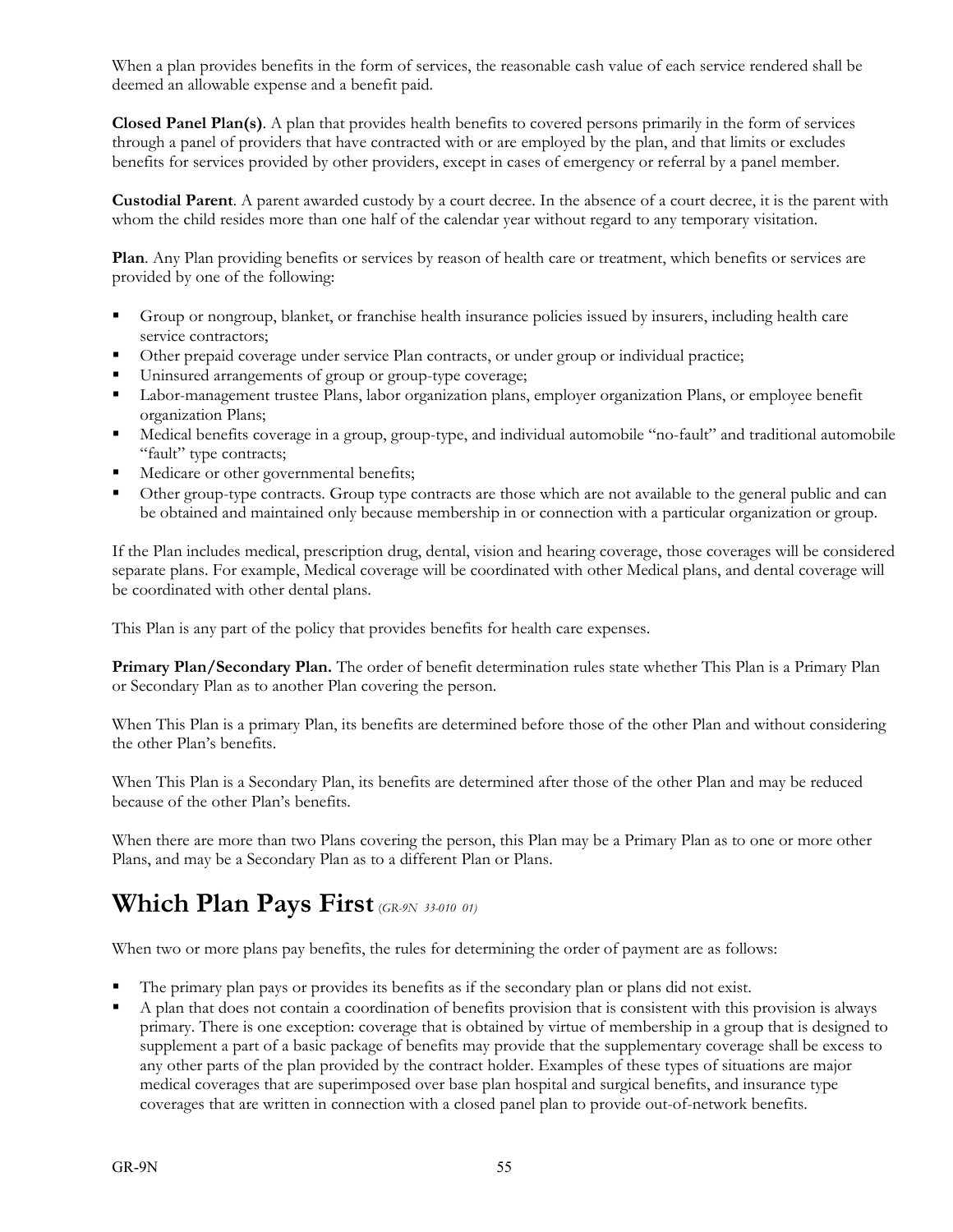- A plan may consider the benefits paid or provided by another plan in determining its benefits only when it is secondary to that other plan.
- The first of the following rules that describes which plan pays its benefits before another plan is the rule to use:
	- 1. Non-Dependent or Dependent. The plan that covers the person other than as a dependent, for example as an employee, member, subscriber or retiree is primary and the plan that covers the person as a dependent is secondary. However, if the person is a U.S. Medicare beneficiary and, as a result of U.S. federal law, U.S. Medicare is secondary to the plan covering the person as a dependent; and primary to the plan covering the person as other than a dependent (e.g. a retired employee); then the order of benefits between the two plans is reversed so that the plan covering the person as an employee, member, subscriber or retiree is secondary and the other plan is primary.
	- 2. Child Covered Under More than One Plan. The order of benefits when a child is covered by more than one plan is:
		- A. The primary plan is the plan of the parent whose birthday is earlier in the year if:
			- i. The parents are married or living together whether or not married;
			- ii. A court decree awards joint custody without specifying that one party has the responsibility to provide health care coverage or if the decree states that both parents are responsible for health coverage. If both parents have the same birthday, the plan that covered either of the parents longer is primary.
		- B. If the specific terms of a court decree state that one of the parents is responsible for the child's health care expenses or health care coverage and the plan of that parent has actual knowledge of those terms, that plan is primary. If the parent with responsibility has no health coverage for the dependent child's health care expenses, but that parent's spouse does, the plan of the parent's spouse is the primary plan.
		- C. If the parents are separated or divorced or are not living together whether or not they have ever been married and there is no court decree allocating responsibility for health coverage, the order of benefits is:
			- The plan of the custodial parent;
			- The plan of the spouse of the custodial parent;
			- The plan of the noncustodial parent; and then
			- The plan of the spouse of the noncustodial parent.

For a dependent child covered under more than one plan of individuals who are not the parents of the child, the order of benefits should be determined as outlined above as if the individuals were the parents.

- 3. Active Employee or Retired or Laid off Employee. The plan that covers a person as an employee who is neither laid off nor retired or as a dependent of an active employee, is the primary plan. The plan covering that same person as a retired or laid off employee or as a dependent of a retired or laid off employee is the secondary plan. If the other plan does not have this rule, and if, as a result, the plans do not agree on the order of benefits, this rule is ignored. This rule will not apply if the Non-Dependent or Dependent rules above determine the order of benefits.
- 4. Continuation Coverage. If a person whose coverage is provided under a right of continuation provided by federal or state law also is covered under another plan, the plan covering the person as an employee, member, subscriber or retiree (or as that person's dependent) is primary, and the continuation coverage is secondary. If the other plan does not have this rule, and if, as a result, the plans do not agree on the order of benefits, this rule is ignored. This rule will not apply if the Non-Dependent or Dependent rules above determine the order of benefits.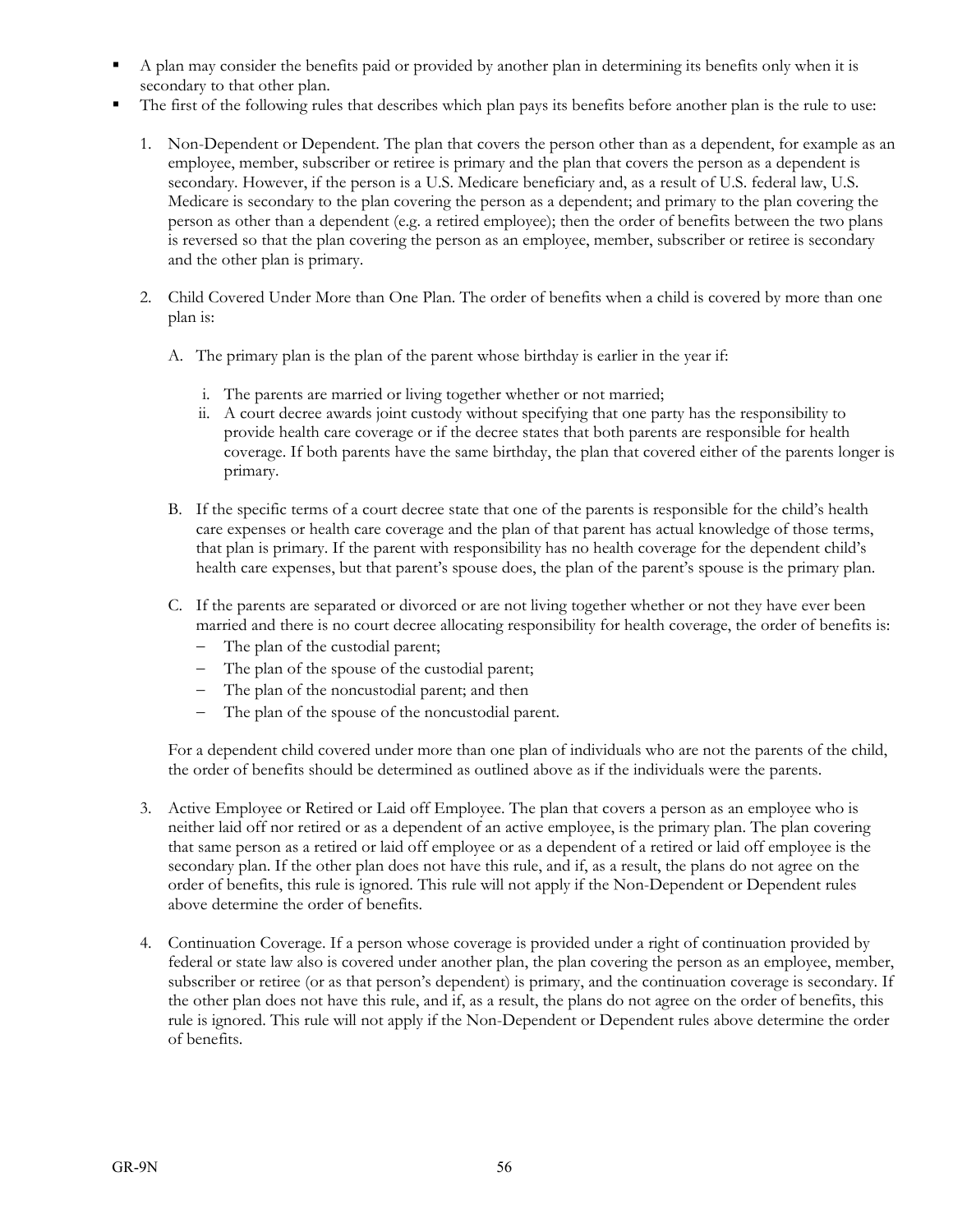- 5. Longer or Shorter Length of Coverage. The plan that covered the person as an employee, member, subscriber longer is primary.
- 6. If the preceding rules do not determine the primary plan, the allowable expenses shall be shared equally between the plans meeting the definition of plan under this provision. In addition, this plan will not pay more than it would have paid had it been primary.

## **How Coordination of Benefits Works**

In determining the amount to be paid when this plan is secondary on a claim, the **secondary plan** will calculate the benefits that it would have paid on the claim in the absence of other health insurance coverage and apply that amount to any **allowable expense** under this plan that was unpaid by the **primary plan**. The amount will be reduced so that when combined with the amount paid by the **primary plan**, the total benefits paid or provided by all plans for the claim do not exceed 100 % of the total **allowable expense**.

In addition, a **secondary plan** will credit to its plan deductible any amounts that would have been credited in the absence of other coverage.

Under the COB provision of **This Plan**, the amount normally reimbursed for covered benefits or expenses under **This Plan** is reduced to take into account payments made by other plans. The general rule is that the benefits otherwise payable under **This Plan** for all covered benefits or expenses will be reduced by all other plan benefits payable for those expenses. When the COB rules of **This Plan** and another plan both agree that **This Plan** determines its benefits before such other plan, the benefits of the other plan will be ignored in applying the general rule above to the claim involved. Such reduced amount will be charged against any applicable benefit limit of this coverage.

If a covered person is enrolled in two or more **closed panel plans** COB generally does not occur with respect to the use of panel providers. However, COB may occur if a person receives emergency services that would have been covered by both plans.

### **Right To Receive And Release Needed Information**

Certain facts about health care coverage and services are needed to apply these COB rules and to determine benefits under this plan and other plans. **Aetna** has the right to release or obtain any information and make or recover any payments it considers necessary in order to administer this provision.

## **Facility of Payment**

Any payment made under another plan may include an amount, which should have been paid under this plan. If so, **Aetna** may pay that amount to the organization, which made that payment. That amount will then be treated as though it were a benefit paid under this plan. **Aetna** will not have to pay that amount again. The term "payment made" means reasonable cash value of the benefits provided in the form of services.

## **Right of Recovery**

If the amount of the payments made by **Aetna** is more than it should have paid under this COB provision, it may recover the excess from one or more of the persons it has paid or for whom it has paid; or any other person or organization that may be responsible for the benefits or services provided for the covered person. The "amount of the payments made" includes the reasonable cash value of any benefits provided in the form of services.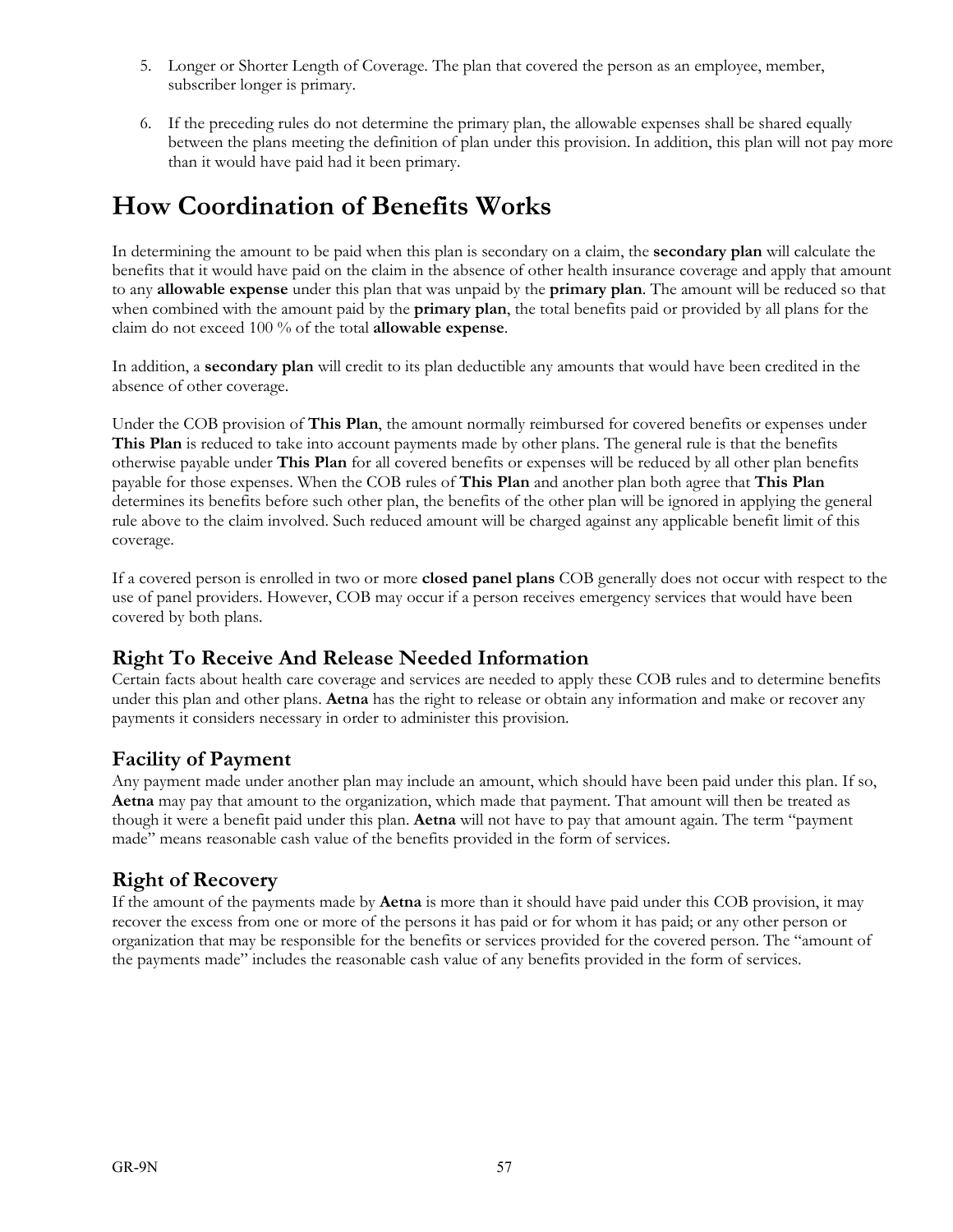# **When You Have Medicare Coverage** *(GR-9N 33-020-01)*

 **Which Plan Pays First**

 **How Coordination with Medicare Works**

 **What is Not Covered**

This section explains how the benefits under **This Plan** interact with benefits available under **Medicare**.

**Medicare**, when used in this Booklet-Certificate, means the health insurance provided by Title XVIII of the Social Security Act, as amended. It includes Health Maintenance Organization (HMO) or similar coverage that is an authorized alternative to Parts A and B of **Medicare**

You are eligible for **Medicare** if you are:

- Covered under it by reason of age, disability, or
- End Stage Renal Disease.

If you are eligible for **Medicare**, the plan coordinates the benefits it pays with the benefits that **Medicare** pays. Sometimes, the **plan** is the primary payor, which means that the **plan** pays benefits before **Medicare** pays benefits. Under other circumstances, the **plan** is the secondary payor, and pays benefits after **Medicare**.

# **Which Plan Pays First**

The plan is the primary payor when your coverage for the **plan's** benefits is based on current employment with your employer. The **plan** will act as the primary payor for the **Medicare** beneficiary who is eligible for **Medicare**:

- Solely due to age if the **plan** is subject to the Social Security Act requirements for **Medicare** with respect to working aged (i.e., generally a plan of an employer with 20 or more employees);
- Due to diagnosis of end stage renal disease, but only during the first 30 months of such eligibility for **Medicare**  benefits. This provision does not apply if, at the start of eligibility, you were already eligible for **Medicare**  benefits, and the **plan's** benefits were payable on a secondary basis;
- Solely due to any disability other than end stage renal disease; but only if the **plan** meets the definition of a large group health plan as outlined in the Internal Revenue Code i.e., generally a plan of an employer with 100 or more employees.

The plan is the secondary payor in all other circumstances.

# **How Coordination With Medicare Works**

### **When the Plan is Primary**

The **plan** pays benefits first when it is the primary payor. You may then submit your claim to **Medicare** for consideration.

### **When Medicare is Primary**

Your health care expense must be considered for payment by **Medicare** first. You may then submit the expense to **Aetna** for consideration.

**Aetna** will calculate the benefits the **plan** would pay in the absence of **Medicare**:

The amount will be reduced so that when combined with the amount paid by **Medicare**, the total benefits paid or provided by all plans for the claim do not exceed 100 %of the total **allowable expense**.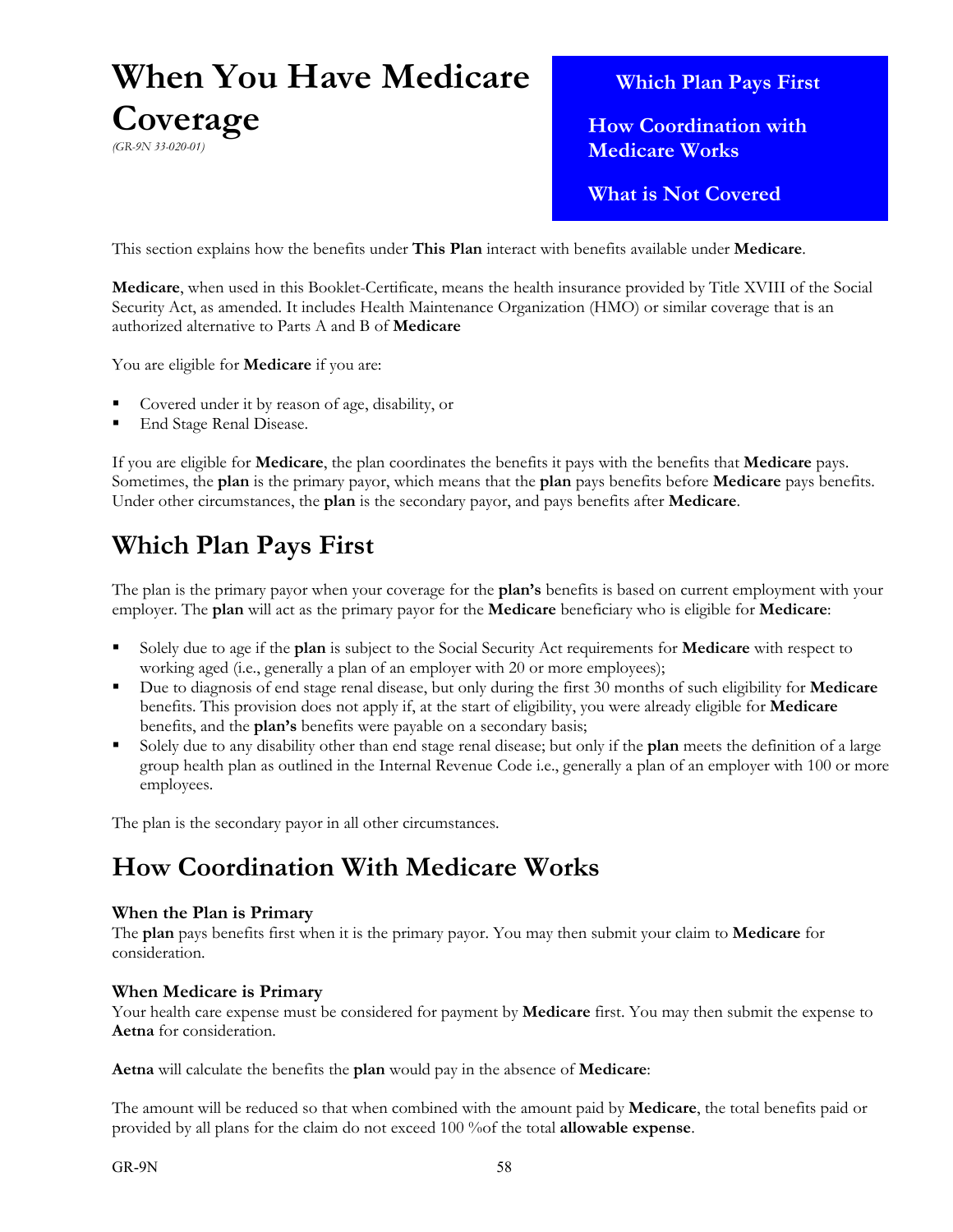This review is done on a claim-by-claim basis.

Charges used to satisfy your Part B deductible under **Medicare** will be applied under the **plan** in the order received by **Aetna**. **Aetna** will apply the largest charge first when two or more charges are received at the same time.

**Aetna** will apply any rule for coordinating health care benefits after determining the benefits payable.

### **Right to Receive and Release Required Information** *(GR-9N-S-33-025-01)*

Certain facts about health care coverage and services are required to apply coordination of benefits (COB) rules to determine benefits under **This Plan** and other **plans**. **Aetna** has the right to obtain or release any information, and make or recover any payments it considers necessary, in order to administer this provision.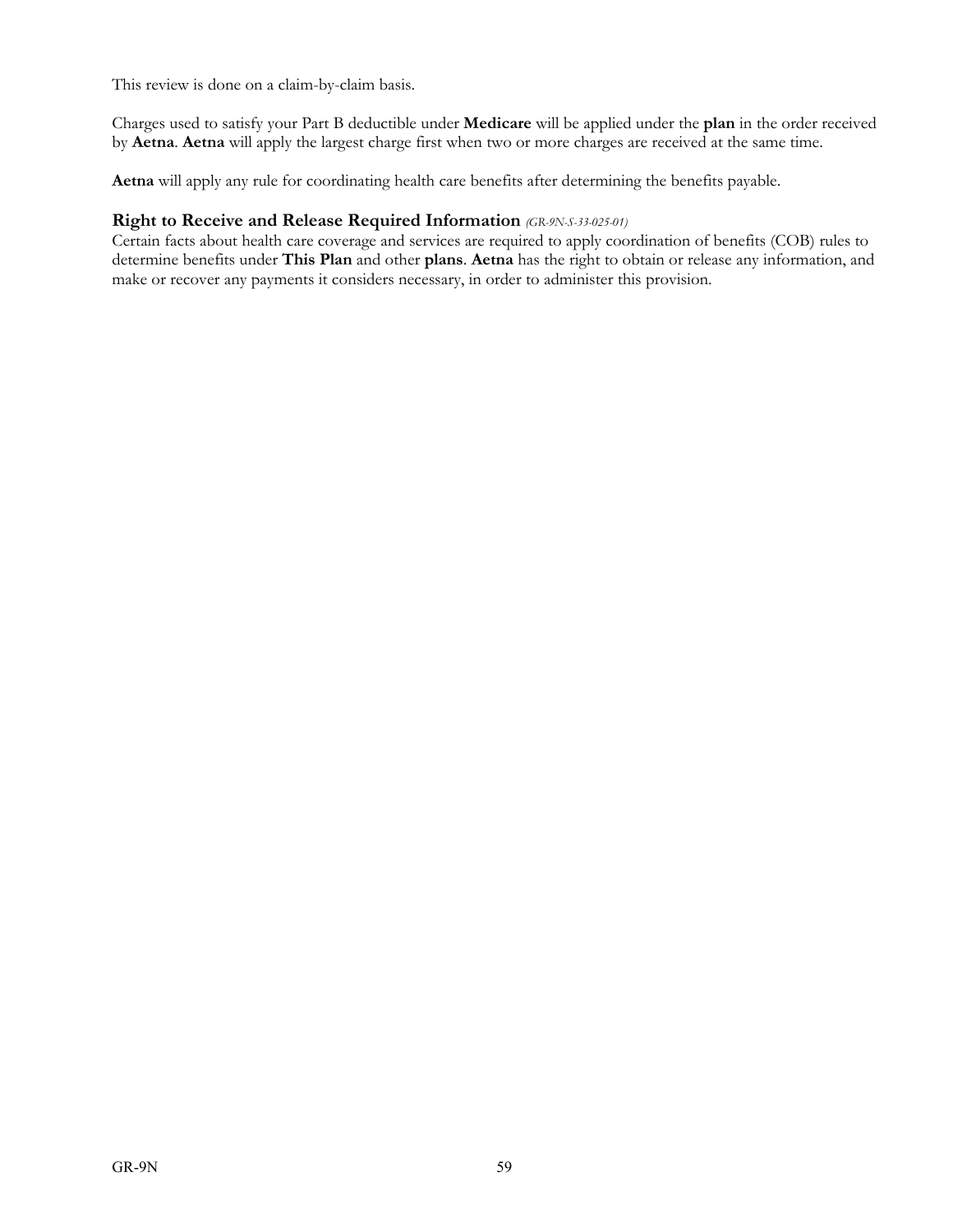# **General Provisions** *(GR-9N-32-005-02)*

# **Type of Coverage**

Coverage under the plan is **non-occupational**. Only **non-occupational** accidental **injuries** and **non-occupational illnesses** are covered. The plan covers charges made for services and supplies only while the person is covered under the plan.

## **Physical Examinations**

**Aetna** will have the right and opportunity to examine and evaluate any person who is the basis of any claim at all reasonable times while a claim is pending or under review. This will be done at no cost to you.

# **Legal Action**

No legal action can be brought to recover payment under any benefit after 3 years from the deadline for filing claims.

**Aetna** will not try to reduce or deny a benefit payment on the grounds that a condition existed before your coverage went into effect, if the loss occurs more than 2 years from the date coverage commenced. This will not apply to conditions excluded from coverage on the date of the loss.

# **Confidentiality**

Information contained in your medical records and information received from any provider incident to the providerpatient relationship shall be kept confidential in accordance with applicable law. Information may be used or disclosed by **Aetna** when necessary for your care or treatment, the operation of the plan and administration of this Booklet, or other activities, as permitted by applicable law. You can obtain a copy of **Aetna**'s Notice of Information Practices by calling **Aetna**'s toll-free Member Service telephone.

# **Additional Provisions**

The following additional provisions apply to your coverage.

- This Booklet-Certificate applies to coverage only, and does not restrict your ability to receive health care services that are not, or might not be, covered.
- You cannot receive multiple coverage under the plan because you are connected with more than one employer.
- In the event of a misstatement of any fact affecting your coverage under the plan, the true facts will be used to determine the coverage in force.
- This document describes the main features of the plan. Additional provisions are described elsewhere in the *group policy*. If you have any questions about the terms of the plan or about the proper payment of benefits, contact your employer or **Aetna**.
- Your employer hopes to continue the plan indefinitely but, as with all group plans, the plan may be changed or discontinued with respect to your coverage.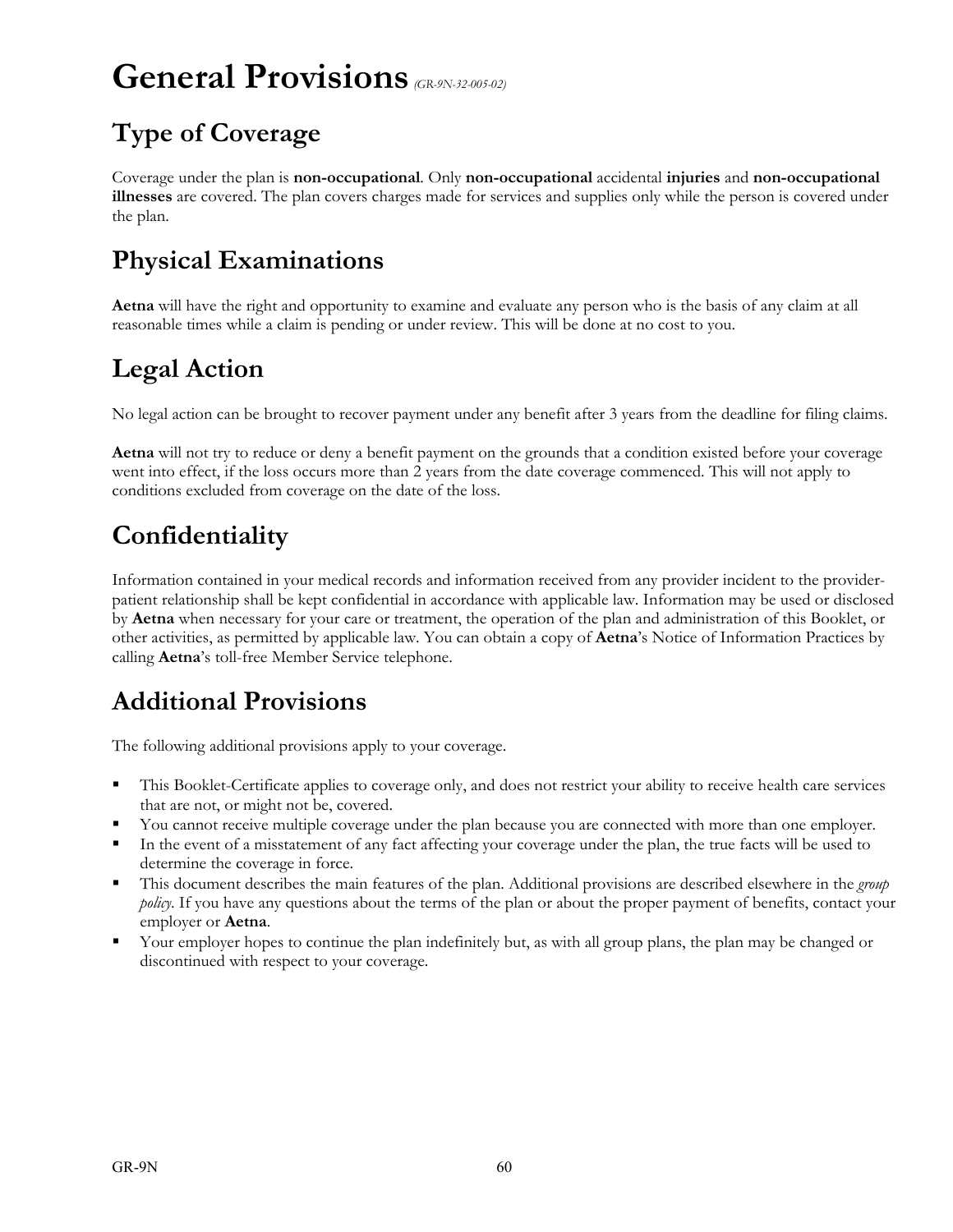## **Assignments** *(GR-9N-32-005-01)*

Coverage may be assigned only with the written consent of **Aetna**. To the extent allowed by law, **Aetna** will not accept an assignment to a provider or facility including but not limited to, an assignment of:

- The benefits due under this group insurance policy;
- The right to receive payments due under this group insurance policy; or
- Any claim you make for damages resulting from a breach or alleged breach, of the terms of this group insurance policy.

## **Misstatements** *(GR-9N-32-005-03)*

If any fact as to the Policyholder or you is found to have been misstated, a fair change in premiums may be made. If the misstatement affects the existence or amount of coverage, the true facts will be used in determining whether coverage is or remains in force and its amount.

All statements made by the Policyholder or you shall be deemed representations and not warranties. No written statement made by you shall be used by **Aetna** in a contest unless a copy of the statement is or has been furnished to you or your beneficiary, or the person making the claim.

**Aetna's** failure to implement or insist upon compliance with any provision of this policy at any given time or times, shall not constitute a waiver of **Aetna's** right to implement or insist upon compliance with that provision at any other time or times. This includes, but is not limited to, the payment of premiums. This applies whether or not the circumstances are the same.

# **Incontestability**

As to Accident and Health Benefits:

Except as to a fraudulent misstatement, or issues concerning Premiums due:

- No statement made by the Policyholder or you or your dependent shall be the basis for voiding coverage or denying coverage or be used in defense of a claim unless it is in writing after it has been in force for 2 years from its effective date.
- No statement made by the Policyholder shall be the basis for voiding this Policy after it has been in force for 2 years from its effective date.
- No statement made by you, an eligible employee or your dependent shall be used in defense of a claim for loss incurred or starting after coverage as to which claim is made has been in effect for 2 years.

# **Subrogation and Right of Reimbursement**

As used herein, the term "**Third Party**", means any party that is, or may be, or is claimed to be responsible for **illness**  or **injuries** to you. Such **illness** or **injuries** are referred to as "**Third Party Injuries**." "**Third Party**" includes any party responsible for payment of expenses associated with the care of treatment of **Third Party Injuries**.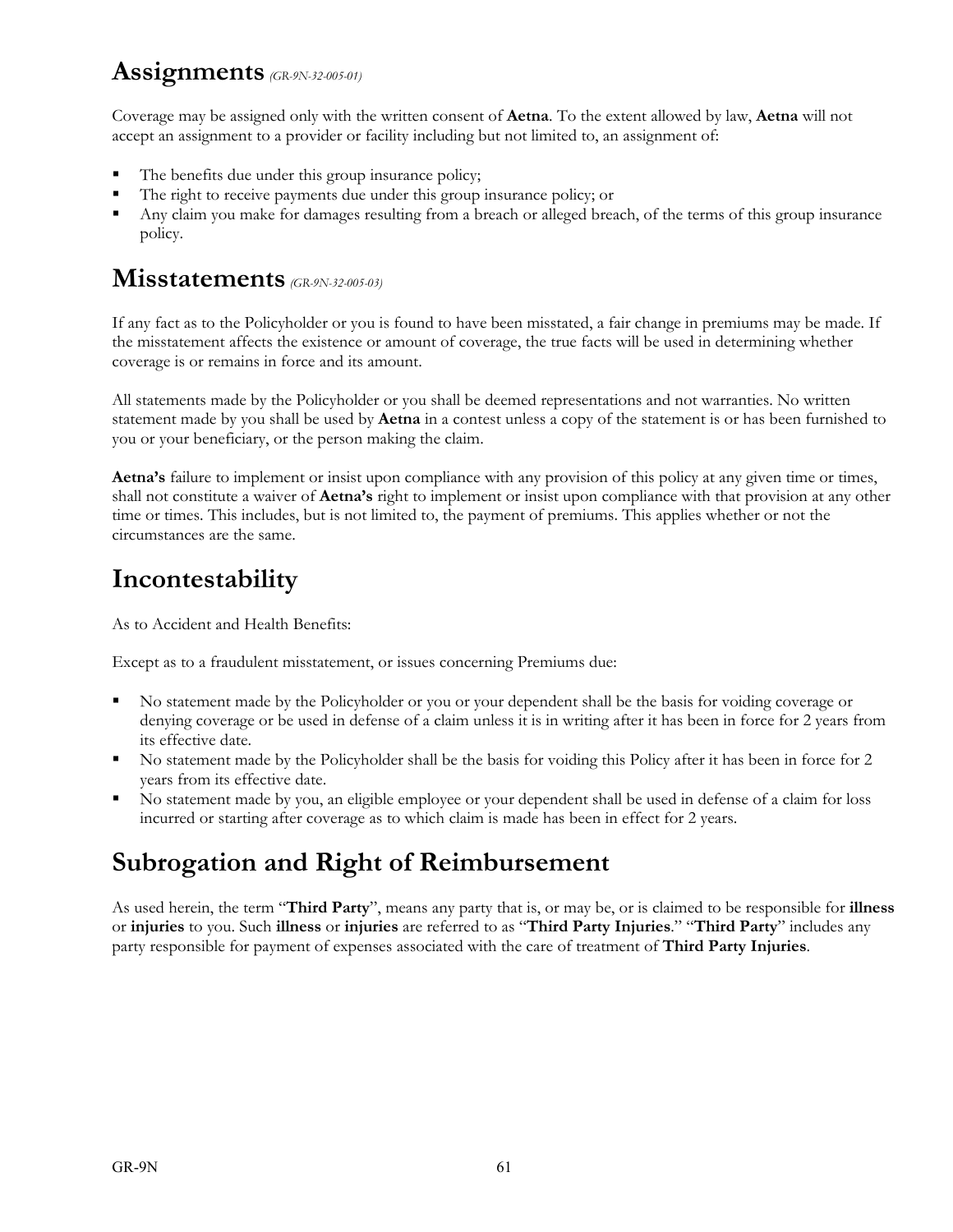If this plan pays benefits under this Booklet to you for expenses incurred due to **Third Party Injuries**, then **Aetna**  retains the right to repayment of the full cost of all benefits provided by this plan on your behalf that are associated with the **Third Party Injuries**. **Aetna**'s rights of recovery apply to any recoveries made by or on your behalf from the following sources, including but not limited to:

- Payments made by a **Third Party** or any insurance company on behalf of the **Third Party**;
- Any payments or awards under an uninsured or underinsured motorist coverage policy;
- Any Workers' Compensation or disability award or settlement;
- Medical payments coverage under any automobile policy, premises or homeowners' medical payments coverage or premises or homeowners' insurance coverage; and
- Any other payments from a source intended to compensate you for **injuries** resulting from an accident or alleged negligence.

By accepting benefits under this plan, you specifically acknowledge **Aetna**'s right of subrogation. When this plan pays health care benefits for expenses incurred due to **Third Party Injuries**, **Aetna** shall be subrogated to your right of recovery against any party to the extent of the full cost of all benefits provided by this plan. **Aetna** may proceed against any party with or without your consent.

By accepting benefits under this plan, you also specifically acknowledge **Aetna**'s right of reimbursement. This right of reimbursement attaches when this plan has paid benefits due to **Third Party Injuries** and you or your representative has recovered any amounts from a **Third Party**. By providing any benefit under this Booklet, **Aetna** is granted an assignment of the proceeds of any settlement, judgment or other payment received by you to the extent of the full cost of all benefits provided by this plan. **Aetna**'s right of reimbursement is cumulative with and not exclusive of **Aetna**'s subrogation right and **Aetna** may choose to exercise either or both rights of recovery.

By accepting benefits under this plan, you or your representatives further agree to:

- Notify **Aetna** promptly and in writing when notice is given to any party of the intention to investigate or pursue a claim to recover damages or obtain compensation due to **Third Party Injuries** sustained by you;
- Cooperate with **Aetna** and do whatever is necessary to secure **Aetna**'s rights of subrogation and reimbursement under this Booklet;
- Give **Aetna** a first-priority lien on any recovery, settlement, or judgment or other source of compensation which may be had from any party to the extent of the full cost of all benefits associated with **Third Party Injuries** provided by this plan (regardless of whether specifically set forth in the recovery, settlement, judgment or compensation agreement);
- Pay, as the first priority, from any recovery, settlement judgment, or other source of compensation, any and all amounts due **Aetna** as reimbursement for the full cost of all benefits associated with **Third Party Injuries** paid by this plan (regardless of whether specifically set forth in the recovery, settlement, judgment, or compensation agreement), unless otherwise agreed to by **Aetna** in writing; and
- Do nothing to prejudice **Aetna**'s rights as set forth above. This includes, but is not limited to, refraining from making any settlement or recovery which specifically attempts to reduce or exclude the full cost of all benefits paid by the plan.
- Serve as a constructive trustee for the benefits of this plan over any settlement or recovery funds received as a result of **Third Party Injuries**.

**Aetna** may recover full cost of all benefits paid by this plan under this Booklet without regard to any claim of fault on your part, whether by comparative negligence or otherwise. No court costs or attorney fees may be deducted from **Aetna**'s recovery, and **Aetna** is not required to pay or contribute to paying court costs or attorney's fees for the attorney hired by you to pursue your claim or lawsuit against any **Third Party** without the prior express written consent of **Aetna**. In the event you or you representative fail to cooperate with **Aetna**, you shall be responsible for all benefits paid by this plan in addition to costs and attorney's fees incurred by **Aetna** in obtaining repayment.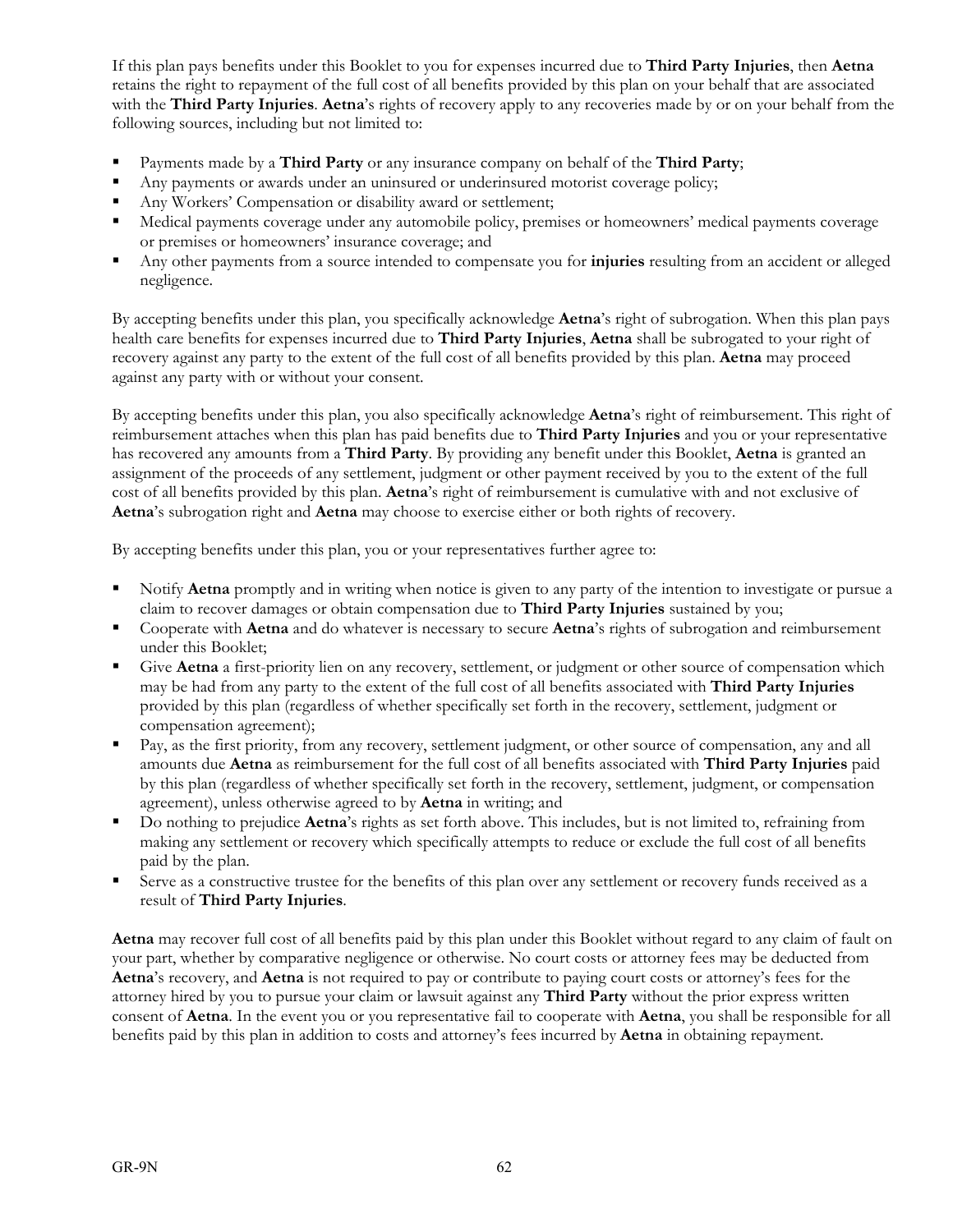# **Workers' Compensation**

If benefits are paid by **Aetna** and **Aetna** determines you received Workers' Compensation benefits for the same incident, **Aetna** has the right to recover as described under the *Subrogation and Right of Reimbursement* provision. **Aetna** will exercise its right to recover against you.

The Recovery Rights will be applied even though:

- The Workers' Compensation benefits are in dispute or are made by means of settlement or compromise;
- No final determination is made that bodily **injury** or **illness** was sustained in the course of or resulted from your employment;
- The amount of Workers' Compensation due to medical or health care is not agreed upon or defined by you or the Workers' Compensation carrier; or
- The medical or health care benefits are specifically excluded from the Workers' Compensation settlement or compromise.

You hereby agree that, in consideration for the coverage provided by this policy, you will notify **Aetna** of any Workers' Compensation claim you make, and that you agree to reimburse **Aetna** as described above.

If benefits are paid under this policy and you or your covered dependent recover from a responsible party by settlement, judgment or otherwise, **Aetna** has a right to recover from you or your covered dependent an amount equal to the amount **Aetna** paid.

# **Recovery of Overpayments** *(GR-9N-30-015-01)*

## **Health Coverage**

If a benefit payment is made by **Aetna**, to or on your behalf, which exceeds the benefit amount that you are entitled to receive, **Aetna** has the right:

- To require the return of the overpayment; or
- To reduce by the amount of the overpayment, any future benefit payment made to or on behalf of that person or another person in his or her family.

Such right does not affect any other right of recovery **Aetna** may have with respect to such overpayment.

# **Reporting of Claims** *(GR-9N-32-020-02) (GR-9N-30-015-01)*

A claim must be submitted to **Aetna** in writing. It must give proof of the nature and extent of the loss. Your employer has claim forms.

All claims should be reported promptly. The deadline for filing a claim is 90 days after the date of the loss.

If, through no fault of your own, you are not able to meet the deadline for filing claim, your claim will still be accepted if you file as soon as possible. Unless you are legally incapacitated, late claims for health benefits will not be covered if they are filed more than 2 years after the deadline.

# **Payment of Benefits** *(GR-9N-32-025-02)*

Benefits will be paid as soon as the necessary proof to support the claim is received. Written proof must be provided for all benefits.

All covered health benefits are payable to you. However, **Aetna** has the right to pay any health benefits to the service provider. This will be done unless you have told **Aetna** otherwise by the time you file the claim.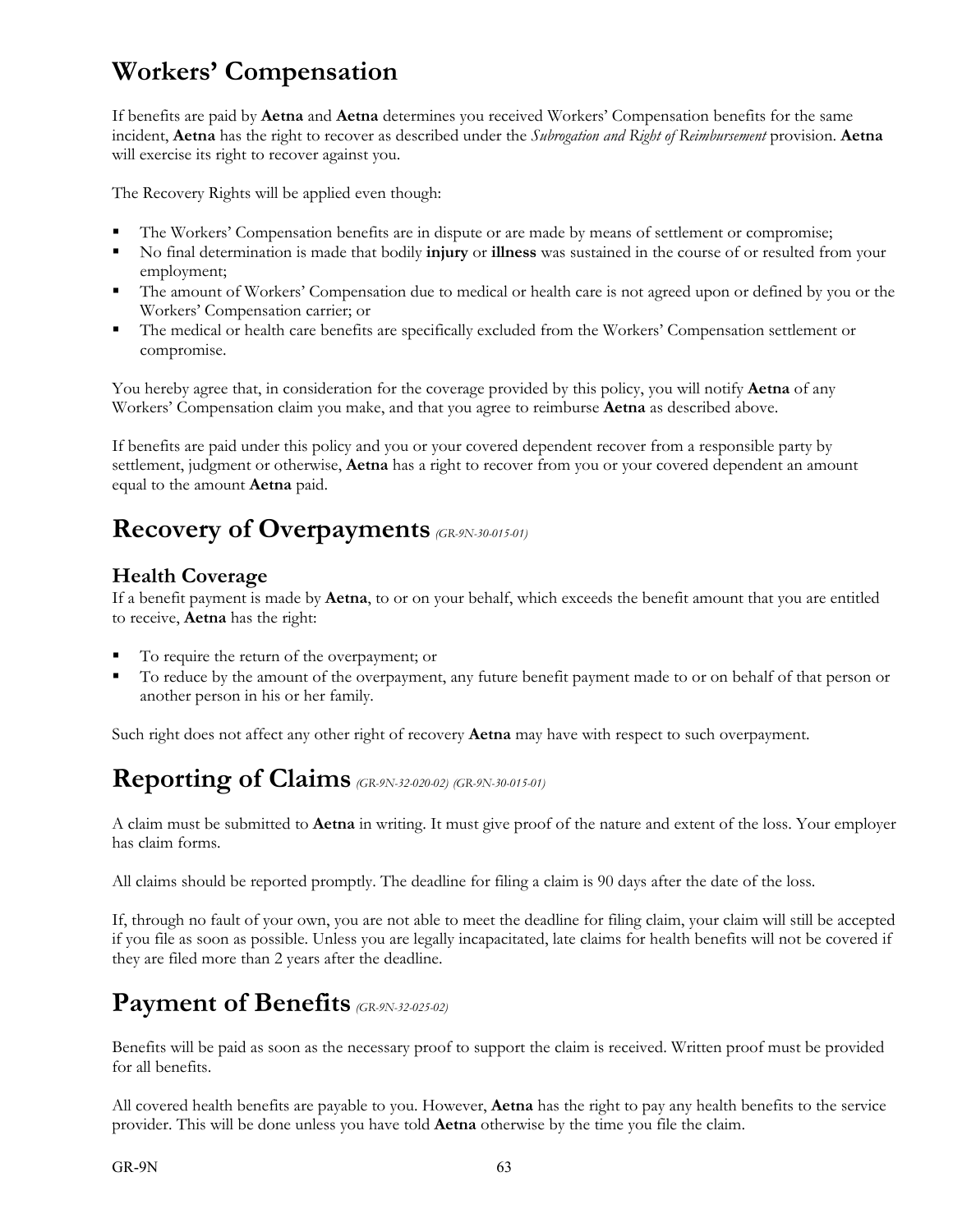**Aetna** will notify you in writing, at the time it receives a claim, when an assignment of benefits to a health care provider or facility will not be accepted.

Any unpaid balance will be paid within 30 days of receipt by **Aetna** of the due written proof.

**Aetna** may pay up to \$1,000 of any other benefit to any of your relatives whom it believes are fairly entitled to it. This can be done if the benefit is payable to you and you are a minor or not able to give a valid release. It can also be done if a benefit is payable to your estate.

# **Records of Expenses** *(GR-9N-32-030-02)*

Keep complete records of the expenses of each person. They will be required when a claim is made.

Very important are:

- Names of **physicians**, **dentists** and others who furnish services.
- Dates expenses are incurred.
- Copies of all bills and receipts.

# **Contacting Aetna**

If you have questions, comments or concerns about your benefits or coverage, or if you are required to submit information to **Aetna**, you may contact **Aetna**'s Home Office at:

Aetna Life and Casualty (Bermuda) Ltd. Attn: Aetna International 151 Farmington Avenue Hartford, CT 06156

You may also use **Aetna**'s toll free Member Services phone number on your ID card or visit **Aetna**'s web site at www.aetnainternational.com.

# **Effect of Benefits Under Other Plans** *(GR-9N 32-035-01)*

## **Effect of An Health Maintenance Organization Plan (HMO Plan) On Coverage**

If you are in an eligible class and have chosen coverage under an HMO Plan offered by your employer, you will be excluded from medical expense coverage (except Vision Care), if any, on the date of your coverage under such HMO Plan.

If you are in an eligible class and are covered under an HMO Plan, you can choose to change to coverage for yourself and your covered dependents under this plan. If you:

- Live in an HMO Plan enrollment area and choose to change coverage during an open enrollment period, coverage will take effect on the group policy anniversary date after the open enrollment period. There will be no rules for waiting periods or preexisting conditions.
- Live in an HMO Plan enrollment area and choose to change coverage when there is not an open enrollment period, coverage will take effect only if and when **Aetna** gives its written consent.
- Move from an HMO Plan enrollment area or if the HMO discontinues and you choose to change coverage within 31 days of the move or the discontinuance, coverage will take effect on the date you elect such coverage. There will be no restrictions for waiting periods or preexisting conditions. If you choose to change coverage after 31 days, coverage will take effect only if and when **Aetna** gives its written consent.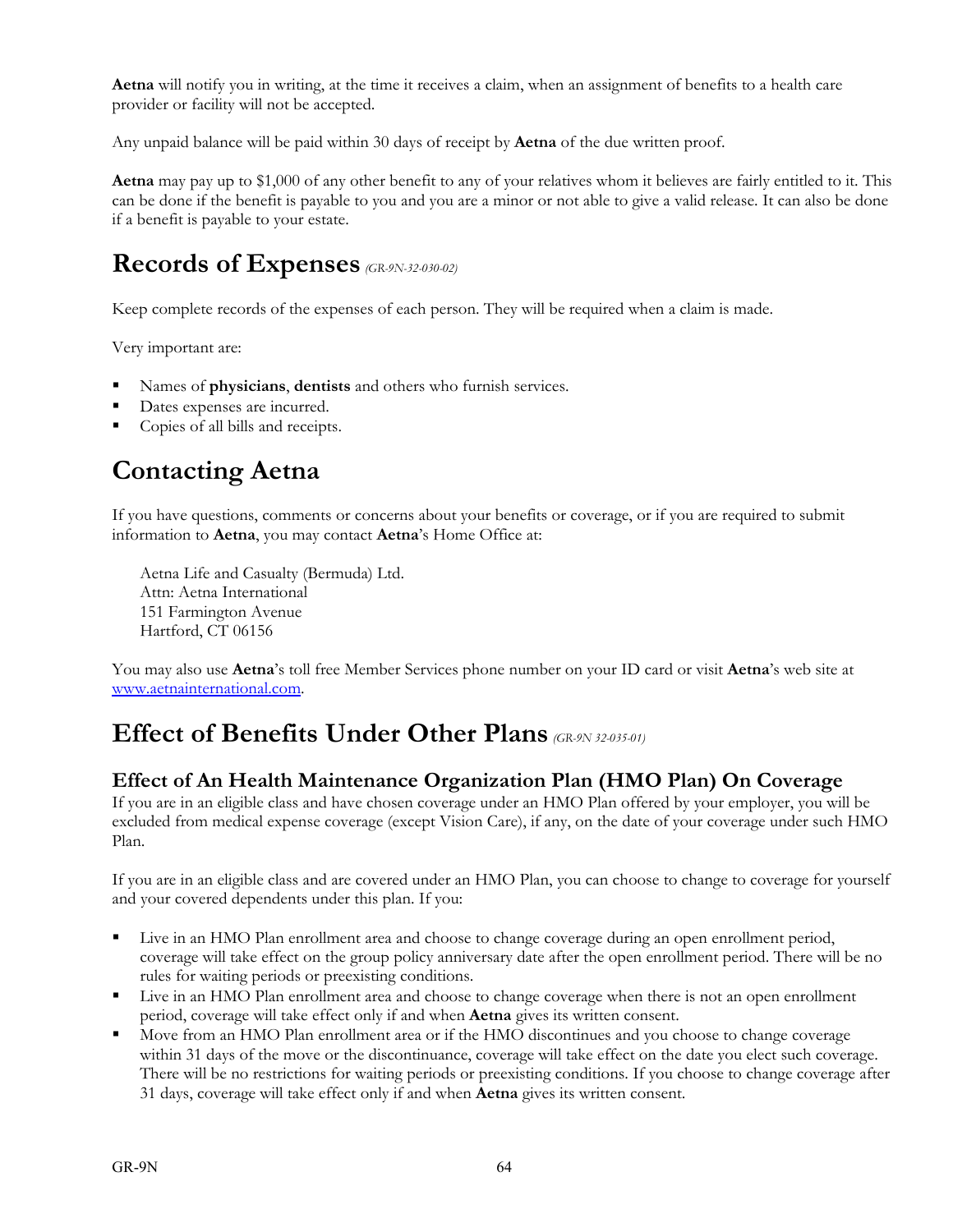Any extensions of benefits under this plan for disability or pregnancy will not always apply on and after the date of a change to an HMO Plan providing medical coverage. They will apply only if the person is not covered at once under the HMO Plan because he or she is in a **hospital** not affiliated with the HMO. If you give evidence that the HMO Plan provides an extension of benefits for disability or pregnancy, coverage under this plan will be extended. The extension will be for the same length of time and for the same conditions as the HMO Plan provides. It will not be longer than the first to occur of:

- The end of a 90 day period; and
- The date the person is not confined.

No benefits will be paid for any charges for services rendered or supplies furnished under an HMO Plan.

## **Effect of Prior Coverage - Transferred Business** *(GR-9N 32-040-01)*

If your coverage under any part of this plan replaces any prior coverage for you, the rules below apply to that part.

"Prior coverage" is any plan of group coverage that has been replaced by coverage under part or all of this plan; it must have been sponsored by your employer (e.g., transferred business). The replacement can be complete or in part for the eligible class to which you belong. Any such plan is prior coverage if provided by another group contract or any benefit section of this plan.

Coverage under any other section of this plan will be in exchange for all privileges and benefits provided under any like prior coverage. Any benefits provided under such prior coverage may reduce benefits payable under this plan.

# **Discount Programs** *(GR-9N 32-045-01)*

### **Discount Arrangements**

From time to time, we may offer, provide, or arrange for discount arrangements or special rates from certain service providers such as pharmacies, optometrists, **dentists**, alternative medicine, wellness and healthy living providers to you under this plan. Some of these arrangements may be made available through third parties who may make payments to **Aetna** in exchange for making these services available.

The third party service providers are independent contractors and are solely responsible to you for the provision of any such goods and/or services. We reserve the right to modify or discontinue such arrangements at any time. These discount arrangements are not insurance. There are no benefits payable to you nor do we compensate providers for services they may render through discount arrangements.

## **Incentives** *(GR-9N 32-045-01)*

In order to encourage you to access certain medical services when deemed appropriate by you in consultation with your **physician** or other service providers, we may, from time to time, offer to waive or reduce a member's **copayment**, coinsurance, and/or a **deductible** otherwise required under the plan or offer coupons or other financial incentives. We have the right to determine the amount and duration of any waiver, reduction, coupon, or financial incentive and to limit the covered persons to whom these arrangements are available.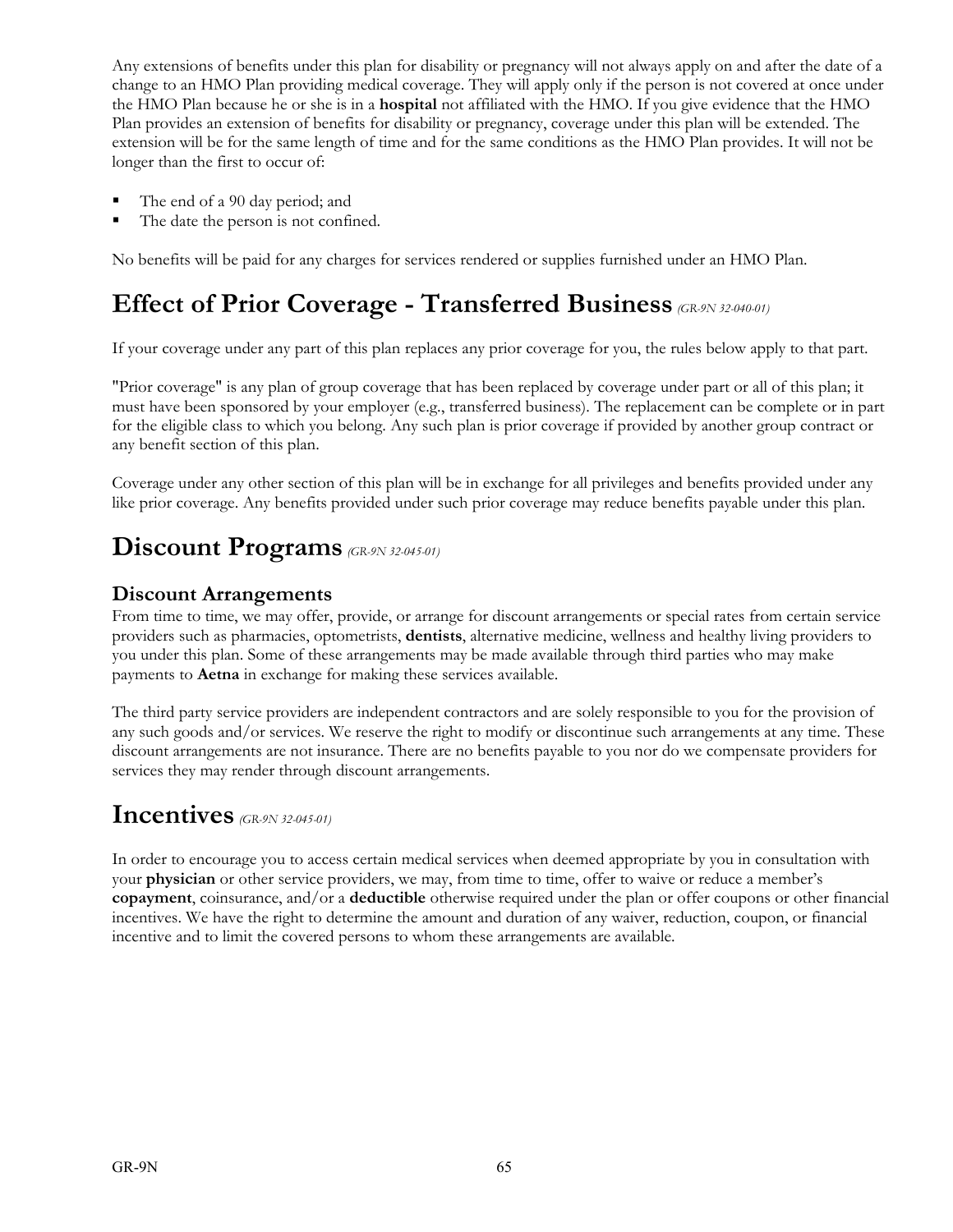# **Glossary**

In this section, you will find definitions for the words and phrases that appear in **bold type** throughout the text of this Booklet.

**A***(GR-9N-34-005-05)*

### **Aetna**

**Aetna Life and Casualty (Bermuda) Ltd.**

### **Ambulance**

A vehicle that is staffed with medical personnel and equipped to transport an ill or injured person.

## **Average Wholesale Price (AWP)**

The current **average wholesale price** of a **prescription drug** listed in the Facts and Comparisons weekly price updates (or any other similar publication designated by **Aetna**) on the day that a **pharmacy** claim is submitted for adjudication.



## **Behavioral Health Provider/Practitioner**

A licensed organization or professional providing diagnostic, therapeutic or psychological services for behavioral health conditions.

## **Birthing Center**

A freestanding facility that meets **all** of the following requirements:

- **Meets licensing standards.**
- Is set up, equipped and run to provide prenatal care, delivery and immediate postpartum care.
- Charges for its services.
- Is directed by at least one **physician** who is a **specialist** in obstetrics and gynecology.
- Has a **physician** or certified nurse midwife present at all births and during the immediate postpartum period.
- Extends staff privileges to **physicians** who practice obstetrics and gynecology in an area **hospital**.
- Has at least 2 beds or 2 birthing rooms for use by patients while in labor and during delivery.
- Provides, during labor, delivery and the immediate postpartum period, full-time **skilled nursing services** directed by an **R.N.** or certified nurse midwife.
- Provides, or arranges with a facility in the area for, diagnostic X-ray and lab services for the mother and child.
- Has the capacity to administer a local anesthetic and to perform minor surgery. This includes episiotomy and repair of perineal tear.
- Is equipped and has trained staff to handle **emergency medical conditions** and provide immediate support measures to sustain life if:
	- Complications arise during labor; or
	- A child is born with an abnormality which impairs function or threatens life.
- Accepts only patients with low-risk pregnancies.
- Has a written agreement with a **hospital** in the area for emergency transfer of a patient or a child. Written procedures for such a transfer must be displayed and the staff must be aware of them.
- Provides an ongoing quality assurance program. This includes reviews by **physicians** who do not own or direct the facility.
- Keeps a medical record on each patient and child.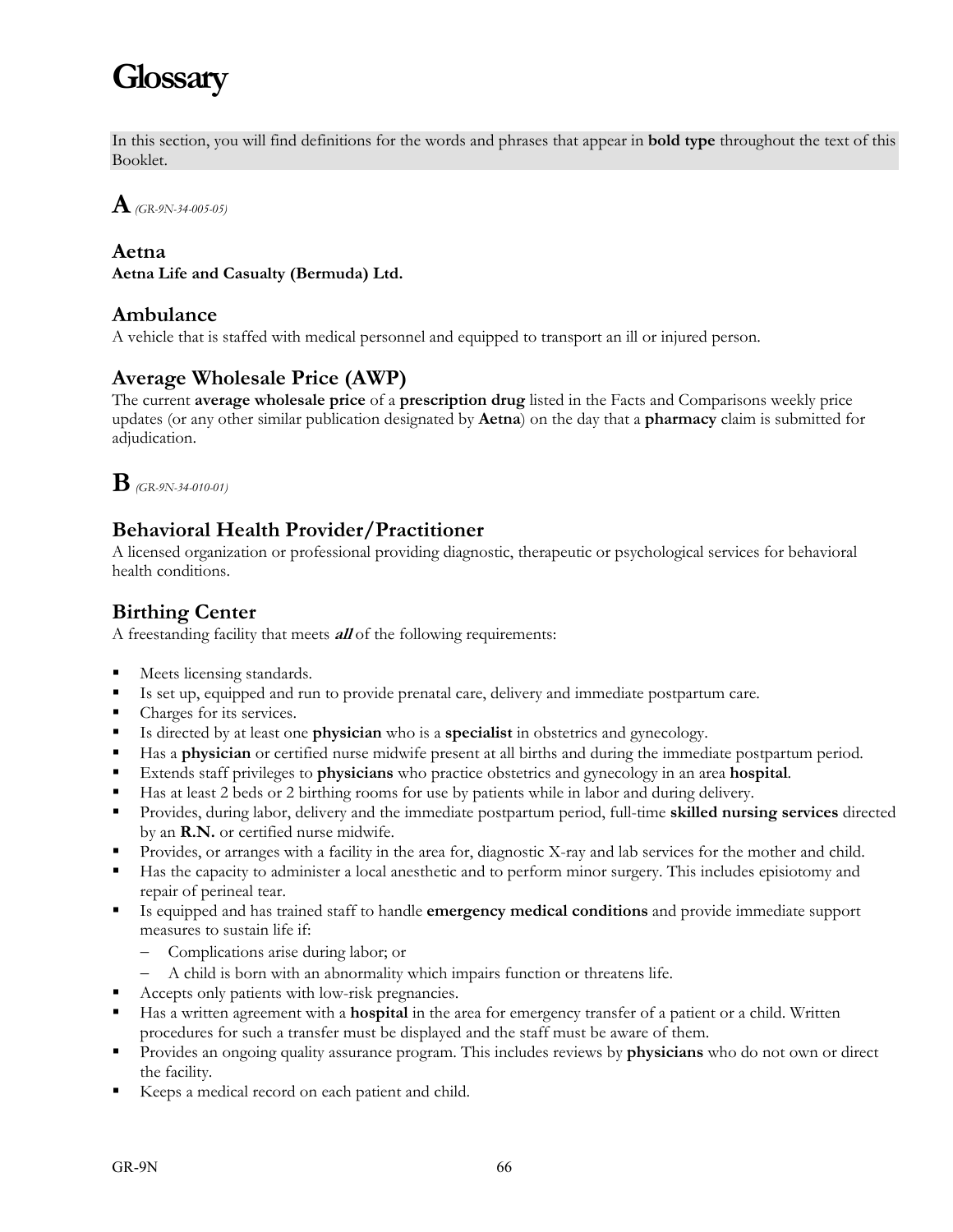## **Body Mass Index**

This is a practical marker that is used to assess the degree of obesity and is calculated by dividing the weight in kilograms by the height in meters squared.

## **Brand-Name Prescription Drug**

A **prescription drug** with a proprietary name assigned to it by the manufacturer or distributor and so indicated by Medi-Span or any other similar publication designated by **Aetna** or an affiliate.



### **Coinsurance**

**Coinsurance** is both the percentage of **covered expenses** that the plan pays, and the percentage of **covered expenses** that you pay. The percentage that the plan pays is referred to as "plan **coinsurance**" and varies by the type of expense. Please refer to the *Schedule of Benefits* for specific information on **coinsurance** amounts.

### **Copay or Copayment**

The specific dollar amount or percentage required to be paid by you or on your behalf. The plan includes various **copayments**, and these **copayment** amounts or percentages are specified in the *Schedule of Benefits*.

### **Cosmetic**

Services or supplies that alter, improve or enhance appearance.

### **Covered Expenses**

Medical, dental, vision or hearing services and supplies shown as covered under this Booklet.

### **Creditable Coverage**

A person's prior medical coverage as defined in the Health Insurance Portability and Accountability Act of 1996 (HIPAA).

Such coverage includes:

- Health coverage issued on a group or individual basis;
- Medicare:
- **Medicaid:**
- Health care for members of the uniformed services;
- A program of the Indian Health Service;
- A state health benefits risk pool;
- The Federal Employees' Health Benefit Plan (FEHBP);
- A public health plan (any plan established by a State, the government of the United States, or any subdivision of a State or of the government of the United States, or a foreign country);
- Any health benefit plan under Section 5(e) of the Peace Corps Act; and
- The State Children's Health Insurance Program (S-Chip).

### **Custodial Care**

Services and supplies that are primarily intended to help you meet personal needs. **Custodial care** can be prescribed by a **physician** or given by trained medical personnel. It may involve artificial methods such as feeding tubes, ventilators or catheters. Examples of **custodial care** include:

- Routine patient care such as changing dressings, periodic turning and positioning in bed, administering medications;
- Care of a stable tracheostomy (including intermittent suctioning);
- Care of a stable colostomy/ileostomy;
- Care of stable gastrostomy/jejunostomy/nasogastric tube (intermittent or continuous) feedings;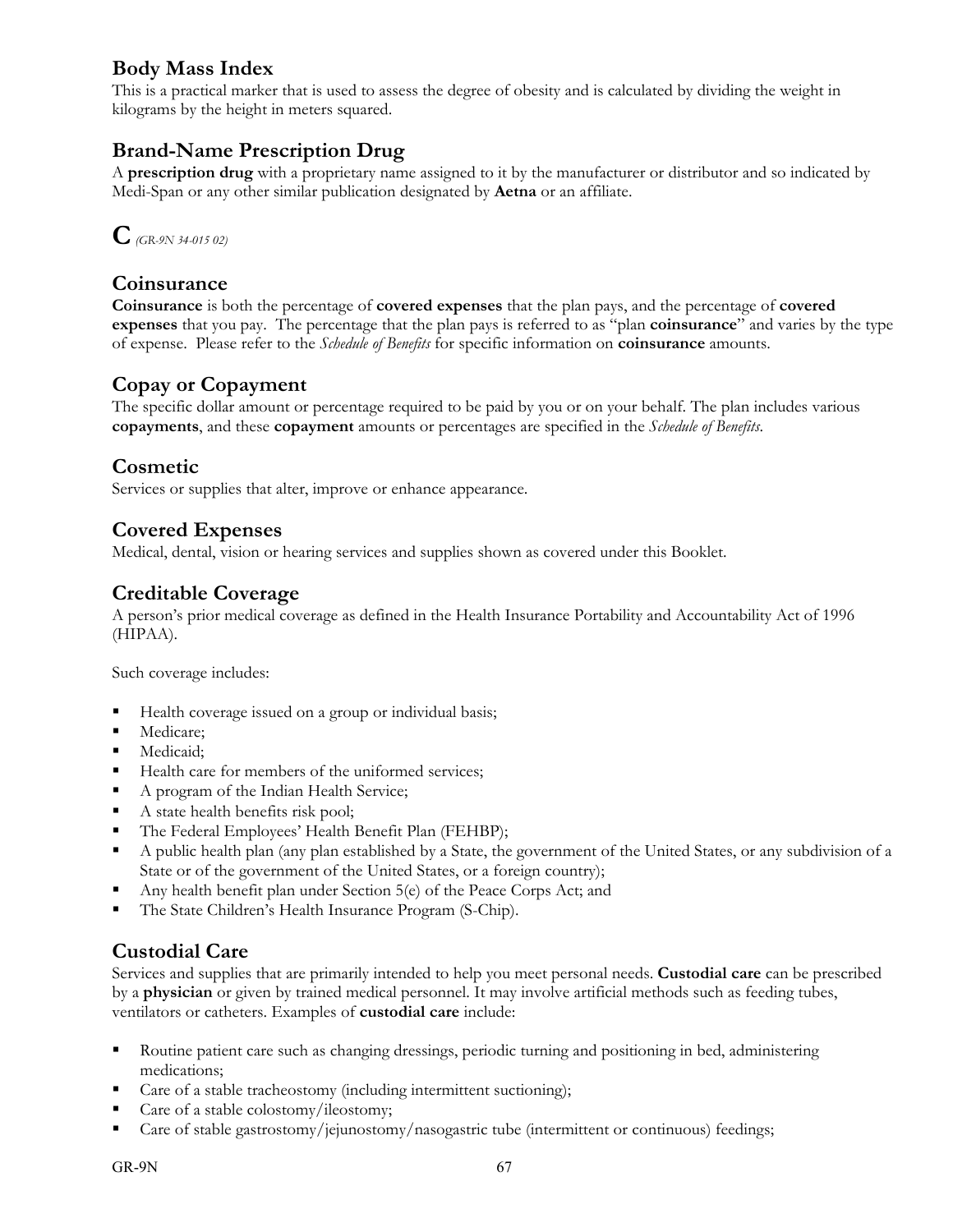- Care of a stable indwelling bladder catheter (including emptying/changing containers and clamping tubing);
- **Watching or protecting you;**
- Respite care, adult (or child) day care, or convalescent care;
- **Institutional care, including <b>room and board** for rest cures, adult day care and convalescent care;
- Help with the daily living activities, such as walking, grooming, bathing, dressing, getting in or out of bed, toileting, eating or preparing foods;
- Any services that a person without medical or paramedical training could be trained to perform; and
- Any service that can be performed by a person without any medical or paramedical training.

**D***(GR-9N 34-020 01)*

## **Day Care Treatment**

A **partial confinement treatment** program to provide treatment for you during the day. The **hospital**, **psychiatric hospital** or **residential treatment facility** does not make a room charge for **day care treatment.** Such treatment must be available for at least 4 hours, but not more than 12 hours in any 24-hour period.

## **Deductible**

The part of your **covered expenses** you pay before the plan starts to pay benefits. Additional information regarding **deductibles** and **deductible** amounts can be found in the *Schedule of Benefits*.

### **Dentist**

A legally qualified **dentist**, or a **physician** licensed to do the dental work he or she performs.

### **Detoxification**

The process by which an alcohol-intoxicated or drug-intoxicated; or an alcohol-dependent or drug-dependent person is medically managed through the period of time necessary to eliminate, by metabolic or other means, the:

- Intoxicating alcohol or drug;
- Alcohol or drug-dependent factors; or
- Alcohol in combination with drugs;

as determined by a **physician**. The process must keep the physiological risk to the patient at a minimum, and take place in a facility that meets any applicable licensing standards established by the jurisdiction in which it is located.

## **Directory**

A listing of all **network providers** serving the class of employees to which you belong. **Network provider** information is also available through **Aetna's** online provider **directory**, DocFind®.

### **Durable Medical and Surgical Equipment (DME)**

Equipment, and the accessories needed to operate it, that is:

- Made to withstand prolonged use;
- Made for and mainly used in the treatment of an **illness** or **injury**;
- Suited for use in the home;
- Not normally of use to people who do not have an **illness** or **injury**;
- Not for use in altering air quality or temperature; and
- Not for exercise or training.

**Durable medical and surgical equipment** does not include equipment such as whirlpools, portable whirlpool pumps, sauna baths, massage devices, over bed tables, elevators, communication aids, vision aids and telephone alert systems.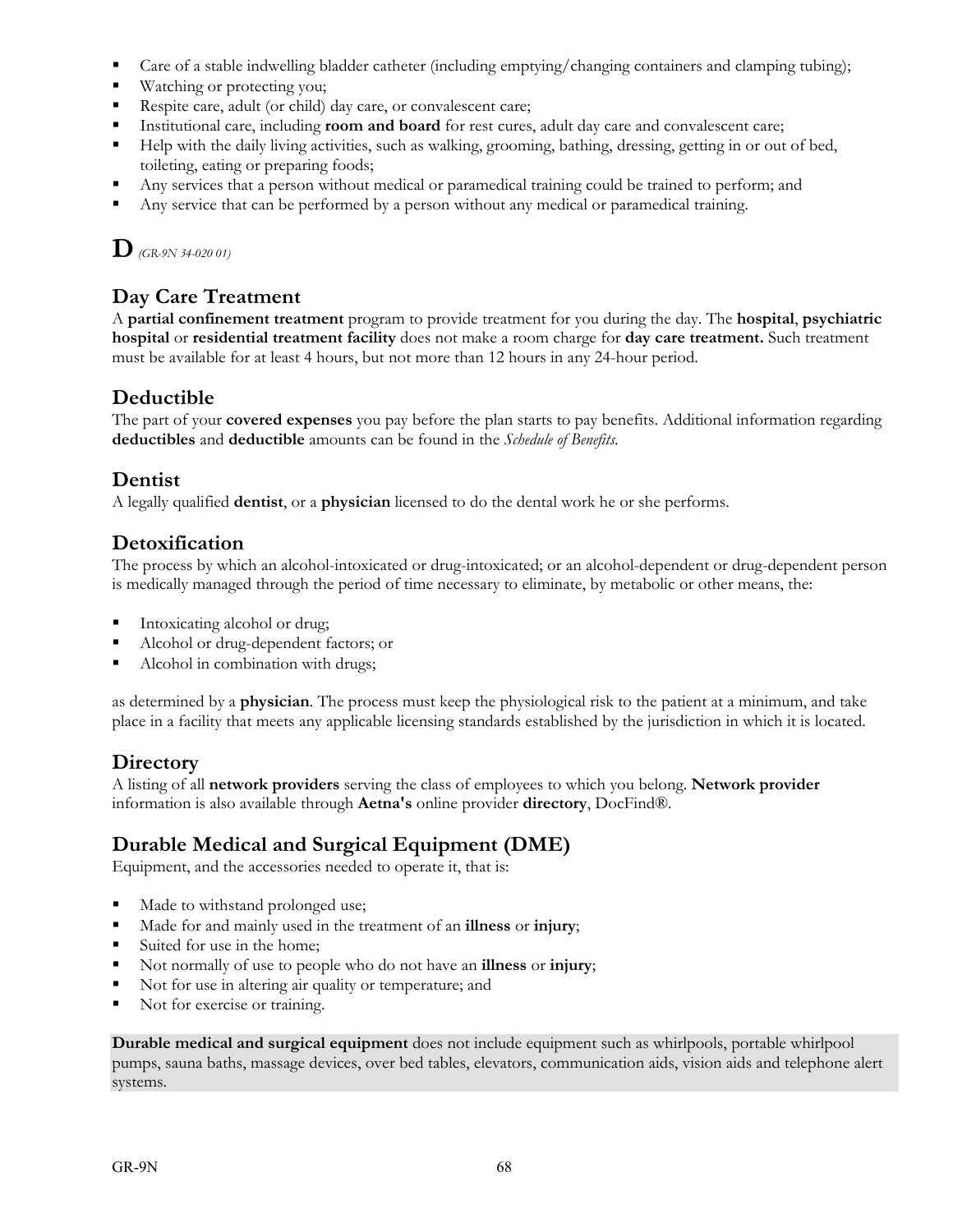## **Effective Treatment of a Mental Disorder**

This is a program that:

- Is prescribed; and supervised; by a **physician**; and
- Is for a **mental disorder** that can be favorably changed.

## **Emergency Care**

This means the treatment given in a **hospital'**s emergency room to evaluate and treat an **emergency medical condition**.

## **Emergency Medical Condition**

A recent and severe medical condition, including (but not limited to) severe pain, which would lead a prudent layperson possessing an average knowledge of medicine and health, to believe that his or her condition, **illness**, or **injury** is of such a nature that failure to get immediate medical care could result in:

- Placing your health in serious jeopardy; or
- Serious impairment to bodily function; or
- Serious dysfunction of a body part or organ; or
- In the case of a pregnant woman, serious jeopardy to the health of the fetus.

## **Experimental or Investigational**

Except as provided for under the Clinical Trials benefit provision, a drug, a device, a procedure, or treatment will be determined to be **experimental or investigational** if:

- There is not enough outcomes data available from controlled clinical trials published in the peer-reviewed literature to substantiate its safety and effectiveness for the **illness** or **injury** involved; or
- Approval required by the FDA has not been granted for marketing; or
- A recognized national medical or dental society or regulatory agency has determined, in writing, that it is **experimental or investigational**, or for research purposes; or
- It is a type of drug, device or treatment that is the subject of a Phase I or Phase II clinical trial or the experimental or research arm of a Phase III clinical trial, using the definition of "phases" indicated in regulations and other official actions and publications of the FDA and Department of Health and Human Services; or
- The written protocol or protocols used by the treating facility, or the protocol or protocols of any other facility studying substantially the same:
	- drug;
	- device;
	- procedure; or
	- treatment.

It also includes the written informed consent used by:

- the treating facility; or
- by another facility studying the same:
	- drug;
	- device;
	- procedure; or
	- treatment.

that states that it is **experimental or investigational**, or for research purposes.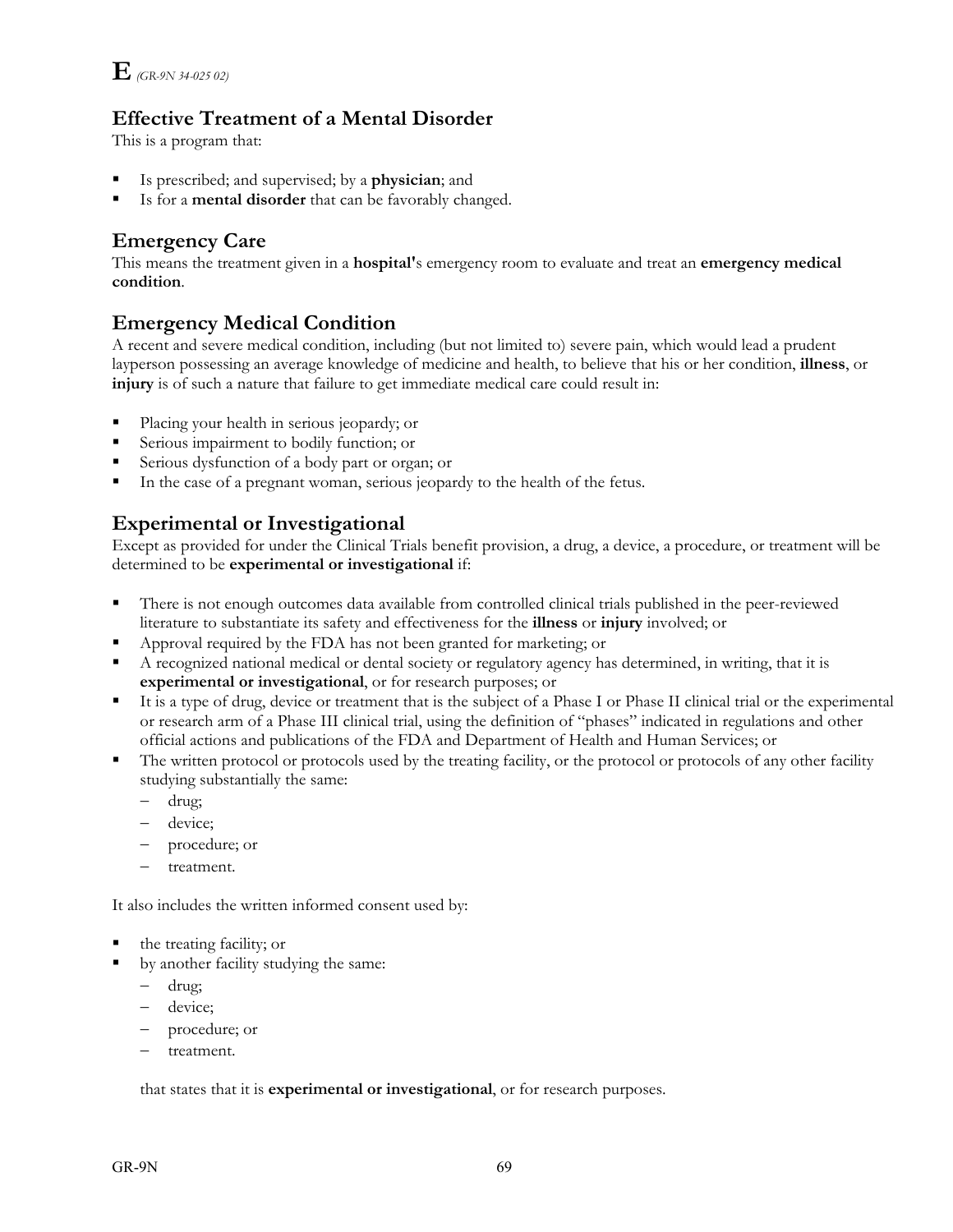# **G** *(GR-9N 34-035 01)*

# **Generic Prescription Drug**

A **prescription drug**, that is identified by its:

- chemical;
- **Peroprietary; or**
- non-proprietary name; and
- is accepted by the U.S. Food and Drug Administration as therapeutically the same; and
- can be replaced with drugs with the same amount of active ingredient; and
- so stated by Medispan or any other publication named by **Aetna** or consort.

**H** *(GR-9N 34-040 02)*

# **Homebound**

This means that you are confined to your place of residence:

- Due to an **illness** or **injury** which makes leaving the home medically contraindicated; or
- Because the act of transport would be a serious risk to your life or health.

Situations where you would not be considered **homebound** include (but are not limited to) the following:

- You do not often travel from home because of feebleness or insecurity brought on by advanced age (or otherwise); or
- You are wheelchair bound but could safely be transported via wheelchair accessible transportation.

# **Home Health Care Agency**

An agency that meets all of the following requirements.

- Mainly provides skilled nursing and other therapeutic services.
- Is associated with a professional group (of at least one **physician** and one **R.N.**) which makes policy.
- Has full-time supervision by a **physician** or an **R.N.**
- Keeps complete medical records on each person.
- Has an administrator.
- **Meets licensing standards.**

## **Home Health Care Plan**

This is a plan that provides for continued care and treatment of an **illness** or **injury**. The care and treatment must be:

- Prescribed in writing by the attending **physician**; and
- An alternative to a **hospital** or **skilled nursing facility stay**.

# **Hospice Care**

This is care given to a **terminally ill** person by or under arrangements with a **hospice care agency**. The care must be part of a **hospice care program**.

## **Hospice Care Agency**

An agency or organization that meets all of the following requirements:

- Has **hospice care** available 24 hours a day.
- Meets any licensing or certification standards established by the jurisdiction where it is located.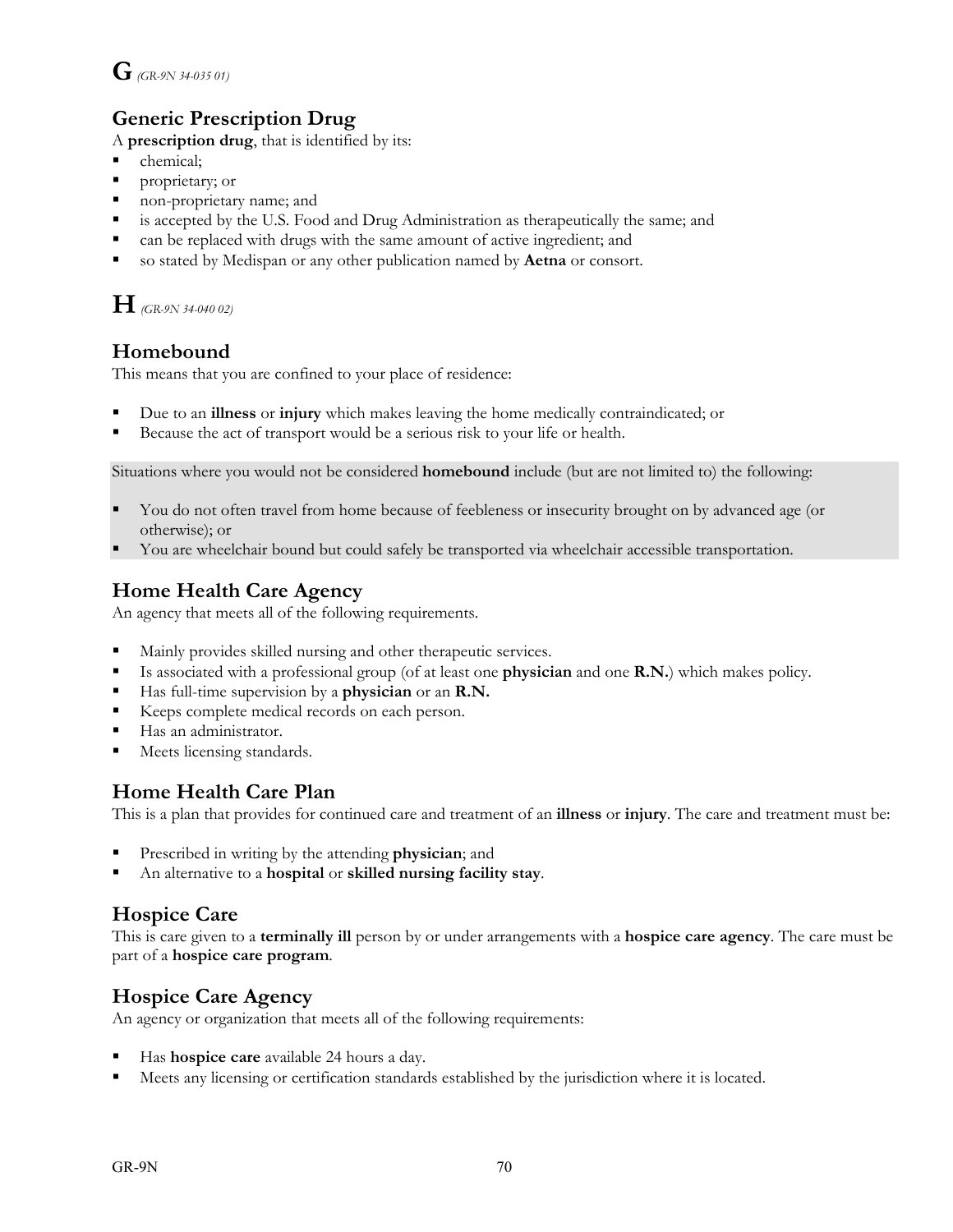- **Provides:** 
	- **Skilled nursing services**;
	- Medical social services; and
	- Psychological and dietary counseling.
- Provides, or arranges for, other services which include:
	- **Physician** services;
	- Physical and occupational therapy;
	- Part-time home health aide services which mainly consist of caring for **terminally ill** people; and
	- Inpatient care in a facility when needed for pain control and acute and chronic symptom management.
- Has at least the following personnel:
	- One **physician**;
	- One **R.N.**; and
	- One licensed or certified social worker employed by the agency.
- Establishes policies about how **hospice care** is provided.
- Assesses the patient's medical and social needs.
- Develops a **hospice care program** to meet those needs.
- Provides an ongoing quality assurance program. This includes reviews by **physicians**, other than those who own or direct the agency.
- Permits all area medical personnel to utilize its services for their patients.
- Keeps a medical record on each patient.
- Uses volunteers trained in providing services for non-medical needs.
- Has a full-time administrator.

# **Hospice Care Program**

This is a written plan of **hospice care**, which:

- Is established by and reviewed from time to time by a **physician** attending the person, and appropriate personnel of a **hospice care agency**;
- Is designed to provide palliative and supportive care to **terminally ill** persons, and supportive care to their families; and
- Includes an assessment of the person's medical and social needs; and a description of the care to be given to meet those needs.

# **Hospice Facility**

A facility, or distinct part of one, that meets all of the following requirements:

- Mainly provides inpatient **hospice care** to **terminally ill** persons.
- Charges patients for its services.
- Meets any licensing or certification standards established by the jurisdiction where it is located.
- Keeps a medical record on each patient.
- Provides an ongoing quality assurance program including reviews by **physicians** other than those who own or direct the facility.
- Is run by a staff of **physicians**. At least one staff **physician** must be on call at all times.
- Provides 24-hour-a-day nursing services under the direction of an **R.N.**
- Has a full-time administrator.

## **Hospital**

An institution that:

- Is primarily engaged in providing, on its premises, inpatient medical, surgical and diagnostic services;
- Is supervised by a staff of **physicians**;
- Provides twenty-four (24) hour-a-day **R.N.** service,
- Charges patients for its services;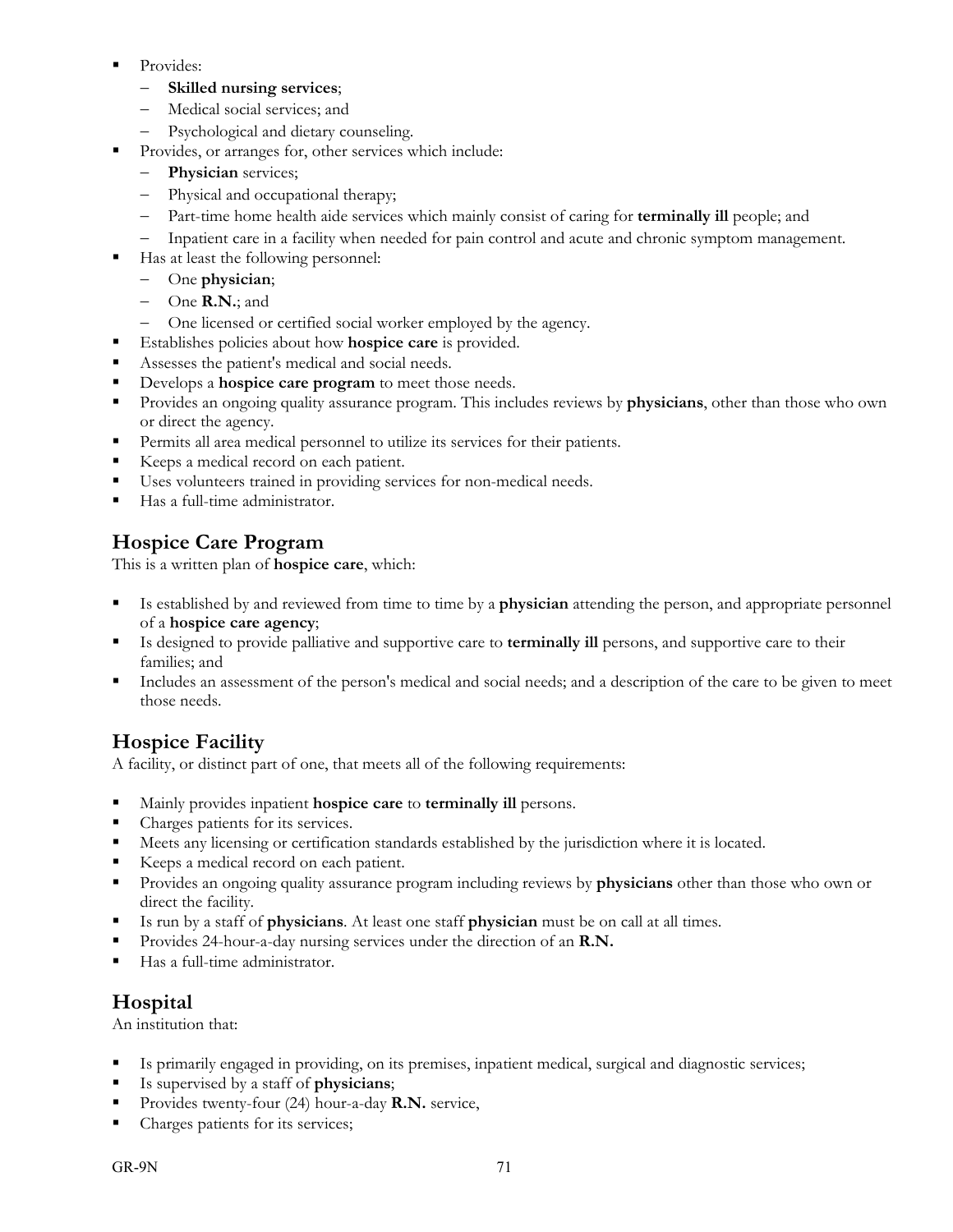- Is operating in accordance with the laws of the jurisdiction in which it is located; and
- Does not meet all of the requirements above, but does meet the requirements of the jurisdiction in which it operates for licensing as a **hospital** and is accredited as a **hospital** by the Joint Commission on the Accreditation of Healthcare Organizations.

**In no event** does **hospital** include a convalescent nursing home or any institution or part of one which is used principally as a convalescent facility, rest facility, nursing facility, facility for the aged, extended care facility, intermediate care facility, **skilled nursing facility**, hospice, rehabilitative **hospital** or facility primarily for rehabilitative or custodial services.

## **Hospitalization**

A continuous confinement as an inpatient in a **hospital** for which a **room and board** charge is made.

**I***(GR-9N 34-045 02)*

## **Illness**

A pathological condition of the body that presents a group of clinical signs and symptoms and laboratory findings peculiar to the findings set the condition apart as an abnormal entity differing from other normal or pathological body states.

# **Infertile or Infertility**

The condition of a presumably healthy covered person who is unable to conceive or produce conception after:

- *For a* woman *who is under 35 years of age*: 1 year or more of timed, unprotected coitus, or 12 cycles of artificial insemination; or
- *For a* woman *who is 35 years of age or older*: 6 months or more of timed, unprotected coitus, or 6 cycles of artificial insemination.

## **Injury**

An accidental bodily **injury** that is the sole and direct result of:

- An unexpected or reasonably unforeseen occurrence or event; or
- The reasonable unforeseeable consequences of a voluntary act by the person.
- An act or event must be definite as to time and place.

# **J***(GR-9N 34-050 01)*

#### **Jaw Joint Disorder** *(GR-9N 34-050 01)*

This is:

- A Temporomandibular Joint (TMJ) dysfunction or any alike disorder of the jaw joint; or
- A Myofacial Pain Dysfunction (MPD); or
- Any alike disorder in the relationship of the jaw joint and the related muscles and nerves.

# **L***(GR-9N 34-055 01)*

## **Late Enrollee**

This is an employee in an Eligible Class who asked for enrollment under this Plan after the Initial Enrollment Period. Also, this is an eligible dependent for whom the employee did not choose coverage for the Initial Enrollment Period, but for whom coverage is asked for at a later time.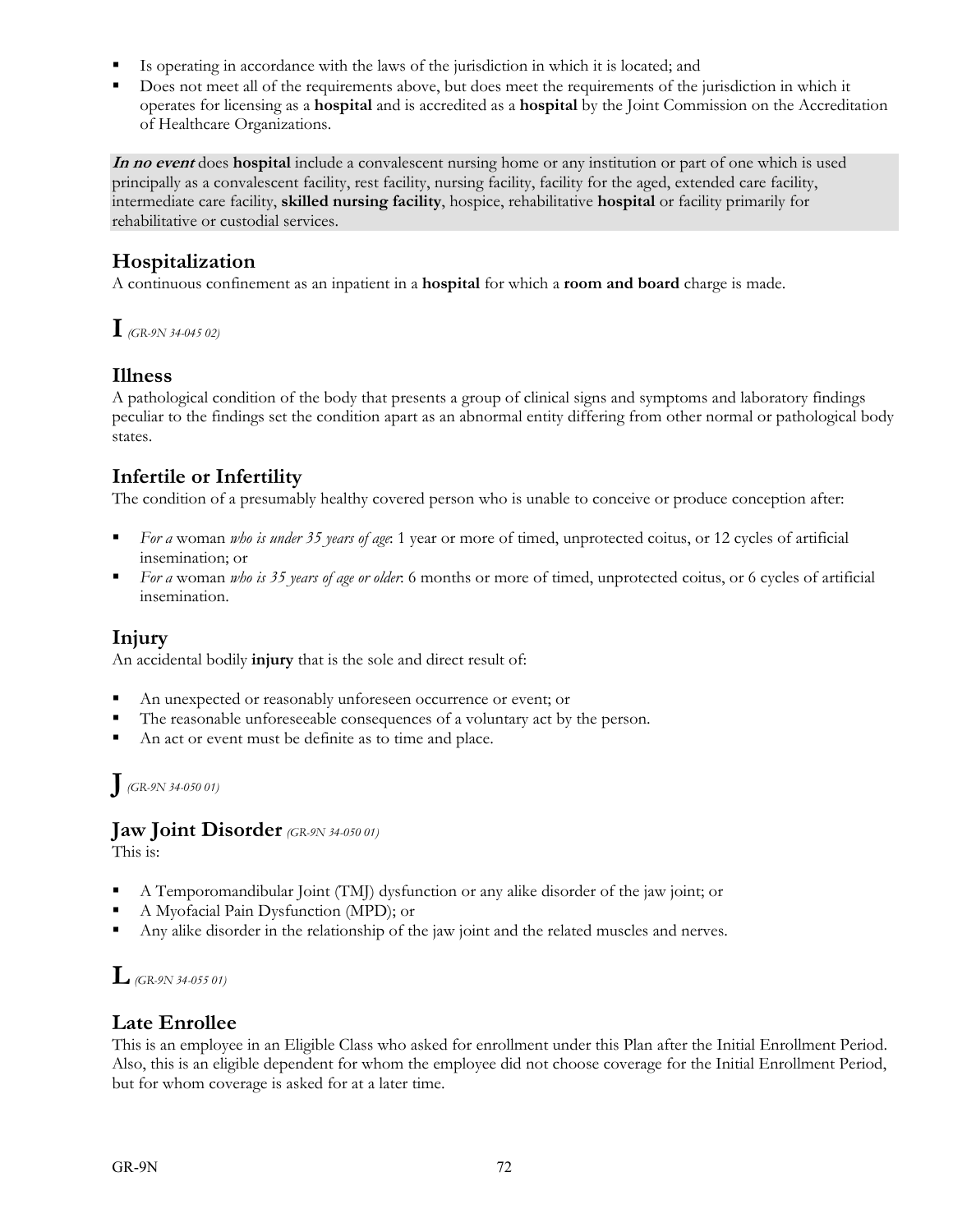An eligible employee or dependent may not be considered a **Late Enrollee** at certain times. See the Special Enrollment Periods section of the (Booklet-Certificate).

# **L.P.N.**

A licensed practical or vocational nurse.

**M** *(GR-9N-34-065-03)*

# **Mail Order Pharmacy**

An establishment where **prescription drugs** are legally given out by mail or other carrier.

## **Maintenance Care**

Care made up of services and supplies that:

- Are given mainly to maintain, rather than to improve, a level of physical, or mental function; and
- Give a surrounding free from exposures that can worsen the person's physical or mental condition.

# **Medically Necessary or Medical Necessity**

These are health care or dental services, and supplies or **prescription drug**s that a **physician**, other health care provider or **dental provider**, exercising prudent clinical judgment, would give to a patient for the purpose of:

- preventing;
- evaluating;
- diagnosing; or
- treating:
	- an **illness**;
	- an **injury**;
	- a disease; or
	- its symptoms.

The provision of the service, supply or **prescription drug** must be:

- a) In accordance with generally accepted standards of medical or dental practice;
- b) Clinically appropriate, in terms of type, frequency, extent, site and duration, and considered effective for the patient's **illness**, **injury** or disease; and
- c) Not mostly for the convenience of the patient, **physician**, other health care or **dental provider**; and
- d) And do not cost more than an alternative service or sequence of services at least as likely to produce the same therapeutic or diagnostic results as to the diagnosis or treatment of that patient's **illness**, **injury**, or disease.

For these purposes "generally accepted standards of medical or dental practice" means standards that are based on credible scientific evidence published in peer-reviewed literature. They must be generally recognized by the relevant medical or dental community. Otherwise, the standards are consistent with **physician** or dental specialty society recommendations. They must be consistent with the views of **physicians** or **dentists** practicing in relevant clinical areas and any other relevant factors.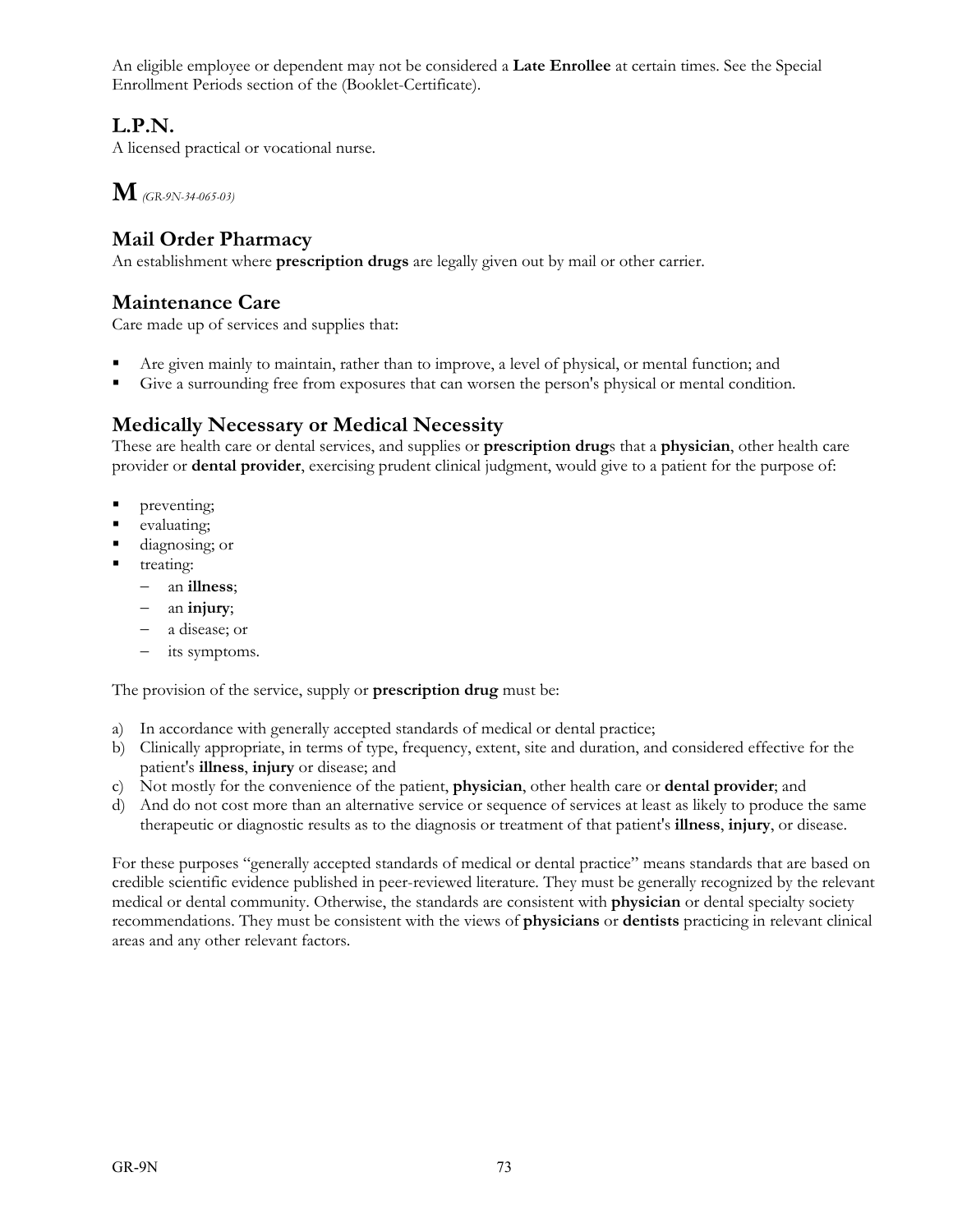# **Mental Disorder**

An **illness** commonly understood to be a **mental disorder**, whether or not it has a physiological basis, and for which treatment is generally provided by or under the direction of a **behavioral health provider** such as a **psychiatric physician**, a psychologist or a psychiatric social worker.

Any one of the following conditions is a **mental disorder** under this plan:

- Anorexia/Bulimia Nervosa.
- Bipolar disorder.
- **Major depressive disorder.**
- Obsessive compulsive disorder.
- Panic disorder.
- Pervasive developmental disorder (including Autism).
- **Psychotic disorders/Delusional disorder.**
- Schizo-affective disorder.
- **Schizophrenia.**

Also included is any other mental condition which requires **Medically Necessary** treatment.

## **Morbid Obesity**

This means a **Body Mass Index** that is: greater than 40 kilograms per meter squared; or equal to or greater than 35 kilograms per meter squared with a comorbid medical condition, including: hypertension; a cardiopulmonary condition; sleep apnea; or diabetes.

**N** *(GR-9N 34-070 02)*

# **Network Advanced Reproductive Technology (ART) Specialist**

A specialist **physician** who has entered into a contractual agreement with **Aetna** for the provision of covered **Advanced Reproductive Technology** (**ART**) services.

## **Network Provider**

A **pharmacy** who has contracted to furnish services or supplies for this plan; but only if the provider is, with **Aetna's** consent, included in the **directory** as a **network provider** for:

- The service or supply involved; and
- The class of employees to which you belong.

## **Night Care Treatment**

A **partial confinement treatment** program provided when you need to be confined during the night. A room charge is made by the **hospital, psychiatric hospital** or **residential treatment facility**. Such treatment must be available at least:

- 8 hours in a row a night; and
- 5 nights a week.

## **Non-Occupational Illness**

A **non-occupational illness** is an **illness** that does not:

- Arise out of (or in the course of) any work for pay or profit; or
- Result in any way from an **illness** that does.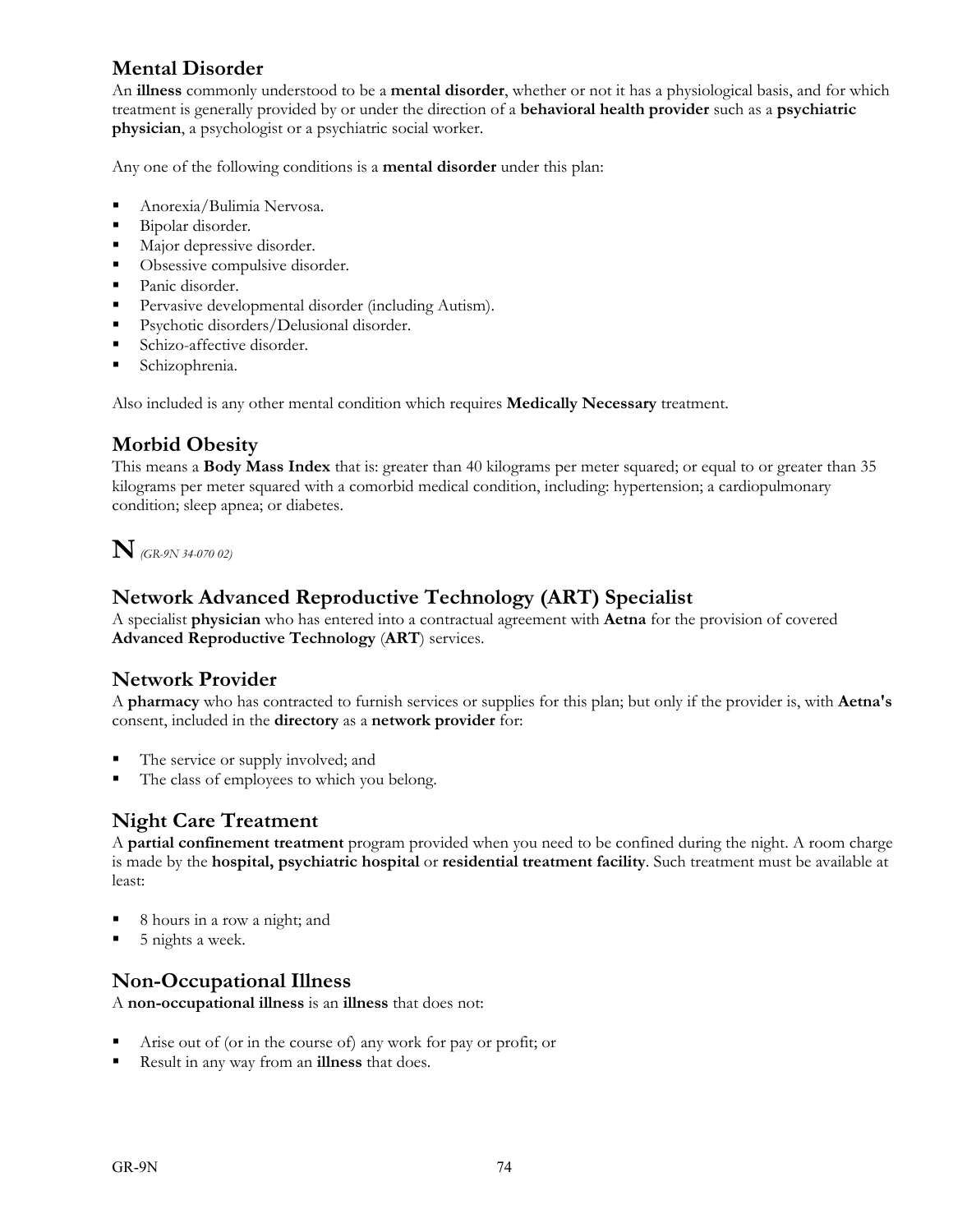An **illness** will be deemed to be non-occupational regardless of cause if proof is furnished that the person:

- Is covered under any type of workers' compensation law; and
- Is not covered for that **illness** under such law.

# **Non-Occupational Injury**

A **non-occupational injury** is an accidental bodily **injury** that does not:

- Arise out of (or in the course of) any work for pay or profit; or
- Result in any way from an **injury** which does.

# **Non-Preferred Drug (Non-Formulary)**

A **prescription drug** that is not listed in the **preferred drug guide**. This includes **prescription drugs** on the **preferred drug guide exclusions list** that are approved by medical exception.

## **Non-Specialist**

A **physician** who is not a **specialist**.

#### **Non-Urgent Admission**

An inpatient admission that is not an **emergency admission** or an **urgent admission**.

**O***(GR-9N 34-075 01)*

# **Occupational Injury or Occupational Illness**

An **injury** or **illness** that:

- Arises out of (or in the course of) any activity in connection with employment or self-employment whether or not on a full time basis; or
- Results in any way from an **injury** or **illness** that does.

## **Occurrence**

This means a period of disease or **injury**. An **occurrence** ends when 60 consecutive days have passed during which the covered person:

- Receives no medical treatment; services; or supplies; for a disease or **injury**; and
- Neither takes any medication, nor has any medication prescribed, for a disease or **injury**.

#### **Orthodontic Treatment** *(GR-9N 34-075 01)*

This is any:

- Medical service or supply; or
- Dental service or supply;

furnished to prevent or to diagnose or to correct a misalignment:

- Of the teeth; or
- Of the bite; or
- Of the jaws or jaw joint relationship;

whether or not for the purpose of relieving pain.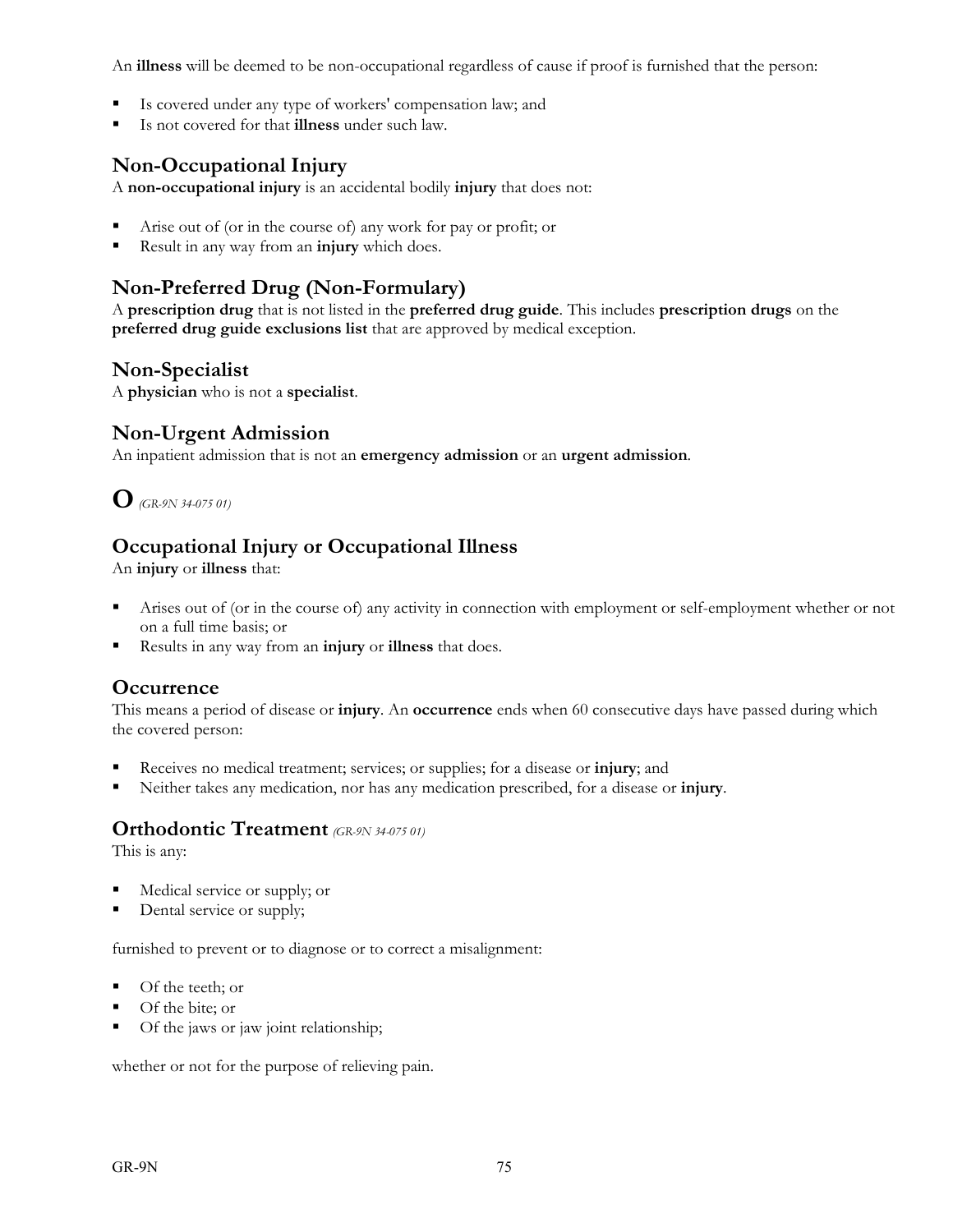The following are not considered **orthodontic treatment**:

- The installation of a space maintainer; or
- A surgical procedure to correct malocclusion.

# **Out-of-Network Provider**

A **pharmacy** who has not contracted with **Aetna**, an affiliate, or a third party vendor, to furnish services or supplies at a for this plan.

**P***(GR-9N-34-080-09)* 

# **Partial Confinement Treatment**

A plan of medical, psychiatric, nursing, counseling, or therapeutic services to treat alcoholism, substance abuse, or **mental disorders**. The plan must meet these tests:

- It is carried out in a **hospital**; **psychiatric hospital** or **residential treatment facility**; on less than a full-time inpatient basis.
- It is in accord with accepted medical practice for the condition of the person.
- It does not require full-time confinement.
- It is supervised by a **psychiatric physician** who weekly reviews and evaluates its effect.
- **Day care treatment** and **night care treatment** are considered **partial confinement treatment**.

## **Pharmacy**

An establishment where **prescription drugs** are legally dispensed. **Pharmacy** includes a retail **pharmacy**, **mail order pharmacy** and **specialty pharmacy network pharmacy**.

# **Physician**

A duly licensed member of a medical profession who:

- Has an M.D. or D.O. degree;
- Is properly licensed or certified to provide medical care under the laws of the jurisdiction where the individual practices; and
- Provides medical services which are within the scope of his or her license or certificate.

This also includes a health professional who:

- Is properly licensed or certified to provide medical care under the laws of the jurisdiction where he or she practices;
- Provides medical services which are within the scope of his or her license or certificate;
- Under applicable insurance law is considered a "physician" for purposes of this coverage;
- Has the medical training and clinical expertise suitable to treat your condition;
- Specializes in psychiatry, if your **illness** or **injury** is caused, to any extent, by alcohol abuse, substance abuse or a mental disorder; and
- A physician is not you or related to you.

# **Precertification or Precertify**

A process where **Aetna** is contacted before certain services are provided, such as **hospitalization** or outpatient surgery, or **prescription drugs** are prescribed to determine whether the services being recommended or the drugs prescribed are considered **covered expenses** under the plan. It is not a guarantee that benefits will be payable.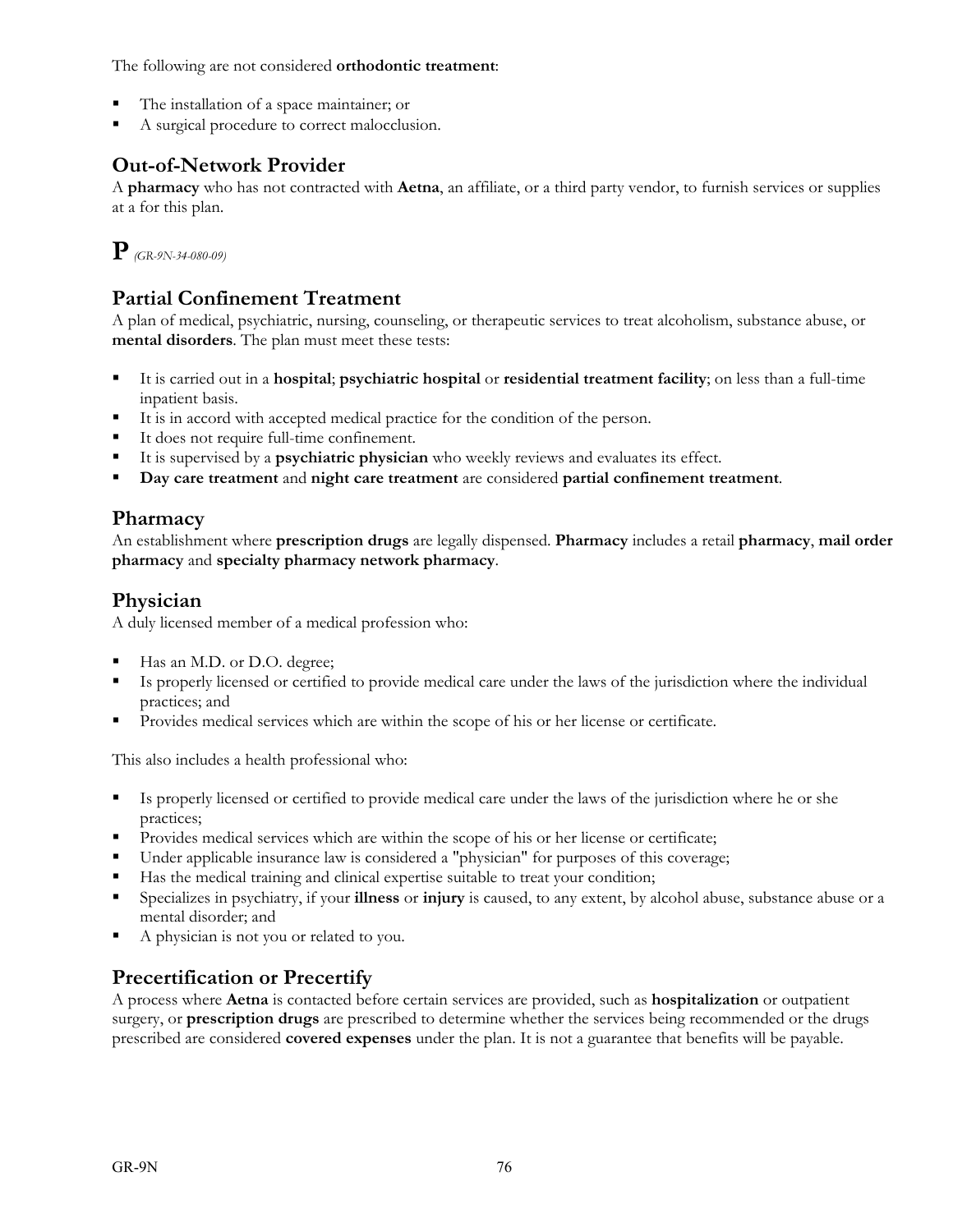# **Preferred Drug Guide**

A listing of **prescription drugs** established by **Aetna** or an affiliate, which includes both **brand name prescription drugs** and **generic prescription drugs**. This list is subject to periodic review and modification by **Aetna** or an affiliate. A copy of the **preferred drug guide** will be available upon your request or may be accessed on the **Aetna** website at www.**Aetna**.com/formulary.

### **Preferred Drug Guide Exclusions List**

A list of **prescription drugs** in the **preferred drug guide** that are identified as excluded under the plan. This list is subject to periodic review and modification by **Aetna**.

#### **Prescriber**

Any **physician** or **dentist**, acting within the scope of his or her license, who has the legal authority to write an order for a **prescription drug**.

#### **Prescription**

An order for the dispensing of a **prescription drug** by a **prescriber**. If it is an oral order, it must be promptly put in writing by the pharmacy.

#### **Prescription Drug**

A drug, biological, or compounded **prescription** which, by U.S. State and Federal Law, may be dispensed only by **prescription** and which is required to be labeled "Caution: U.S. Federal Law prohibits dispensing without prescription." This includes:

 An injectable drug prescribed to be self-administered or administered by any other person except one who is acting within his or her capacity as a paid healthcare professional. Covered injectable drugs include injectable insulin.

#### **Psychiatric Hospital**

This is an institution that meets all of the following requirements.

- Mainly provides a program for the diagnosis, evaluation, and treatment of alcoholism, substance abuse or **mental disorders**.
- Is not mainly a school or a custodial, recreational or training institution.
- Provides infirmary-level medical services. Also, it provides, or arranges with a **hospital** in the area for, any other medical service that may be required.
- Is supervised full-time by a **psychiatric physician** who is responsible for patient care and is there regularly.
- Is staffed by **psychiatric physicians** involved in care and treatment.
- Has a **psychiatric physician** present during the whole treatment day.
- **Provides, at all times, psychiatric** social work and nursing services.
- Provides, at all times, **skilled nursing services** by licensed nurses who are supervised by a full-time **R.N.**
- Prepares and maintains a written plan of treatment for each patient based on medical, psychological and social needs. The plan must be supervised by a **psychiatric physician**.
- Makes charges.
- Meets licensing standards.

#### **Psychiatric Physician**

This is a **physician** who:

- Specializes in psychiatry; or
- Has the training or experience to do the required evaluation and treatment of alcoholism, substance abuse or **mental disorders**.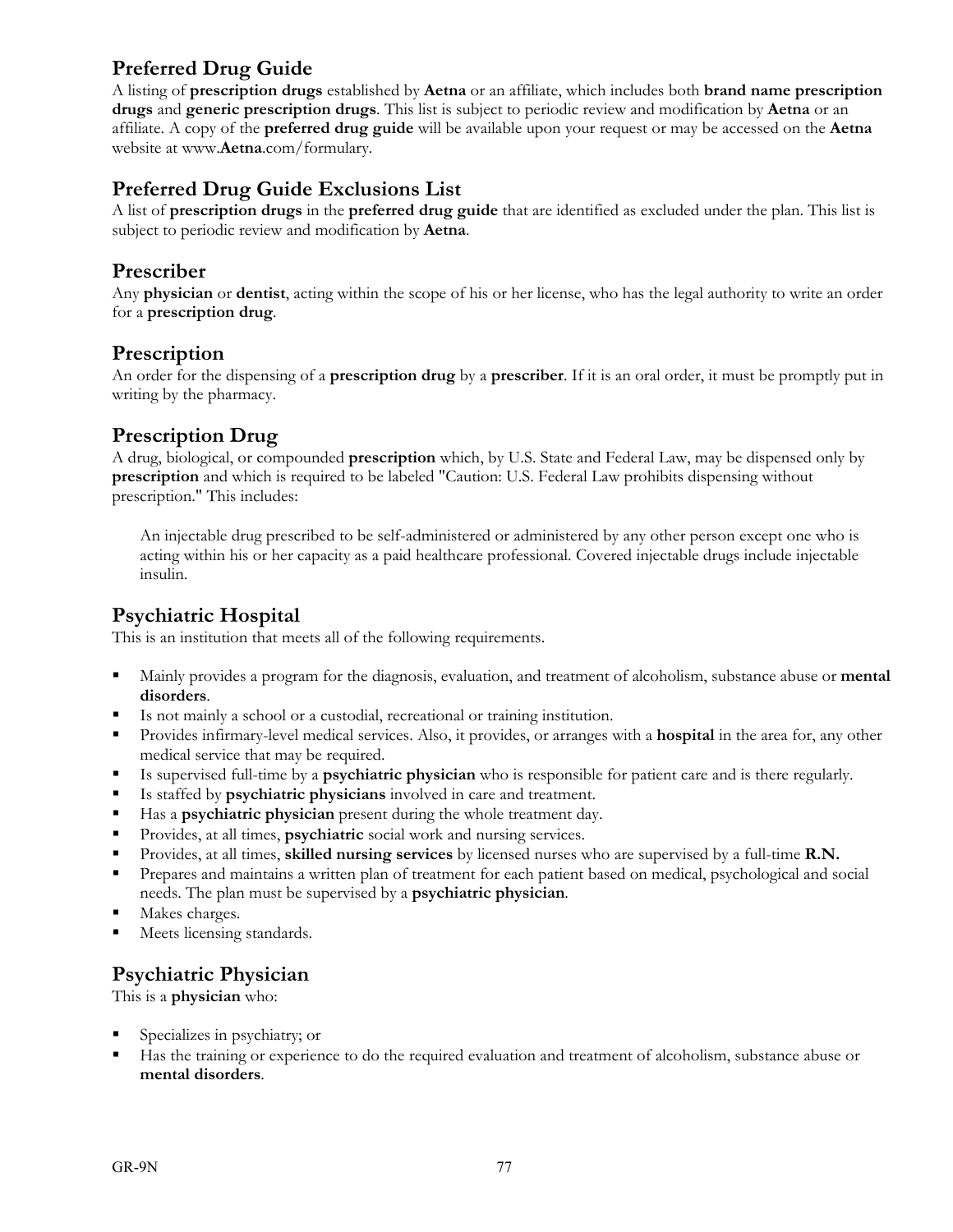# **R***(GR-9N-34-090-01)*

## **Recognized Charge** *(GR-9N-34-090-01)*

The **covered expense** is only that part of a charge which is the **recognized charge**.

As to medical, vision and hearing expenses, the **recognized charge** for each service or supply is the lesser of:

- What the provider bills or submits for that service or supply; and
- For professional services and other services or supplies not mentioned below:
	- the 80th percentile of the Prevailing Charge Rate;

for the Geographic Area where the service is furnished.

As to **prescription drug** expenses, the **recognized charge** for each service or supply is the lesser of:

- What the provider bills or submits for that service or supply; and
- 110% of the **Average Wholesale Price (AWP)** or other similar resource. **Average Wholesale Price (AWP)** is the current average wholesale price of a **prescription drug** listed in the Medi-Span weekly price updates (or any other similar publication chosen by **Aetna**).

If **Aetna** has an agreement with a provider (directly, or indirectly through a third party) which sets the rate that **Aetna** will pay for a service or supply, then the **recognized charge** is the rate established in such agreement.

**Aetna** may also reduce the **recognized charge** by applying **Aetna** Reimbursement Policies. **Aetna** Reimbursement Policies address the appropriate billing of services, taking into account factors that are relevant to the cost of the service such as:

- the duration and complexity of a service;
- whether multiple procedures are billed at the same time, but no additional overhead is required;
- whether an assistant surgeon is involved and necessary for the service;
- **i** if follow up care is included;
- whether there are any other characteristics that may modify or make a particular service unique; and
- when a charge includes more than one claim line, whether any services described by a claim line are part of or incidental to the primary service provided.

**Aetna** Reimbursement Policies are based on **Aetna's** review of: the policies developed for Medicare; the generally accepted standards of medical and dental practice, which are based on credible scientific evidence published in peerreviewed literature generally recognized by the relevant medical or dental community or which is otherwise consistent with **physician** or dental specialty society recommendations; and the views of **physicians** and dentists practicing in the relevant clinical areas. **Aetna** uses a commercial software package to administer some of these policies.

As used above, Geographic Area and Prevailing Charge Rates are defined as follows:

- Geographic Area: This means an expense area grouping defined by the first three digits of the U.S. Postal Service zip codes. If the volume of charges in a single three digit zip code is sufficient to produce a statistically valid sample, an expense area is made up of a single three digit zip code. If the volume of charges is not sufficient to produce a statistically valid sample, two or more three digit zip codes are grouped to produce a statistically valid sample. When it is necessary to group three digit zip codes, the grouping never crosses state lines.
- Prevailing Charge Rates: These are rates reported by FAIR Health, a nonprofit company, in their database. FAIR Health reviews and, if necessary, changes these rates periodically. **Aetna** updates its systems with these changes within 180 days after receiving them from FAIR Health.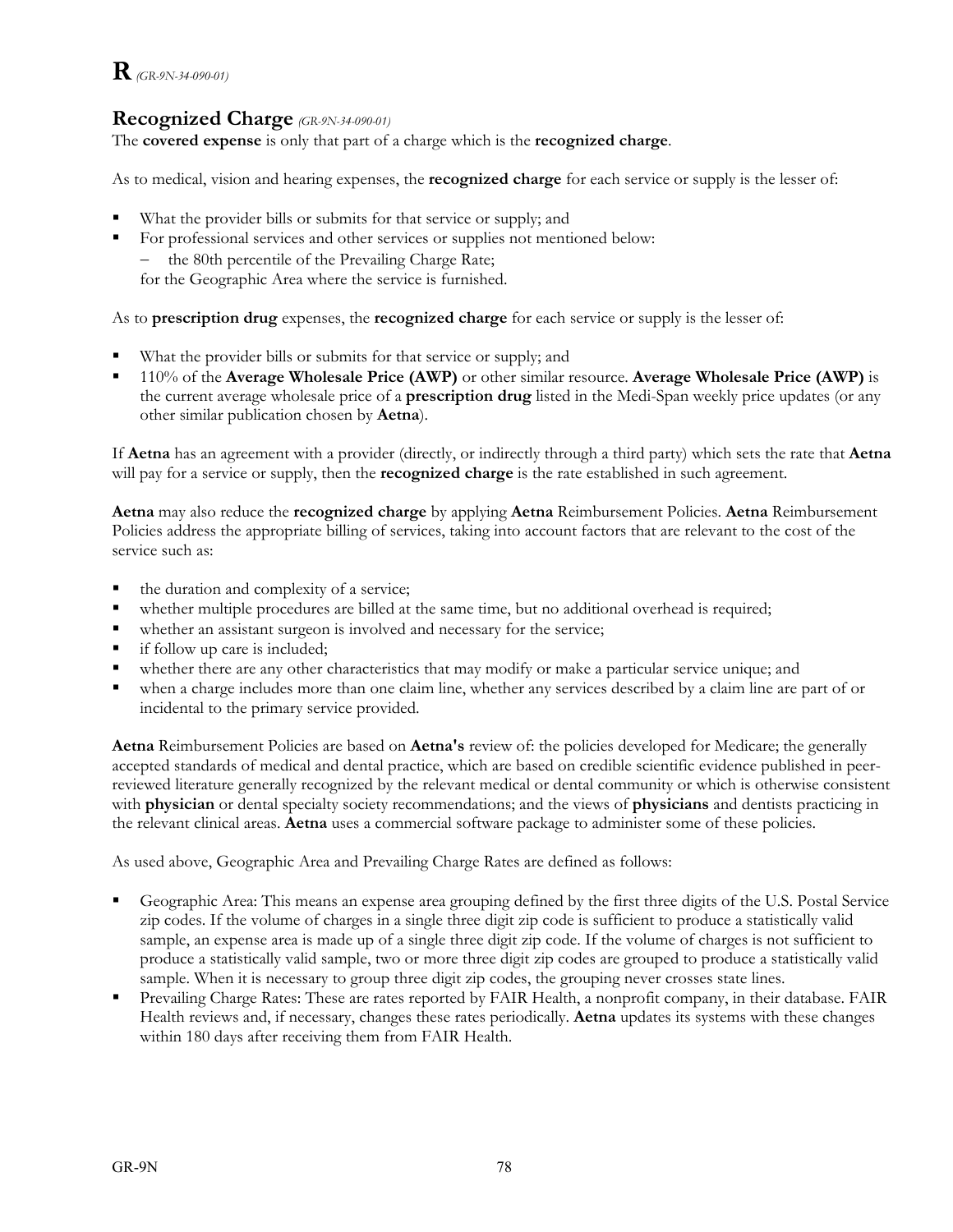#### **Important Note**

**Aetna** periodically updates its systems with changes made to the Prevailing Charge Rates.

*What this means to you* is that the **recognized charge** is based on the version of the rates that is in use by **Aetna** on the date that the service or supply was provided.

#### **Additional Information**

**Aetna's** website aetna.com may contain additional information which may help you determine the cost of a service or supply. Log on to **Aetna** Navigator to access the "Estimate the Cost of Care" feature. Within this feature, view our "Cost of Care" and "Member Payment Estimator" tools, or contact our Customer Service Department for assistance.

#### **Rehabilitation Facility**

A facility, or a distinct part of a facility which provides **rehabilitative services**, meets any licensing or certification standards established by the jurisdiction where it is located, and makes charges for its services.

#### **Rehabilitative Services**

The combined and coordinated use of medical, social, educational and vocational measures for training or retraining if you are disabled by **illness** or **injury**.

#### **Residential Treatment Facility (Alcoholism and Substance Abuse)**

This is an institution that meets all of the following requirements:

- On-site licensed **Behavioral Health Provider** 24 hours per day/7 days a week.
- **Provides a comprehensive patient assessment (preferably before admission, but at least upon admission).**
- Is admitted by a **Physician**.
- Has access to necessary medical services 24 hours per day/7 days a week.
- If the member requires **detoxification** services, must have the availability of on-site medical treatment 24 hours per day/7days a week, which must be actively supervised by an attending **Physician**.
- **Provides living arrangements that foster community living and peer interaction that are consistent with** developmental needs.
- Offers group therapy sessions with at least an RN or Masters-Level Health Professional.
- Has the ability to involve family/support systems in therapy (required for children and adolescents; encouraged for adults).
- Provides access to at least weekly sessions with a **Psychiatrist** or psychologist for individual psychotherapy.
- Has peer oriented activities.
- Services are managed by a licensed **Behavioral Health Provider** who, while not needing to be individually contracted, needs to (1) meet the **Aetna** credentialing criteria as an individual practitioner, and (2) function under the direction/supervision of a licensed psychiatrist (Medical Director).
- Has individualized active treatment plan directed toward the alleviation of the impairment that caused the admission.
- Provides a level of skilled intervention consistent with patient risk.
- Meets any and all applicable licensing standards established by the jurisdiction in which it is located.
- Is not a wilderness treatment program (whether or not the program is part of a licensed residential treatment facility, or otherwise licensed institution), educational services, schooling or any such related or similar program, including therapeutic programs within a school setting.
- Ability to assess and recognize withdrawal complications that threaten life or bodily functions and to obtain needed services either on site or externally.
- 24-hours perday/7 days a week supervision by a **physician** with evidence of close and frequent observation.
- On-site, licensed **Behavioral Health Provider**, medical or **substance abuse** professionals 24 hours per day/7 days a week.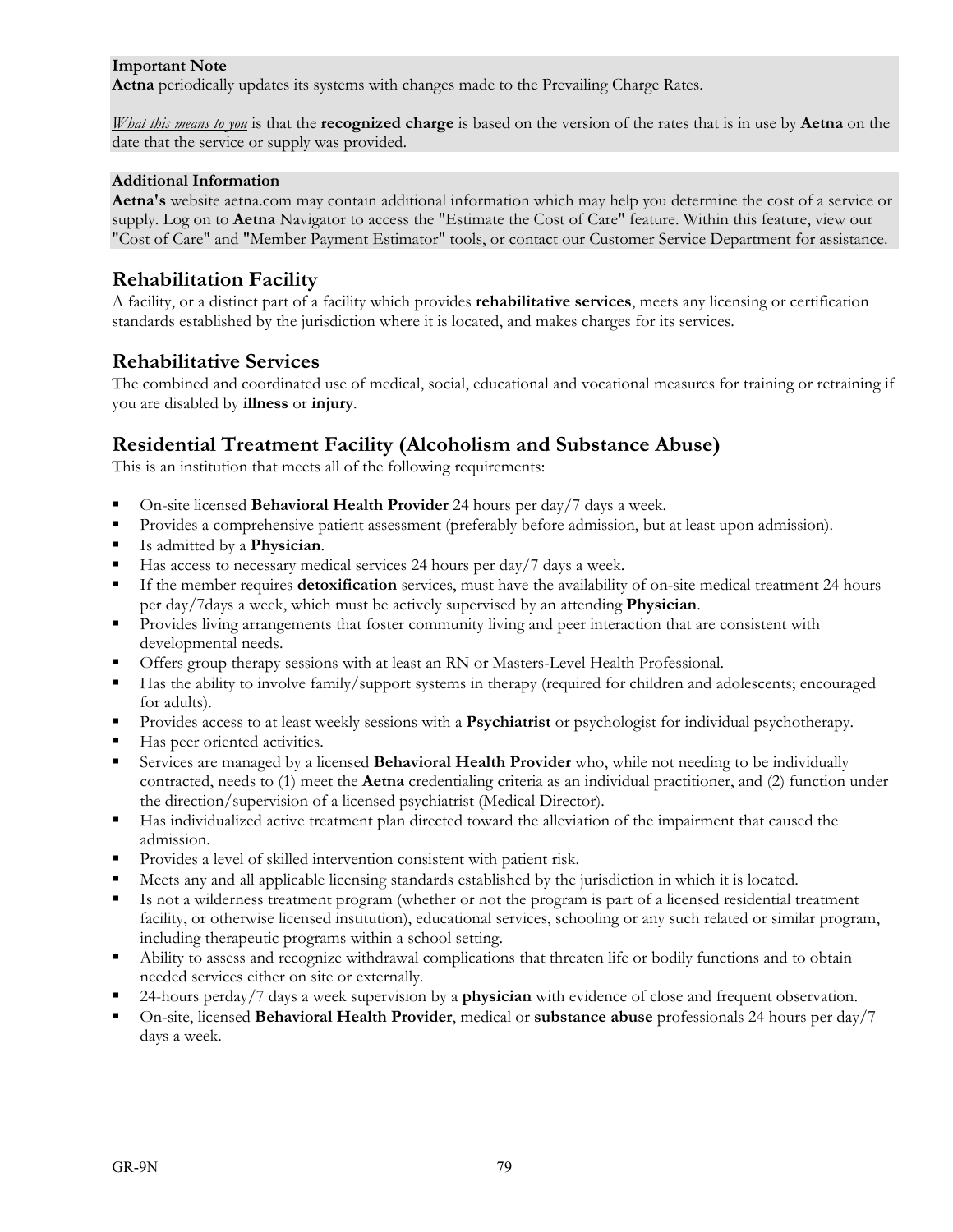# **Residential Treatment Facility (Mental Disorders)**

This is an institution that meets all of the following requirements:

- On-site licensed **Behavioral Health Provider** 24 hours per day/7 days a week.
- **Provides a comprehensive patient assessment (preferably before admission, but at least upon admission).**
- Is admitted by a **Physician**.
- Has access to necessary medical services 24 hours per day/7 days a week.
- **Provides living arrangements that foster community living and peer interaction that are consistent with** developmental needs.
- Offers group therapy sessions with at least an RN or Masters-Level Health Professional.
- Has the ability to involve family/support systems in therapy (required for children and adolescents; encouraged for adults).
- Provides access to at least weekly sessions with a **Psychiatrist** or psychologist for individual psychotherapy.
- Has peer oriented activities.
- Services are managed by a licensed **Behavioral Health Provider** who, while not needing to be individually contracted, needs to (1) meet the **Aetna** credentialing criteria as an individual practitioner, and (2) function under the direction/supervision of a licensed psychiatrist (Medical Director).
- Has individualized active treatment plan directed toward the alleviation of the impairment that caused the admission.
- Provides a level of skilled intervention consistent with patient risk.
- Meets any and all applicable licensing standards established by the jurisdiction in which it is located.
- Is not a Wilderness Treatment Program or any such related or similar program, school and/or education service.

# **R.N.**

A registered nurse.

# **Room and Board**

Charges made by an institution for **room and board** and other **medically necessary** services and supplies. The charges must be regularly made at a daily or weekly rate.



# **Self-injectable Drug(s)**

**Prescription drugs** that are intended to be self-administered by injection to a specific part of the body to treat medical conditions.

## **Semi-Private Room Rate**

The **room and board** charge that an institution applies to the most beds in its semi-private rooms with 2 or more beds. If there are no such rooms, **Aetna** will figure the rate based on the rate most commonly charged by similar institutions in the same geographic area.

## **Skilled Nursing Facility**

An institution that meets all of the following requirements:

 It is licensed to provide, and does provide, the following on an inpatient basis for persons convalescing from **illness** or **injury**:

- Professional nursing care by an **R.N.**, or by a **L.P.N.** directed by a full-time **R.N.**; and
- Physical restoration services to help patients to meet a goal of self-care in daily living activities.
- Provides 24 hour a day nursing care by licensed nurses directed by a full-time **R.N.**

Is supervised full-time by a **physician** or an **R.N.**

- Keeps a complete medical record on each patient.
- Has a utilization review plan.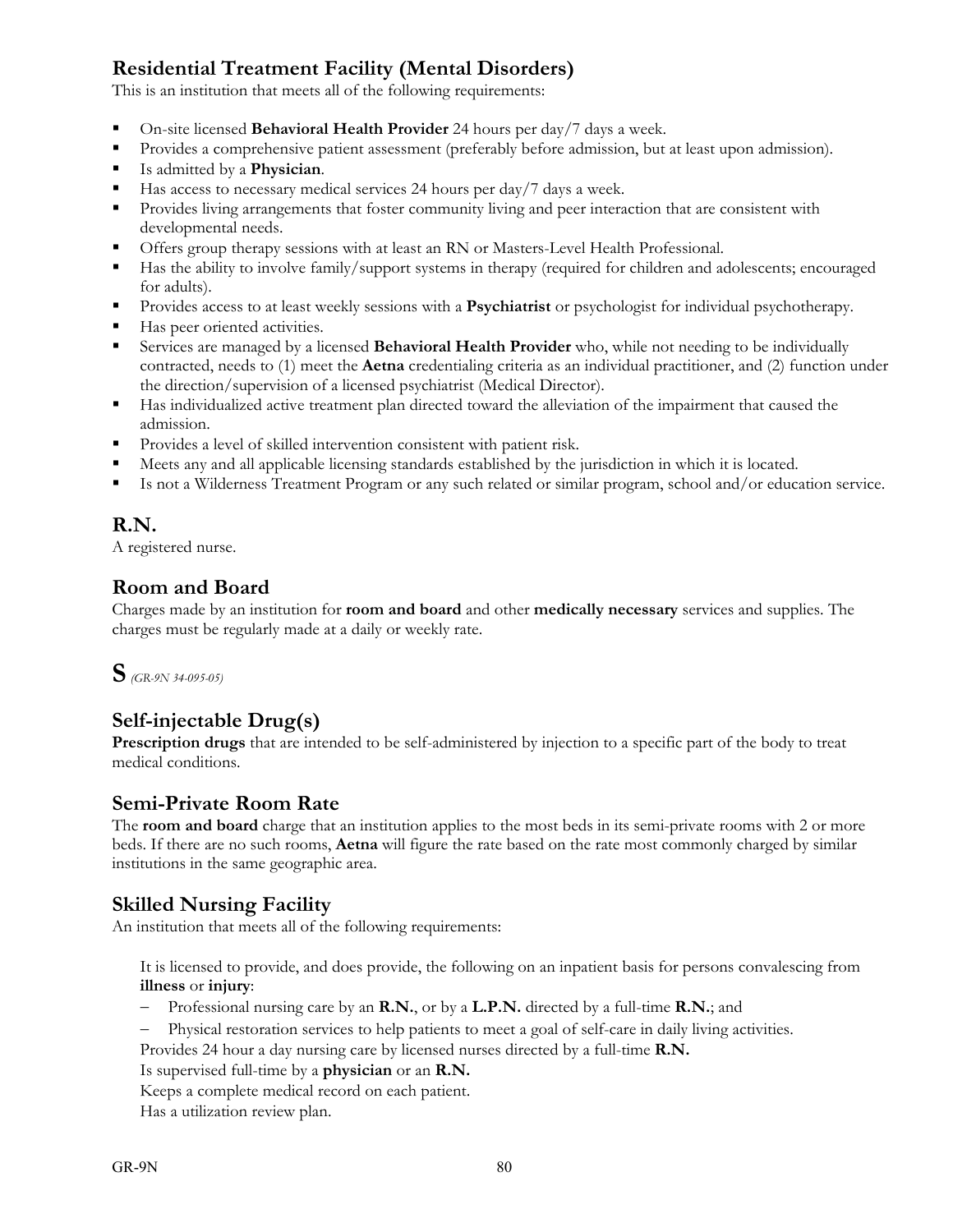Is not mainly a place for rest, for the aged, for drug addicts, for alcoholics, for mental retardates, for custodial or educational care, or for care of **mental disorder**s.

Charges patients for its services.

An institution or a distinct part of an institution that meets all of the following requirements:

- It is licensed or approved under state or local law.
- Is primarily engaged in providing skilled nursing care and related services for residents who require medical or nursing care, or rehabilitation services for the rehabilitation of injured, disabled, or sick persons.

Qualifies as a **skilled nursing facility** under U.S. Medicare or as an institution accredited by**:**

- The Joint Commission on Accreditation of Health Care Organizations;
- The Bureau of **Hospitals** of the American Osteopathic Association; or
- The Commission on the Accreditation of Rehabilitative Facilities

**Skilled nursing facilities** also include rehabilitation **hospitals** (all levels of care, e.g. acute) and portions of a **hospital** designated for skilled or **rehabilitation services**.

**Skilled nursing facility** does not include:

Institutions which provide only:

- Minimal care;
- Custodial care services;
- Ambulatory; or
- Part-time care services.

 Institutions which primarily provide for the care and treatment of alcoholism, **substance abuse** or **mental disorders**.

## **Skilled Nursing Services**

Services that meet all of the following requirements:

- The services require medical or paramedical training.
- The services are rendered by an **R.N.** or **L.P.N.** within the scope of his or her license.
- The services are not custodial.

#### **Specialist**

A **physician** who practices in any generally accepted medical or surgical sub-specialty.

## **Specialty Care**

Health care services or supplies that require the services of a **specialist**.

#### **Stay**

A full-time inpatient confinement for which a **room and board** charge is made.

## **Step Therapy**

A form of **precertification** under which certain **prescription drugs** will be excluded from coverage, unless a firstline therapy drug(s) is used first by you. The list of step-therapy drugs is subject to change by **Aetna** or an affiliate. An updated copy of the list of drugs subject to **step therapy** shall be available upon request by you or may be accessed on the **Aetna** website at www.**Aetna**.com/formulary.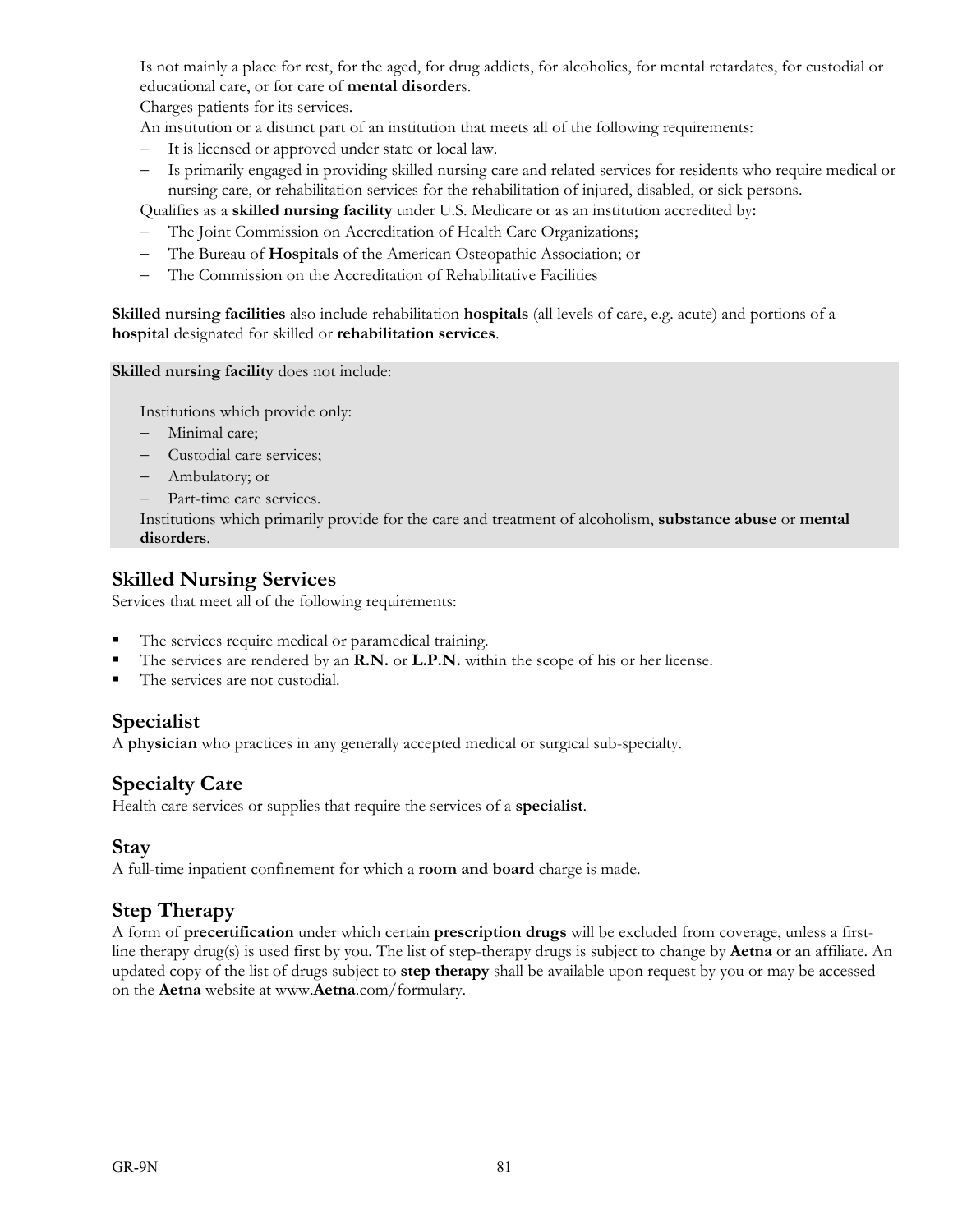## **Substance Abuse**

This is a physical or psychological dependency, or both, on a controlled substance or alcohol agent (These are defined on Axis I in the Diagnostic and Statistical Manual of **Mental Disorders** (DSM) published by the American Psychiatric Association which is current as of the date services are rendered to you or your covered dependents.) This term does not include conditions not attributable to a **mental disorder** that are a focus of attention or treatment (the V codes on Axis I of DSM); an addiction to nicotine products, food or caffeine intoxication.

### **Surgery Center**

A freestanding ambulatory surgical facility that meets all of the following requirements:

- Meets licensing standards.
- Is set up, equipped and run to provide general surgery.
- Charges for its services.
- Is directed by a staff of **physicians**. At least one of them must be on the premises when surgery is performed and during the recovery period.
- Has at least one certified anesthesiologist at the site when surgery requiring general or spinal anesthesia is performed and during the recovery period.
- **Extends surgical staff privileges to:** 
	- **Physicians** who practice surgery in an area **hospital**; and
	- **Dentists** who perform oral surgery.
- Has at least 2 operating rooms and one recovery room.
- **Provides, or arranges with a medical facility in the area for, diagnostic x-ray and lab services needed in connection** with surgery.
- Does not have a place for patients to **stay** overnight.
- Provides, in the operating and recovery rooms, full-time **skilled nursing services** directed by an **R.N.**
- Is equipped and has trained staff to handle **emergency medical conditions**.

Must have all of the following:

- A **physician** trained in cardiopulmonary resuscitation; and
- A defibrillator; and
- A tracheotomy set; and
- A blood volume expander.
- Has a written agreement with a **hospital** in the area for immediate emergency transfer of patients.
- Written procedures for such a transfer must be displayed and the staff must be aware of them.
- Provides an ongoing quality assurance program. The program must include reviews by **physicians** who do not own or direct the facility.
- Keeps a medical record on each patient.

**T***(GR-9N 34-100-02)*

## **Terminally Ill (Hospice Care)**

**Terminally ill** means a medical prognosis of 6 months or less to live.

# **Therapeutic Drug Class**

A group of drugs or medications that have a similar or identical mode of action or exhibit similar or identical outcomes for the treatment of a disease or **injury**.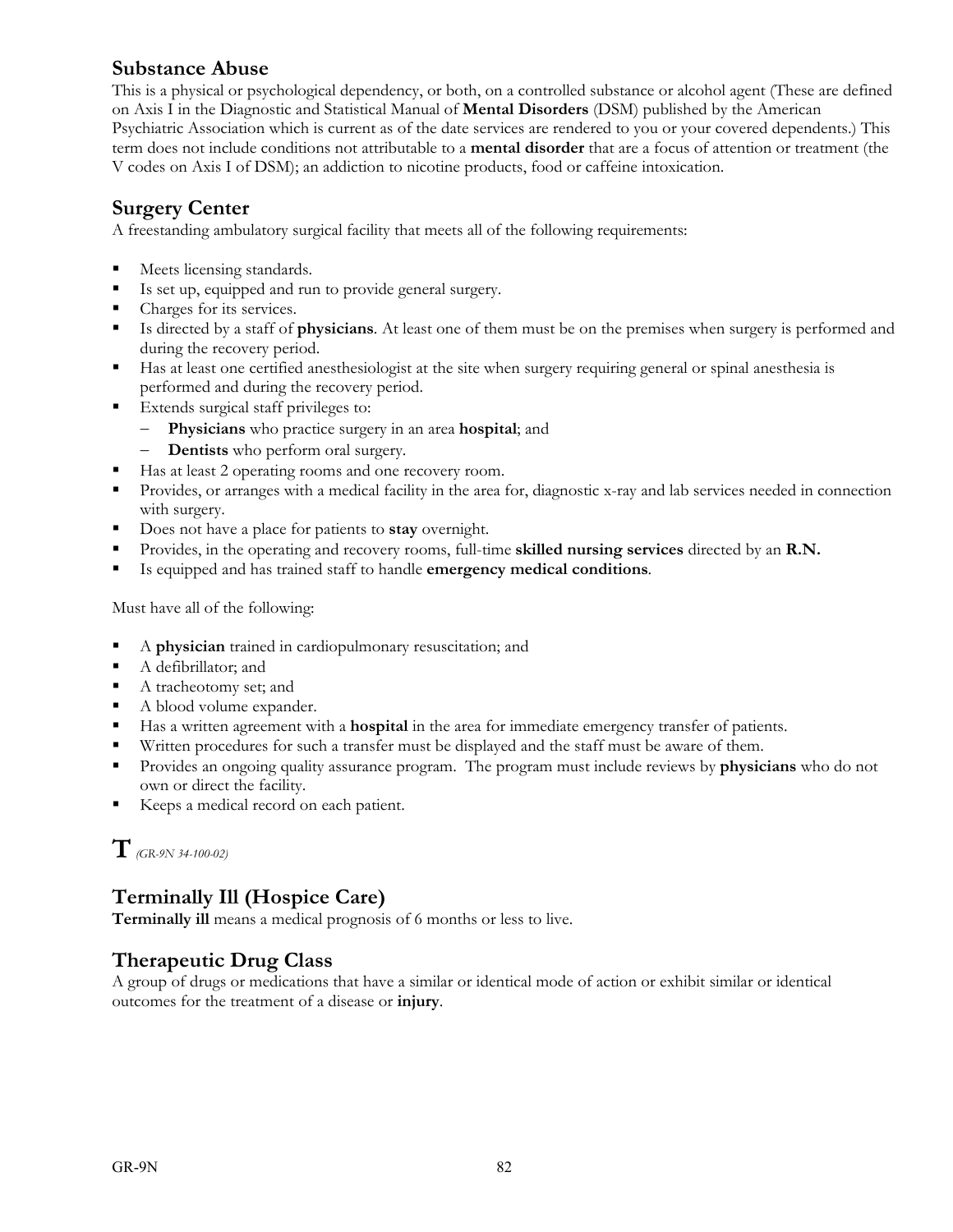# **Urgent Admission**

A **hospital** admission by a **physician** due to:

- The onset of or change in an **illness**; or
- The diagnosis of an **illness**; or
- An **injury**.
- The condition, while not needing an **emergency admission**, is severe enough to require confinement as an inpatient in a **hospital** within 2 weeks from the date the need for the confinement becomes apparent.

# **Urgent Care Provider**

This is:

- A freestanding medical facility that meets all of the following requirements.
	- Provides unscheduled medical services to treat an **urgent condition** if the person's **physician** is not reasonably available.
	- Routinely provides ongoing unscheduled medical services for more than 8 consecutive hours.
	- Makes charges.
	- Is licensed and certified as required by any U.S. state or federal law or regulation.
	- Keeps a medical record on each patient.
	- Provides an ongoing quality assurance program. This includes reviews by **physicians** other than those who own or direct the facility.
	- Is run by a staff of **physicians**. At least one **physician** must be on call at all times.
	- Has a full-time administrator who is a licensed **physician**.
- **A physician**'s office, but only one that has contracted with **Aetna** to provide urgent care.

It is not the emergency room or outpatient department of a **hospital**.

# **Urgent Condition**

This means a sudden **illness**; **injury**; or condition; that:

- Is severe enough to require prompt medical attention to avoid serious deterioration of your health;
- Includes a condition which would subject you to severe pain that could not be adequately managed without urgent care or treatment;
- Does not require the level of care provided in the emergency room of a hospital; and
- Requires immediate outpatient medical care that cannot be postponed until your physician becomes reasonably available.

#### **Confidentiality Notice**

Aetna considers personal information to be confidential and has policies and procedures in place to protect it against unlawful use and disclosure. By "personal information," we mean information that relates to a member's physical or mental health or condition, the provision of health care to the member, or payment for the provision of health care or disability or life benefits to the member. Personal information does not include publicly available information or information that is available or reported in a summarized or aggregate fashion but does not identify the member.

When necessary or appropriate for your care or treatment, the operation of our health, disability or life insurance plans, or other related activities, we use personal information internally, share it with our affiliates, and disclose it to health care providers (doctors, dentists, pharmacies, hospitals and other caregivers), payors (health care provider organizations, employers who sponsor self-funded health plans or who share responsibility for the payment of benefits, and others who may be financially responsible for payment for the services or benefits you receive under your plan), other insurers, third party administrators, vendors, consultants, government authorities, and their respective agents. These parties are required to keep personal information confidential as provided by applicable law.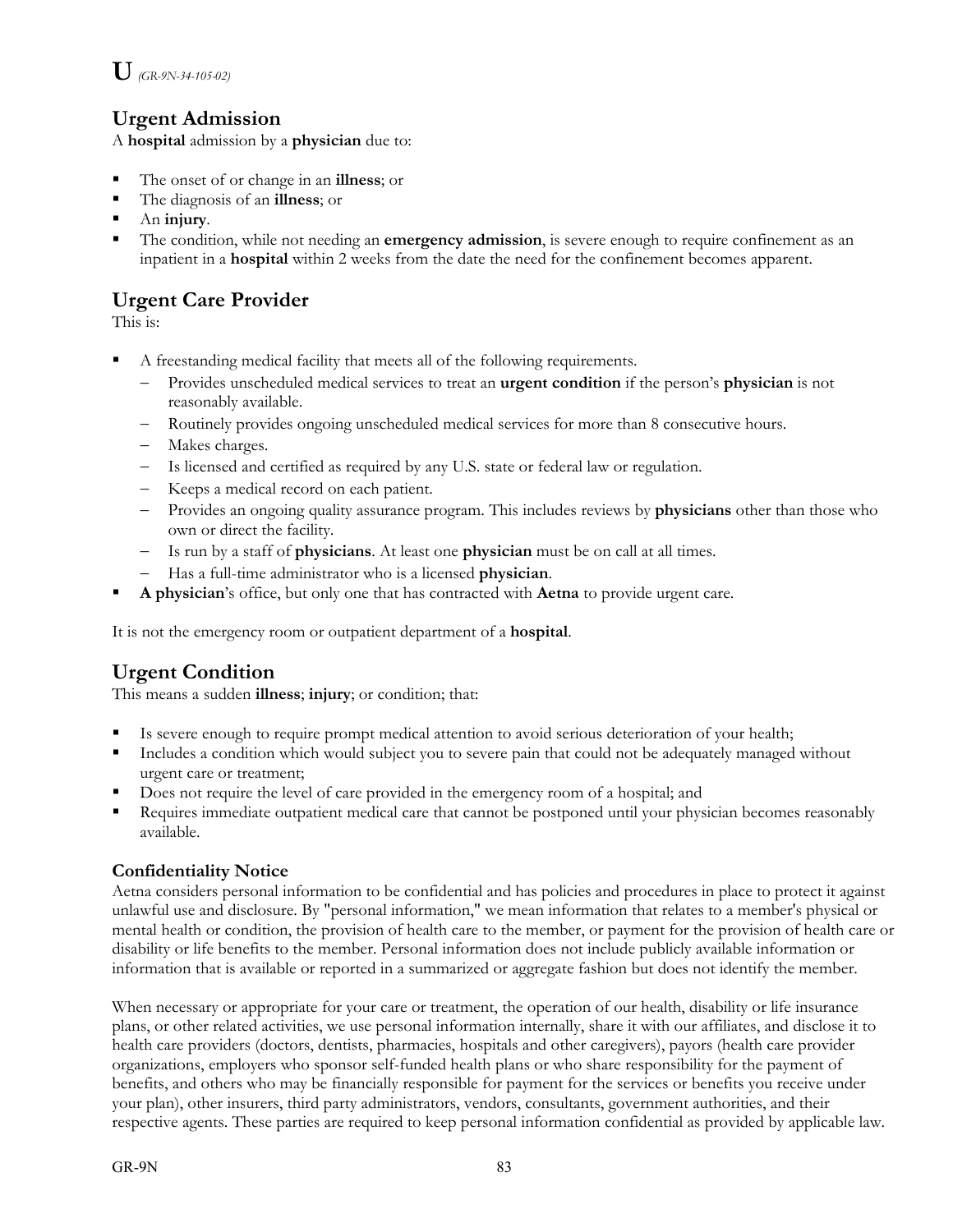In our health plans, participating network providers are also required to give you access to your medical records within a reasonable amount of time after you make a request.

Some of the ways in which personal information is used include claim payment; utilization review and management; medical necessity reviews; coordination of care and benefits; preventive health, early detection, vocational rehabilitation and disease and case management; quality assessment and improvement activities; auditing and antifraud activities; performance measurement and outcomes assessment; health, disability and life claims analysis and reporting; health services, disability and life research; data and information systems management; compliance with legal and regulatory requirements; formulary management; litigation proceedings; transfer of policies or contracts to and from other insurers, HMOs and third party administrators; underwriting activities; and due diligence activities in connection with the purchase or sale of some or all of our business. We consider these activities key for the operation of our health, disability and life plans. To the extent permitted by law, we use and disclose personal information as provided above without member consent. However, we recognize that many members do not want to receive unsolicited marketing materials unrelated to their health, disability and life benefits. We do not disclose personal information for these marketing purposes unless the member consents. We also have policies addressing circumstances in which members are unable to give consent.

To obtain a copy of our Notice of Privacy Practices, which describes in greater detail our practices concerning use and disclosure of personal information, please call the toll-free Member Services number on your ID card or visit our Internet site at www.aetnainternational.com.

#### **Statement of Rights under the U.S. Newborns' and Mothers' Health Protection Act**

Under U.S. federal law, group health plans and health insurance issuers offering group health insurance coverage generally may not restrict benefits for any hospital length of stay in connection with childbirth for the mother or newborn child to less than 48 hours following a vaginal delivery, or less than 96 hours following a delivery by cesarean section. However, the plan or issuer may pay for a shorter stay if the attending provider (e.g., your physician, nurse midwife, or physician assistant), after consultation with the mother, discharges the mother or newborn earlier.

Also, under U.S. federal law, plans and issuers may not set the level of benefits or out-of-pocket costs so that any later portion of the 48-hour (or 96-hour) stay is treated in a manner less favorable to the mother or newborn than any earlier portion of the stay.

In addition, a plan or issuer may not, under U.S. federal law, require that you, your physician, or other health care provider obtain authorization for prescribing a length of stay of up to 48 hours (or 96 hours). However, you may be required to obtain precertification for any days of confinement that exceeds 48 hours (or 96 hours). For information on precertification, contact your plan administrator.

#### **Notice Regarding the U.S. Women's Health and Cancer Rights Act**

Under this health plan, as required by the Women's Health and Cancer Rights Act of 1998, coverage will be provided to a person who is receiving benefits in connection with a mastectomy and who elects breast reconstruction in connection with the mastectomy for:

- (1) all stages of reconstruction of the breast on which a mastectomy has been performed;
- (2) surgery and reconstruction of the other breast to produce a symmetrical appearance;
- (3) prostheses; and
- (4) treatment of physical complications of all stages of mastectomy, including lymphedemas.

This coverage will be provided in consultation with the attending physician and the patient, and will be provided in accordance with the plan design, limitations, copays, deductibles, and referral requirements, if any, as outlined in your plan documents.

If you have any questions about our coverage of mastectomies and reconstructive surgery, please contact the Member Services number on your ID card.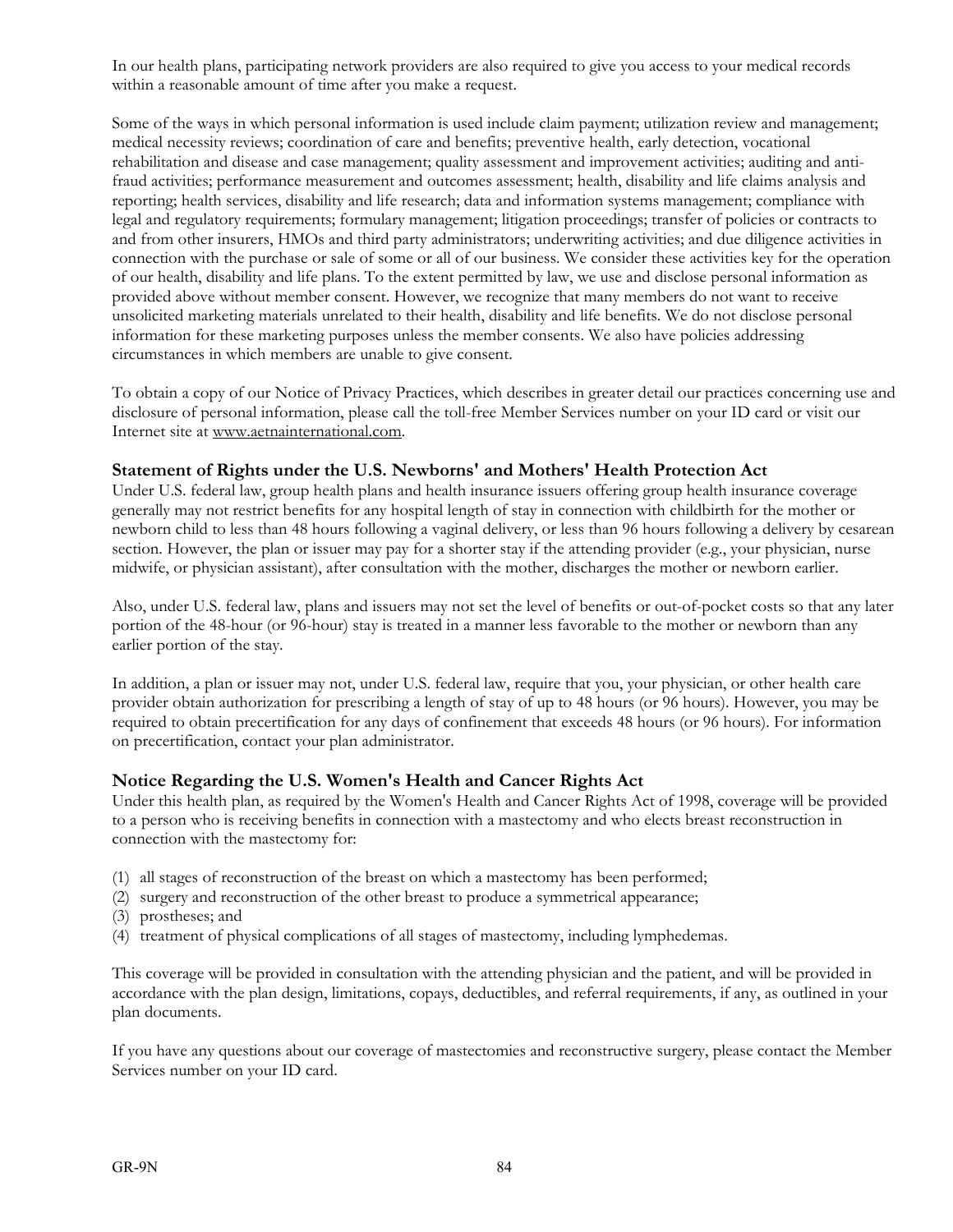For more information, you can visit this U.S. Department of Health and Human Services website, http://www.cms.gov/home/regsguidance.asp, and this U.S. Department of Labor website, http://www.dol.gov/ebsa/consumer\_info\_health.html.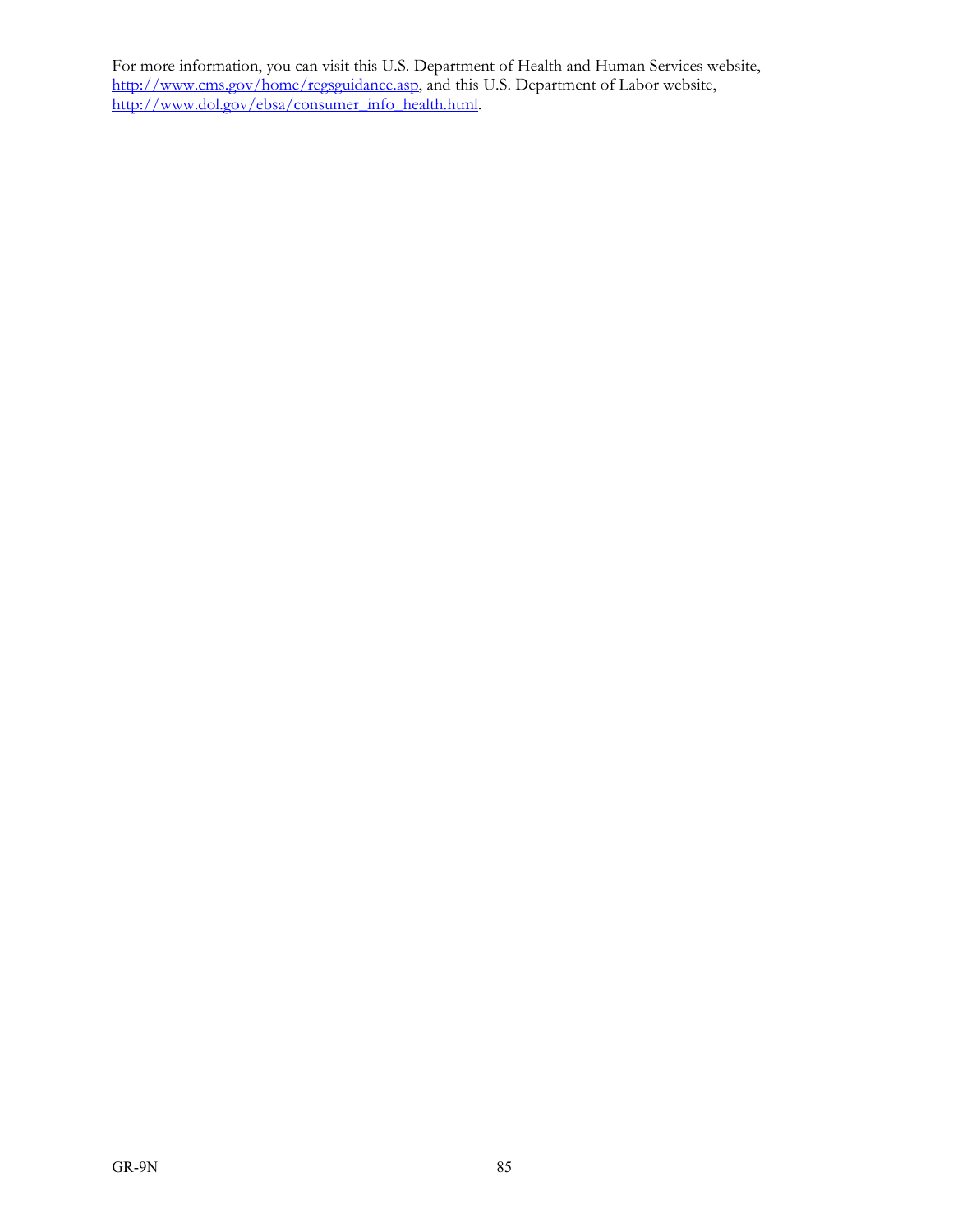#### **Continuation of Coverage During an Approved Leave of Absence Granted to Comply With Federal Law**

This continuation of coverage section applies only for the period of any approved family or medical leave (approved FMLA leave) required by Family and Medical Leave Act of 1993 (FMLA). If your Employer grants you an approved FMLA leave for a period in excess of the period required by FMLA, any continuation of coverage during that excess period will be subject to prior written agreement between Aetna and your Employer.

If your Employer grants you an approved FMLA leave in accordance with FMLA, you may, during the continuance of such approved FMLA leave, continue Health Expense Benefits for you and your eligible dependents.

At the time you request the leave, you must agree to make any contributions required by your Employer to continue coverage. Your Employer must continue to make premium payments.

If Health Expense Benefits has reduction rules applicable by reason of age or retirement, Health Expense Benefits will be subject to such rules while you are on FMLA leave.

Coverage will not be continued beyond the first to occur of:

- The date you are required to make any contribution and you fail to do so.
- The date your Employer determines your approved FMLA leave is terminated.
- The date the coverage involved discontinues as to your eligible class. However, coverage for health expenses may be available to you under another plan sponsored by your Employer.

Any coverage being continued for a dependent will not be continued beyond the date it would otherwise terminate.

If Health Expense Benefits terminate because your approved FMLA leave is deemed terminated by your Employer, you may, on the date of such termination, be eligible for Continuation Under Federal Law on the same terms as though your employment terminated, other than for gross misconduct, on such date. If the group contract provides any other continuation of coverage (for example, upon termination of employment, death, divorce or ceasing to be a defined dependent), you (or your eligible dependents) may be eligible for such continuation on the date your Employer determines your approved FMLA leave is terminated or the date of the event for which the continuation is available.

If you acquire a new dependent while your coverage is continued during an approved FMLA leave, the dependent will be eligible for the continued coverage on the same terms as would be applicable if you were actively at work, not on an approved FMLA leave.

If you return to work for your Employer following the date your Employer determines the approved FMLA leave is terminated, your coverage under the group contract will be in force as though you had continued in active employment rather than going on an approved FMLA leave provided you make request for such coverage within 31 days of the date your Employer determines the approved FMLA leave to be terminated. If you do not make such request within 31 days, coverage will again be effective under the group contract only if and when Aetna gives its written consent.

If any coverage being continued terminates because your Employer determines the approved FMLA leave is terminated, any Conversion Privilege will be available on the same terms as though your employment had terminated on the date your Employer determines the approved FMLA leave is terminated.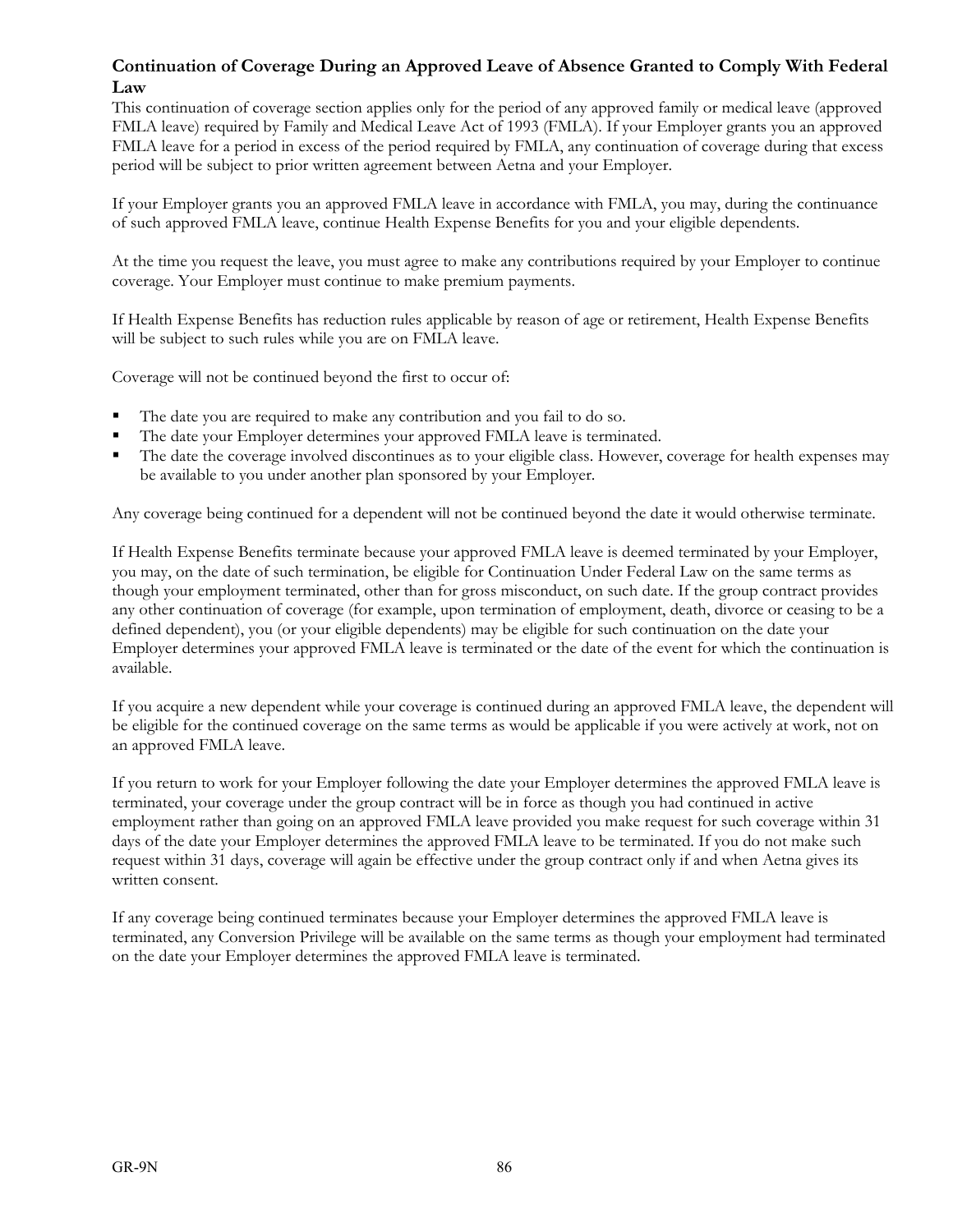# **GLOBAL EMERGENCY ASSISTANCE PROGRAM One call, one standard for managing emergencies while traveling abroad**

Aetna International ® (AI) provides international travelers with access to global emergency assistance resources that are available through a single call 24 hours a day, 7 days a week. AI provides access to the following emergency assistance services:

- **Emergency or Urgent Medical Evacuation**: Evacuation services may be necessary if a member or eligible dependent develops an emergency or urgent medical situation requiring immediate attention and adequate medical facilities are not locally available. The plan will cover payment of medically supervised evacuations to the closest facility capable of providing appropriate care.
- **Medical Repatriation Coordination:** Following an evacuation, the plan will cover payment for a one way economy fare to either the member's point of origin or to the permanent residence, or, if appropriate, to a facility as defined by the plan if it is medically advisable following patient stabilization. This may include any medically supervised transportation or medical treatment administered en route.
- **Return of Mortal Remains**: The benefit covers obtaining the necessary clearances for cremation or the return of member's mortal remains in the event that the member dies while abroad, including coordination and planpayment of expenses associated with cremation or preparation and return of remains.
- **Return of Dependent Children**: A plan-paid one-way economy air fare to the child's permanent residence is covered when left unattended as a result of a member's accident or illness. Coverage for a qualified attendant will also be provided, if required.
- **Companion Travel Coordination**: Following an evacuation, if a member is alone and hospitalized for more than seven (7) days, a plan-paid economy round-trip air fare to the place of hospitalization is covered for one person chosen by the member.

**Convalescent Lodging Coverage:** "Convalescent hotel expenses" are covered after evacuation and release from the hospital for illnesses or injury until member is fit to fly to return to point of origin. Also coverage is provided for accommodations for a family member to accompany a patient under the age of 18 after evacuation for hospitalization and convalescence only.

**Medical necessity information (note from physician stating time period for convalescence) must be submitted with claims to support the length of time covered for convalescence.** Receipts for any/all of the covered travel and lodging expenses must be received within six months of the date of service in order to be considered for reimbursement.

#### **Exclusions:**

- Meals
- Personal care items (e.g., shampoo, deodorant, etc.)
- Telephone calls
- Ground transportation

## **Medical Assistance Services**

- **Pre-Trip Planning**: Assistance with up to date information either by email, fax or over the phone regarding required vaccinations, health risks, travel restrictions and weather conditions for worldwide destinations.
- **Medical, Dental and Pharmacy Referrals**: Members may request referrals to the most appropriate, nearby medical care resources, including preferred access to Aetna's network of medical providers.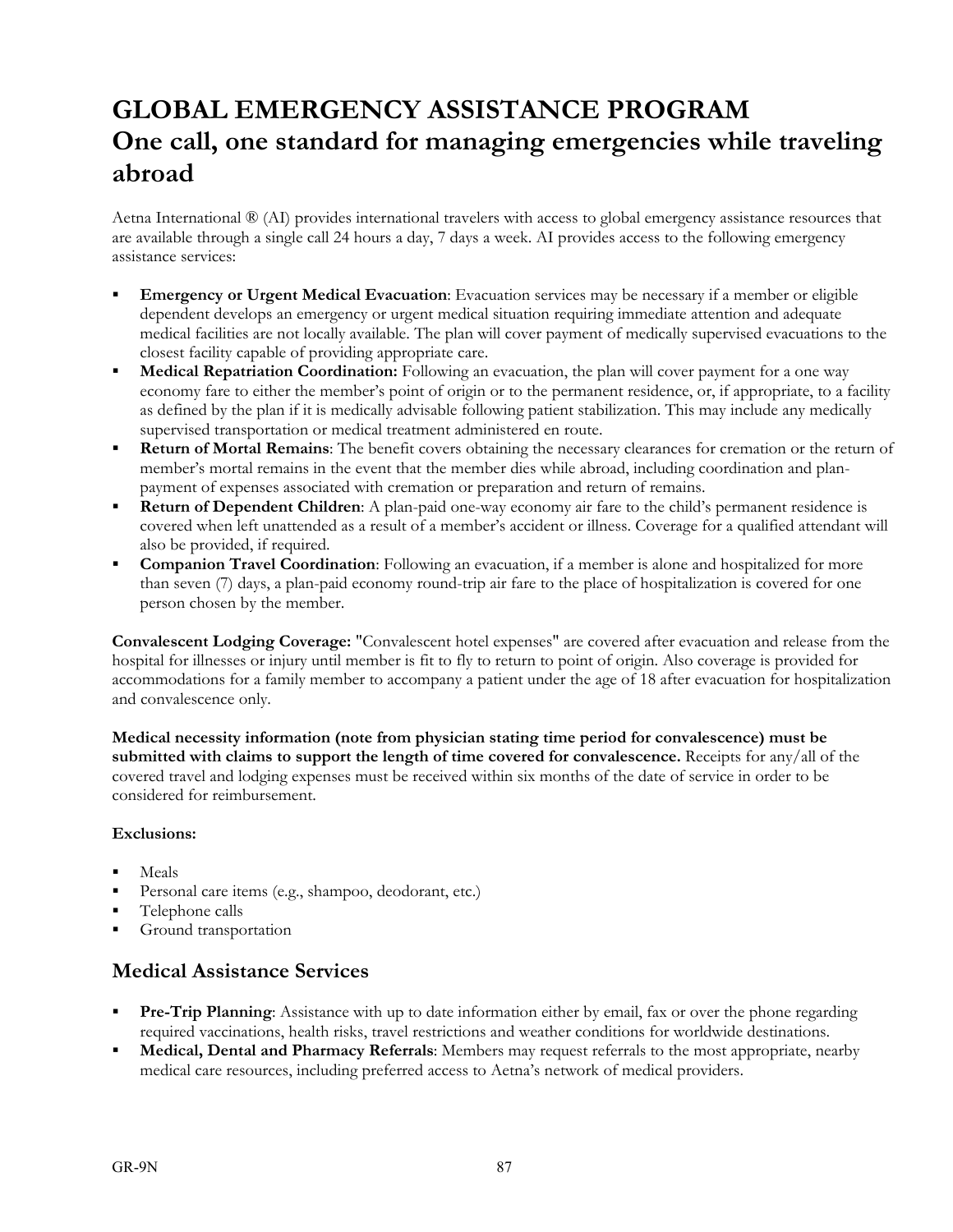- **Dispatch of Medicine, Vaccines**: Assistance is available to obtain prescription medicine, vaccines, when not locally available and when legally permissible, upon the written authorization of member's Primary Physician.
- **Dispatch of Physician/Nurse:** Dispatch to the member's location a physician or other healthcare professional to assist in determining the medical condition and suitability to travel of a Member who has been hospitalized.

**NOTE***: All evacuations, returns to residence after stabilization, and/or repatriations of mortal remains are coordinated by and subject to the prior approval of Aetna International.* 

#### **How To Take Advantage of Your Assista**n**ce Service Benefits:**

Call the Global Emergency Assistance number on your ID card at 1-877-242-5580 if you or your eligible dependents:

- have a medical concern or question;
- are hospitalized or are about to be hospitalized;
- are involved in an accident requiring medical treatment;
- are having difficulty locating medical care;
- **require translation services; or**
- have other serious difficulties while located abroad.

If the condition is an emergency, you or your eligible dependents should go immediately to the nearest physician or hospital without delay and then contact AI. While Aetna International will do everything reasonably possible to direct you or your eligible dependents to the most appropriate care available once a call has been initiated, they are not responsible for the availability, quantity, quality or result of any medical treatment you may receive, or your failure to obtain medical treatment.

Global Emergency Assistance is available through AI 24 hours a day, 7 days a week, 365 days a year using the same telephone number from anywhere in the world.

You or your eligible dependents must always provide your Policy name and number and your name and Identification Number as the individual through which this group coverage has been made available. If you are not the individual seeking assistance, your eligible dependents must also provide their name.

The nature of the illness, injury, medical problem or emergency in question and the type of help that is needed should be explained to our intake coordinators at AI.

#### **Expenses Not Covered Under the Global Emergency Assistance Program:**

The Global Emergency Assistance Program shall not be responsible for the cost of services or expenses arising from:

- Your or your eligible dependents' suicide, attempted suicide, or willful self-inflicted injury, sexually transmittable diseases, or the abuse of drugs or alcoholic drink;
- Your or your eligible dependents' taking part in military or police service operations;
- The commission of or attempting to commit an unlawful act; or
- Aviation, except where you or your eligible dependents fly as a passenger in an aircraft properly licensed to carry passengers (except the Military Aircraft Command of the United States or similar air transport service of other countries.)
- You or your eligible dependents:
	- traveling against the advice of a physician;
	- traveling for the purposes of obtaining medical treatment; or
- Non-emergency expenses for routine or minor medical problems, tests, and exams where there is no clear or significant risk of death or imminent serious injury or harm to you or your eligible dependents.
- A condition which would allow for treatment at a future date convenient to you or your eligible dependents and which does not require emergency evacuation.
- Incidental expenses, including but not limited to, accommodations and meals incurred in connection with an emergency evacuation.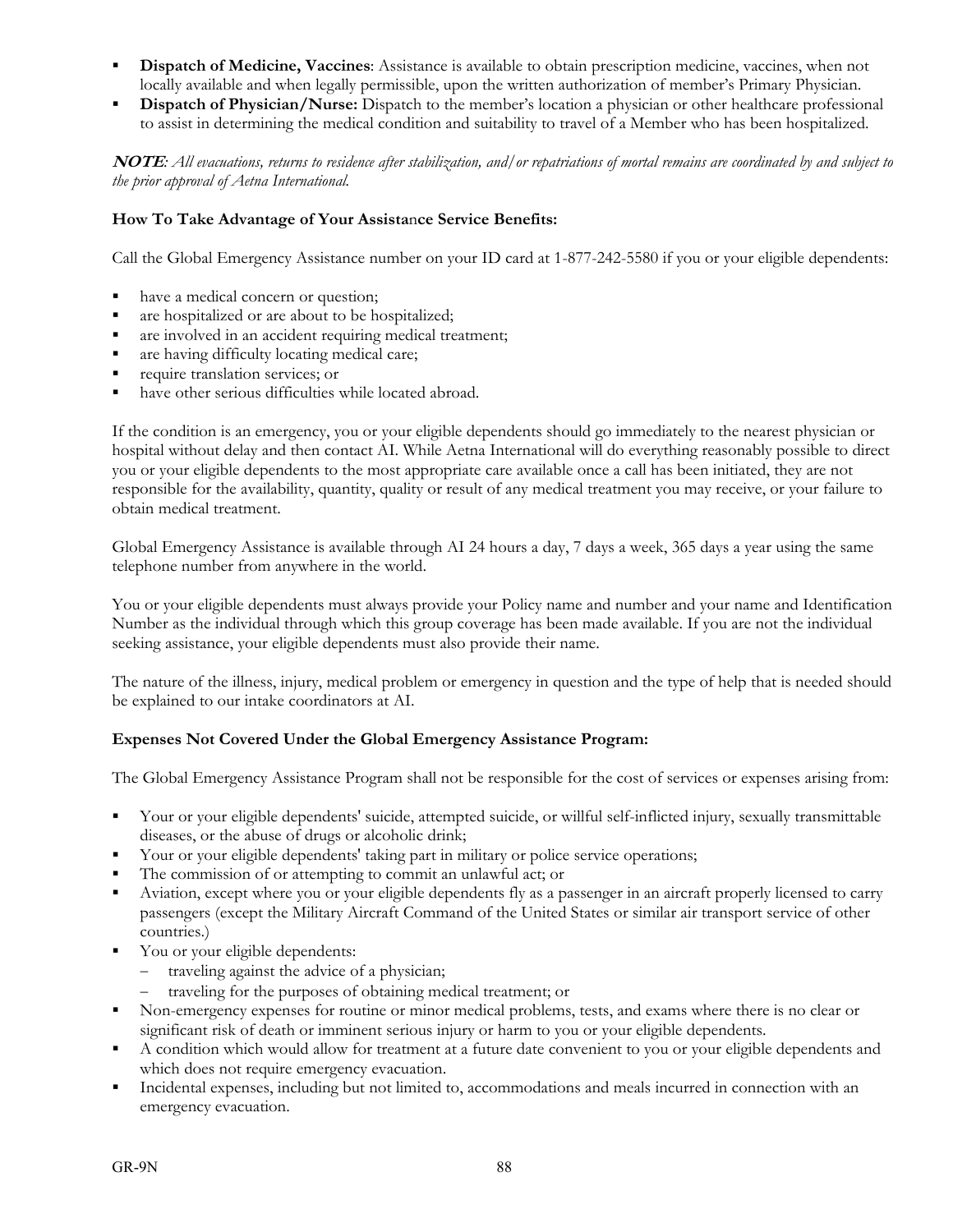- Local emergency transportation expenses, including ground ambulance fees for you and your eligible dependents' initial transportation to local hospitals.
- Mountaineering or rock climbing necessitating the use of guide ropes, potholing, ballooning, motor racing, speed contests, skydiving, hang gliding, parachuting, spelunking, heli-skiing, extreme skiing or bungee cord jumping, deep sea diving utilizing hard helmet with air hose attachments, racing of any kind other than on foot and all professional sports.

Failure to contact AI in a timely manner may invalidate your eligibility for payment of transportation expenses. In addition, if the evacuation method or destination goes outside the boundaries of this program description, it may invalidate payment of subsequent transportation expenses.

Any bills incurred by you or your eligible dependents relating to assistance services must be submitted to AI in order to obtain payment consideration.

Note: As used throughout this section, the term "emergency" shall be defined to mean a situation when, in the professional opinion of your physician, a clear and significant risk of death or imminent serious injury or harm to you or your eligible dependents exists.

# **On-line Global Health and Travel Information from HTH Worldwide**

Through an arrangement with HTH Worldwide (known as "HTH"), Aetna International ® (AI) can now offer you and your eligible dependents access to useful information specifically designed to help global employees and their families research and pursue quality health care virtually anywhere in the world. HTH is a leading provider of webbased health and travel information and services that are specifically tailored to help address the global needs of individuals living, working and traveling outside their home country.

By visiting the AI Member website **http://www.aetnainternational.com** you and your eligible dependents can access a suite of self-service, web based tools that may help you to be more self-reliant and better prepared for health related issues you may encounter during your international assignment.

Through AI's online Member Service Center, you will have access to the important resources described in the following section(s).

#### **What Types of Resources Are Available Through HTH?**

#### **Provider Community**

**International Provider Community** – A community of over 2,500 English-speaking, pre-identified physicians, dentists, psychologists and other allied health professionals who are located in over 120 countries and who represent 24 medical specialties recognized by the American Board of Medical Specialties.

Providers are selected based on their professional qualifications, clinical experience, hospital affiliations, language skills, continuing medical education, peer recommendations, and positive experience with expatriate patients. Handselected providers must also have one of the following: verified current American Board of Medical Specialties certification; verified current Royal Medical or Surgical College membership (from the United Kingdom, Ireland, Canada, Australia, or New Zealand); and/or recommendation by HTH Regional Physician Advisors (RPA), HTH Medical Staff, and/or HTH Recruitment Partner.

In addition to professional qualification information, provider profiles also include ancillary details, which are verified 6 times annually, such as:

- Practice address and contact details
- **Email address**
- $\blacksquare$  Language(s)
- Special Services (house calls, ambulance, onsite lab)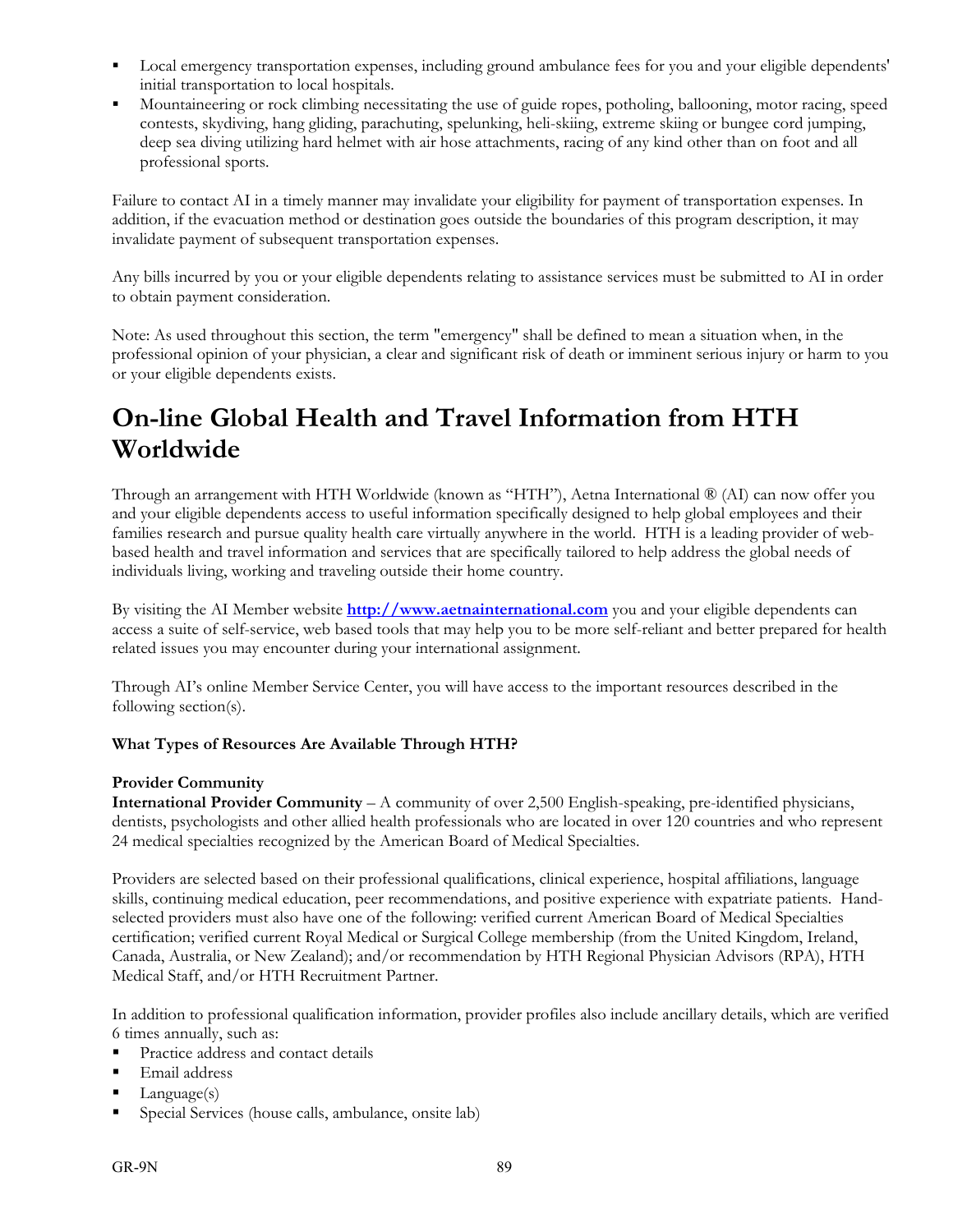Hospital Affiliations

#### **Interactive/Online Tools**

**Provider search tool** – This utility allows you to conduct a personalized on-line search of HTH's International Provider Community to identify and research physicians and other providers that meet your geographic and medical specialty criteria. A convenient link is also provided to Aetna's DocFind search engine, which provides information about the broad network of Aetna providers across the United States.

#### **Health and Security Information**

**CityHealth Profiless**m - Information on the healthcare services in the world's most frequent destinations for international assignees and business travelers. Valuable information that includes, but is not limited to the following, is presented at both a city and country level for more than 200 destinations outside of the United States:

- **Notable hospital profiles** key facilities are profiled based upon their location, clinical services, track record of quality service, medical staff, equipment, accessibility for international patients and recommendations from HTH's network of 90+ Regional Physician Advisors.
- **Health risks & vaccination recommendations**
- **Pharmacy Information reliability, typical hours, etc**
- **Local Health System information**
- **Currency Converter & Local time**
- **U.S. & Foreign Embassy contact details**
- **Fire, Police, & Ambulance Emergency Numbers**
- **Telephone Dialing Codes**

**Health System Profiles** provides a unique and succinct evaluation of the health system of many commonly visited countries. Such profiles address critical points of interest, including health insurance and financing issues, hospital and physician access, and quality of care.

**Health News and Security Information** – Critical health and security news from around the world, including disease outbreak information, travel advisories and public announcements from the U.S. State Department. Available security report topics include:

- Country & city overviews
- Cultural tips
- Security situation(s), including hijacking & kidnapping risks
- Crime, including terrorism & street crime(s)
- Political Stability, including demonstration(s)
- Police and Fire Safety
- Airport, Airlines & Hotels and Ground Transportation Information
- Communications

**Translation Guides** – Annually updated, interactive tools that allow you to:

- **Drug Translation Guide** select the brand names of prescriptions and over-the-counter medications you may use in your home country to determine their local generic equivalent name and whether they are available in your host country. The Drug Translation Guide, which supports country-specific brand/generic drug name(s) and preparation(s) in 21-plus frequently visited countries, can also be used to identify the name(s) of the local manufacturer(s)/distributor(s) of such medications, as well as the locally used generic or brand name(s) and formulations for the product.
- **Medical Terms and Phrases** –get translations of commonly used medical terms and phrases from your native language into the language of the country where you are traveling or living. The Medical Terms and Phrases tool contains translations for more than 600 commonly used technical and layperson medical terms in, including but not limited to, English, French, German, Spanish, Portuguese, and Italian. Additionally, Chinese, Japanese, and Russian are available in PDF format.

The Medical Terms translation tool provides assistance in translating names of diseases and medical conditions, body parts, medical equipment, diagnostic tests and procedures.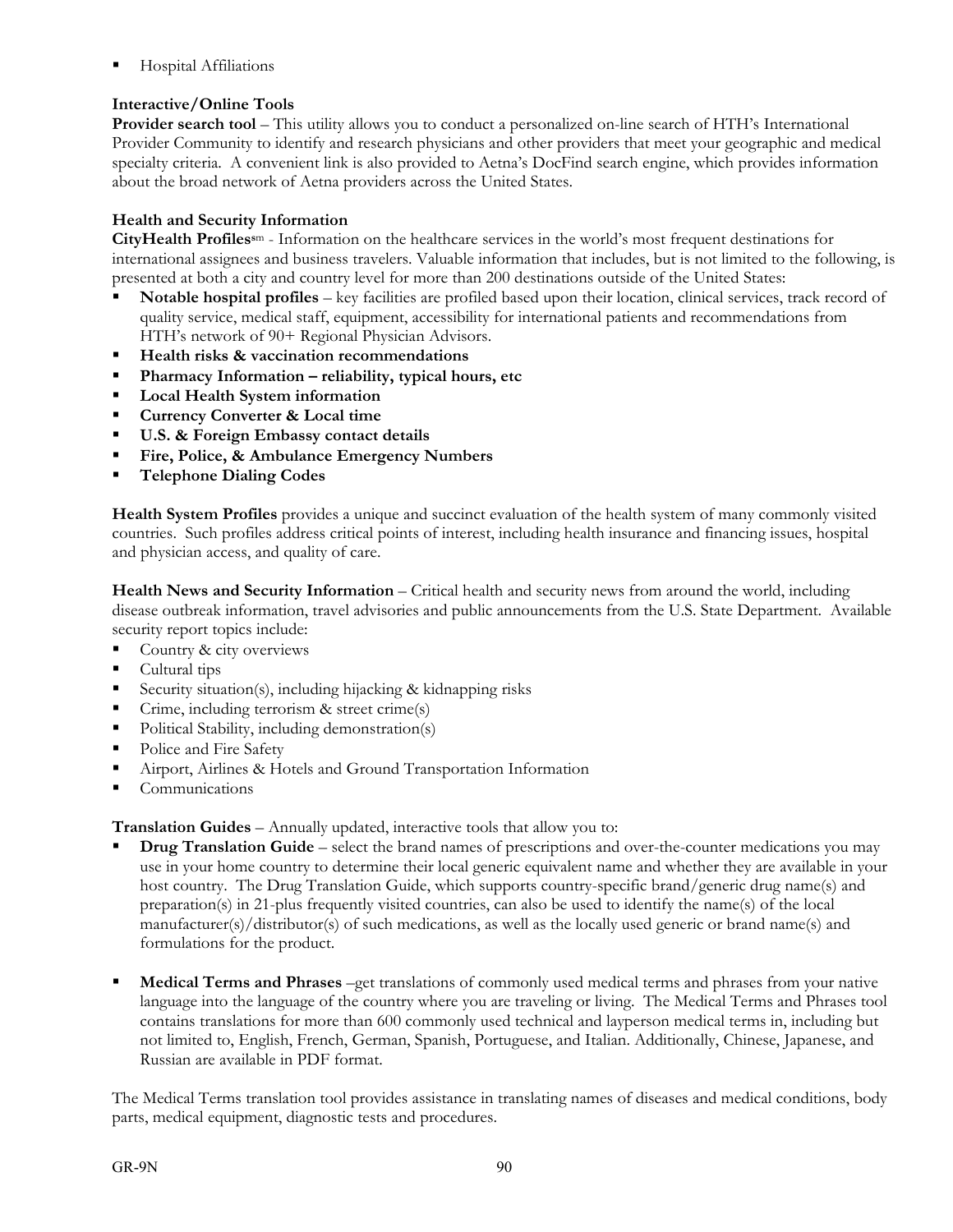The Medical Phrases translation tool provides assistance in helping patients to express their symptoms, needs and questions to hospital staff or pharmacy personnel who may not possess the same degree of English fluency as the physicians.

#### **News and Features**

 **Healthy Travel/Life Abroad Feature Articles** – Feature length articles written for expatriates and business travelers by HTH Worldwide staff and medical advisors. Sample topics include managing jet lag, avoiding traveler's diarrhea, and traveling safely with chronic illnesses such as diabetes. The Travel Health Center articles fit into four general categories: "Expatriate Travel Health", "Business Travel Health", "General Travel Health", and "Special Needs Travel Health."

#### Personalized Health Planning Services

Customized Care Services - **Comprehensive, highly personalized international health planning service that may offer you useful information to educate you and your eligible dependents about your new country. This information may help empower you to proactively and knowledgeably create relationships with health care professionals, which may make you feel more secure about your health and that of your eligible dependents in your new post. The two principle components included in the Customized Care Services are** Well Preparedsm **and** Informed Choicesm**.**

**Well Prepared**sm –An on-line interactive tool to help you create a personalized portfolio of critical health care information, as well as initiate a relationship with a family physician or specialist in your host country. HTH Well Prepared provides a convenient way for you and your eligible dependents to identify, research and keep current all the relevant healthcare information you may need both before and during your assignment. Using this customized international health planning utility, you and your eligible dependents can create and store a personal profile for your family with information specific to the host country and city such as:

Up-to-date details on health and security risks, emergency numbers, necessary immunizations, notable hospitals and clinics and reliable pharmacies in your host country, as well as countries where you will travel during your assignment. The availability and local generic and brand names of prescription and over-the-counter drugs you and your eligible dependents may need during your assignment.

The local translations for medical terms and phrases you may need to know to discuss chronic conditions with local physicians, dentists and pharmacists.

Appropriate physicians for each family member after reviewing their individual online profiles of HTH's international physician community.

If you are not satisfied with the results of your initial search using the on-line provider search tool, you may use the online **Well Prepared**sm utility to request a personalized provider search by HTH from within their list of more than 8,500 pre-qualified doctors, dentists and other health care professionals. These qualified providers are professionals who have been identified as candidates for participation in the HTH provider community but may be in various stages of the HTH qualification process. For example, they may possess the appropriate American Board Certification, Royal College Membership, or Recommendations required as part of the HTH Provider Selection process; however, HTH may still be in the process of accumulating or reverifying the appropriate biographical profile information.

If you initiate a personalized provider recruitment, HTH will attempt to complete any outstanding components of their qualification process with relevant providers in order to meet your request. Such requests may take up to 30 days to fulfill.

**Well Prepared**sm also affords you concierge-like levels of service that allow you to:

Receive email messages providing important health and travel security information relating to your host country and countries in which you expect to travel for business or pleasure. Conveniently request appointments through HTH providers online.

**Informed Choicesm** - Support in identifying options for diagnosing and treating unanticipated medical conditions that may require a second opinion or specialty care, either in your host country, elsewhere in the region or internationally.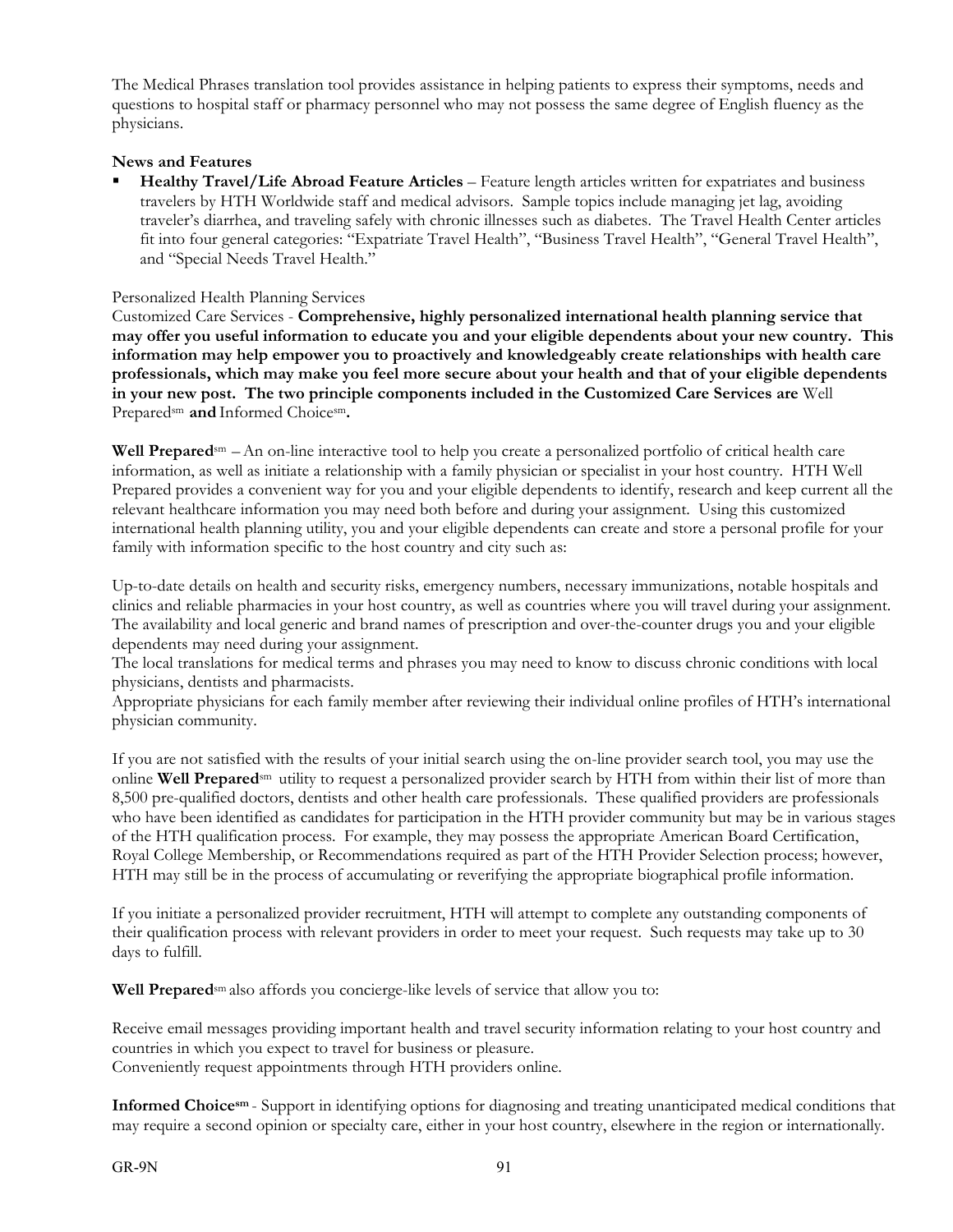To utilize **Informed Choicesm** you will only need to submit your online request via the AI Member website to HTH's Medical Director. Your request will be reviewed and then sent to the HTH Regional Physician Advisor in your country or region for a confidential review of your request and your specific situation.

The Regional Physician Advisor will help you assess local, regional and international options via email or telephone communication with you and your treating physician, as needed.

Your options will be described via e-mail, and if you choose to access another participating HTH specialist or facility, the HTH online appointment-scheduling tool may be used.

Using **Informed Choicesm** may give you the peace of mind of knowing that you have access to the expertise of more than 90 HTH Regional Physician Advisors around the world, who are recognized leaders in expatriate health care, with extensive knowledge of their region's health care system.

#### **Customer Support Services 24 hours a day**

If you have any questions about the AGB Member website or if you require assistance using any of the tools, please call the AI Member Service Center at the number shown on your Identification Card, 24 hours a day, 7 days a week.

Toll free calling is available in much of the world. Please consult the AT&T Wallet Card included in your Welcome Kit or go to **https://www.business.att.com/bt/dial\_guide.jsp**  to find the access numbers for your country.

Note: Neither HTH Worldwide nor Aetna International is a healthcare provider and neither shall be responsible for the availability, quantity, quality or result of medical treatment you or your eligible dependents may receive or for your failure to obtain medical treatment.

# **International Employee Assistance Program**

Aetna International ® (AI) is providing you and your eligible dependents with an International Employee Assistance Program (IEAP). This program offers a full spectrum of behavioral health and work/life services designed to promote overall wellness and help make life more manageable.

There are many aspects of your life. Sometimes trying to juggle them all-work, family, parents, and life – can be challenging. It can be frustrating when you don't know where to go for help, support, or just a listening ear. The Aetna IEAP has services that can help. The Aetna IEAP is designed for anyone who could use a little help in managing demanding everyday situations. You can think of it as your "life management resource."

#### **Program Overview**

IEAP provides you and your eligible dependents with 24-hour toll-free\* access to confidential behavioral health services and resources. Your IEAP is available at no cost to you. IEAP services include but are not limited to:

- Up to 5 counseling sessions per issue per year;
- Web-based health and wellness content and self-assessment tools;
- **Crisis Management; and**
- Consultation for supervisors managing issues in the workplace.

#### **Focus of IEAP for the Internation**a**l Employee:**

IEAP addresses the issues you and your eligible dependents may face when located internationally such as:

- Difficulties with cultural adjustment and feelings of isolation;
- Marital and family relationship stress;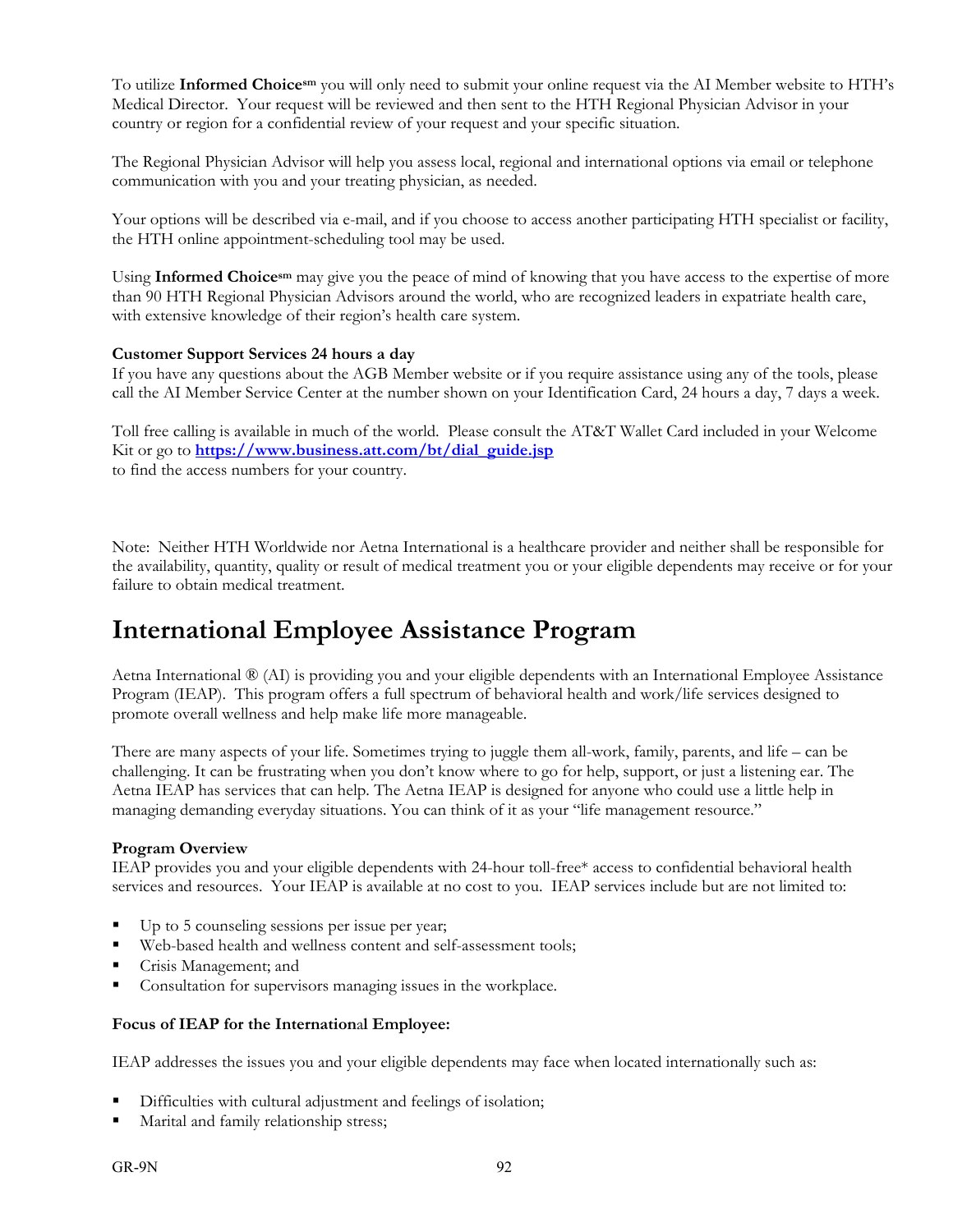- Child care and behavioral concerns;
- Social adaptation needs;
- Alcohol/Substance Abuse;
- Balancing work and home life; and
- Depression.

#### **Multi-lingual Requirements**

IEAP staff has multilingual capability to assist multilingual callers. When necessary, access to language translation services is also available.

#### **How You and Your Eligible Dependents Can Access the International Employee Assistance Program and Related Information:**

You will receive an IEAP insert in your member kit. The insert contains an overview of the IEAP services, the tollfree\* telephone number and web site address.

\*Toll-free calling is available in much of the world. Collect calls are accepted if you or your eligible dependents have no access to toll-free calling. See the IEAP insert or your Employer for details.

**NOTE: Aetna does not render health care services and/or treatments and, therefore, cannot guarantee any results or outcomes. All participating providers are independent contractors and are neither agents nor employees of Aetna. The availability of any provider cannot be guaranteed and the provider network composition is subject to change.** 

# **INFORMED HEALTH® Line**

#### **A nurse-facilitated health information service designed to help you become a better health care consumer**

Arrangements have been made with Informed Health, Inc*.*, an Aetna Life Insurance Company subsidiary company that offers an information service to assist people like you in becoming better consumers of health care. The service, Informed Health Line (IHL), provides you and your eligible dependents with toll-free\*, 24-hour access to credible health information. You can either:

**(Alternative 1:**) Speak to an experienced, U.S.-based, registered nurses who can:

- Answer questions about health concerns
- Provide current, easy to understand information on a wide-range of health issues such as:
- common prevention strategies
	- **chronic conditions; and**
	- complex medical situations
- Discuss options for seeking medical attention
- Help you and your eligible dependents prepare for appointments with your providers

To assist multi-lingual callers, registered nurses have access to AT&T's language translation service.

(NOTE: Informed Health nurses cannot diagnose, prescribe, or give medical advice.)

**(Alternative 2:)** Access an audio health library from any touch-tone phone, 24 hours-a-day. The audio health library, which is available in either English or Spanish, offers you and your eligible dependents increased flexibility by allowing you to choose how you access the health information you need. You can decide to speak to a nurse right away or go directly to the audio health library which contains information on thousands of health topics including common conditions and diseases, gender and age-specific health issues, mental health/ substance abuse, weight loss and much more. Information for the particular conditions specified will be made available through the Audio Health Library by entering a four-digit code that corresponds to the condition.